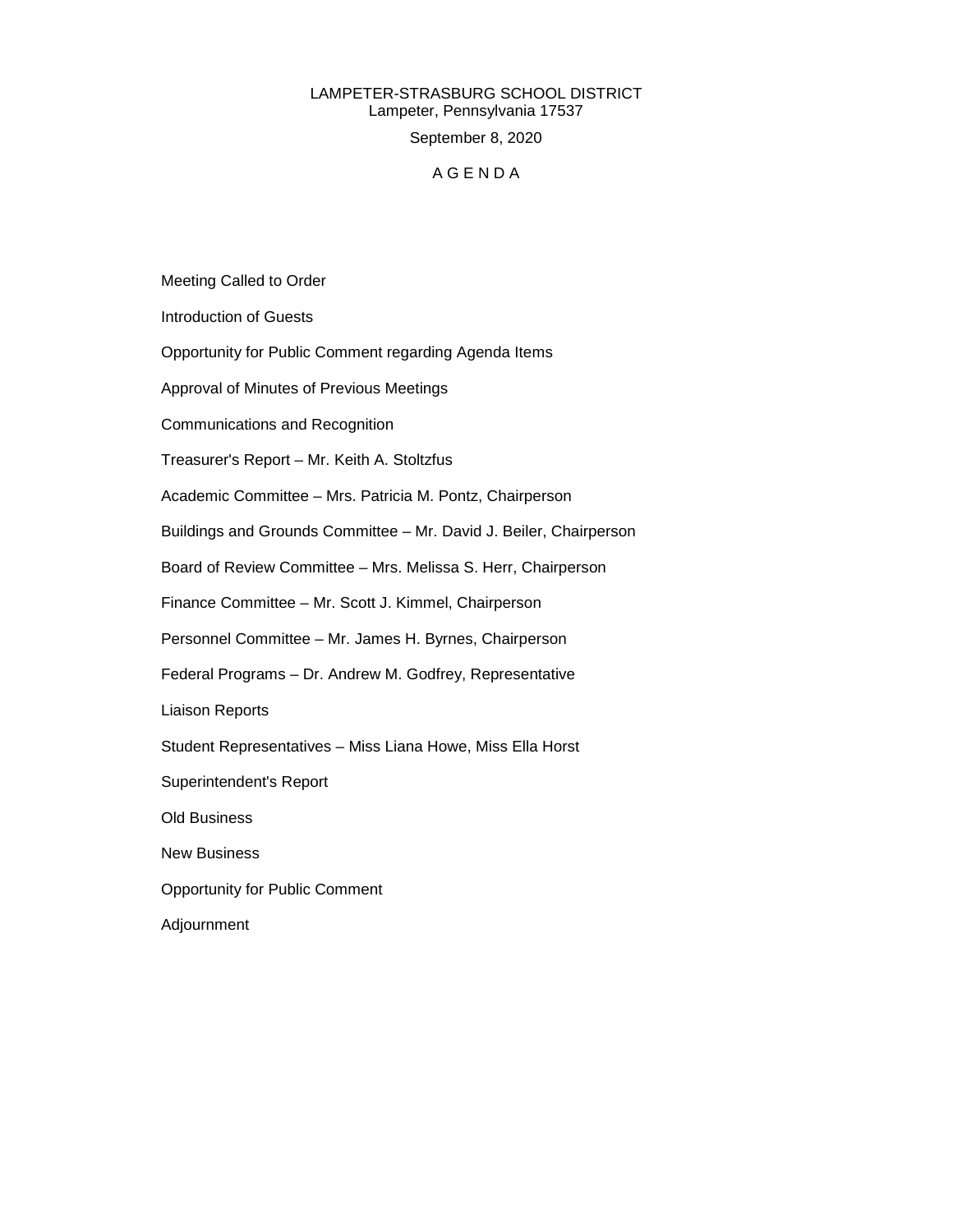### **LAMPETER-STRASBURG SCHOOL DISTRICT**

Lampeter, Pennsylvania 17537 September 8, 2020 Virtual Meeting

### **FOR BOARD ACTION**

### **PERSONNEL COMMITTEE**

### **1. RECOMMENDATION FOR APPROVAL OF RESIGNATION**

Recommend the approval of a resignation from the following individuals:

- a. Traci L. Cole, van driver, Lampeter-Strasburg School District, retroactively effective to September 4, 2020.
- b. Barbara L. Lefever, personal care assistant, Lampeter- Strasburg High School, retroactively effective to August 21, 2020.
- c. Christina Moore, Title I reading assistant, Hans Herr Elementary School, retroactively effective to August 14, 2020.
- d. Tina M. Stauffer, SACC assistant group supervisor, Hans Herr Elementary School, retroactively effective to August 27, 2020.

### **2. RECOMMENDATION FOR APPROVAL TO RESCIND A RESIGNATION**

Recommend the approval to rescind a resignation for Christy L. Deiter, SACC group supervisor at Lampeter Elementary School, retroactively effective to August 20, 2020.

### **3. RECOMMENDATION FOR APPROVAL OF EMPLOYMENT – PROFESSIONAL**

Recommend the approval of employment of Julia S. Bailey as a long-term substitute seventh grade English language arts teacher at Martin Meylin Middle School. Ms. Bailey will be compensated \$276.88 per day based upon Step 1, Level B, of the District compensation agreement retroactively effective to August 24, 2020, through on or about January 21, 2021.

### **4. RECOMMENDATION FOR APPROVAL OF EMPLOYMENT – SUPPORT**

Recommend the approval of employment of the following individuals in support or non-permanent positions:

- a. Cheri A. Bournelis, library assistant, Martin Meylin Middle School. Ms. Bournelis will be employed as a category C support employee and will be compensated at \$12.11 per hour retroactively effective to August 31, 2020.
- b. Brittany L. Kortright, special education teacher assistant, Hans Herr Elementary School. Ms. Kortright will be employed as a category C support employee and will be compensated at \$12.27 per hour retroactively effective to August 27, 2020.
- c. Jeanine M. Miller, special education teacher assistant, Lampeter Elementary School. Ms. Miller will be employed as a category C support employee and will be compensated at \$13 per hour retroactively effective to August 31, 2020.
- d. Jennifer A. Miller, kitchen helper, Martin Meylin Middle School. Ms. Miller will be employed as a category D support employee and will be compensated at \$11.03 per hour retroactively effective to August 28, 2020.
- e. Jessica L. Mitchell, personal care assistant, Martin Meylin Middle School. Ms. Mitchell will be employed as a category C support employee and will be compensated at \$12.50 per hour retroactively effective to August 26, 2020.

### **5. RECOMMENDATION FOR APPROVAL OF CHANGE OF STATUS**

Recommend the approval of a change of status for Kaitlyn L. Langabeer, Title I math assistant, Hans Herr Elementary School. Ms. Langabeer will become a long-term substitute program specialist at Hans Herr Elementary School and will be compensated \$276.88 per day based upon Step 1, Level B, of the District compensation agreement retroactively effective to August 31, 2020, through on or about January 21, 2021.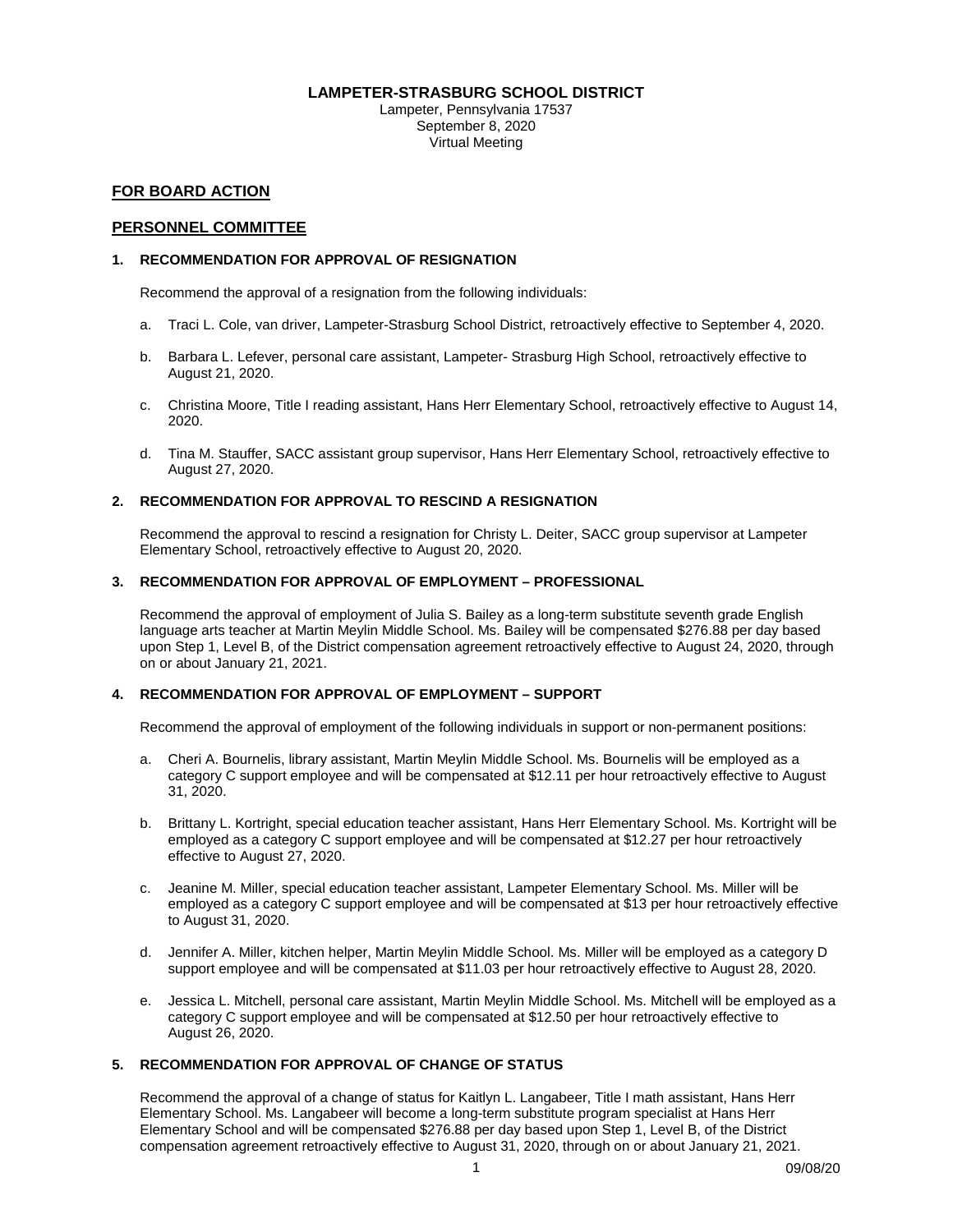### **6. RECOMMNDATION FOR APPROVAL OF COMPENSATION CORRECTION**

Recommend the approval of a compensation correction for Cheyanne M. Seber, personal care assistant, Hans Herr Elementary School. Ms. Seber's hourly rate should be \$12.11. This rate will be corrected retroactively to August 18, 2020.

### **7. RECOMMENDATION FOR APPROVAL OF A LEAVE OF ABSENCE**

Recommend the approval of a leave of absence for the following individuals:

- a. John E. Brands, personal care assistant and van driver, Hans Herr Elementary School, retroactively effective to August 24, 2020, through on or about January 21, 2021.
- b. Christy L. Deiter, SACC group supervisor, Lampeter Elementary School, retroactively effective to August 17, 2020, through on or about January 21, 2021.
- c. Denise R. Dennes, kitchen manager, Lampeter-Strasburg High School, effective September 16, 2020, through October 1, 2020.
- d. Lindsey S. Oyler, Title I reading assistant, Lampeter Elementary School, retroactively effective to August 25, 2020, through the end of the 2020-2021 school year.
- e. Allison L. Rehm, athletic trainer, Martin Meylin Middle School, effective on or about January 14, 2021, through April 12, 2021.

### **8. RECOMMENDATION FOR APPROVAL OF CHANGES TO SUPPLEMENTAL CONTRACTS**

Recommend the approval of 2020-2021 additions/deletions to supplemental contracts, as follows:

| a. Laura Horner    | Field Hockey – Assistant – 60%     | \$3,162.72 Addition |  |
|--------------------|------------------------------------|---------------------|--|
| b. Allison Ferrara | Field Hockey $-$ Assistant $-50\%$ | \$1.317.80 Addition |  |

### **9. RECOMMENDATION FOR APPROVAL OF SUBSTITUTES**

Recommend the approval of 2020-2021 substitutes in their respective capacities, as follows:

| <b>Certified Substitutes</b> |                                                                           |
|------------------------------|---------------------------------------------------------------------------|
| Bressler, Sarah E.           | Elementary (K-6), Mid-level English (6-9), Mid-level Citizenship Ed (6-9) |
| Knapp, Mary L.               | Elementary (K-6)                                                          |
| Krantz. Elizabeth E.         | Elementary (K-6)                                                          |

| <b>Emergency Certified Substitutes</b> |                         |
|----------------------------------------|-------------------------|
| Carido, Gedion C.                      | All Instructional Areas |
| Moran, Freddy E.                       | All Instructional Areas |
| Patterson, Anne M.                     | All Instructional Areas |
| Stewart, Jamel P.                      | All Instructional Areas |
| Zurbrick, Vicki L.                     | All Instructional Areas |
|                                        |                         |

**Support Staff Substitutes** Lefever, Barbara L.

### **10. RECOMMENDATION FOR APPROVAL OF VOLUNTEERS**

Recommend the approval of 2020-2021 volunteers, as follows:

Shank, Collin M. Warmingham, David A.

### **BUSINESS AND FINANCE COMMITTEE**

### **11. RECOMMENDATION FOR APPROVAL OF NEWSPAPER OF GENERAL CIRCULATION**

Recommend the approval of Lancaster Newspapers, Inc., as the newspaper of general circulation for 2020.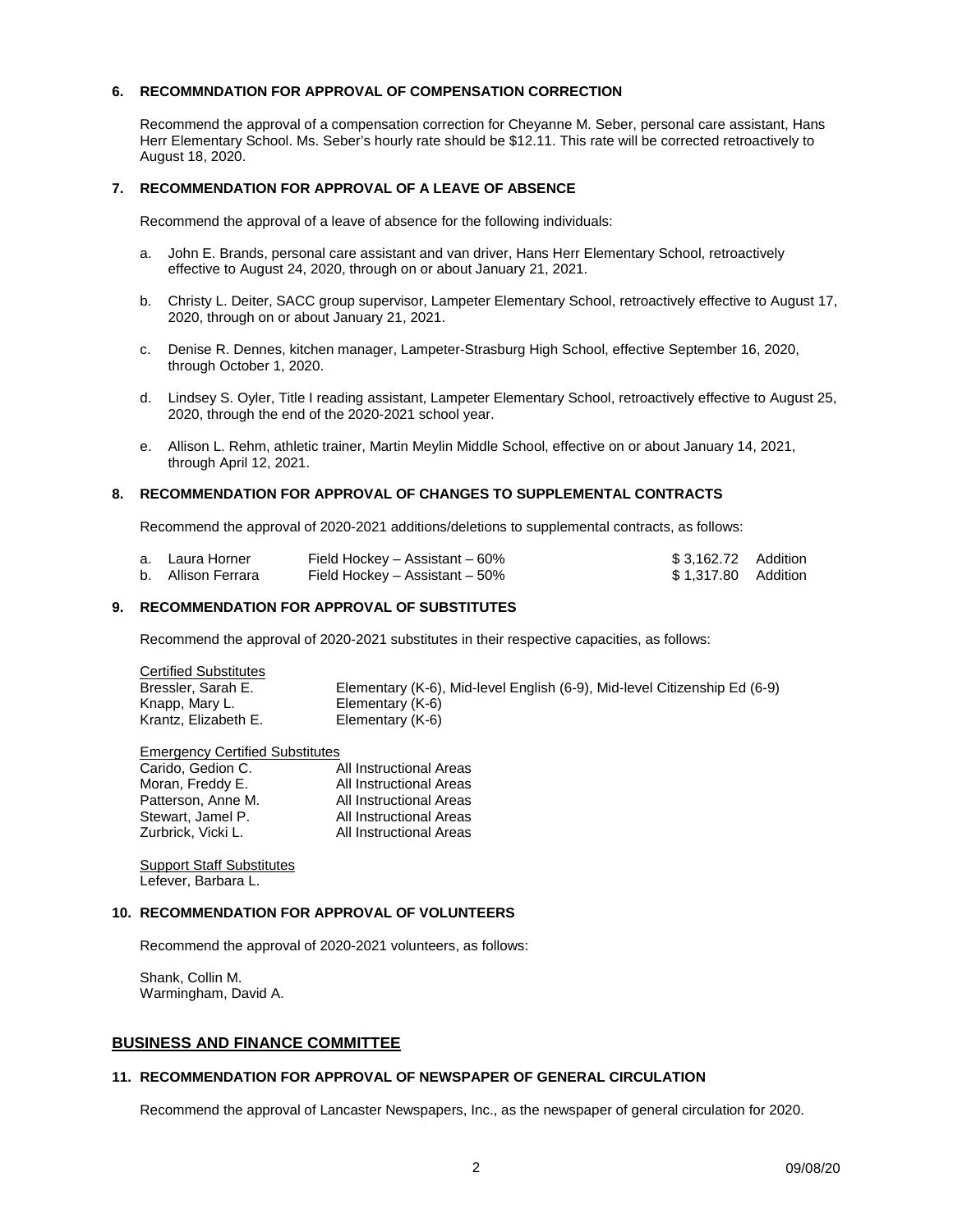### **ACADEMIC COMMITTEE**

### **12. BEGINNING OF SCHOOL YEAR UPDATE**

Dr. Godfrey will provide an update regarding the start of the 2020-2021 school year.

### **13. RECOMMENDATION FOR APPROVAL OF AGREEMENT FOR TITLE I NON-PUBLIC SERVICES**

Recommend the approval of agreement for Title I non-public services with Lancaster-Lebanon IU13, as posted.

### **14. RECOMMENDATION FOR APPROVAL OF AGREEMENT FOR TITLE II NON-PUBLIC SERVICES**

Recommend the approval of agreement for Title II non-public services with Lancaster-Lebanon IU13, as posted.

### **15. RECOMMENDATION FOR APPROVAL OF TITLE III CONSORTIUM CONTRACT**

Recommend the approval of the Title III Consortium Contract with Lancaster-Lebanon IU13, as posted.

### **MISCELLANEOUS**

### **16. DISCUSSION OF AND RECOMMENDATION FOR APPROVAL OF 2020 PSBA SLATE OF CANDIDATES**

Dr. Peart will lead a discussion of the 2020 PSBA Slate of Candidates, as follows:

| а.             | <b>President Elect:</b>                         | David Hein                           |
|----------------|-------------------------------------------------|--------------------------------------|
| b.             | Vice President                                  | Sabrina Backer<br>Daniel O'Keefe     |
| C <sub>1</sub> | Treasurer                                       | Michael Gossert                      |
| d.             | Western at Large                                | Marsha Pleta                         |
|                | e. Section 2 Advisor                            | Aimee Kemick                         |
| f.             | Section 4 Advisor                               | <b>Brian Petula</b>                  |
| g.             | Section 6 Advisor                               | Andrea Christoff                     |
| h.             | <b>PSBA Insurance Trust</b><br>(May Vote for 2) | Michael Faccinetto<br>Marianne Neel  |
| i.             | Form Steering Committee<br>(May Vote for 2)     | Stephen Skrocki<br><b>Tracy Long</b> |

### **FOR BOARD INFORMATION**

- 1. The Academic Committee will be meeting at 6:30 p.m. on Monday, September 14, 2020.
- 2. The Buildings and Grounds Committee will be meeting at 6:30 p.m. on Monday, September 21, 2020.
- 3. The Board Workshop Meeting will be held at 7:30 p.m. on Monday, September 21, 2020.
- 4. The Personnel Committee will be meeting at 6:30 p.m. on Monday, October 5, 2020.
- 5. The next regularly scheduled Board Meeting will be held at 7:30 p.m. on Monday, October 5, 2020.
- 6. The Finance Committee will be meeting at 6:30 p.m. on Monday, October 26, 2020.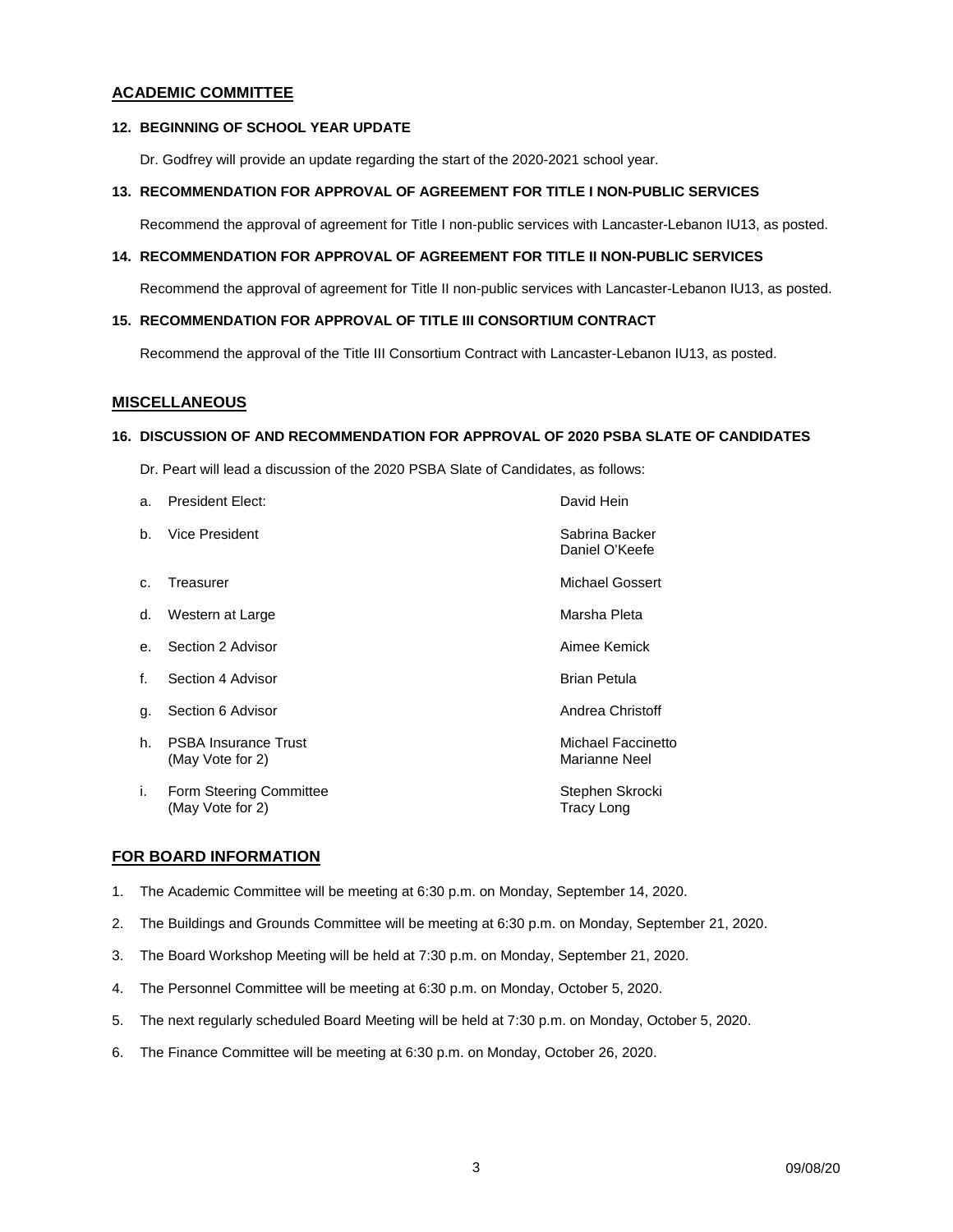### **LAMPETER-STRASBURG SCHOOL DISTRICT**

Lampeter, Pennsylvania 17537

September 8, 2020 Additions to Agenda

# **FOR BOARD ACTION**

### **MISCELLANEOUS**

### **17. RECOMMENDATION FOR APPROVAL OF POLICY 209.2**

Recommend the approval of Policy 209.2 Diabetes Management, as posted.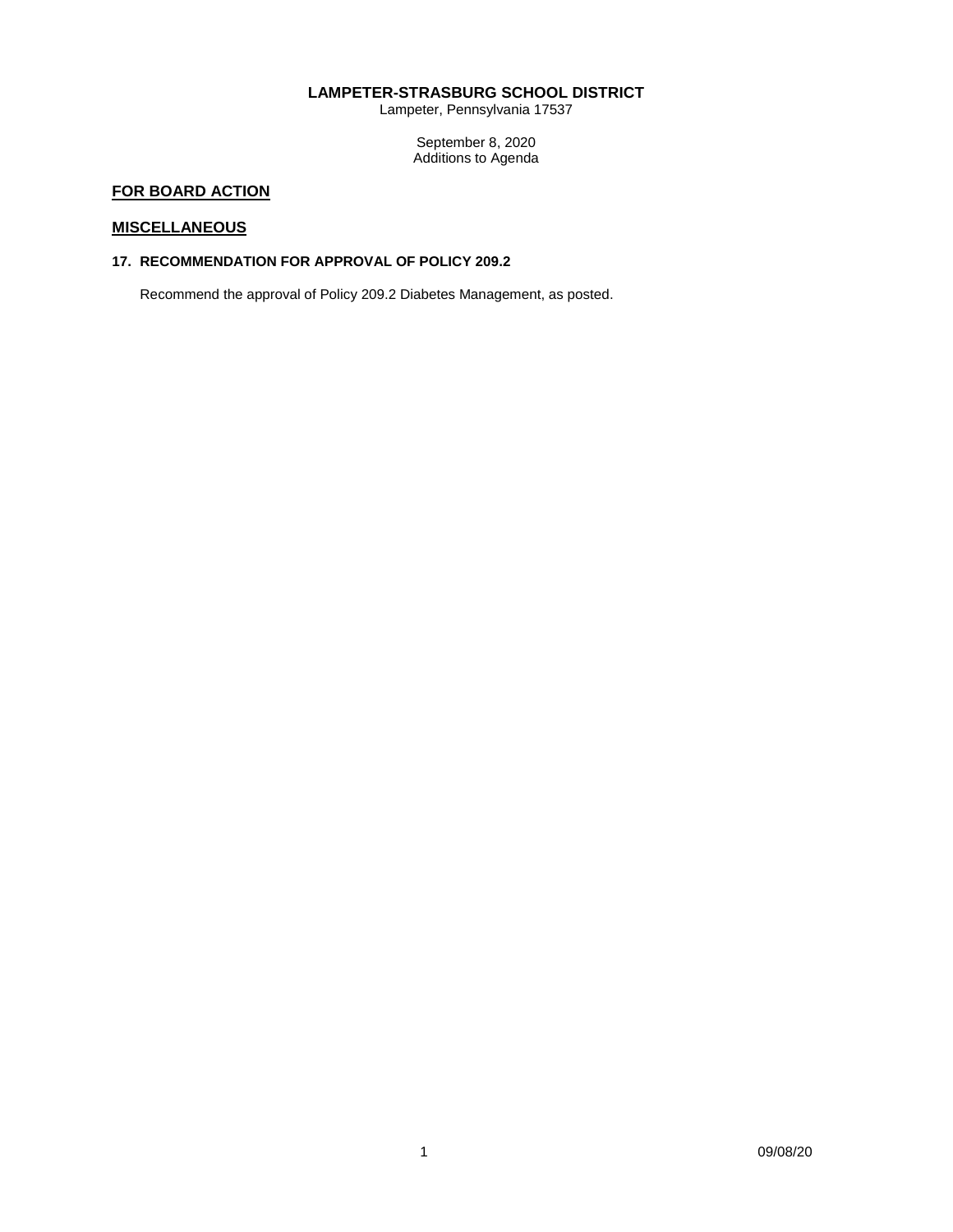### MINUTES OF THE BOARD OF SCHOOL DIRECTORS LAMPETER-STRASBURG SCHOOL DISTRICT Virtual Meeting August 3, 2020

President Melissa S. Herr called the meeting to order at 7:55 p.m. and opened the meeting with a moment of silence.

- PRESENT: Board Members, Mr. Scott M. Arnst, Mr. David J. Beiler, Mr. James H. Byrnes, Mrs. Melissa S. Herr, Mr. Scott J. Kimmel, Mr. Matthew E. Parido, Mrs. Patricia M. Pontz, Mrs. Audra R. Spahn; Superintendent, Dr. Kevin S. Peart; Assistant Superintendent, Dr. Andrew M. Godfrey; Business Manager, Mr. Keith A. Stoltzfus; Director of Technology, Mr. William E. Griscom, Jr.; Administrative Assistant, Mrs. Mary E. Williams
- ABSENT: Board Member, Mr. Dustin D. Knarr.

### OPPORTUNITY FOR PUBLIC COMMENT ON AGENDA ITEMS

Mrs. Williams read comments that were submitted by the following community members:

Rachael Martin, Lancaster, commented on face coverings and the District's plan in the event of a positive COVID-19 case in the classroom.

Ray and Donna Fernandez, Lancaster, commented on face coverings, transportation, and plans for the school day.

#### **MINUTES**

Mr. Parido moved and Mr. Beiler seconded the motion to approve the Minutes of the regularly scheduled meeting of June 8, 2020, and special meetings on June 18, 2020, and June 29, 2020.

On roll call vote:

Ayes: Mr. Arnst, Mr. Beiler, Mr. Byrnes, Mrs. Herr, Mr. Kimmel, Mr. Parido, Mrs. Pontz, Mrs. Spahn Abstain: None<br>Navs: None Nays: Absent: Mr. Knarr

#### COMMUNICATIONS AND RECOGNITION

Dr. Peart thanked custodial and maintenance staff who have been preparing our buildings for the new year, recognized the administrative team who have been working to create building procedures that align with approved health and safety plans, and families for their continued support as the District navigates changing orders and recommendations for the reopening of schools.

Dr. Peart shared the following communications:

- 1. Baker, Kirsten E. a letter requesting a leave of absence.
- 2. Grimm, Barbara A. a letter of resignation.
- 3. Hess, Kathryn E. a letter of resignation.
- 4. Petersen, James. C. a letter requesting a leave of absence.

#### TREASURER'S REPORT – Mr. Keith A. Stoltzfus

Mr. Stoltzfus read the treasurer's report as attached to these Minutes.

Thereafter, Mr. Kimmel moved and Mr. Beiler seconded the motion to accept the treasurer's report as submitted and to approve the payment of bills for the General Fund in the amounts of \$3,793,512.98 (with the exception of checks 114477 and 114564) and \$1,702,753.98 (with the exception of checks 114523 and 114639), Cafeteria Fund checks in the amounts of \$2,807.44, High School Athletic Fund checks in the amounts of \$278.47 and \$457.30, and Capital Reserve Fund checks in the amount of \$7,876.68.

On roll call vote: Ayes: Mr. Arnst, Mr. Beiler, Mr. Byrnes, Mrs. Herr, Mr. Kimmel, Mr. Parido, Mrs. Pontz, Mrs. Spahn Abstain: None<br>Navs: None Nays: Absent: Mr. Knarr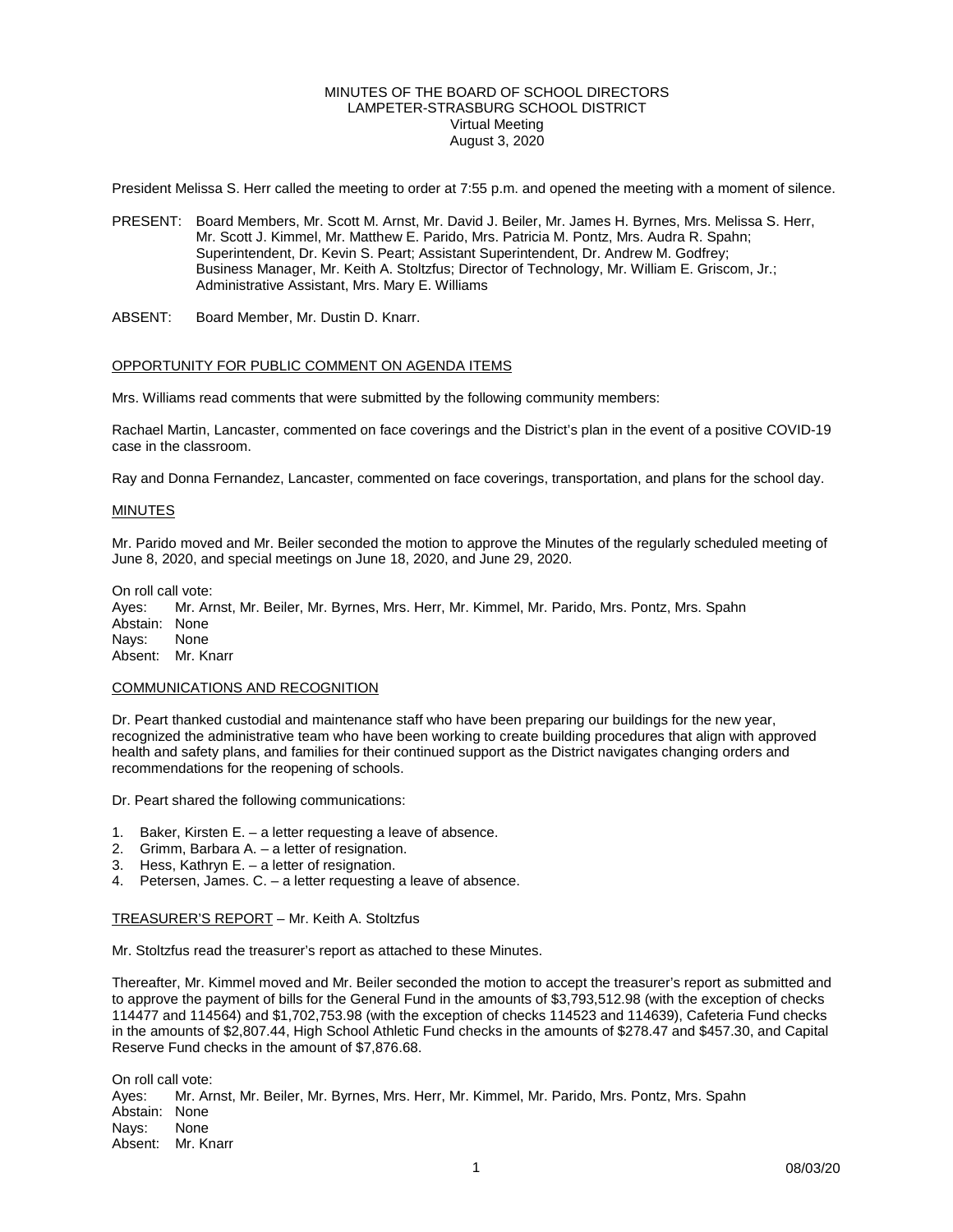Mrs. Spahn moved and Mr. Beiler seconded the motion to approve General Fund checks 114477, 114523, 114564, and 114639.

On roll call vote:<br>Aves: Mr. Ar Ayes: Mr. Arnst, Mr. Beiler, Mr. Byrnes, Mrs. Herr, Mr. Kimmel, Mr. Parido, Mrs. Spahn<br>Abstain: Mrs. Pontz Mrs. Pontz Nays: None Absent: Mr. Knarr

ACADEMIC COMMITTEE – Mrs. Patricia M. Pontz, Chairperson

No report.

BUILDINGS AND GROUNDS COMMITTEE – Mr. David J. Beiler, Chairperson

No report.

BOARD OF REVIEW COMMITTEE – Mrs. Melissa S. Herr, Chairperson

No report.

FINANCE COMMITTEE – Mr. Scott J. Kimmel, Chairperson

No report.

PERSONNEL COMMITTEE - Mr. James H. Byrnes, Chairperson

Mr. Byrnes reported that the Committee met this evening and recommends all agenda items for approval.

CURRICULAR ISSUES AND FEDERAL PROGRAMS – Dr. Andrew M. Godfrey, Representative

Dr. Godfrey reported that all federal program grants for Title I, Title II and Title IV have been submitted to PDE and are under final review. He shared they will be meeting in the next few weeks to discuss what the Title I program will look like given the current circumstances.

#### . LANCASTER COUNTY CAREER AND TECHNOLOGY CENTER

Mr. Byrnes reported that the Lancaster County Career and Technology Board met to approve COVID programs.

### LAMPETER-STRASBURG ATHLETIC COUNCIL

Mr. Kimmel shared that Dr. Lippy has scheduled a Zoom meeting to speak with all booster clubs to answer questions as it relates to sports in the fall.

#### APPROVAL OF RESIGNATIONS

Mr. Byrnes moved and Mr. Parido seconded the motion to approve resignations, as follows:

- a. Barbara A. Grimm, principal's secretary, Lampeter-Strasburg High School, effective August 4, 2020.
- b. Kathryn E. Hess, part-time personal care assistant, Lampeter Elementary School, retroactively effective to July 20, 2020.

On roll call vote:<br>Ayes: Mr. Ar Mr. Arnst, Mr. Beiler, Mr. Byrnes, Mrs. Herr, Mr. Kimmel, Mr. Parido, Mrs. Pontz, Mrs. Spahn Abstain: None Nays: None Absent: Mr. Knarr

#### APPROVAL OF EMPLOYMENT – SUPPORT

Mr. Byrnes moved and Mr. Parido seconded the motion to approve the employment of Denise R. Dennes as kitchen manager at Lampeter-Strasburg High School. Ms. Dennes will be employed as a category C support employee and will be compensated at \$17.00 per hour effective August 3, 2020.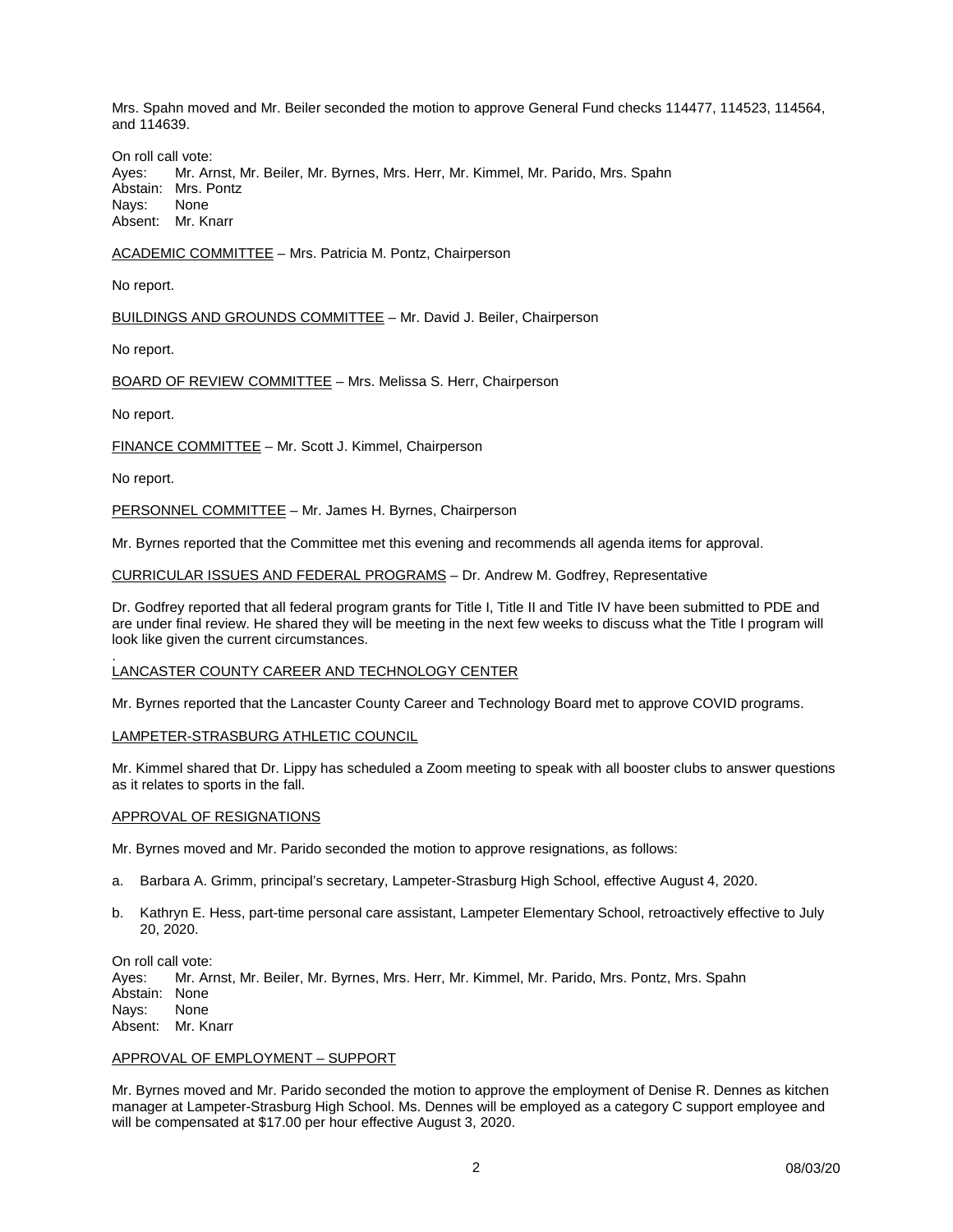On roll call vote:<br>Aves: Mr. Ar Mr. Arnst, Mr. Beiler, Mr. Byrnes, Mrs. Herr, Mr. Kimmel, Mr. Parido, Mrs. Pontz, Mrs. Spahn Abstain: None Nays: None Absent: Mr. Knarr

### APPROVAL OF CHANGE OF STATUS

Mr. Byrnes moved and Mr. Parido seconded the motion to approve a change of employment status for the following individuals:

- a. James L. Clark, cafeteria assistant and special education assistant at Lampeter Elementary School. Mr. Clark will no longer have the additional assignment as special education assistant, but will continue as cafeteria assistant at Lampeter Elementary School effective at the start of the 2020-2021 school year. He will become a category E support employee and will be compensated at \$11.35 per hour.
- b. Jeffrey W. Haverstick, second shift custodian, Lampeter Elementary School. Mr. Haverstick will become a first shift custodian at Lampeter Elementary School effective August 10, 2020. He will remain a category A support employee and will continue to be compensated at \$12.27 per hour.
- c. Shirley A. Hess, kitchen helper, Martin Meylin Middle School. Ms. Hess will become a second shift custodian at Lampeter Elementary School effective August 10, 2020. She will become a category A support employee and will be compensated at \$16.54 per hour.
- d. Cheryl K. Ritchie, assistant kitchen manager, Hans Herr Elementary School. Ms. Ritchie will become a kitchen helper at Hans Herr Elementary School retroactively effective to July 1, 2020. She will become a category E support employee and will continue to be compensated at \$15.59 per hour.

On roll call vote:

Ayes: Mr. Arnst, Mr. Beiler, Mr. Byrnes, Mrs. Herr, Mr. Kimmel, Mr. Parido, Mrs. Pontz, Mrs. Spahn Abstain: None<br>Navs: None

Nays:

Absent: Mr. Knarr

#### APPROVAL OF LEAVE OF ABSENCE

Mr. Byrnes moved and Mr. Parido seconded the motion to approve a leave of absence for the following individuals:

- a. Kirsten E. Baker, music teacher, Hans Herr Elementary School effective on or about January 7, 2021, through the end of the 2020-2021 school year.
- b. James C. Petersen, custodian, Martin Meylin Middle School retroactively effective to July 20, 2020, through on or about October 20, 2020.

On roll call vote: Ayes: Mr. Arnst, Mr. Beiler, Mr. Byrnes, Mrs. Herr, Mr. Kimmel, Mr. Parido, Mrs. Pontz, Mrs. Spahn Abstain: None Nays: None Absent: Mr. Knarr

### APPROVAL OF SUBSTITUTES

Mr. Byrnes moved and Mr. Parido seconded the motion to approve substitutes in their respective capacities, as follows:

| <b>Certified Substitutes</b> |                                                                          |
|------------------------------|--------------------------------------------------------------------------|
| Bailey, Julia S.             | Elementary (K-6)                                                         |
| Carido, Gedion C.            | Elementary (Pk-4)                                                        |
| Criola, Gina M.              | Health & Physical Education (PK-12), Art (PK-12)                         |
| Daneshvar, Shahnaz M.        | Early Childhood (N-3), Elem (K-6), Reading Specialist (K-12), ESL (K-12) |
| Dietrich, Cynthia N.         | Elementary (K-6)                                                         |
| Donall, Laura R.             | Music                                                                    |
| Fish, Craig T.               | Elementary (K-6), Social Studies (7-9)                                   |
| Frounjian, Vahe H.           | Social Studies (7-12)                                                    |
| Groff, Lori A.               | Music                                                                    |
| Guissanie, Kyle R.           | Elementary (PK-4)                                                        |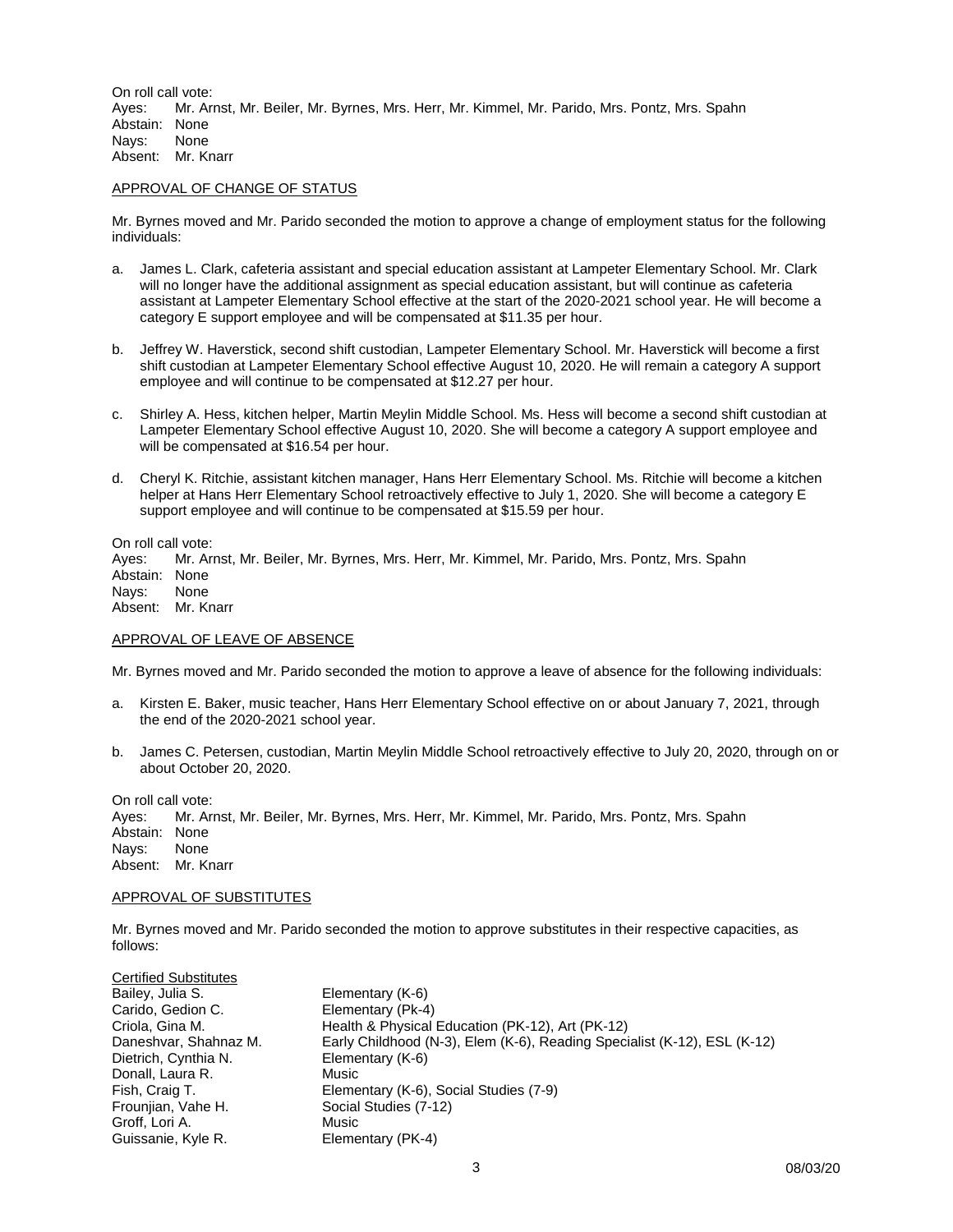Herr, Thomas S. Physics<br>
Hess, Ernest M. Biology, Imler, Alexis B. Elementary PK-4 Keener, Wendy L. Music Langabeer, Kaitlyn L. Elementary (K-6)<br>McGrath, Rebecca L. Elementary (K-6) McGrath, Rebecca L. Menapace, Lauren E. Elementary (K-6) Moyer, Elisabeth A.<br>Nies, Kristie L. **Elementary (K-6)** Peachey, Scott A. **Elementary** Pechiro, Nancy J. Art<br>Pray, Lori A. Ele Pray, Lori A. **Elementary (K-6)**<br>Raymond, Linda M. **Elementary (4-6)**, Seace, Susan L. Elementary (K-6) Smith, Rachel A. **Elementary (K-6)**<br>Snyder, Brittany N. **Early Childhood** ( Stottlemyer, Kevin M. Mathematics (7-12) Swartwood, Patricia A. Social Studies Weaver, Cheryl R. **Elementary (K-6)** Weikert, Kimberly K. Biology (7-12)<br>Williams, Cynthia G. Biology (7-12) Williams, Cynthia G. Wnuk, Shalynne E. Elementary (PK-4)

Emergency Certified Substitutes

| All S  |
|--------|
| All Ir |
| All Ir |
| All Ir |
| All Ir |
| All Ir |
| All Ir |
| All Ir |
| All Ir |
| All Ir |
| All Ir |
| All Ir |
| All Ir |
| All Ir |
| All Ir |
| All Ir |
| All Ir |
| All Ir |
| All Ir |
| All Ir |
|        |

**Support Staff Substitutes** Bender, Geoffrey L. Benner, Elaine T. DaLauro, Mary T. Davis, Bayley J. Durian, Angelica M. Fisher, Nancy Z. Galarza-Rios, Maddy S. Gast, Dawn Gast, Michael J. Gawne, Jennifer A. Gipe, Allyson C. Hambleton, Laura G. Henry, Michael K.

Biology, General Science, Secondary Principal Elementary PK-4<br>Elementary (K-6) Martin, Rachael E. German (PK-12), Spanish (PK-12) Miller, Gina M. Elementary (K-4), Special Education (K-8) Elementary (K-6) Raymond, Linda M. Elementary (4-6), Social Studies (7-8)<br>Ritter, Lena E. Elementary (PK-4) Elementary (PK-4) Early Childhood (N-3), Elementary (K-6) Weber, Jessica H. Earth/Space Science (7-12), Grades 4-8 (all subjects 4-6, Science 7-8), Biology (7-12) Wissler, Donna W. Early Childhood, Elementary, Physically Handicapped

> **Admin** nstructional Areas nstructional Areas nstructional Areas nstructional Areas nstructional Areas nstructional Areas nstructional Areas nstructional Areas nstructional Areas nstructional Areas nstructional Areas nstructional Areas nstructional Areas nstructional Areas nstructional Areas nstructional Areas nstructional Areas nstructional Areas nstructional Areas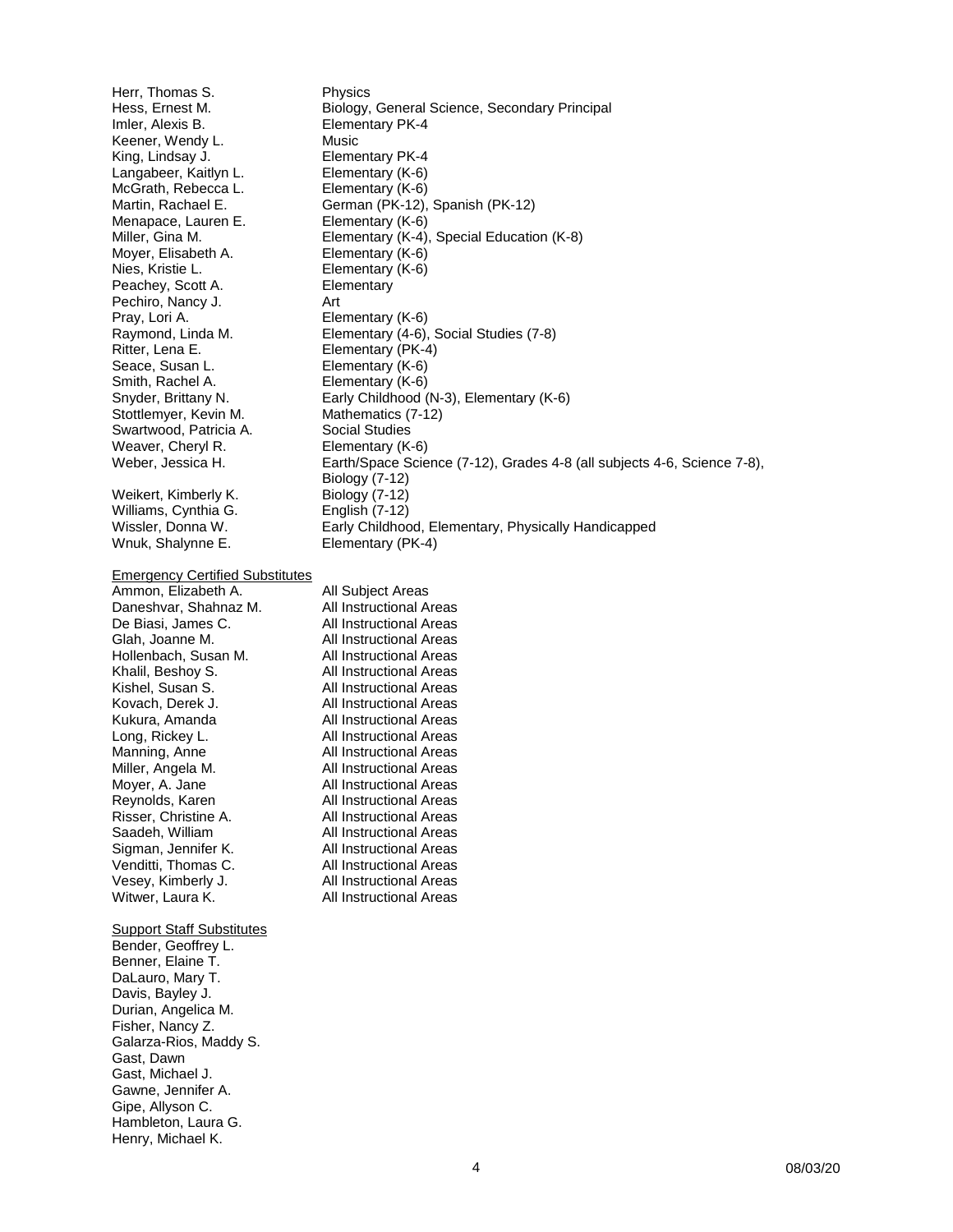Herr, Stephanie K. Hess, Kathryn E. Hess, Shawna N. Hostetter, Beth A. Jenkins, Heidi L. Kelley, Michelle E. Kuhns, Anna R. Kuhns, Michael J. Kuhns, Paige B.<br>Kulp, Stephanie R. Nurse, Nurse Assistant Only Kurtz, Johnathan R. Landis, Erin R. Lantz, Lisa M. Lefever, Barbara L.<br>Lewis, Joy E. Lewis, Joy E. **Nurse, Nurse Assistant Only**<br>Monk. Jennifer L. **Nurse. Nurse Assistant Only** Nurse, Nurse Assistant Only Noel, Rebekah S. Pantano, Debra A. Pletcher, Kerri J. Reynolds, Karen C. Rimert, Jennifer M. Nurse, Nurse Assistant Only Rinier, Melinda B. Risser, Christine A. Shaner, Cynthia A. Short, Greta R. Smoker, Jody M. Stoltzfus, Cheryl L. Swarr, Hannah M. Walter, Delinda D. Walton, Richard White, Linda D. Willig, Natalie C. Wolpert, Margie A. Woodworth, Cynthia L.

On roll call vote: Ayes: Mr. Arnst, Mr. Beiler, Mr. Byrnes, Mrs. Herr, Mr. Kimmel, Mr. Parido, Mrs. Pontz, Mrs. Spahn Abstain: None Nays: None Absent: Mr. Knarr

### ELECTION OF SPONSORS FOR CO-CURRICULAR POSITIONS, COACHING POSITIONS, AND SUPPLEMENTAL CONTRACTS

Mr. Byrnes moved and Mr. Beiler seconded the motion to approve persons to be elected for co-curricular positions, coaching positions, and supplemental contracts, as attached to these Minutes, with the exception of supplemental contracts to Benjamin Pontz and Kathryn McMichael, with accompanying compensation for the 2020-2021 school year.

On roll call vote:<br>Aves: Mr. Arr Mr. Arnst, Mr. Beiler, Mr. Byrnes, Mrs. Herr, Mr. Kimmel, Mr. Parido, Mrs. Pontz, Mrs. Spahn Abstain: None Nays: None Absent: Mr. Knarr

Mr. Byrnes moved and Mr. Parido seconded the motion to approve supplemental contracts, as attached to these Minutes, to Benjamin Pontz and Kathryn McMichael with the accompanying compensation for the 2020-2021 school year.

On roll call vote: Ayes: Mr. Arnst, Mr. Beiler, Mr. Byrnes, Mr. Kimmel, Mr. Parido, Mrs. Spahn Abstain: Mrs. Herr, Mrs. Pontz<br>Navs: None Navs: Absent: Mr. Knarr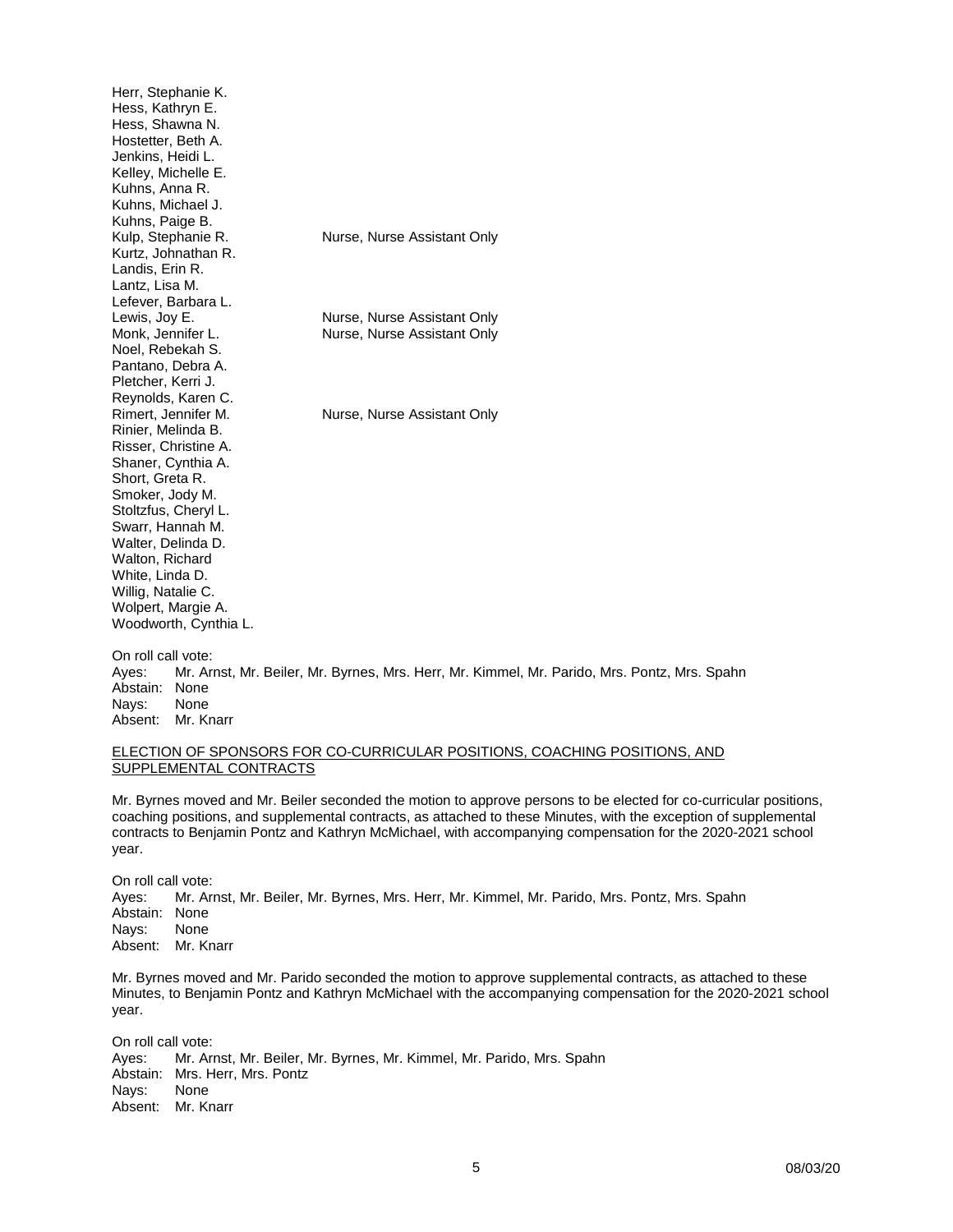#### APPROVAL OF ADDITIONAL SALARIES

Mr. Byrnes moved and Mr. Parido seconded the motion to approve additional salaries for 2020-2021 to be paid from the associated student activity funds, at no cost to the District, if funds are available:

a. Adam Zurn – Musical Playbill Coordinator – Lampeter-Strasburg High School Activity Fund: \$1,025

On roll call vote: Ayes: Mr. Arnst, Mr. Beiler, Mr. Byrnes, Mrs. Herr, Mr. Kimmel, Mr. Parido, Mrs. Pontz, Mrs. Spahn Abstain: None<br>Navs: None Nays: Absent: Mr. Knarr

### ELECTION OF LEADERSHIP POSITIONS

Mr. Byrnes moved and Mr. Parido seconded the motion to approve the employment of the following persons to serve in 2020-2021 leadership roles:

Department Heads - High School Christy McCanna Social Studies<br>
Adam Zurn<br>
Christy Studies Adam Zurn **Practical Arts** Compensation: \$3,820

Subject Area Lead Teachers - High School

| Susan Rettew          | English                   |
|-----------------------|---------------------------|
| Derrick Morgan        | Health/Physical Education |
| Jeffrey Gallagher     | Science                   |
| Jennifer Wade         | <b>Fine Arts</b>          |
| Donald Spangler       | <b>Mathematics</b>        |
| Edward Krasnai - 50%  | Guidance                  |
| Michelle Schatzmann   | <b>Special Education</b>  |
| Compensation: \$2,865 |                           |
|                       |                           |

| District Department Head Level Coaches    |                  |  |
|-------------------------------------------|------------------|--|
| Joan Johnson                              | K-12 Mathematics |  |
| Elizabeth Toigo                           | K-12 Technology  |  |
| $\sim$ $\sim$ $\sim$ $\sim$ $\sim$ $\sim$ |                  |  |

Compensation: \$3,820

| District SALT Level Coach and Supervisors |                    |
|-------------------------------------------|--------------------|
| Amanda Kinert                             | K-12 Language Arts |
| Kerri Eberly                              | K-12 Guidance      |
| Sarah Stuart                              | K-12 Health        |
| Compensation: \$2,865                     |                    |

Department Heads - Middle School<br>Jennifer Risser Language Arts<br>Social Studies Janelle Kershner Social Studies Social Studies<br>
Matthew Wieand Science Matthew Wieand Compensation: \$1,187 Team Leaders - Middle School <u>III Educato Imperio Cando.</u><br>Ita Febrenbacher Grade 6

| Laura Fenrenbacher    | Grade b |
|-----------------------|---------|
| John Manion           | Grade 6 |
| Joe Mencarini         | Grade 7 |
| Alyson Gleiberman     | Grade 7 |
| Janelle Kershner      | Grade 8 |
| <b>Marshall Krebs</b> | Grade 8 |
| Compensation: \$2,123 |         |

Elementary Grade Level Chairpersons Amanda Spealman Specialists<br>
Renee Pedersen Special Edu Renee Pedersen Special Education<br>
Cara Ditzler Special Education<br>
Special Education Kindergarten<br>Grade 1 Kimberly Buckius Grade 1<br>Elizabeth Esbenshade-Fluck Grade 1 Elizabeth Esbenshade-Fluck Grade 1<br>Melissa Russell Grade 2 Melissa Russell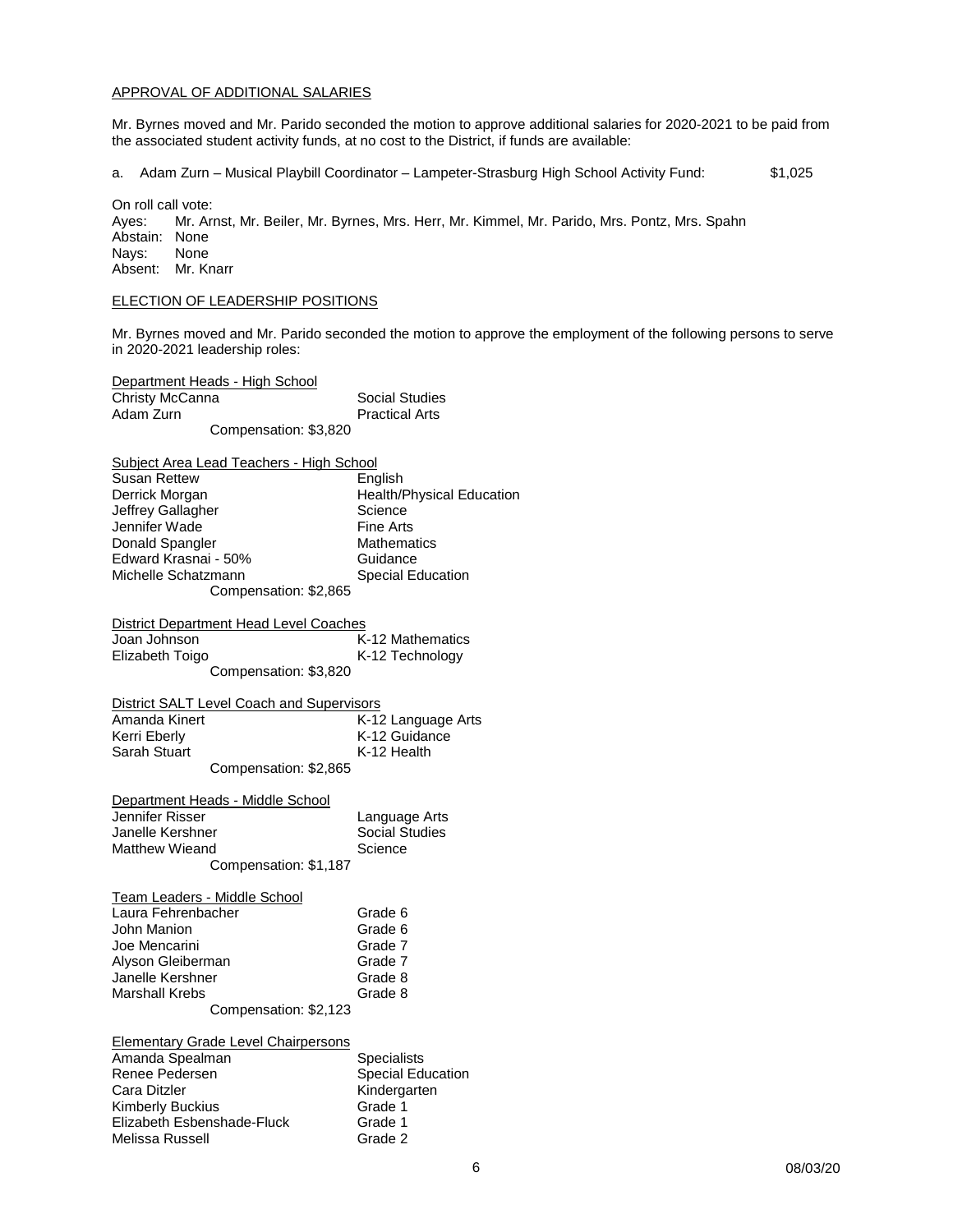| Kristen Greenwood   | Grade 3                                      |
|---------------------|----------------------------------------------|
| Susan Adsitt        | Grade 3                                      |
| Kristi Raugh        | Grade 4                                      |
| Erin Whiskeyman     | Grade 4                                      |
| Christi Henry       | Grade 5                                      |
| Jeffrey Nolt        | Grade 5                                      |
| Robert Shaubach     | <b>Specialists</b>                           |
| Kara Grove          | <b>Program Specialists</b>                   |
| Jody Allen          | <b>Special Education/Program Specialists</b> |
| Meghan Burkholder   | <b>Special Education/Program Specialists</b> |
| Compensation: \$500 |                                              |

Supervisor – Elementary Schools Kara Grove **Reading** Compensation - \$2,865

On roll call vote:<br>Aves: Mr. Ar Mr. Arnst, Mr. Beiler, Mr. Byrnes, Mrs. Herr, Mr. Kimmel, Mr. Parido, Mrs. Pontz, Mrs. Spahn Abstain: None Nays: None Absent: Mr. Knarr

#### APPROVAL OF MENTORS

Mr. Byrnes moved and Mr. Parido seconded the motion to approve the following persons to serve as mentors to new employees at \$750 for the 2020-2021 school year:

| Mentor - Middle School | New Teacher   |
|------------------------|---------------|
| Joseph Mencarini       | Emilee Miller |

On roll call vote: Ayes: Mr. Arnst, Mr. Beiler, Mr. Byrnes, Mrs. Herr, Mr. Kimmel, Mr. Parido, Mrs. Pontz, Mrs. Spahn Abstain: None Nays: None Absent: Mr. Knarr

#### APPROVAL OF VOLUNTEERS

Mr. Byrnes moved and Mr. Parido seconded the motion to approve 2020-2021 volunteers, as follows:

Baker, Erick R. Breneman, Chad E. Brunner, Gemma L. Burton, Edward C. Carta, Matthew C. Cohen, JoAnn L. Coleman, Matthew R. Coleman, Thomas A. Cooper, Matthew D. Cunningham, Ajali R. D'Agostino, Memory L. Delfert, Matthew W. DiCamillo, Bella G. Dimoff, Courtney C. DiSomma, Angelo G. Echternach, Samuel J. Eckman, Bryan S. Eshbach, Joel B. Evans, Madeline R. Fawber, Karly M. Feeney, Benjamin J. Feister, Douglas D. Firestone, Ryan D. Franklin, Kevin J. Gallagher, Jeffrey A. Garber, Todd L.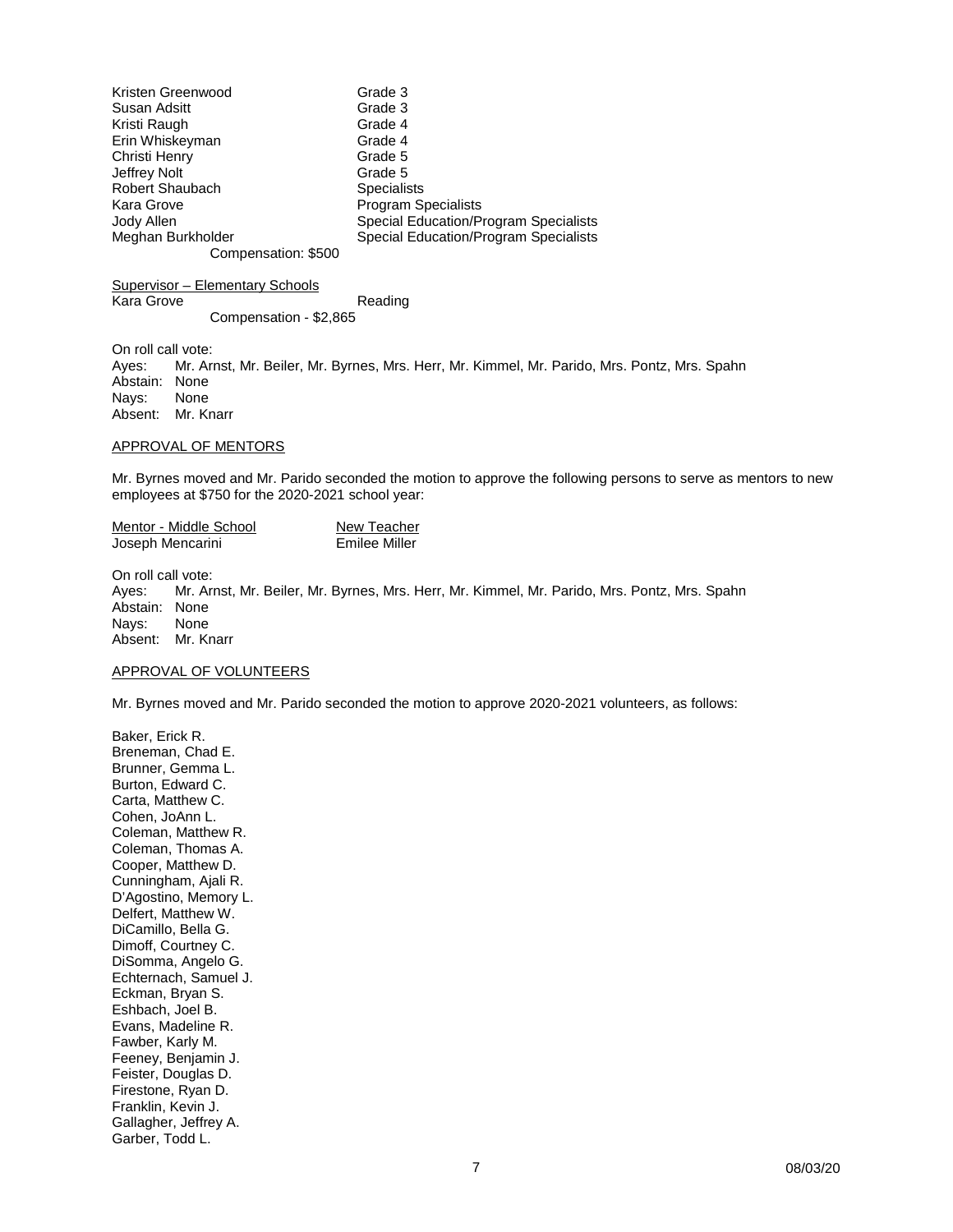Garraffa, Christopher J. Garrett, Kim E. Gilbert, Kaitlyn E. Girolamo, Gregory C. Glass, Kristin L. Grandfield, Anne P. Groff, Nathanael T. Harnish, Anne K. Henry, Christi L. Heisey, Mary T. Herr, Steven R. Hershey, Dale Heyser, William M. Hoefel, Nathan R. Hoin, Jonathan R. Holmberg, Robert N. Huber, Lucas P. Hufnagel, Madonna J. Hummer, Sherry L. Kann, Kimberly S. Kaufhold, Gerard P., Jr. Keefer, Justin E. Kiehl, Christopher M. Knapp, William A. Knarr, Dustin D. Koser, Neil D. Lambert, David A. Landis, Jeffrey D. Lapp, Alexandra N. Lebo, Andrew P. Lewis, Gregory C. Lindsley, Jason J. Lucarino, Mary L. Manning, David W. McCanna, Christy M. McClintock, Jasmine L. McCrabb, Jeffrey A. McCrabb, Jennifer L. McDowell, David P. Mellinger, Abram A. Mencarini, Joseph M. Mier, Kendra L. Miller, Joseph D. Morrison, Garry M., Jr. Motto, Fernando E. Mullin, Sharon R. Nickel, Brandon J. Owens, Michael A. Pantano, Kimberly A. Parrish, John H., Jr. Pepe, Anthony R. Peticca, Mark J. Pickel, Jeffrey G., Jr. Popielarski, Jacklyn P. Powell, Cindy R. Pray, Darren R. Pray, Nicholas P. Ramsey, Peter H. Revelt, Karen E. Rice, Katelyn M. Riehl, Joshua O. Rinier, Melinda B. Risser, Melody S. Schaeffer, Ezekial X. Scranton, David B. Shehan, Lindsay L.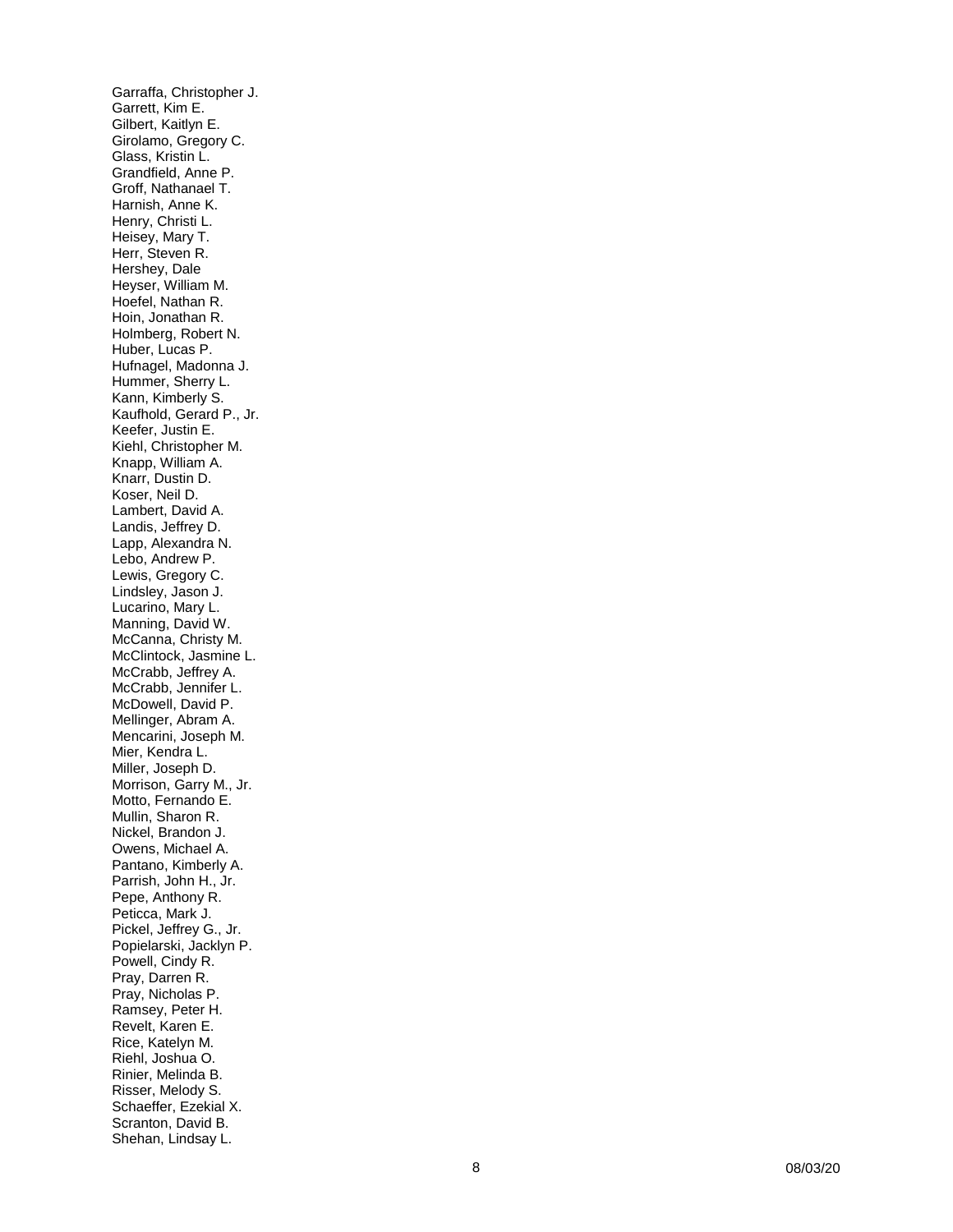Shelley, S. Todd Shockey, Matthew D. Shoff, Timothy J. Shortes, Brian D. Skrodinksy, Mark. A. Smecker, Jeffrey T Snyder, Samantha J. Spahr, Christopher M. Stoltzfus, Ashley M. Stoltzfus, Don M. Stuart, Sarah E. Swarr, Jeffrey P. Swarr, Josiah B. Tantala, Allysa M. Thiboldeaux, Adam M. Wagner, Michael D. Whitaker, Michael W.

On roll call vote: Ayes: Mr. Arnst, Mr. Beiler, Mr. Byrnes, Mrs. Herr, Mr. Kimmel, Mr. Parido, Mrs. Pontz, Mrs. Spahn Abstain: None<br>Nays: None Nays: Absent: Mr. Knarr

### APPROVAL OF EVENT WORKERS

Mr. Byrnes moved and Mr. Parido seconded the motion to approve 2020-2021 event workers, as follows:

Achille, John D. Alagona, Christina M. Baltzer, David R. Bomberger, Kelsey B. Brown, Jean M. Chiodo, Michael A. Clark, Lisa S. Cohen, Joann L. Cooper, Matthew D. Dalauro, Mary T. Dombach, Travis A. Fisher, Brian K. Heyser, William T. Houck, Jeffrey S. Hudson, Jeffrey L. Kann, Kimberly S. Kauffman, Suzanne F. Keifer, Kimberly D. Knapp, William A. Kochel, Pamela J. Krothe, Benjamin J. Kuhns, Anna R. Lambert, Charles H. Landis, Jeffrey D. Lefever, Barbara L. Manion, John B. Martin, Keith P. McClintock, Jasmine L. Meyer, Michele L. Nolt, Jeffrey L. Pantano, Debra A. Parmer, Patrick L. Puleo, Richard J. Raymond, Sheila M. Reynolds, Karen C. Reynolds, William J. Rittenhouse, Thaddeus H. Rosensteel, Robert A.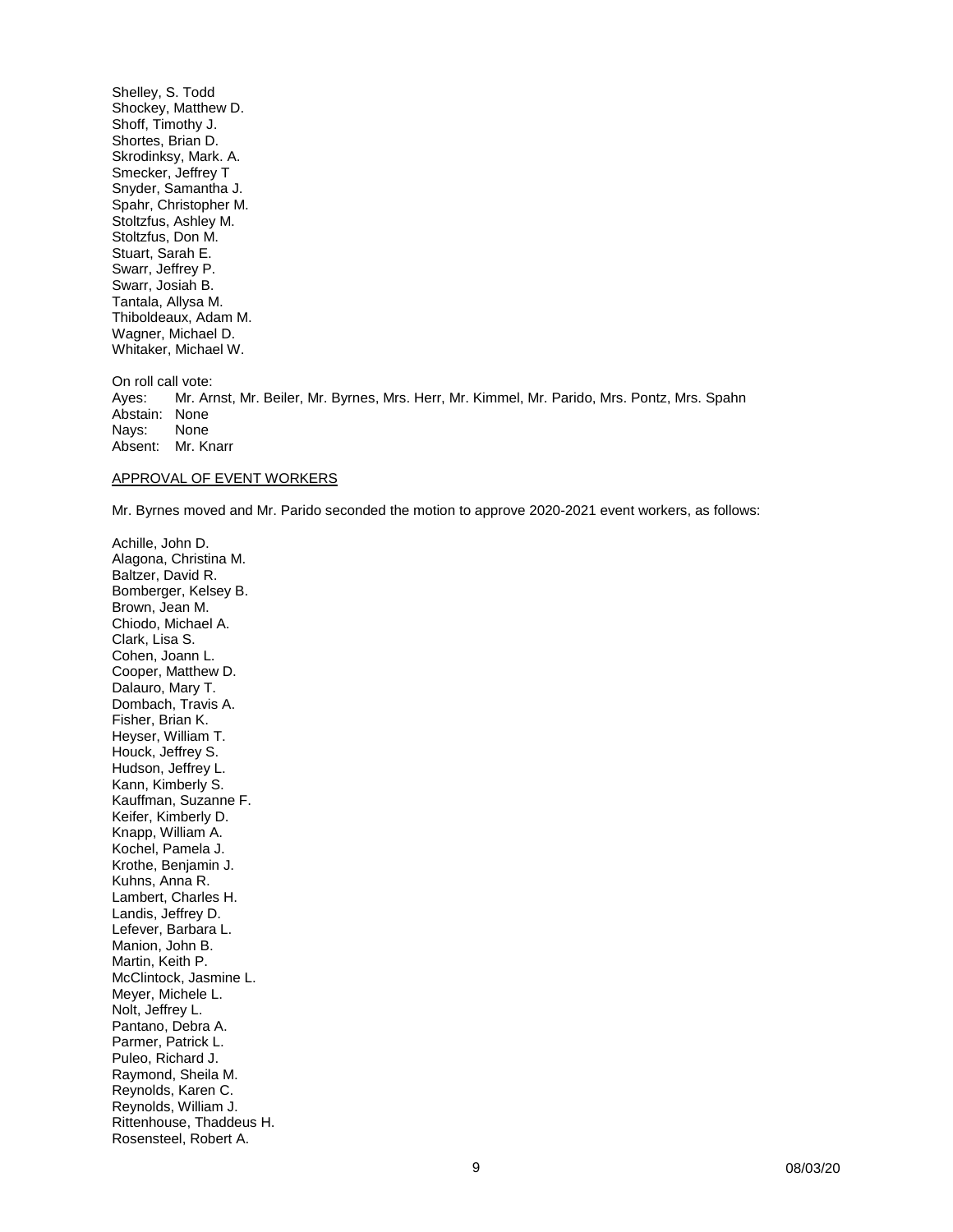Shockey, Matthew D. St. John, Jacqueline A. Sterner, Bronston L. Stoltzfus, Donald M. Swarr, Katrina K. Whitehead, John W. III

On roll call vote: Ayes: Mr. Arnst, Mr. Beiler, Mr. Byrnes, Mrs. Herr, Mr. Kimmel, Mr. Parido, Mrs. Pontz, Mrs. Spahn Abstain: None<br>Navs: None Nays: Absent: Mr. Knarr

### APPROVAL OF SUBSTITUTE TEACHER RATE

Mr. Byrnes moved and Mr. Parido seconded the motion to approve the establishment of the daily rate for substitute teachers at \$125 per day for the 2020-2021 school year.

On roll call vote:

Ayes: Mr. Arnst, Mr. Beiler, Mr. Byrnes, Mrs. Herr, Mr. Kimmel, Mr. Parido, Mrs. Pontz, Mrs. Spahn Abstain: None<br>Nays: None Nays: Absent: Mr. Knarr

### APPROVAL OF 2020-2021 SPECIAL EDUCATION CONTRACTS

Mr. Beiler moved and Mr. Byrnes seconded the motion to approve a 2020-2021 special education contract with Pequea Valley School District to provide special education services for one Pequea Valley student attending a Life Skills program at the Lampeter-Strasburg School District.

On roll call vote:

Ayes: Mr. Arnst, Mr. Beiler, Mr. Byrnes, Mrs. Herr, Mr. Kimmel, Mr. Parido, Mrs. Pontz, Mrs. Spahn Abstain: None Nays: None Absent: Mr. Knarr

### APPROVAL OF 2020-2021 SPECIAL EDUCATION CONTRACT WITH VISTA SCHOOL

Mr. Byrnes moved and Mrs. Spahn seconded the motion to approve a 2020-2021 special education contract with Vista School for one student at an annual expense of \$56,159.72.

On roll call vote: Ayes: Mr. Arnst, Mr. Beiler, Mr. Byrnes, Mrs. Herr, Mr. Kimmel, Mr. Parido, Mrs. Pontz, Mrs. Spahn Abstain: None Nays: None Absent: Mr. Knarr

#### APPROVAL OF 2020-2021 CAFETERIA PRICES

Mr. Byrnes moved and Mr. Kimmel seconded the motion to approve 2020-2021 cafeteria prices, as follows:

| Elementary Lunch:       | \$2.60 |
|-------------------------|--------|
| Middle School Lunch:    | \$2.75 |
| High School Lunch:      | \$3.00 |
| Middle School Tier 2:   | \$3.25 |
| High School Tier 2:     | \$3.50 |
| Adult Lunch:            | \$4.35 |
| Elementary Breakfast:   | \$1.55 |
| Secondary Breakfast:    | \$1.55 |
| <b>Adult Breakfast:</b> | \$2.15 |
| Milk:                   | \$ .60 |

On roll call vote: Ayes: Mr. Arnst, Mr. Beiler, Mr. Byrnes, Mrs. Herr, Mr. Kimmel, Mr. Parido, Mrs. Pontz, Mrs. Spahn Abstain: None<br>Navs: None Nays: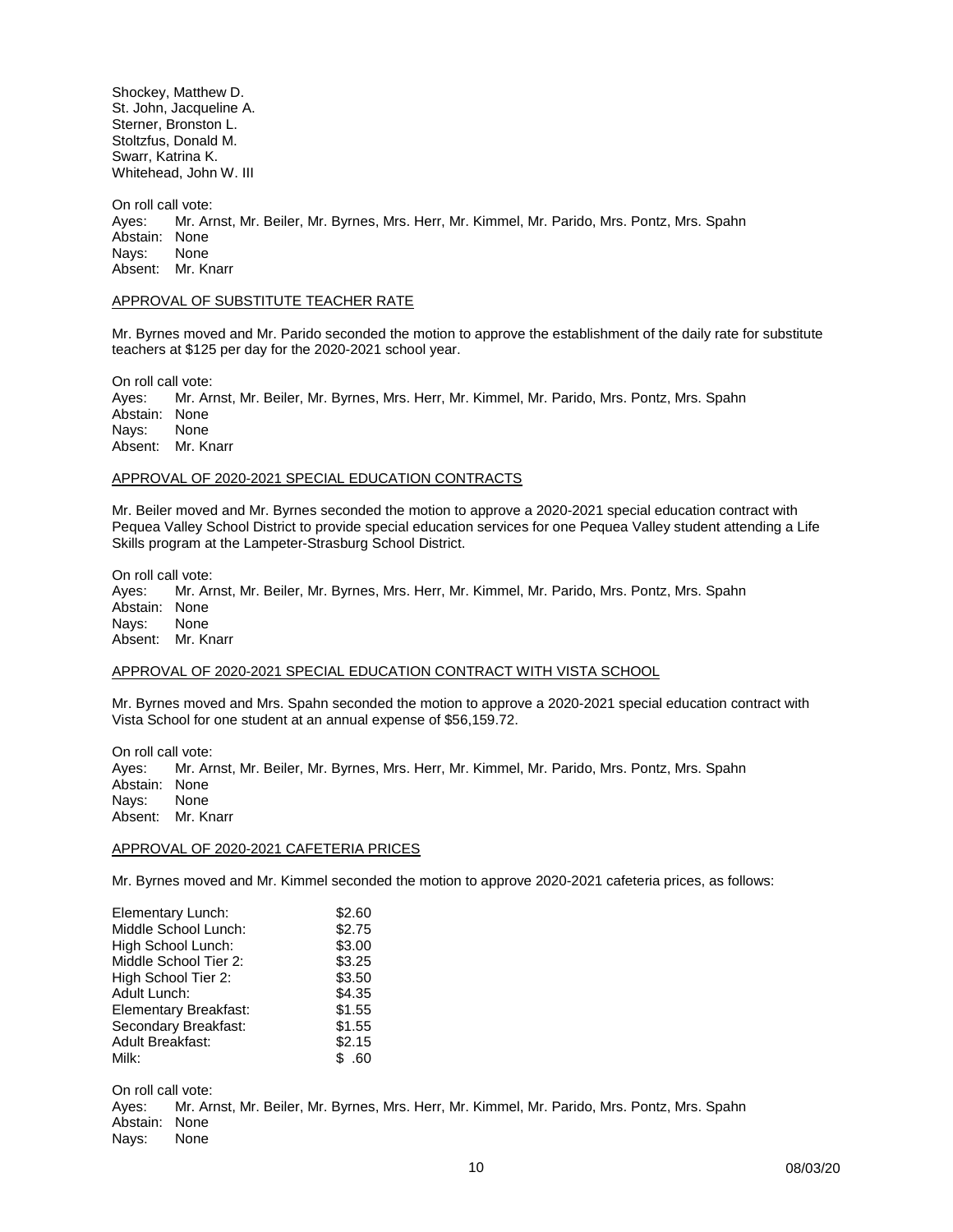#### Absent: Mr. Knarr

#### APPROVAL OF INVESTMENT SERVICES

Mr. Parido moved and Mrs. Spahn seconded the motion to approve the awarding of investment services to invest School District funds in accordance with the District's Investment of Funds Policy 609 and the 2020-2021 Investment Plan.

On roll call vote: Ayes: Mr. Arnst, Mr. Beiler, Mr. Byrnes, Mrs. Herr, Mr. Kimmel, Mr. Parido, Mrs. Pontz, Mrs. Spahn Abstain: None<br>Navs: None Navs: Absent: Mr. Knarr

#### APPROVAL OF MEAL SERVICES CONTRACT WITH LANCASTER-LEBANON IU13

Mr. Byrnes moved and Mrs. Spahn seconded the motion to approve a contract with Lancaster-Lebanon IU13 for continuation of meal services for the Willow Valley School-to-Work Program for the 2020-2021 school year

On roll call vote: Ayes: Mr. Arnst, Mr. Beiler, Mr. Byrnes, Mrs. Herr, Mr. Kimmel, Mr. Parido, Mrs. Pontz, Mrs. Spahn Abstain: None Nays: None Absent: Mr. Knarr

### DISCUSSION OF SPRING KEYSTONE TESTING

Dr. Godfrey led a discussion on Spring Keystone Testing.

#### APPROVAL OF AMENDMENT OF HEALTH AND SAFETY PLAN

Mr. Beiler moved and Mr. Byrnes seconded the motion to approve an amendment of the Lampeter-Strasburg School District Health and Safety Plan to include the following additional provision: "Should any component(s) of the Health and Safety Plan conflict with a State health or safety order applicable to schools, the requirements of the State health or safety order shall take precedence."

On roll call vote: Ayes: Mr. Arnst, Mr. Beiler, Mr. Byrnes, Mrs. Herr, Mr. Kimmel, Mr. Parido, Mrs. Pontz, Mrs. Spahn Abstain: None<br>Navs: None Nays: Absent: Mr. Knarr

### APPROVAL OF AMENDMENT OF PK-12 ATHLETICS HEALTH AND SAFETY PLAN

Mr. Byrnes moved and Mr. Beiler seconded the motion to approve an amendment of the Lampeter-Strasburg School District PK-12 Athletics Health and Safety Plan to include the following additional provision: "Should any component(s) of the PK-12 Athletics Health and Safety Plan conflict with a State health or safety order applicable to schools, the requirements of the State health or safety order shall take precedence."

On roll call vote:<br>Aves: Mr. Ar Mr. Arnst, Mr. Beiler, Mr. Byrnes, Mrs. Herr, Mr. Kimmel, Mr. Parido, Mrs. Pontz, Mrs. Spahn Abstain: None Nays: None Absent: Mr. Knarr

#### APPROVAL OF TICKET PRICES

Mr. Kimmel moved and Mr. Byrnes seconded the motion to approve athletic event prices for the 2020-2021 school year, as follows, with pro-rated amounts according to if/when spectators are allowed to attend events.

| <b>Adult Single</b>           | S   | 5     |
|-------------------------------|-----|-------|
| Student/Senior (60+) Single   | \$. | 3     |
| <b>Adult Spirit</b>           |     | \$50  |
| <b>Student Spirit</b>         |     | \$25  |
| Family (2 Adult - 2+ Student) |     | \$125 |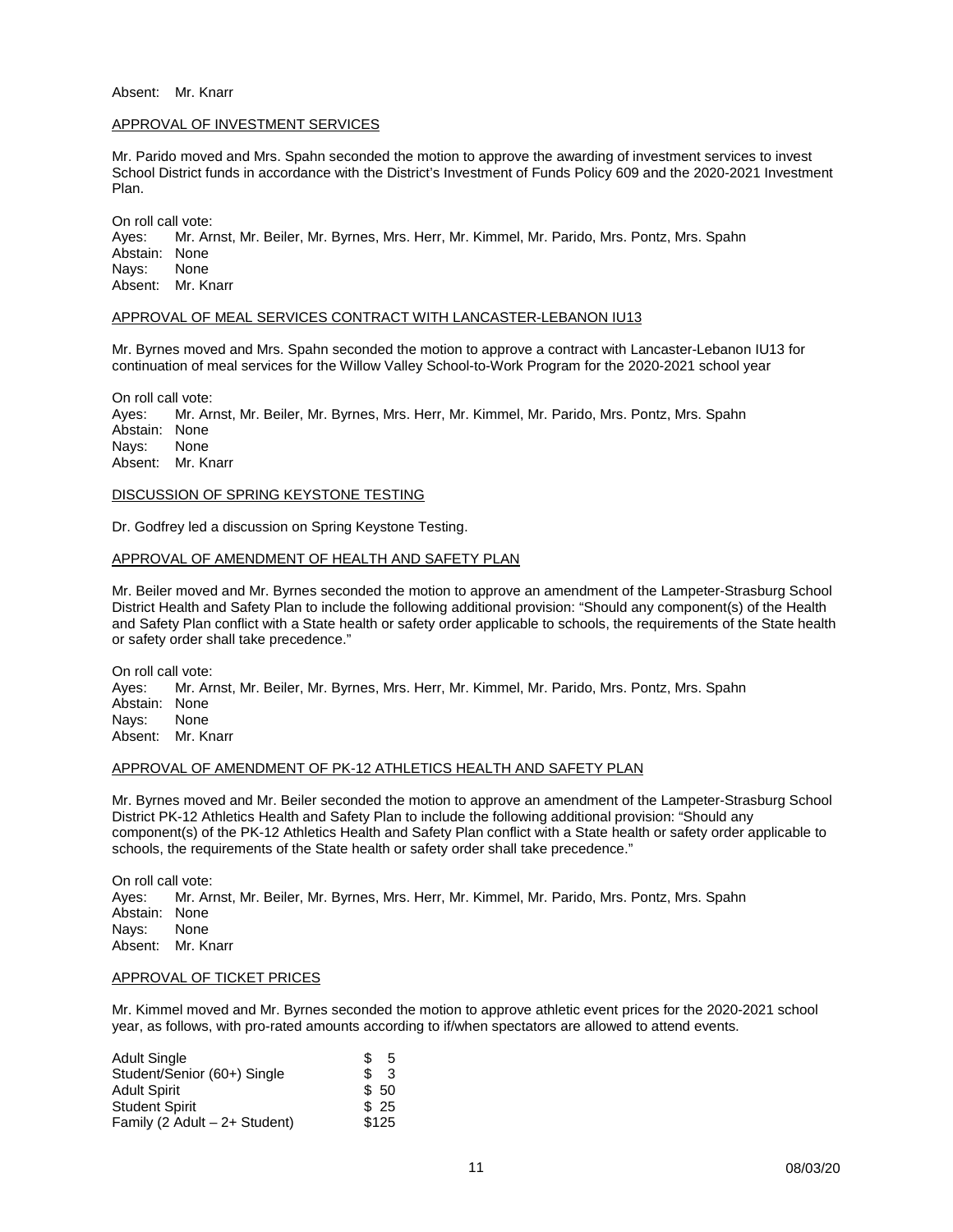In the event spectators are permitted to attend athletic events, passes will be honored at all home sporting events for the regular scheduled season. These passes are not honored at tournaments, league playoffs, or post-season events.

On roll call vote:<br>Ayes: Mr. Ar Mr. Arnst, Mr. Beiler, Mr. Byrnes, Mrs. Herr, Mr. Kimmel, Mr. Parido, Mrs. Pontz, Mrs. Spahn Abstain: None Nays: None Absent: Mr. Knarr

### APPROVAL OF TRANSPORTATION

Mrs. Pontz moved and Mr. Byrnes seconded the motion to approve round trip transportation for full day private kindergarten for District residents, as follows:

- a. Lily Cunningham, daughter of Ian and Laura Cunningham
- Mason Lopez, son of Kacey Chambers-Lopez
- c. Joshua Phyillaier, son of Dan and Cheryl Phyillaier
- d. Owen Phyillaier, son of Dan and Cheryl Phyillaier
- e. Isabel Stoltzfus, daughter of John and Cheyenne Stoltzfus

On roll call vote:

Ayes: Mr. Arnst, Mr. Beiler, Mr. Byrnes, Mrs. Herr, Mr. Kimmel, Mr. Parido, Mrs. Pontz, Mrs. Spahn Abstain: None<br>Navs: None Nays: Absent: Mr. Knarr

### DISCUSSION OF BOARD COMMITTEE COMMUNITY REPRESENTATION

Dr. Peart led a discussion regarding the Board Committee Representation participation guidelines.

### OLD BUSINESS

Mrs. Herr shared that Dr. Peart has forwarded all communication from parents that had requested she receive their messages.

#### OPPORTUNITY FOR PUBLIC COMMENT

Mrs. Williams read a comment that was submitted by the following community member:

John Johnson, Strasburg, commented on basketball poles at Strasburg Elementary School.

### ADJOURNMENT

The meeting was adjourned at 9:39 p.m.

Mary E. Williams **Secretary**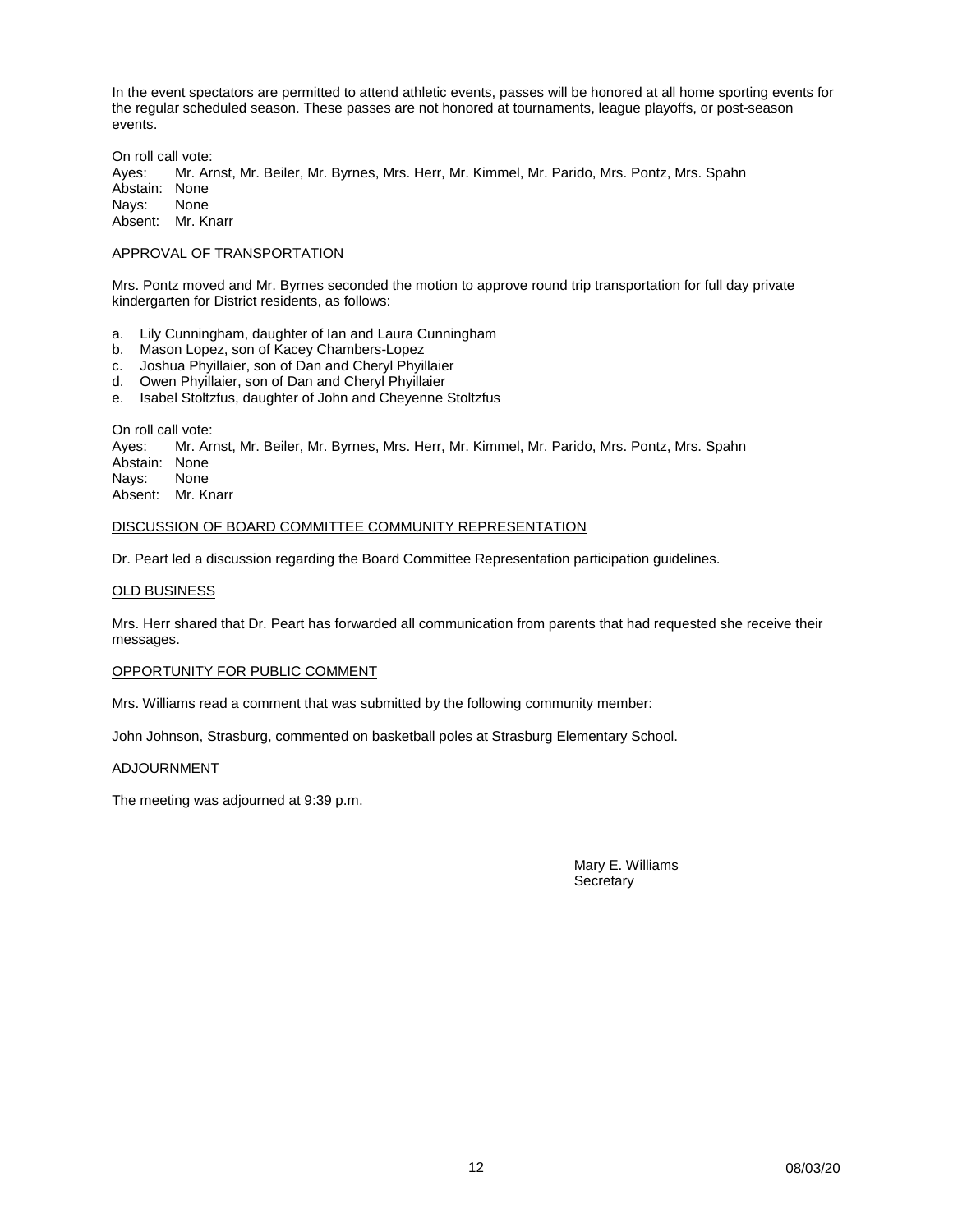### MINUTES OF THE BOARD OF SCHOOL DIRECTORS LAMPETER-STRASBURG SCHOOL DISTRICT Virtual Meeting August 17, 2020

President Melissa S. Herr called the meeting to order at 7:30 p.m.

- PRESENT: Board Members, Mr. David J. Beiler, Mr. James H. Byrnes, Mrs. Melissa S. Herr, Mr. Scott J. Kimmel, Mr. Dustin D. Knarr, Mr. Matthew E. Parido, Mrs. Patricia M. Pontz, Mrs. Audra R. Spahn; Superintendent, Dr. Kevin S. Peart; Assistant Superintendent, Dr. Andrew M. Godfrey; Business Manager, Mr. Keith A. Stoltzfus; Director of Technology, Mr. William E. Griscom, Jr.; Administrative Assistant, Mrs. Mary E. Williams
- ABSENT: Board Member, Mr. Scott M. Arnst.

Mrs. Herr shared the receipt of a signed petition regarding fall athletics.

### APPROVAL OF RESIGNATIONS

Mr. Byrnes moved and Mr. Knarr seconded the motion to approve resignations, as follows:

- a. Christy L. Deiter, SACC group supervisor, Lampeter Elementary School, effective August 20, 2020.
- b. Julie P. Garcia, SACC assistant group supervisor, Hans Herr Elementary School, retroactively effective to August 8, 2020.
- c. Kenna M. House, personal care assistant, Martin Meylin Middle School, retroactively effective to August 9, 2020.
- d. Heidi L. Jenkins, personal care assistant, Hans Herr Elementary School, retroactively effective to August 4, 2020.
- e. Donna G. Keba, Title I math assistant, Hans Herr Elementary School, retroactively effective to August 3, 2020.
- f. Rebecca L. McGrath, Title I reading assistant, Hans Herr Elementary School, retroactively effective to July 27, 2020.
- g. Gina M. Miller, Title I reading assistant, Martin Meylin Middle School, retroactively effective to July 28, 2020.
- h. Carolyn K. Null, personal care assistant, Hans Herr Elementary School, retroactively effective to August 10, 2020.
- i. Cheryl K. Ritchie, kitchen helper, Hans Herr Elementary School, effective August 20, 2020.
- j. Nikki J. Sinsheimer, SACC assistant group supervisor, Lampeter Elementary School, effective August 10, 2020.
- k. Cheryl L. Stoltzfus, van driver, effective August 11, 2020.
- l. Connie L. Rice, cafeteria aide and substitute caller, Hans Herr Elementary School, retroactively effective to August 12, 2020.
- m. Kristine M. Smokowicz, SACC group supervisor, Lampeter Elementary School, retroactively effective to August 12, 2020.

On roll call vote: Ayes: Mr. Beiler, Mr. Byrnes, Mrs. Herr, Mr. Kimmel, Mr. Knarr, Mr. Parido, Mrs. Pontz, Mrs. Spahn Abstain: None<br>Navs: None Nays: Absent: Mr. Arnst

### APPROVAL OF EMPLOYMENT – SUPPORT

Mr. Byrnes moved and Mr. Knarr seconded the motion to approve employment of the following individuals in support or non-permanent positions:

a. Karen Roehm to be employed as assistant kitchen manager at Hans Herr Elementary School. Ms. Roehm will become a category C support employee and will be compensated at \$15.00 effective August 18, 2020, pending receipt of required documents.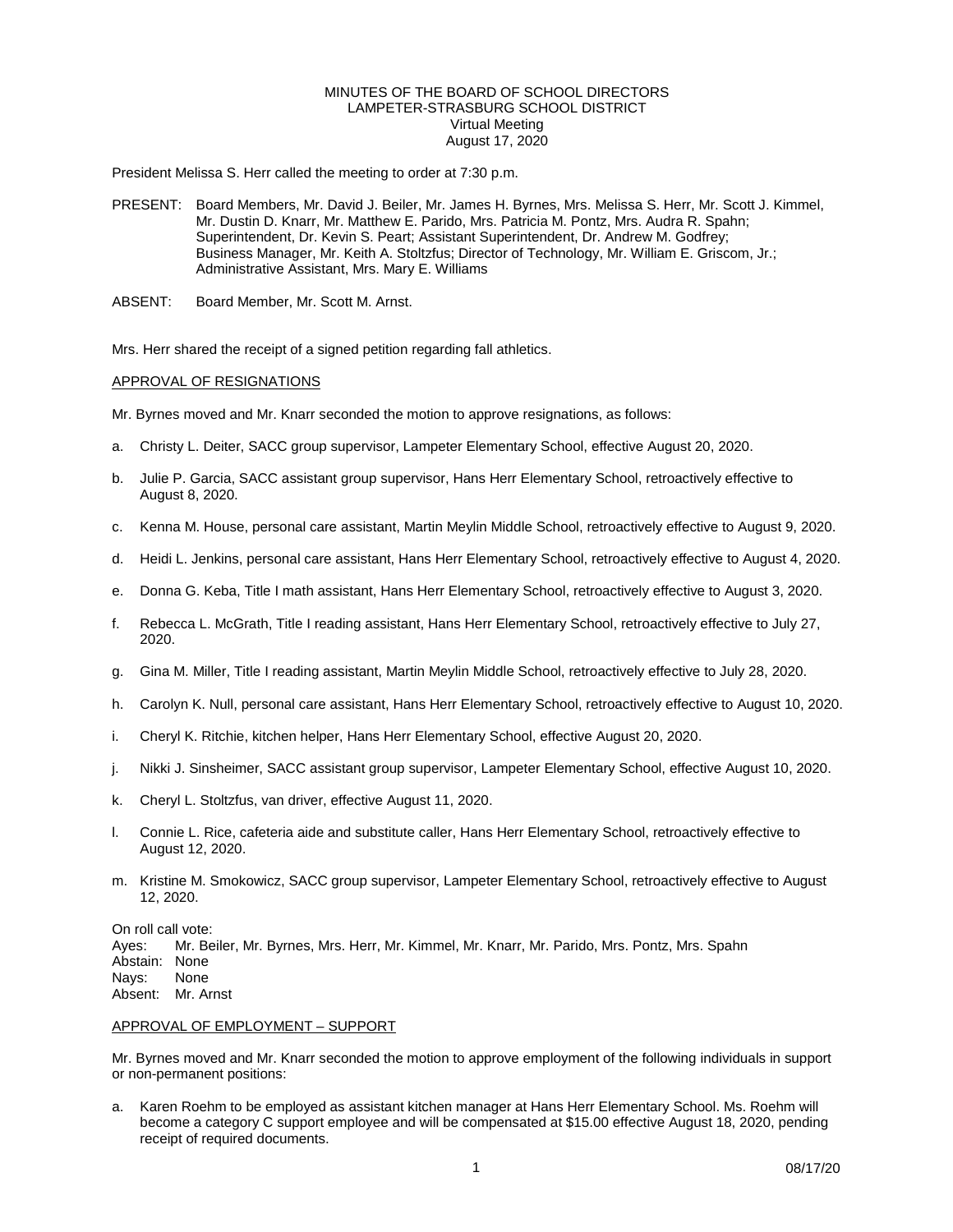- b. Cheyanne Seber to be employed as a personal care assistant at Hans Herr Elementary School. Ms. Seber will become a category C support employee and will be compensated at \$12.10 per hour effective August 18, 2020.
- c. Ashley Zander to be employed as building secretary at Lampeter Elementary School. Ms. Zander will become a category B support employee and will be compensated at \$12.27 per hour effective August 18, 2020, pending receipt of required documents.

On roll call vote:

Ayes: Mr. Beiler, Mr. Byrnes, Mrs. Herr, Mr. Kimmel, Mr. Knarr, Mr. Parido, Mrs. Pontz, Mrs. Spahn Abstain: None<br>Navs: None Navs: Absent: Mr. Arnst

### APPROVAL OF CHANGE OF STATUS

Mr. Byrnes moved and Mr. Knarr seconded the motion to approve a change of employment status for the following individuals:

- a. Alyssa K. Deiter, SACC aide, Lampeter Elementary School. Ms. Deiter will become a SACC assistant group supervisor effective August 18, 2020. She will become a category C support employee and will continue to be compensated at \$11.03 per hour.
- b. Carol J. Florig, SACC assistant group supervisor, Hans Herr Elementary School. Ms. Florig will become a SACC group supervisor effective August 18, 2020. She will become a category D support employee and will continue to be compensated at \$15.34 per hour.
- c. Yashira Marti-Quinones, SACC assistant group supervisor, Lampeter Elementary School. Ms. Marti-Quinones will have a decrease in hours and become a category E support employee. She will continue to be compensated at \$12.26 per hour effective August 18, 2020.
- d. Kimberly A. Pantano, special education teacher assistant and van aide, Lampeter-Strasburg High School. Ms. Pantano is resigning as special education teacher assistant, but will continue to be employed as a van aide. She will become a category E support employee and will be compensated at \$12.27 per hour effective August 18, 2020.

On roll call vote: Ayes: Mr. Beiler, Mr. Byrnes, Mrs. Herr, Mr. Kimmel, Mr. Knarr, Mr. Parido, Mrs. Pontz, Mrs. Spahn Abstain: None<br>Nays: None Nays: Absent: Mr. Arnst

### APPROVAL OF LEAVE OF ABSENCE

Mr. Byrnes moved and Mr. Knarr seconded the motion to approve a leave of absence for the following individuals:

- a. Barbara L. Geiter, kitchen helper, Lampeter-Strasburg High School, effective August 26, 2020, through on or about January 21, 2021.
- b. Jennifer M. Heiser, SACC group supervisor, Lampeter Elementary School, effective August 26, 2020, through on or about January 21, 2021.
- c. Jennifer L. Risser, teacher, Martin Meylin Middle School, retroactively effective to August 20, 2020, through on or about January 21, 2021.
- d. Molly A. Ross, special education teacher assistant, Lampeter Elementary School, effective August 26, 2020, through on or about January 21, 2021.
- e. Jenice M. Weaver, kitchen helper, Lampeter-Strasburg High School, effective August 26, 2020, through on or about January 21, 2021.
- f. Jennifer L. Zimmerman, kitchen helper, Martin Meylin Middle School effective August 26, 2020, through on or about January 21, 2021.
- g. Vanessa Rineer, kitchen helper, Lampeter-Strasburg High School, effective August 26, 2020, through on or about January 21, 2020.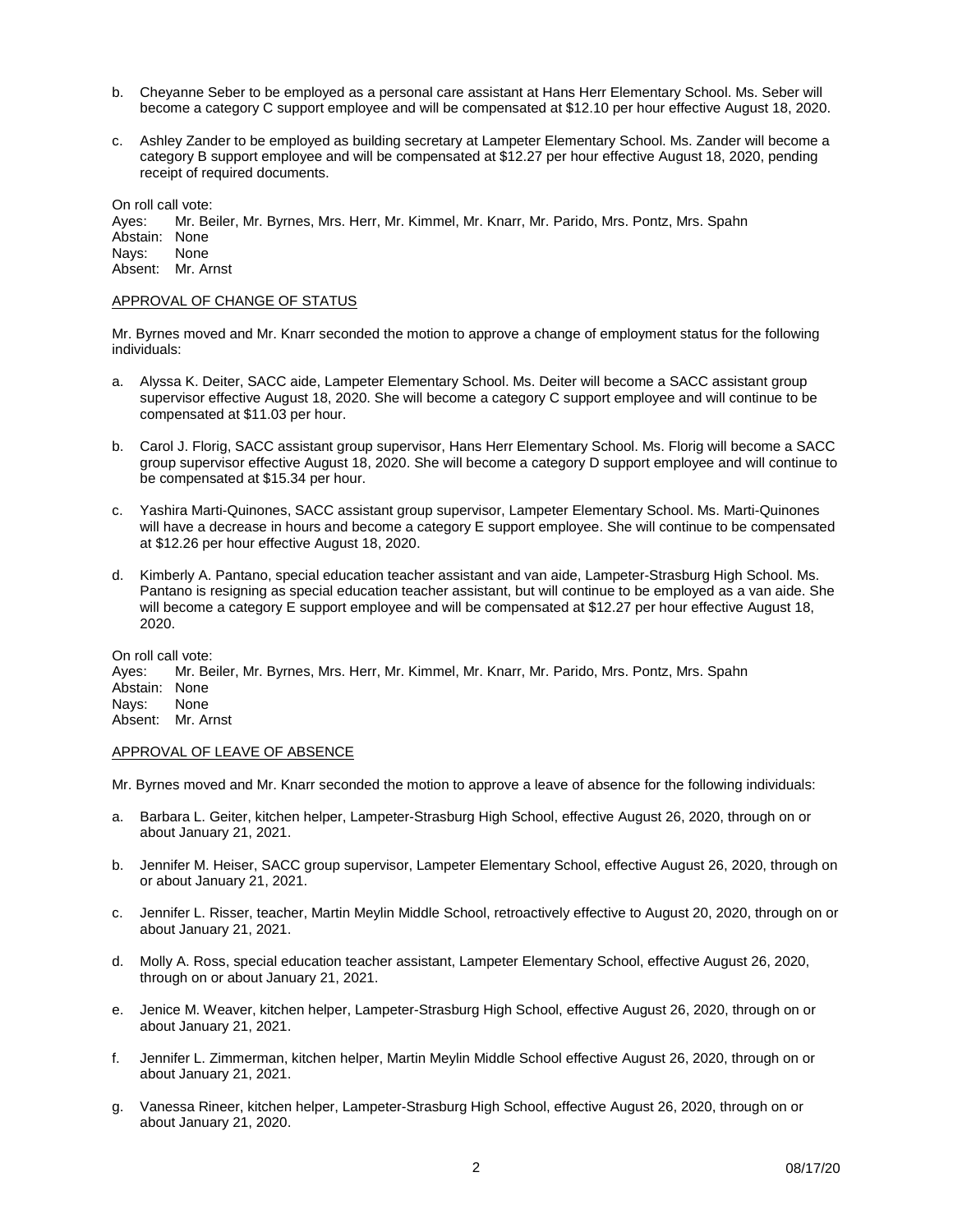On roll call vote:<br>Ayes: Mr. Be Mr. Beiler, Mr. Byrnes, Mrs. Herr, Mr. Kimmel, Mr. Knarr, Mr. Parido, Mrs. Pontz, Mrs. Spahn Abstain: None<br>Nays: None Nays: Absent: Mr. Arnst

### APPROVAL OF CHANGES TO SUPPLEMENTAL CONTRACTS

Mr. Byrnes moved and Mr. Knarr seconded the motion to approve following additions/deletions to supplemental contracts:

| a. | Anthony Fink          | Basketball - Girls - Varsity          | \$5,810.30 | Addition |
|----|-----------------------|---------------------------------------|------------|----------|
| b. | William Knapp         | Football - Assistant - 50%            | \$5,151.40 | Addition |
| C. | <b>Garry Morrison</b> | Football – Assistant – 50%            | \$5,151.40 | Addition |
| d. | Corey Nehlig          | Lacrosse – Boys – Varsity             | \$4,073.20 | Deletion |
| е. | Jody Allen            | Mentor - Elementary - Emilie Blair    | \$ 750.00  | Addition |
| f. | <b>Brian Griffith</b> | Odyssey of Mind – Martin Meylin – 75% | \$2,126.81 | Deletion |
| g. | Samantha Kirkwood     | Odyssey of Mind - Martin Meylin - 25% | \$ 646.75  | Deletion |
| h. | <b>Matthew Hoover</b> | Pioneer Days Preparation              | \$696.50   | Deletion |
| i. | <b>Bradley Shue</b>   | Soccer - Boys - Assistant $-50\%$     | \$1.108.15 | Addition |
| Ŀ. | <b>Richard Abate</b>  | eSports Advisor                       | \$ 750.00  | Addition |
| k. | Ethan Moore           | eSports Advisor                       | \$ 750.00  | Addition |
| L. | James Snyder          | Soccer - Boys - Assistant $-70%$      | \$3.102.82 | Addition |

On roll call vote:<br>Ayes: Mr. Be Mr. Beiler, Mr. Byrnes, Mrs. Herr, Mr. Kimmel, Mr. Knarr, Mr. Parido, Mrs. Pontz, Mrs. Spahn Abstain: None<br>Navs: None Nays: Absent: Mr. Arnst

### APPROVAL OF SUBSTITUTES

Mr. Byrnes moved and Mr. Knarr seconded the motion to approve substitutes in their respective capacities, as follows:

Certified Substitutes

Pena, Mary Jane Grades PK-4

### Emergency Certified Substitutes

| Anderson, Todd J.        | All Instructional Areas PK-12 |
|--------------------------|-------------------------------|
| Bauer, Lauren E.         | All Instructional Areas PK-12 |
| Bagwell, Clifford T.     | All Instructional Areas PK-12 |
| Beattie, John A.         | All Instructional Areas PK-12 |
| Blumbergs, Sharon L.     | All Instructional Areas PK-12 |
| Cardoza-Hill, Celia J.   | All Instructional Areas PK-12 |
| Clough, Susan B.         | All Instructional Areas PK-12 |
| DeJessa, Priscilla M.    | All Instructional Areas PK-12 |
| Demko, Susan             | All Instructional Areas PK-12 |
| Denlinger, Frances B.    | All Instructional Areas PK-12 |
| Fagerheim, Franklin K.   | All Instructional Areas PK-12 |
| Fiorello, Bethany J.     | All Instructional Areas PK-12 |
| Harris, Paulina          | All Instructional Areas PK-12 |
| Hertzler, Justina M.     | All Instructional Areas PK-12 |
| Hohman, Kaitlyn          | All Instructional Areas PK-12 |
| King, Linda S.           | All Instructional Areas PK-12 |
| Long, Jeffrey R.         | All Instructional Areas PK-12 |
| Lukes, Janet K.          | All Instructional Areas PK-12 |
| Lutz, Brenda A.          | All Instructional Areas PK-12 |
| Miller, Christine M.     | All Instructional Areas PK-12 |
| Moore, Christina         | All Instructional Areas PK-12 |
| Shaffer, Lori A.         | All Instructional Areas PK-12 |
| Snavely, Robert T.       | All Instructional Areas PK-12 |
| Stoner, William H.       | All Instructional Areas PK-12 |
| Stroh, Miriam S.         | All Instructional Areas PK-12 |
| Sutherland, Stephanie P. | All Instructional Areas PK-12 |
| Terhune, Sandra M.       | All Instructional Areas PK-12 |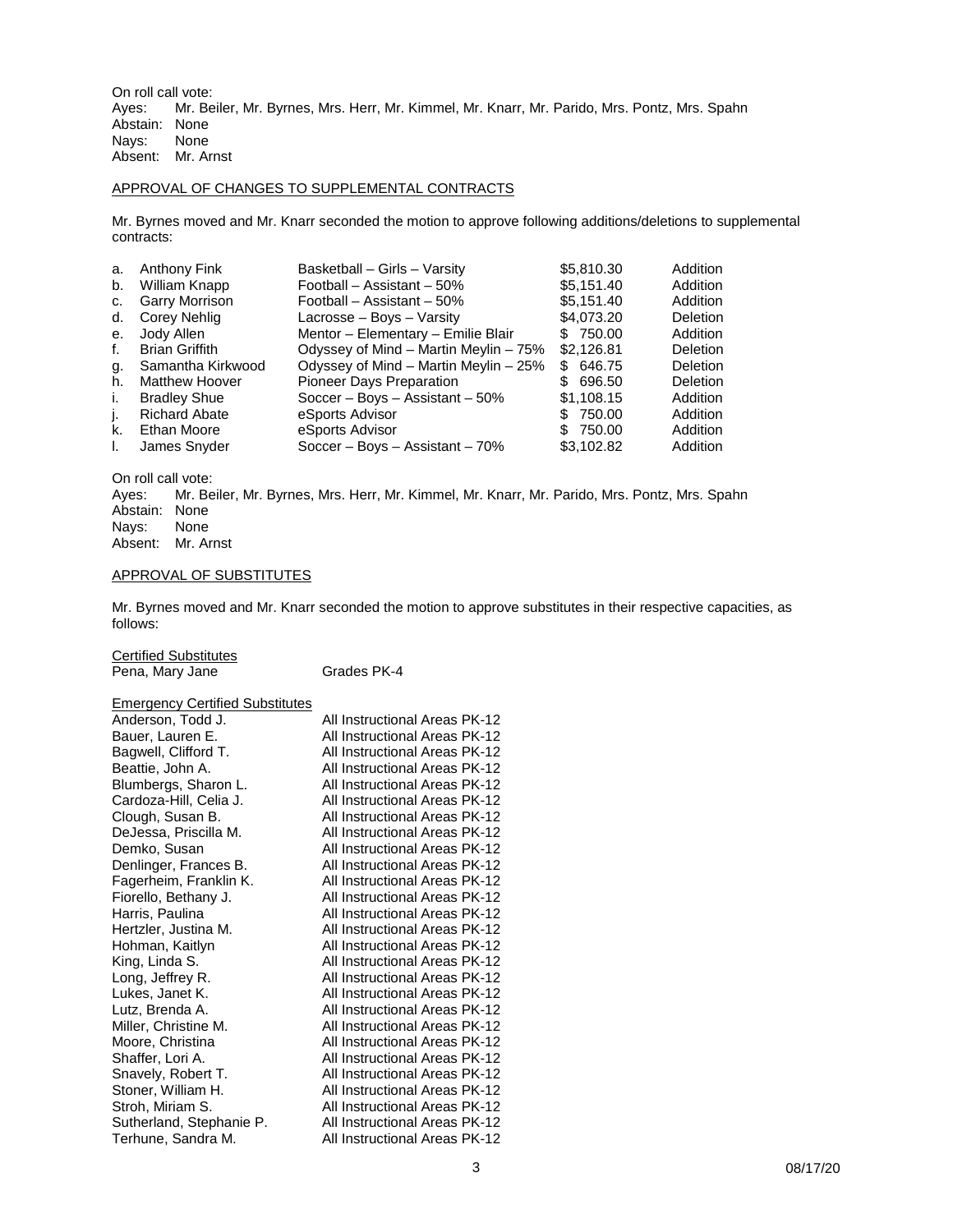Turek, Michele L. **All Instructional Areas PK-12**<br>Turner. Ruth M. **All Instructional Areas PK-12** All Instructional Areas PK-12

**Support Staff Substitutes** Bitler, Jeremy N. Cramer, Andrew S. Graybill, Robert M. Horner, Tara E. Sinsheimer, Nikki J. Stoltzfus, Erin N.

On roll call vote: Ayes: Mr. Beiler, Mr. Byrnes, Mrs. Herr, Mr. Kimmel, Mr. Knarr, Mr. Parido, Mrs. Pontz, Mrs. Spahn Abstain: None<br>Navs: None Nays: Absent: Mr. Arnst

### APPROVAL OF EVENT WORKERS

Mr. Byrnes moved and Mr. Knarr seconded the motion to approve 2020-2021 event workers, as follows:

Beers, Geoffrey E.

On roll call vote:<br>Ayes: Mr. Be Mr. Beiler, Mr. Byrnes, Mrs. Herr, Mr. Kimmel, Mr. Knarr, Mr. Parido, Mrs. Pontz, Mrs. Spahn Abstain: None<br>Navs: None Navs: Absent: Mr. Arnst

#### APPROVAL OF VOLUNTEERS

Mr. Byrnes moved and Mr. Knarr seconded the motion to approve 2020-2021 volunteers, as follows:

Carter, Jr., Robert E. Esposito, Will F.

On roll call vote: Ayes: Mr. Beiler, Mr. Byrnes, Mrs. Herr, Mr. Kimmel, Mr. Knarr, Mr. Parido, Mrs. Pontz, Mrs. Spahn Abstain: None<br>Navs: None Nays: Absent: Mr. Arnst

### APPROVAL OF LGH OCCUPATIONAL MEDICINE DEPARTMENT CONTRACT

Mr. Byrnes moved and Mr. Kimmel seconded the motion to approve the 2020-2021 Lancaster General Health Occupational Medicine Department Random Drug Testing Pool Agreement.

On roll call vote: Ayes: Mr. Beiler, Mr. Byrnes, Mrs. Herr, Mr. Kimmel, Mr. Knarr, Mr. Parido, Mrs. Pontz, Mrs. Spahn Abstain: None<br>Navs: None Nays: Absent: Mr. Arnst

#### APPROVAL OF SCHOOL AGE CHILD CARE HEALTH AND SAFETY PLAN

Mrs. Pontz moved and Mr. Beiler seconded the motion to approve the Lampeter-Strasburg School District School Age Child Care Health and Safety Plan.

On roll call vote: Ayes: Mr. Beiler, Mr. Byrnes, Mrs. Herr, Mr. Kimmel, Mr. Knarr, Mr. Parido, Mrs. Pontz, Mrs. Spahn Abstain: None<br>Navs: None Nays: Absent: Mr. Arnst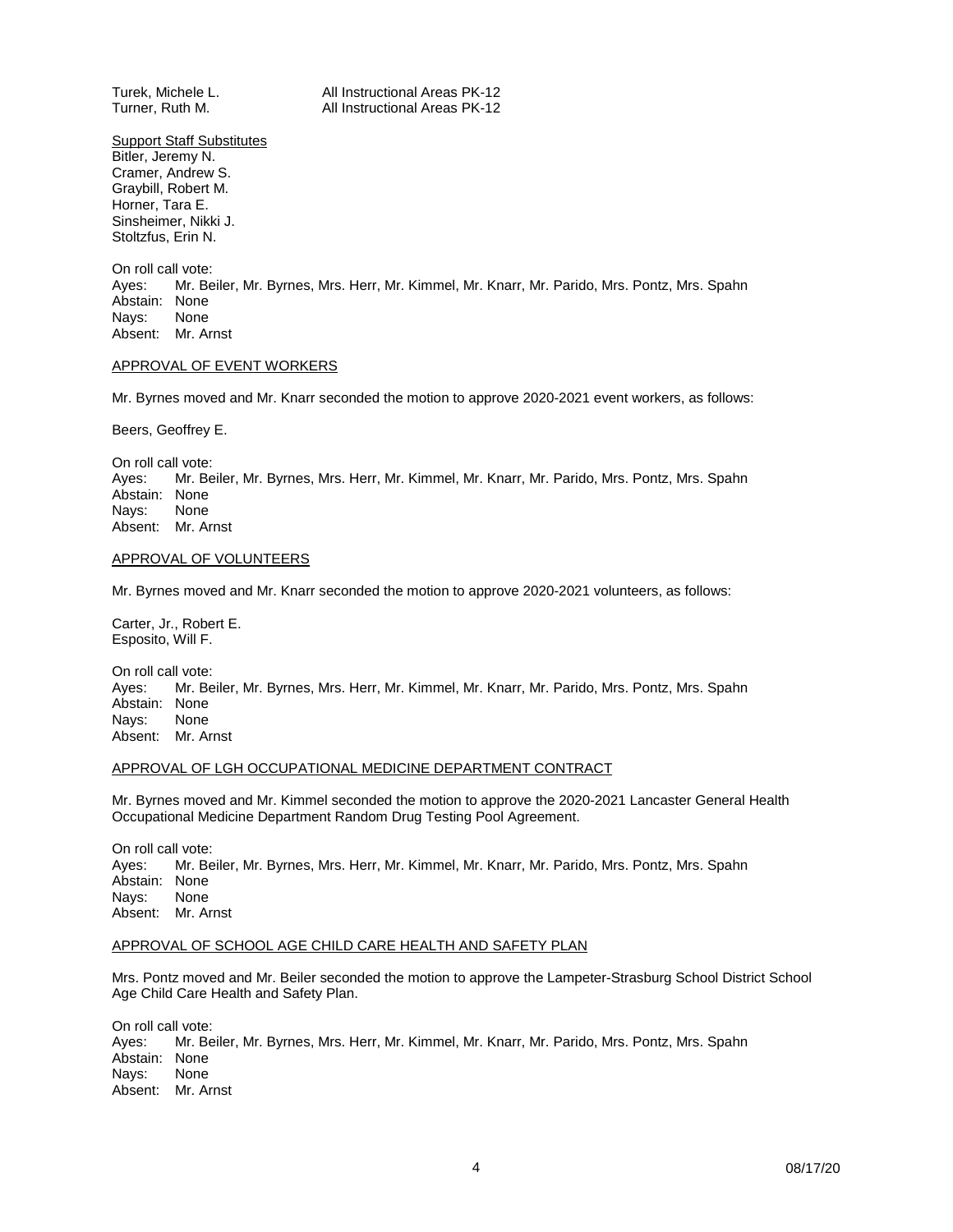### APPROVAL OF RESOLUTION FOR TEMPORARY MEASURES UNDER SCHOOL CODE 520.1

Mr. Kimmel moved and Mr. Beiler seconded the motion to approve a Resolution for temporary measures under School Code 520.1, as attached to these minutes.

On roll call vote:<br>Ayes: Mr. Be Mr. Beiler, Mr. Byrnes, Mrs. Herr, Mr. Kimmel, Mr. Knarr, Mr. Parido, Mrs. Pontz, Mrs. Spahn Abstain: None Nays: None Absent: Mr. Arnst

#### APPROVAL OF SPECIAL COUNSEL FOR SPECIAL EDUCATION

Mr. Kimmel moved and Mrs. Spahn seconded the motion to approve the appointment of Appel, Yost & Zee LLP as Special Counsel for Special Education for Lampeter-Strasburg School District effective August 1, 2020.

On roll call vote: Ayes: Mr. Beiler, Mr. Byrnes, Mrs. Herr, Mr. Kimmel, Mr. Knarr, Mr. Parido, Mrs. Pontz, Mrs. Spahn Abstain: None Nays: None Absent: Mr. Arnst

### APPROVAL OF ELECTION OF SCHOOL DENTIST

Mr. Byrnes moved and Mrs. Pontz seconded the motion to approve White Family Dental to be elected to provide the School District with required dental services for the 2020-2021 school year. Compensation will be at the rate of \$6.00 per examination.

On roll call vote: Ayes: Mr. Beiler, Mr. Byrnes, Mrs. Herr, Mr. Kimmel, Mr. Knarr, Mr. Parido, Mrs. Pontz, Mrs. Spahn Abstain: None<br>Navs: None Nays: Absent: Mr. Arnst

#### APPROVAL OF TRANSPORTATION

Mrs. Pontz moved and Mrs. Spahn seconded the motion to approve round trip transportation for full day private kindergarten for District residents, as follows:

a. Colby Mier, son of John and Kendra Mier

On roll call vote: Ayes: Mr. Beiler, Mr. Byrnes, Mrs. Herr, Mr. Kimmel, Mr. Knarr, Mr. Parido, Mrs. Pontz, Mrs. Spahn Abstain: None Nays: None Absent: Mr. Arnst

#### BEGINNING OF SCHOOL YEAR UPDATE

Dr. Peart and Dr. Godfrey provided an update regarding the planning and status of the beginning of the 2020-2021 school year.

#### OLD BUSINESS

Mr. Parido asked a question regarding athletics groups that are not governed under PIAA to use the facilities.

Mrs. Spahn thanked those who took the time to advocate their position regarding athletics.

#### ADJOURNMENT

The meeting was adjourned at 8:23 p.m.

Mary E. Williams **Secretary**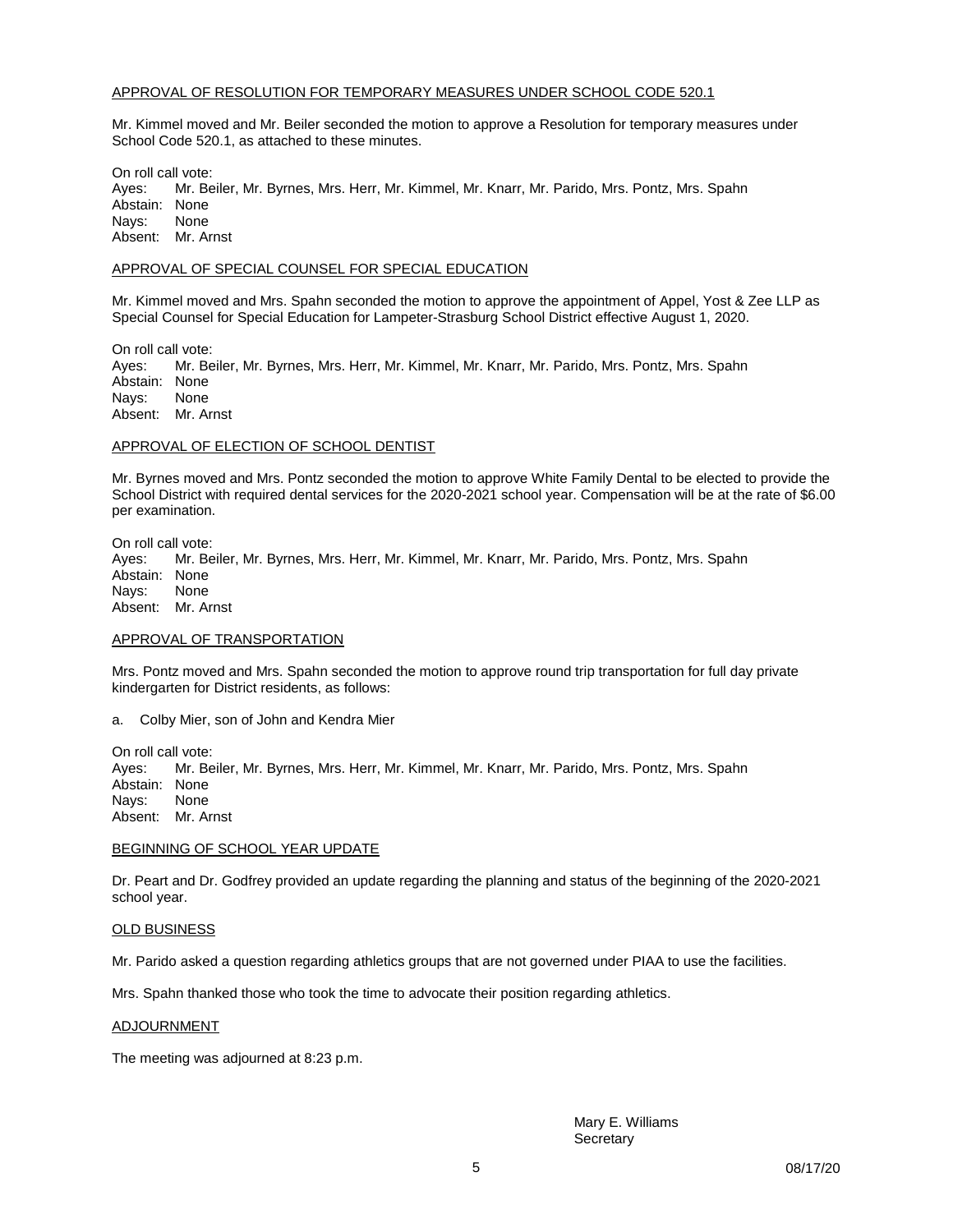### LAMPETER-STRASBURG SCHOOL DISTRICT

Lampeter, Pennsylvania 17537 September 8, 2020

### Communications

- 1. Brands, John E. a letter requesting a leave of absence.
- 2. Cole, Traci L. a letter of resignation.
- 3. Deiter, Christy L. a letter requesting a leave of absence.
- 4. Dennes, Denise R. a letter requesting a leave of absence.
- 5. Lefever, Barbara L. a letter of resignation.
- 6. Moore, Christina a letter of resignation.
- 7. Oyler, Lindsey S. a letter requesting a leave of absence.
- 8. Rehm, Allison L. a letter requesting a leave of absence.
- 9. Stauffer, Tina M. a letter of resignation.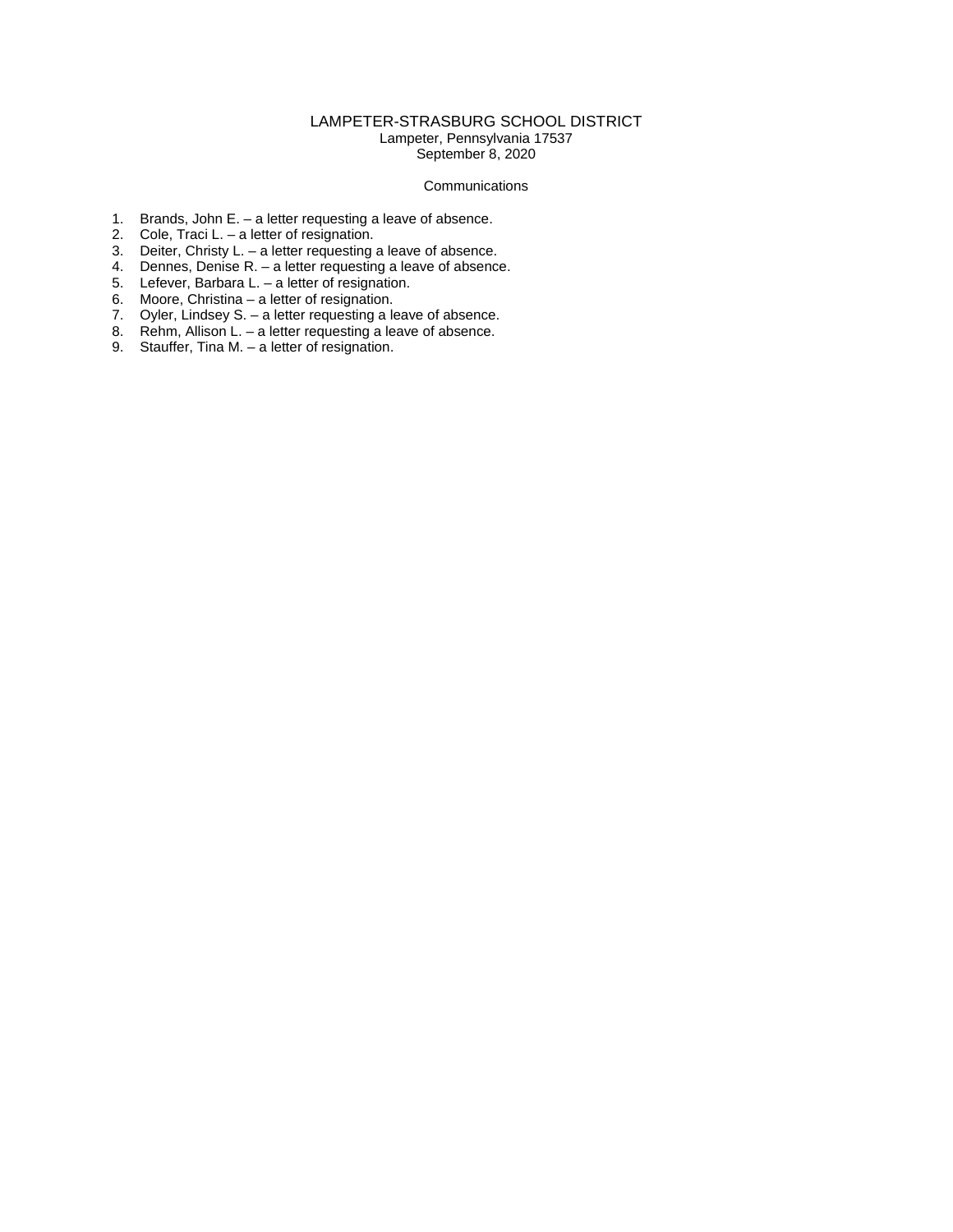# LAMPETER-STRASBURG SCHOOL DISTRICT Monthly Board Balance Sheet Report

**Assets**

# September 8, 2020

## **Year-To-Date Balance**

| Cash and Investments                        | 18,560,154.10      |
|---------------------------------------------|--------------------|
| Petty Cash                                  | 495.00             |
| <b>Interest Receivable</b>                  | 0.00               |
| <b>Taxes Receivable</b>                     | 329,740.07         |
| <b>Uncollectable Taxes</b>                  | 0.00               |
| Interfund Accounts Receivable               | 239,321.74         |
| Intergovernmental Accounts Receivable       | 1,109.27           |
| <b>State Subsidies Receivable</b>           | 1,734,923.42       |
| <b>Federal Subsidies Receivable</b>         | 24,738.32          |
| <b>Prepaid Expenses</b>                     | 0.00               |
| <b>Other Accounts Receivable</b>            | 18,057.30          |
| Inventories                                 | 59,459.63          |
| <b>Total Assets:</b>                        | 20,967,998.85      |
|                                             |                    |
| <b>Liabilities</b>                          |                    |
|                                             |                    |
| Interfund Accounts Payable                  | $-178,217.06$      |
| <b>Other Accounts Payable</b>               | $-191,001.58$      |
| Accounts Payable - Scholarships             | $-203.36$          |
| Intergovernmental Accounts Payable          | $-181,400.41$      |
| <b>Accrued Salaries and Benefits</b>        | $-3,537,698.05$    |
| Payroll Payables                            | $-347,338.26$      |
| <b>Deferred Revenue</b>                     | $-329,740.07$      |
| <b>Prepaid Revenue</b>                      | $-68,871.69$       |
| <b>Total Liabilities:</b>                   | $-4,834,470.48$    |
|                                             |                    |
|                                             |                    |
| <b>Net Assets</b>                           |                    |
| <b>Assigned Fund Balance</b>                | $-1,529,710.00$    |
| <b>Fund Balance Reserved for Debt</b>       | $-1,070,000.00$    |
| Reserve for Inventories                     | $-59,459.63$       |
| <b>Unassigned Fund Balance</b>              | $-6,712,232.21$    |
| <b>Reserve for Encumbrances</b>             | -183,902.09        |
| <b>Encumbered for Appropriated Expenses</b> | $-6,578,224.44$    |
| <b>Total Net Assets:</b>                    | $-16, 133, 528.37$ |
|                                             |                    |
| <b>Total Liabilities and Net Assets:</b>    | -20,967,998.85     |
|                                             |                    |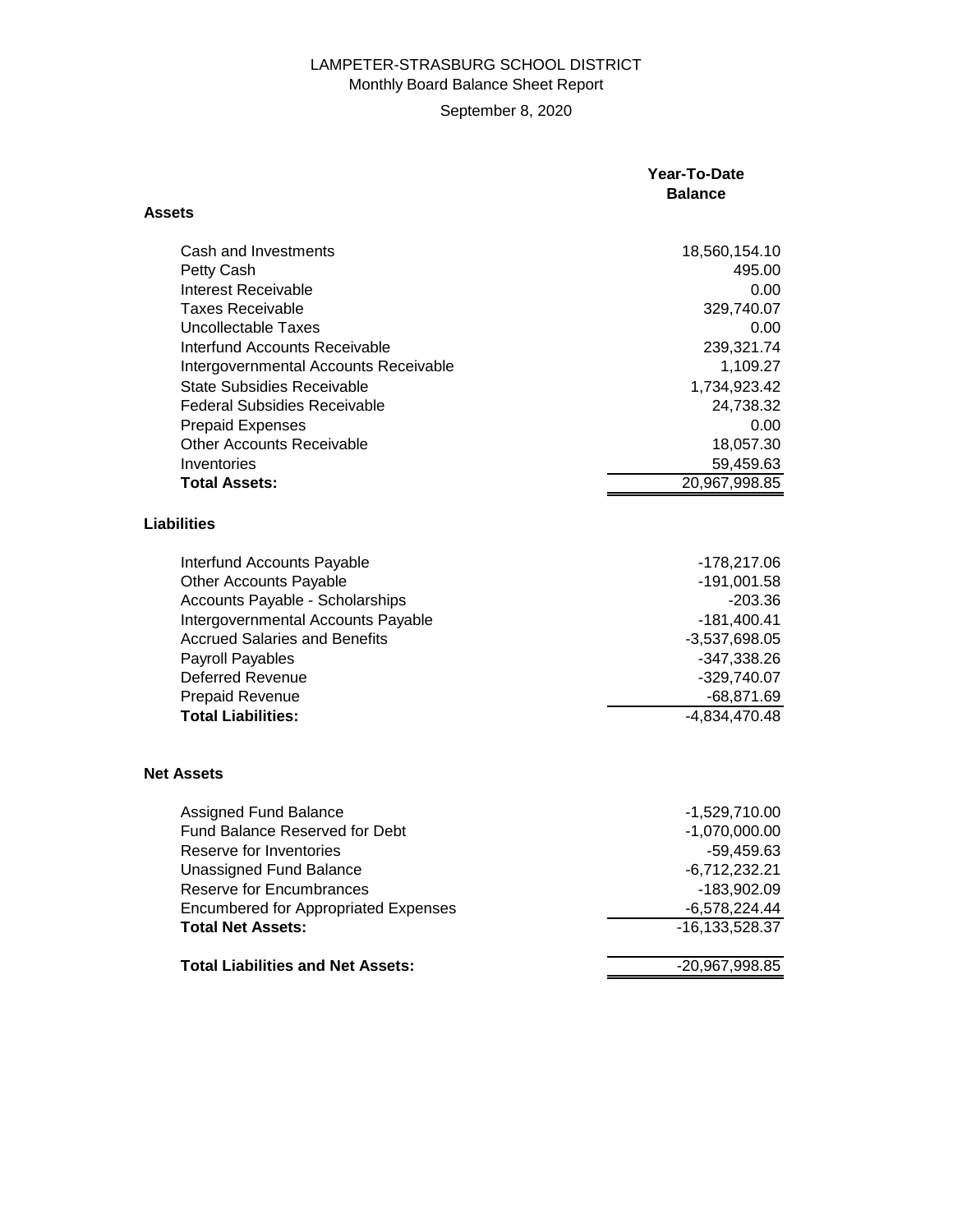LAMPETER-STRASBURG SCHOOL DISTRICT Monthly Board Balance Sheet Report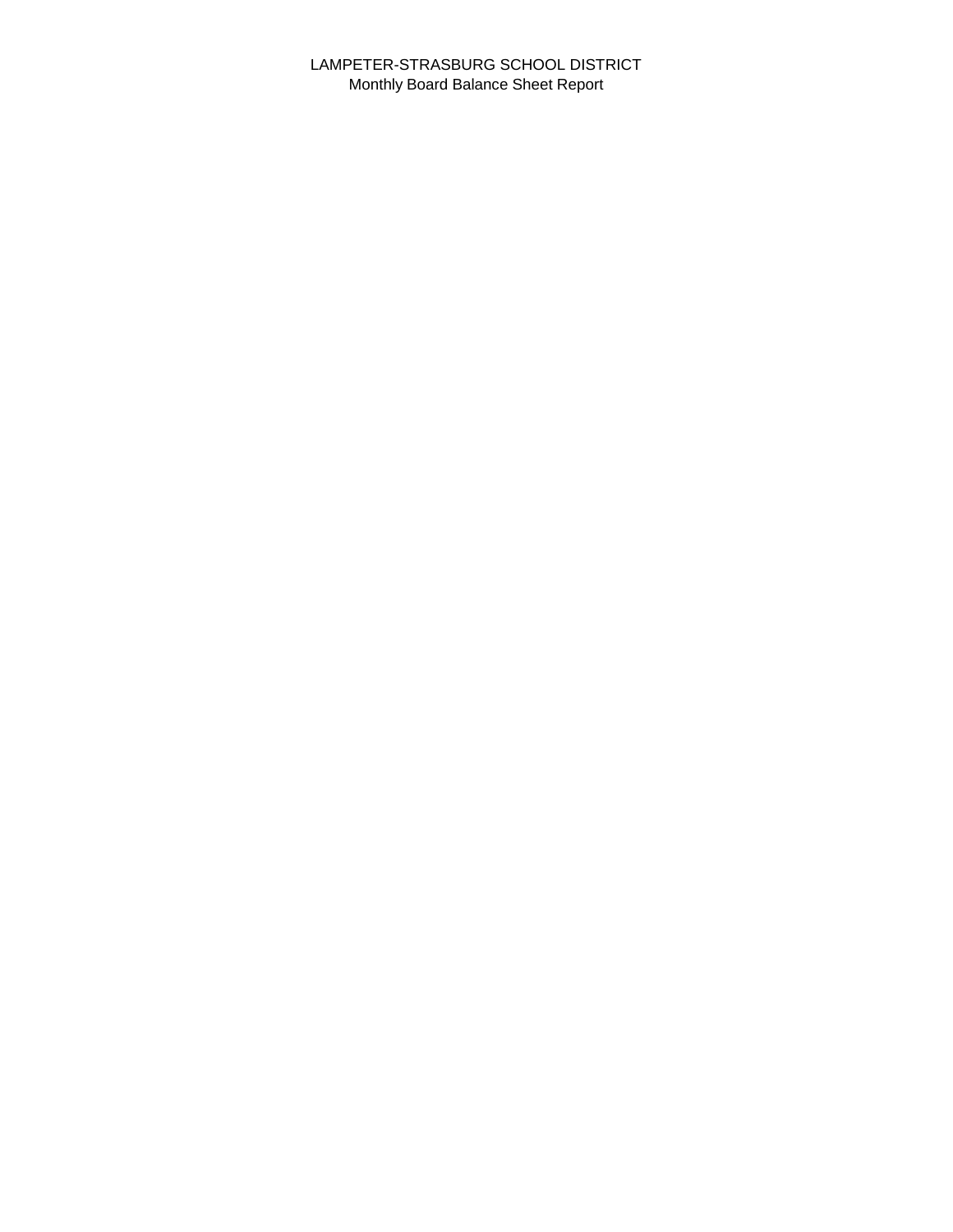## Lampeter-Strasburg School District Financial Comparison Report September 8, 2020

|                                                     | <b>Revenue</b> | <b>Expenditures</b> | <b>Surplus/Loss</b> |
|-----------------------------------------------------|----------------|---------------------|---------------------|
| Year 2020-21 Budget                                 | 53,514         | 56,510              | (2,996)             |
| Year-to-Date Actual (71 Days)                       | 11,868         | 5,105               | 6,763               |
| Prior Year-to-Date Actual (65 Days)                 | 21,634         | 4,691               | 16,943              |
| Year-to-Date Increase/(Decrease)                    | (9,766)        | 414                 | (10, 180)           |
| % Change - Current vs. Prior Y-T-D<br>Over (under)  | $(45.1\%)$     | 8.8%                | $(60.1\%)$          |
| Year-to-Date Actual as % of<br>2020-21 Budget       | 22.2%          | $9.0\%$             |                     |
| Prior Year-to-Date Actual as % of<br>2019-20 Budget | 39.8%          | 8.5%                |                     |

(\$ in Thousands)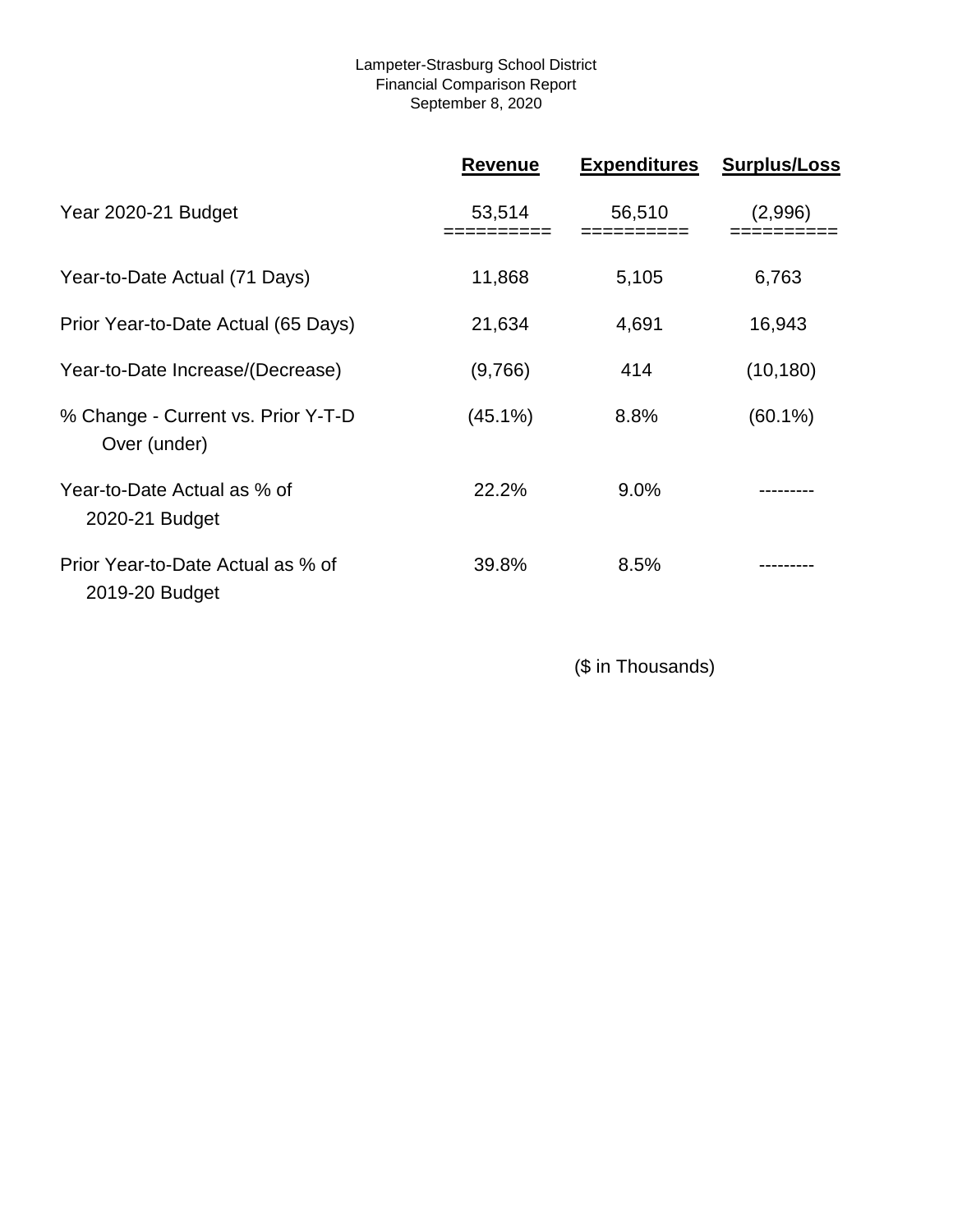### LAMPETER-STRASBURG SCHOOL DISTRICT INVESTMENTS - General Fund As of August 31, 2020

| Description                 | Est.<br>% Yield | Date of<br>Purchase | Date of<br>Maturity | Amount        | Income<br>Year-to-Date | Investment<br>Closed |
|-----------------------------|-----------------|---------------------|---------------------|---------------|------------------------|----------------------|
| <b>BB&amp;T Bank</b>        | 0.05            | n/a                 | n/a                 | 11,069,663.22 | 686.65                 |                      |
| PSDMAX account              | 0.01            | n/a                 | n/a                 | 2,502,970.63  | 42.16                  |                      |
| <b>BB&amp;T Securities</b>  | 0.01            | n/a                 | n/a                 | 535,636.31    | 29.49                  |                      |
| Univest                     | 0.25            | 1/15/2020           | n/a                 | 2,006,744.77  | 849.58                 |                      |
|                             |                 |                     |                     |               |                        |                      |
| <b>PSDLAF Investments:</b>  |                 |                     |                     |               |                        |                      |
| <b>BB&amp;T Securities:</b> |                 |                     |                     |               |                        |                      |
| <b>FHLB Bond</b>            | 0.183           | 6/15/2020           | 2/18/2021           | 302,409.00    |                        |                      |
| <b>Access Bank</b>          | 0.364           | 5/19/2020           | 3/12/2021           | 28,278.60     |                        |                      |
| Ally Bank                   | 0.300           | 6/17/2020           | 5/3/2021            | 37,695.91     |                        |                      |
| American Express Bank       | 0.325           | 6/22/2020           | 5/3/2021            | 19,306.73     |                        |                      |
| Bank of Baroda              | 0.175           | 6/22/2020           | 6/22/2021           | 125,030.25    |                        |                      |
| Bank Hapoalim BM            | 0.313           | 6/19/2020           | 4/1/2021            | 172,322.17    |                        |                      |
| <b>Bank United</b>          | 0.300           | 6/17/2020           | 6/3/2021            | 194,719.20    |                        |                      |
| <b>BMO Harris Bank</b>      | 0.325           | 6/22/2020           | 3/31/2021           | 29,217.69     |                        |                      |
| <b>BMW Bank</b>             | 0.320           | 6/17/2020           | 4/19/2021           | 51,120.85     |                        |                      |
| <b>Bridgewater Bank</b>     | 0.195           | 6/17/2020           | 12/21/2020          | 69,547.61     |                        |                      |
| Capital One Bank            | 0.330           | 6/18/2020           | 4/27/2021           | 42,438.35     |                        |                      |
| Capital One Bank            | 0.325           | 6/22/2020           | 4/8/2021            | 16,104.51     |                        |                      |
| Capital One Bank            | 0.340           | 6/22/2020           | 5/24/2021           | 44,771.70     |                        |                      |
| Cathay Bank                 | 0.375           | 5/19/2020           | 4/16/2021           | 47,308.73     |                        |                      |
| <b>Comenity Bank</b>        | 0.305           | 6/19/2020           | 4/26/2021           | 40,440.80     |                        |                      |
| Enerbank                    | 0.373           | 6/17/2020           | 5/17/2021           | 27,610.86     |                        |                      |
| <b>Fifth Third</b>          | 0.301           | 6/18/2020           | 4/22/2021           | 38,271.32     |                        |                      |
| Goldman Sachs               | 0.250           | 6/16/2020           | 3/24/2021           | 125,626.04    |                        |                      |
| <b>Howard Bank</b>          | 1.102           | 4/7/2020            | 3/31/2021           | 244,877.50    |                        |                      |
| JPMorgan Chase              | 0.807           | 5/19/2020           | 3/20/2021           | 15,030.27     |                        |                      |
| JPMorgan Chase              | 0.400           | 6/18/2020           | 5/19/2021           | 49,999.99     |                        |                      |
| Meadows Bank                | 2.144           | 6/26/2020           | 12/28/2020          | 3,960.00      |                        |                      |
| Morgan Stanley              | 0.301           | 6/18/2020           | 5/31/2021           | 101,264.00    |                        |                      |
| Safra 0.25%                 | 0.250           | 6/16/2020           | 2/26/2021           | 75,705.50     |                        |                      |
| Sallie Mae Bank             | 0.413           | 5/19/2020           | 4/12/2021           | 45,942.19     |                        |                      |
| Sallie Mae Bank             | 0.310           | 6/17/2020           | 4/5/2021            | 36,629.28     |                        |                      |
| Sallie Mae Bank             | 0.300           | 6/19/2020           | 4/12/2021           | 66,134.74     |                        |                      |
| State Bank of India         | 0.450           | 5/19/2020           | 5/14/2021           | 112,944.49    |                        |                      |
| Synchrony Bank              | 0.307           | 6/19/2020           | 5/6/2021            | 20,227.00     |                        |                      |
| Valley National Bank        | 0.397           | 5/19/2020           | 4/8/2021            | 34,256.36     |                        |                      |
| Wells Fargo Bank            | 0.300           | 6/17/2020           | 3/22/2021           | 151,540.38    |                        |                      |
| <b>US Treasury Bill</b>     | 1.545           | 10/11/2019          | 7/16/2020           | 722,383.54    | 7,591.54               | x                    |
| <b>US Treasury Bill</b>     | 1.500           | 11/13/2019          | 8/13/2020           | 257,031.67    | 2,968.33               | X                    |
| <b>US Treasury Bill</b>     | 1.463           | 1/7/2020            | 9/10/2020           | 791,971.33    |                        |                      |
| <b>US Treasury Bill</b>     | 1.458           | 1/7/2020            | 10/8/2020           | 791,087.22    |                        |                      |
| <b>US Treasury Bill</b>     | 0.130           | 6/30/2020           | 7/16/2020           | 459,975.08    | 24.92                  | x                    |
|                             |                 |                     |                     | Total         | 12,192.67              |                      |

| ινιαι                                     | 14, 194. VI |
|-------------------------------------------|-------------|
| Less: 2019-20 Accrued Interest (6,191.42) |             |
| Total 2020-21                             | 6.001.25    |
|                                           |             |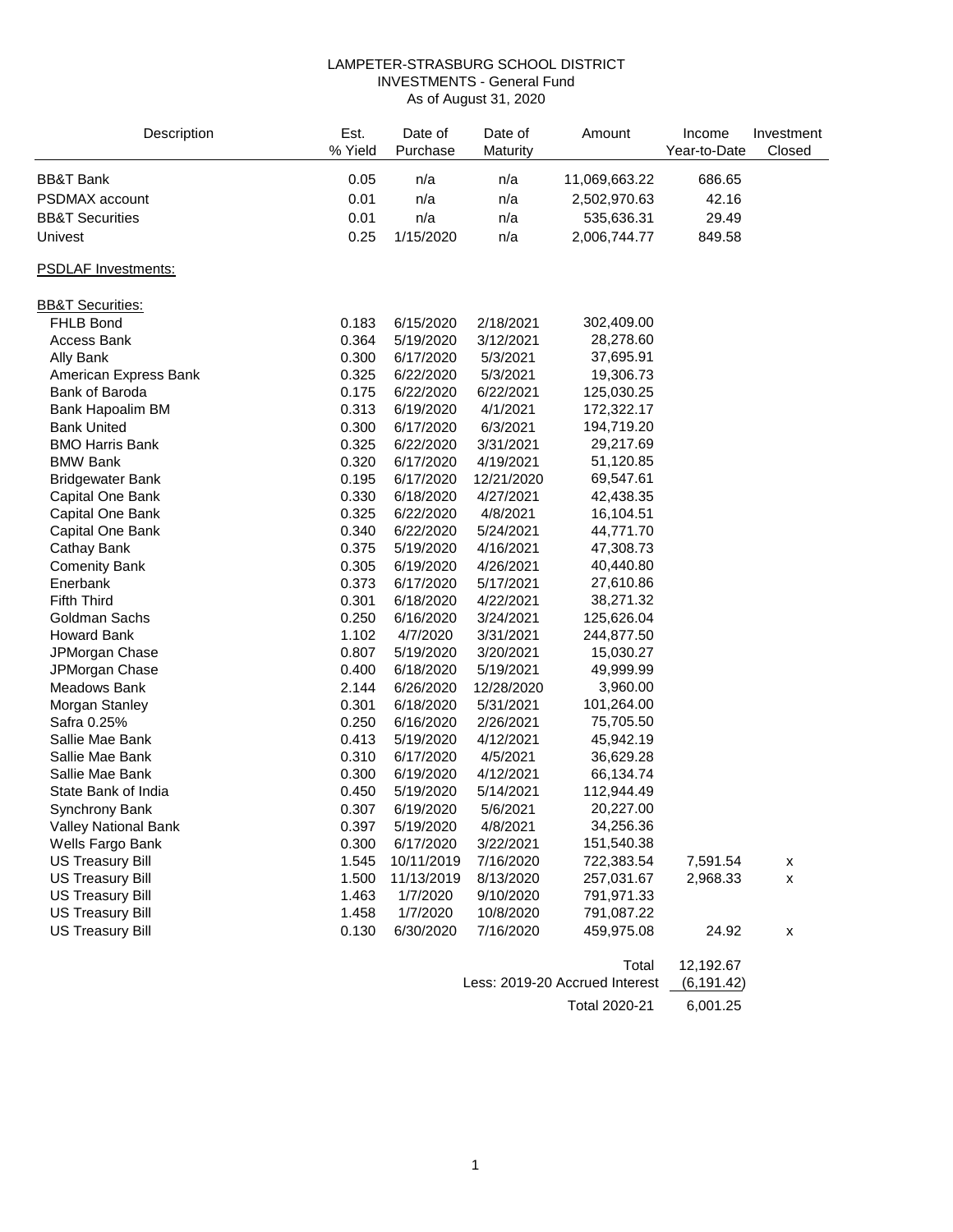# **BOARD SUMMARY As of: 09/09/2020 Fund: 10 - General Fund Encumbrances Included**

## **Funding Source:**

| <b>Account Description</b>         | <b>Original Budget</b> | <b>Current Budget</b> | <b>Outstanding Enc</b> | Exp/Rec    | <b>Balance</b> | % Used |
|------------------------------------|------------------------|-----------------------|------------------------|------------|----------------|--------|
| <b>1100 REG PROG ELEMEN/SECOND</b> |                        |                       |                        |            |                |        |
| 100 PERSONNEL SERV-SALARIES        | 13,417,230.00          | 13,417,230.00         | 0.00                   | 478,709.21 | 12,938,520.79  | 3.57   |
| 200 PERSONNEL EMPL BENEFITS        | 9,326,950.00           | 9,326,950.00          | 0.00                   | 338,085.99 | 8,988,864.01   | 3.62   |
| 300 PURCH PROF & TECH SERVICES     | 15,775.00              | 15,775.00             | 0.00                   | 0.00       | 15,775.00      | 0.00   |
| 400 PURCHASED PROPERTY SVC         | 119,050.00             | 119,050.00            | 574.00                 | 11,852.34  | 106,623.66     | 10.44  |
| 500 OTHER PURCHASED SERVICE        | 537,815.00             | 537,815.00            | 0.00                   | 18,533.88  | 519,281.12     | 3.45   |
| 600 SUPPLIES                       | 277,622.00             | 277,622.00            | 31,620.05              | 101,393.14 | 144,608.81     | 47.91  |
| 700 PROPERTY                       | 11,760.00              | 11,760.00             | 0.00                   | 6,806.02   | 4,953.98       | 57.87  |
| 800 OTHER OBJECTS                  | 175.00                 | 175.00                | 0.00                   | 0.00       | 175.00         | 0.00   |
| Totals for 1100s                   | 23,706,377.00          | 23,706,377.00         | 32,194.05              | 955,380.58 | 22,718,802.37  | 4.17   |
| 1200 SPEC PROG ELEMEN/SECOND       |                        |                       |                        |            |                |        |
| 100 PERSONNEL SERV-SALARIES        | 3,258,780.00           | 3,258,780.00          | 0.00                   | 98,913.08  | 3,159,866.92   | 3.04   |
| 200 PERSONNEL EMPL BENEFITS        | 2,261,470.00           | 2,261,470.00          | 0.00                   | 48,060.10  | 2,213,409.90   | 2.13   |
| 300 PURCH PROF & TECH SERVICES     | 2,492,390.00           | 2,492,390.00          | 0.00                   | 283,391.03 | 2,208,998.97   | 11.37  |
| 400 PURCHASED PROPERTY SVC         | 2,000.00               | 2,000.00              | 0.00                   | 0.00       | 2,000.00       | 0.00   |
| 500 OTHER PURCHASED SERVICE        | 362,000.00             | 362,000.00            | 0.00                   | 10,952.94  | 351,047.06     | 3.03   |
| 600 SUPPLIES                       | 5,315.00               | 5,315.00              | 0.00                   | 746.96     | 4,568.04       | 14.05  |
| 800 OTHER OBJECTS                  | 3,000.00               | 3,000.00              | 0.00                   | 0.00       | 3,000.00       | 0.00   |
| Totals for 1200s                   | 8,384,955.00           | 8,384,955.00          | 0.00                   | 442,064.11 | 7,942,890.89   | 5.27   |
| <b>1300 VOCATIONAL EDUCATION</b>   |                        |                       |                        |            |                |        |
| 100 PERSONNEL SERV-SALARIES        | 134,180.00             | 134,180.00            | 0.00                   | 6,040.00   | 128,140.00     | 4.50   |
| 200 PERSONNEL EMPL BENEFITS        | 93,060.00              | 93,060.00             | 0.00                   | 3,080.91   | 89,979.09      | 3.31   |
| 400 PURCHASED PROPERTY SVC         | 59,525.00              | 59,525.00             | 0.00                   | 5,867.12   | 53,657.88      | 9.86   |
| 500 OTHER PURCHASED SERVICE        | 576,375.00             | 576,375.00            | 0.00                   | 231,526.60 | 344,848.40     | 40.17  |
| 600 SUPPLIES                       | 6,375.00               | 6,375.00              | 0.00                   | 480.00     | 5,895.00       | 7.53   |
| Totals for 1300s                   | 869,515.00             | 869,515.00            | 0.00                   | 246,994.63 | 622,520.37     | 28.41  |

**1400 OTHER INSTRUCTION PROG**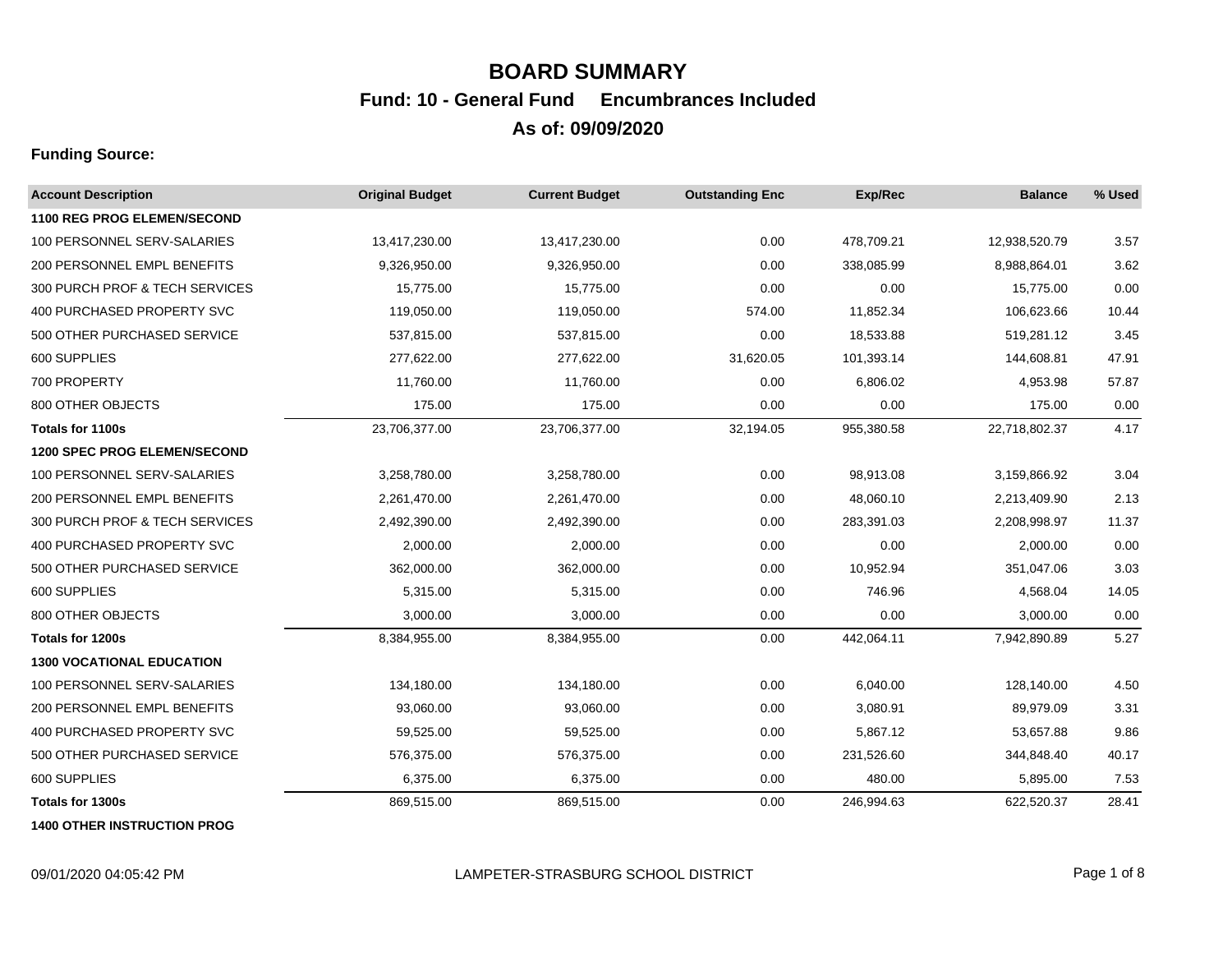| <b>Account Description</b>          | <b>Original Budget</b> | <b>Current Budget</b>              | <b>Outstanding Enc</b> | Exp/Rec    | <b>Balance</b> | % Used      |
|-------------------------------------|------------------------|------------------------------------|------------------------|------------|----------------|-------------|
| 100 PERSONNEL SERV-SALARIES         | 137.780.00             | 137,780.00                         | 0.00                   | 12,395.23  | 125,384.77     | 9.00        |
| 200 PERSONNEL EMPL BENEFITS         | 91,800.00              | 91,800.00                          | 0.00                   | 5,222.82   | 86,577.18      | 5.69        |
| 300 PURCH PROF & TECH SERVICES      | 41,280.00              | 41,280.00                          | 0.00                   | 40,597.05  | 682.95         | 98.35       |
| 500 OTHER PURCHASED SERVICE         | 78,100.00              | 78,100.00                          | 0.00                   | 492.96     | 77,607.04      | 0.63        |
| 600 SUPPLIES                        | 1,600.00               | 1,600.00                           | 0.00                   | 0.00       | 1,600.00       | 0.00        |
| <b>Totals for 1400s</b>             | 350,560.00             | 350,560.00                         | 0.00                   | 58,708.06  | 291,851.94     | 16.75       |
| <b>2100 SUPPORT SERV-PUPIL PERS</b> |                        |                                    |                        |            |                |             |
| 100 PERSONNEL SERV-SALARIES         | 1,356,790.00           | 1,356,790.00                       | 0.00                   | 71,301.91  | 1,285,488.09   | 5.26        |
| 200 PERSONNEL EMPL BENEFITS         | 941,240.00             | 941,240.00                         | 0.00                   | 37,624.21  | 903,615.79     | 4.00        |
| 300 PURCH PROF & TECH SERVICES      | 29,870.00              | 29,870.00                          | 0.00                   | 5,412.65   | 24,457.35      | 18.12       |
| 500 OTHER PURCHASED SERVICE         | 12,600.00              | 12,600.00                          | 0.00                   | 279.00     | 12,321.00      | 2.21        |
| 600 SUPPLIES                        | 10,178.00              | 10,178.00                          | 47.71                  | 5,555.56   | 4,574.73       | 55.05       |
| 700 PROPERTY                        | 0.00                   | 0.00                               | 1,825.00               | 0.00       | (1,825.00)     | 0.00        |
| 800 OTHER OBJECTS                   | 1,000.00               | 1,000.00                           | 0.00                   | 0.00       | 1,000.00       | 0.00        |
| Totals for 2100s                    | 2,351,678.00           | 2,351,678.00                       | 1,872.71               | 120,173.33 | 2,229,631.96   | 5.19        |
| <b>2200 SUPPORT SERVICES-INSTRU</b> |                        |                                    |                        |            |                |             |
| 100 PERSONNEL SERV-SALARIES         | 376,830.00             | 376,830.00                         | 0.00                   | 28,952.76  | 347,877.24     | 7.68        |
| 200 PERSONNEL EMPL BENEFITS         | 499,125.00             | 499,125.00                         | 0.00                   | 69,383.71  | 429,741.29     | 13.90       |
| 300 PURCH PROF & TECH SERVICES      | 53,025.00              | 53,025.00                          | 0.00                   | 5,340.00   | 47,685.00      | 10.07       |
| 500 OTHER PURCHASED SERVICE         | 2,300.00               | 2,300.00                           | 0.00                   | 0.00       | 2,300.00       | 0.00        |
| 600 SUPPLIES                        | 31,018.00              | 31,018.00                          | 5,721.75               | 1,308.91   | 23,987.34      | 22.67       |
| 700 PROPERTY                        | 37,500.00              | 37,500.00                          | 0.00                   | 0.00       | 37,500.00      | 0.00        |
| 800 OTHER OBJECTS                   | 1,200.00               | 1,200.00                           | 0.00                   | 1,225.00   | (25.00)        | 102.08      |
| Totals for 2200s                    | 1,000,998.00           | 1,000,998.00                       | 5,721.75               | 106,210.38 | 889,065.87     | 11.18       |
| 2300 SUPPORT SERVICES-ADMIN         |                        |                                    |                        |            |                |             |
| 100 PERSONNEL SERV-SALARIES         | 1,651,140.00           | 1,651,140.00                       | 0.00                   | 267,045.75 | 1,384,094.25   | 16.17       |
| 200 PERSONNEL EMPL BENEFITS         | 1,149,300.00           | 1,149,300.00                       | 0.00                   | 121,586.28 | 1,027,713.72   | 10.58       |
| 300 PURCH PROF & TECH SERVICES      | 252,710.00             | 252,710.00                         | 0.00                   | 30,405.76  | 222,304.24     | 12.03       |
| 09/01/2020 04:05:42 PM              |                        | LAMPETER-STRASBURG SCHOOL DISTRICT |                        |            |                | Page 2 of 8 |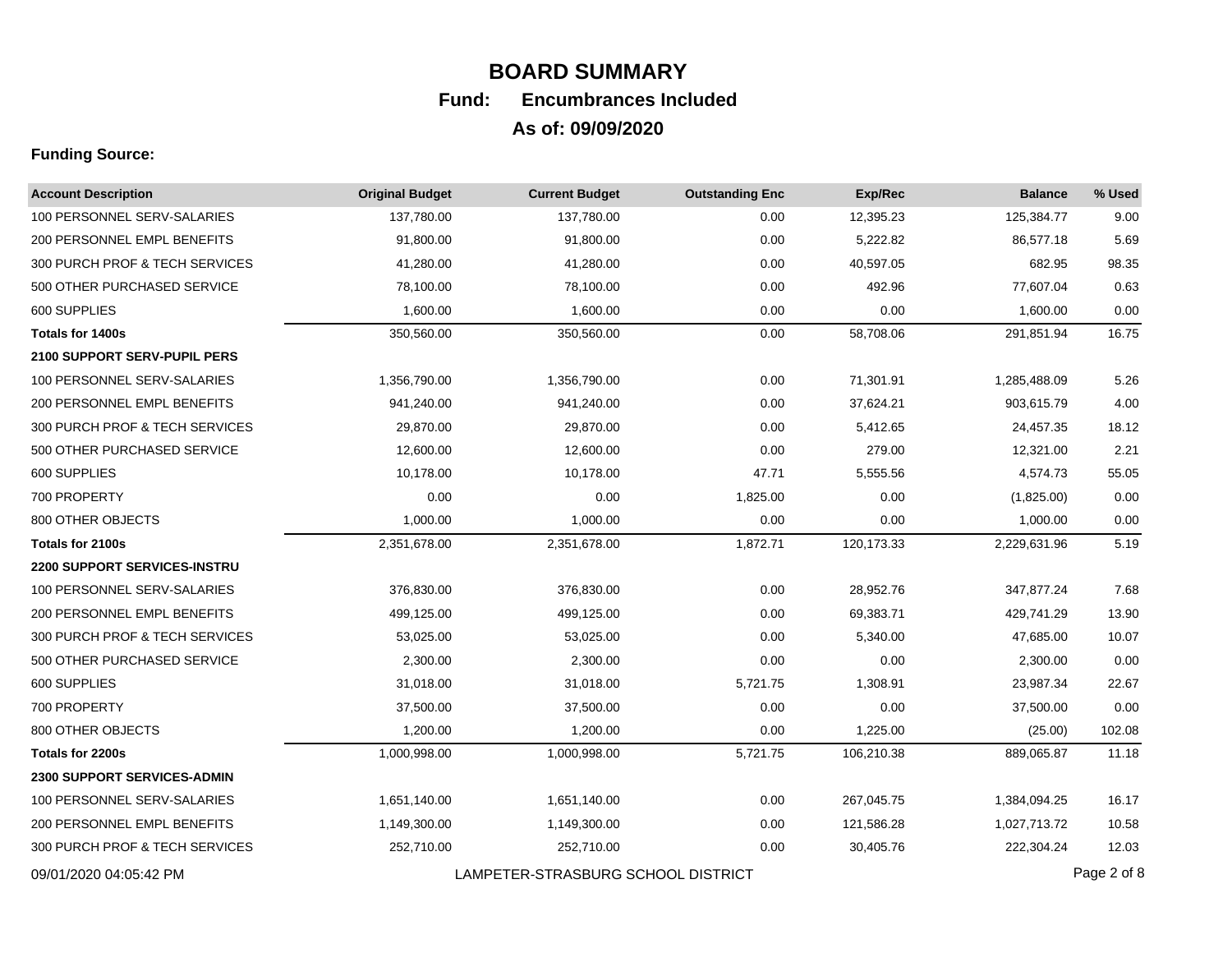| <b>Account Description</b>         | <b>Original Budget</b> | <b>Current Budget</b>              | <b>Outstanding Enc</b> | Exp/Rec    | <b>Balance</b> | % Used      |
|------------------------------------|------------------------|------------------------------------|------------------------|------------|----------------|-------------|
| 500 OTHER PURCHASED SERVICE        | 41,034.00              | 41,034.00                          | 0.00                   | 67.26      | 40,966.74      | 0.16        |
| 600 SUPPLIES                       | 23,935.00              | 23,935.00                          | 0.00                   | 1,983.95   | 21,951.05      | 8.29        |
| 800 OTHER OBJECTS                  | 17,300.00              | 17,300.00                          | 0.00                   | 18,333.41  | (1,033.41)     | 105.97      |
| Totals for 2300s                   | 3,135,419.00           | 3,135,419.00                       | 0.00                   | 439,422.41 | 2,695,996.59   | 14.01       |
| <b>2400 SUPP SVC-PUBLIC HEALTH</b> |                        |                                    |                        |            |                |             |
| 100 PERSONNEL SERV-SALARIES        | 345,390.00             | 345,390.00                         | 0.00                   | 12,766.11  | 332,623.89     | 3.70        |
| 200 PERSONNEL EMPL BENEFITS        | 239,680.00             | 239,680.00                         | 0.00                   | 5,402.42   | 234,277.58     | 2.25        |
| 300 PURCH PROF & TECH SERVICES     | 6,380.00               | 6,380.00                           | 0.00                   | 1,100.00   | 5,280.00       | 17.24       |
| 500 OTHER PURCHASED SERVICE        | 150.00                 | 150.00                             | 0.00                   | 0.00       | 150.00         | 0.00        |
| 600 SUPPLIES                       | 15,500.00              | 15,500.00                          | 149.68                 | 1,762.45   | 13,587.87      | 12.34       |
| <b>Totals for 2400s</b>            | 607,100.00             | 607,100.00                         | 149.68                 | 21,030.98  | 585,919.34     | 3.49        |
| <b>2500 SUPP SERVICES-BUSINESS</b> |                        |                                    |                        |            |                |             |
| 100 PERSONNEL SERV-SALARIES        | 308,700.00             | 308,700.00                         | 0.00                   | 54,658.00  | 254,042.00     | 17.71       |
| 200 PERSONNEL EMPL BENEFITS        | 214,420.00             | 214,420.00                         | 0.00                   | 23,824.81  | 190,595.19     | 11.11       |
| 300 PURCH PROF & TECH SERVICES     | 42,000.00              | 42,000.00                          | 0.00                   | 4,738.34   | 37,261.66      | 11.28       |
| 400 PURCHASED PROPERTY SVC         | 5,000.00               | 5,000.00                           | 0.00                   | 1,053.40   | 3,946.60       | 21.07       |
| 500 OTHER PURCHASED SERVICE        | 4,600.00               | 4,600.00                           | 0.00                   | 0.00       | 4,600.00       | 0.00        |
| 600 SUPPLIES                       | 5,470.00               | 5,470.00                           | 42.16                  | 677.80     | 4,750.04       | 13.16       |
| 800 OTHER OBJECTS                  | 900.00                 | 900.00                             | 0.00                   | 0.00       | 900.00         | 0.00        |
| Totals for 2500s                   | 581,090.00             | 581,090.00                         | 42.16                  | 84,952.35  | 496,095.49     | 14.63       |
| <b>2600 OP/MAINT PLANT SVCS</b>    |                        |                                    |                        |            |                |             |
| 100 PERSONNEL SERV-SALARIES        | 1,437,000.00           | 1,437,000.00                       | 0.00                   | 227,581.98 | 1,209,418.02   | 15.84       |
| 200 PERSONNEL EMPL BENEFITS        | 964,550.00             | 964,550.00                         | 0.00                   | 93,398.91  | 871,151.09     | 9.68        |
| 300 PURCH PROF & TECH SERVICES     | 126,120.00             | 126,120.00                         | 0.00                   | 0.00       | 126,120.00     | 0.00        |
| 400 PURCHASED PROPERTY SVC         | 458,150.00             | 458,150.00                         | 0.00                   | 272,146.79 | 186,003.21     | 59.40       |
| 500 OTHER PURCHASED SERVICE        | 226,870.00             | 226,870.00                         | 0.00                   | 188,925.56 | 37,944.44      | 83.27       |
| 600 SUPPLIES                       | 824,200.00             | 824,200.00                         | 56,734.25              | 216,741.59 | 550,724.16     | 33.18       |
| 700 PROPERTY                       | 20,122.00              | 20,122.00                          | 0.00                   | 8,766.95   | 11,355.05      | 43.57       |
| 09/01/2020 04:05:42 PM             |                        | LAMPETER-STRASBURG SCHOOL DISTRICT |                        |            |                | Page 3 of 8 |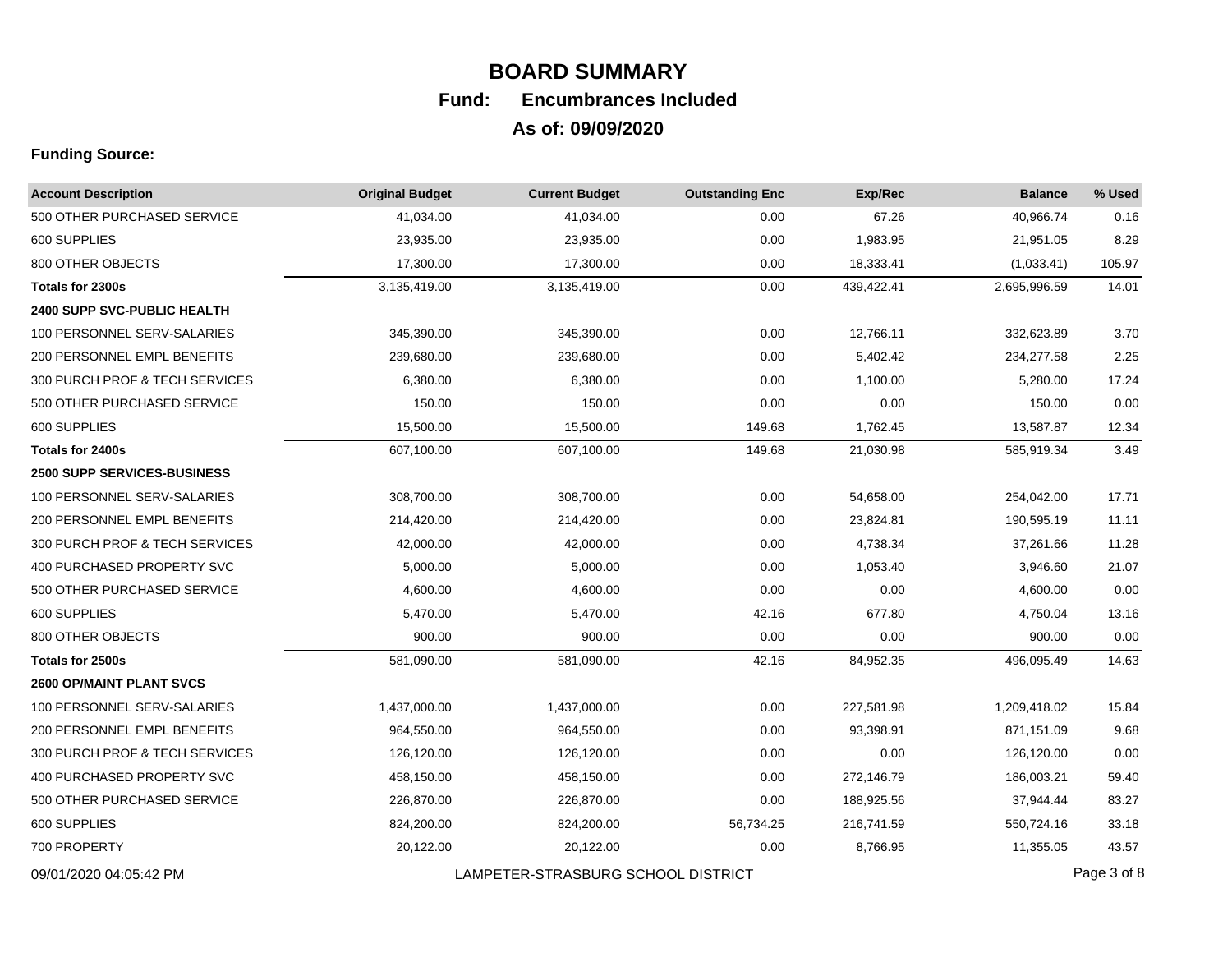| <b>Account Description</b>         | <b>Original Budget</b> | <b>Current Budget</b>              | <b>Outstanding Enc</b> | Exp/Rec      | <b>Balance</b> | % Used      |
|------------------------------------|------------------------|------------------------------------|------------------------|--------------|----------------|-------------|
| 800 OTHER OBJECTS                  | 5,983.00               | 5,983.00                           | 0.00                   | 0.00         | 5,983.00       | 0.00        |
| Totals for 2600s                   | 4,062,995.00           | 4,062,995.00                       | 56,734.25              | 1,007,561.78 | 2,998,698.97   | 26.19       |
| <b>2700 STUDENT TRANSPORTATION</b> |                        |                                    |                        |              |                |             |
| 100 PERSONNEL SERV-SALARIES        | 247,250.00             | 247,250.00                         | 0.00                   | 18,785.45    | 228,464.55     | 7.60        |
| 200 PERSONNEL EMPL BENEFITS        | 171,640.00             | 171,640.00                         | 0.00                   | 7,962.97     | 163,677.03     | 4.64        |
| 300 PURCH PROF & TECH SERVICES     | 4,500.00               | 4,500.00                           | 0.00                   | 3,439.22     | 1,060.78       | 76.43       |
| 400 PURCHASED PROPERTY SVC         | 25,000.00              | 25,000.00                          | 0.00                   | 470.00       | 24,530.00      | 1.88        |
| 500 OTHER PURCHASED SERVICE        | 1,400,254.00           | 1,400,254.00                       | 0.00                   | 126,514.08   | 1,273,739.92   | 9.04        |
| 600 SUPPLIES                       | 10,100.00              | 10,100.00                          | 0.00                   | 1,120.07     | 8,979.93       | 11.09       |
| 800 OTHER OBJECTS                  | 110.00                 | 110.00                             | 0.00                   | 0.00         | 110.00         | 0.00        |
| Totals for 2700s                   | 1,858,854.00           | 1,858,854.00                       | 0.00                   | 158,291.79   | 1,700,562.21   | 8.52        |
| <b>2800 SUPPORT SVCS-CENTRAL</b>   |                        |                                    |                        |              |                |             |
| 100 PERSONNEL SERV-SALARIES        | 503,280.00             | 503,280.00                         | 0.00                   | 73,262.13    | 430,017.87     | 14.56       |
| 200 PERSONNEL EMPL BENEFITS        | 349,910.00             | 349,910.00                         | 0.00                   | 35,216.54    | 314,693.46     | 10.06       |
| 300 PURCH PROF & TECH SERVICES     | 87,550.00              | 87,550.00                          | 32,000.00              | 22,479.42    | 33,070.58      | 62.23       |
| 400 PURCHASED PROPERTY SVC         | 35,000.00              | 35,000.00                          | 0.00                   | 25,475.57    | 9,524.43       | 72.79       |
| 500 OTHER PURCHASED SERVICE        | 7,500.00               | 7,500.00                           | 0.00                   | 3,000.00     | 4,500.00       | 40.00       |
| 600 SUPPLIES                       | 241,900.00             | 241,900.00                         | 42,255.99              | 144,787.56   | 54,856.45      | 77.32       |
| 700 PROPERTY                       | 324,000.00             | 324,000.00                         | 2,550.00               | 182,106.97   | 139,343.03     | 56.99       |
| 800 OTHER OBJECTS                  | 530.00                 | 530.00                             | 0.00                   | 0.00         | 530.00         | 0.00        |
| Totals for 2800s                   | 1,549,670.00           | 1,549,670.00                       | 76,805.99              | 486,328.19   | 986,535.82     | 36.34       |
| <b>2900 OTHER SUPPORT SERVICES</b> |                        |                                    |                        |              |                |             |
| 500 OTHER PURCHASED SERVICE        | 27,400.00              | 27,400.00                          | 0.00                   | 0.00         | 27,400.00      | 0.00        |
| Totals for 2900s                   | 27,400.00              | 27,400.00                          | 0.00                   | 0.00         | 27,400.00      | 0.00        |
| 3100 Food Service                  |                        |                                    |                        |              |                |             |
| 100 PERSONNEL SERV-SALARIES        | 0.00                   | 0.00                               | 0.00                   | 8,995.63     | (8,995.63)     | 0.00        |
| 200 PERSONNEL EMPL BENEFITS        | 0.00                   | 0.00                               | 0.00                   | 3,761.78     | (3,761.78)     | 0.00        |
| Totals for 3100s                   | 0.00                   | 0.00                               | 0.00                   | 12,757.41    | (12,757.41)    | 0.00        |
| 09/01/2020 04:05:42 PM             |                        | LAMPETER-STRASBURG SCHOOL DISTRICT |                        |              |                | Page 4 of 8 |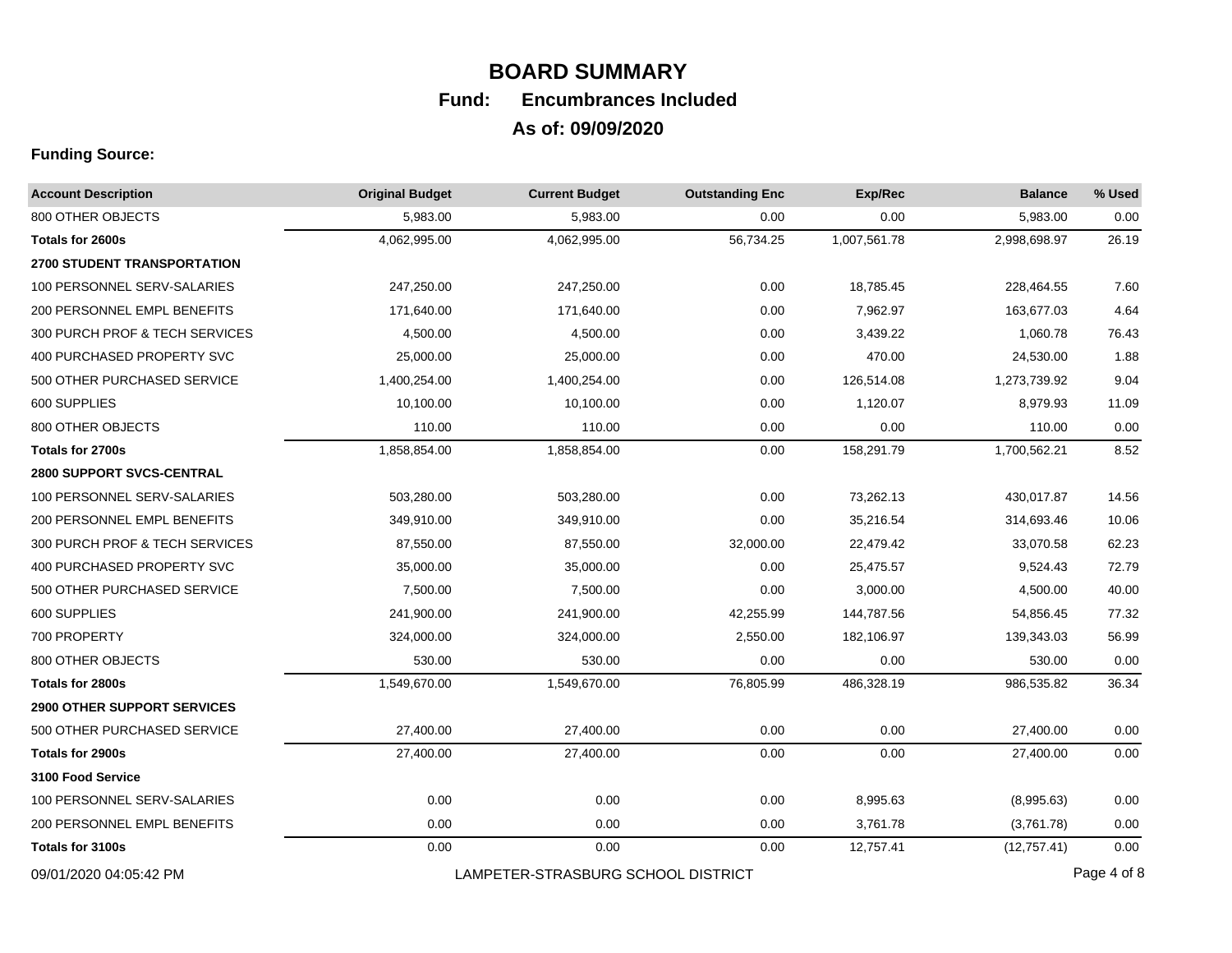| <b>Account Description</b>            | <b>Original Budget</b> | <b>Current Budget</b>              | <b>Outstanding Enc</b> | Exp/Rec    | <b>Balance</b> | % Used      |
|---------------------------------------|------------------------|------------------------------------|------------------------|------------|----------------|-------------|
| <b>3200 STUDENT ACTIVITIES</b>        |                        |                                    |                        |            |                |             |
| 100 PERSONNEL SERV-SALARIES           | 580,580.00             | 580,580.00                         | 0.00                   | 20,087.33  | 560,492.67     | 3.46        |
| 200 PERSONNEL EMPL BENEFITS           | 372,700.00             | 372,700.00                         | 0.00                   | 9,636.57   | 363,063.43     | 2.59        |
| 300 PURCH PROF & TECH SERVICES        | 68,070.00              | 68,070.00                          | 0.00                   | 0.00       | 68,070.00      | 0.00        |
| 400 PURCHASED PROPERTY SVC            | 25,000.00              | 25,000.00                          | 0.00                   | 12,949.56  | 12,050.44      | 51.80       |
| 500 OTHER PURCHASED SERVICE           | 79,853.00              | 79,853.00                          | 7,591.32               | 939.82     | 71,321.86      | 10.68       |
| 600 SUPPLIES                          | 43,750.00              | 43,750.00                          | 577.14                 | 39,369.05  | 3,803.81       | 91.31       |
| 700 PROPERTY                          | 31,543.00              | 31,543.00                          | 0.00                   | 0.00       | 31,543.00      | 0.00        |
| 800 OTHER OBJECTS                     | 8,615.00               | 8,615.00                           | 0.00                   | 3,744.82   | 4,870.18       | 43.47       |
| Totals for 3200s                      | 1,210,111.00           | 1,210,111.00                       | 8,168.46               | 86,727.15  | 1,115,215.39   | 7.84        |
| <b>3300 COMMUNITY SERVICES</b>        |                        |                                    |                        |            |                |             |
| 100 PERSONNEL SERV-SALARIES           | 0.00                   | 0.00                               | 0.00                   | 6,025.04   | (6,025.04)     | 0.00        |
| 200 PERSONNEL EMPL BENEFITS           | 0.00                   | 0.00                               | 0.00                   | 2,523.24   | (2,523.24)     | 0.00        |
| 800 OTHER OBJECTS                     | 6,000.00               | 6,000.00                           | 0.00                   | 0.00       | 6,000.00       | 0.00        |
| Totals for 3300s                      | 6,000.00               | 6,000.00                           | 0.00                   | 8,548.28   | (2,548.28)     | 142.47      |
| <b>3400 SCHOLARSHIPS &amp; AWARDS</b> |                        |                                    |                        |            |                |             |
| 800 OTHER OBJECTS                     | 1,750.00               | 1,750.00                           | 0.00                   | 0.00       | 1,750.00       | 0.00        |
| Totals for 3400s                      | 1,750.00               | 1,750.00                           | 0.00                   | 0.00       | 1,750.00       | 0.00        |
| 5100 OTHER EXPEND & FINANCE           |                        |                                    |                        |            |                |             |
| 800 OTHER OBJECTS                     | 262,400.00             | 262,400.00                         | 0.00                   | 116,596.44 | 145,803.56     | 44.43       |
| 900 OTHER USES OF FUNDS               | 5,773,000.00           | 5,773,000.00                       | 0.00                   | 0.00       | 5,773,000.00   | 0.00        |
| <b>Totals for 5100s</b>               | 6,035,400.00           | 6,035,400.00                       | 0.00                   | 116,596.44 | 5,918,803.56   | 1.93        |
| <b>5800 SUSPENSE ACCOUNT</b>          |                        |                                    |                        |            |                |             |
| 200 PERSONNEL EMPL BENEFITS           | 0.00                   | 0.00                               | 0.00                   | 683,301.08 | (683,301.08)   | 0.00        |
| 600 SUPPLIES                          | 0.00                   | 0.00                               | 2,213.04               | 70,337.71  | (72, 550.75)   | 0.00        |
| Totals for 5800s                      | 0.00                   | 0.00                               | 2,213.04               | 753,638.79 | (755, 851.83)  | 0.00        |
| 5900 BUDGETARY RESERVE                |                        |                                    |                        |            |                |             |
| 800 OTHER OBJECTS                     | 769,662.00             | 769,662.00                         | 0.00                   | 0.00       | 769,662.00     | 0.00        |
| 09/01/2020 04:05:42 PM                |                        | LAMPETER-STRASBURG SCHOOL DISTRICT |                        |            |                | Page 5 of 8 |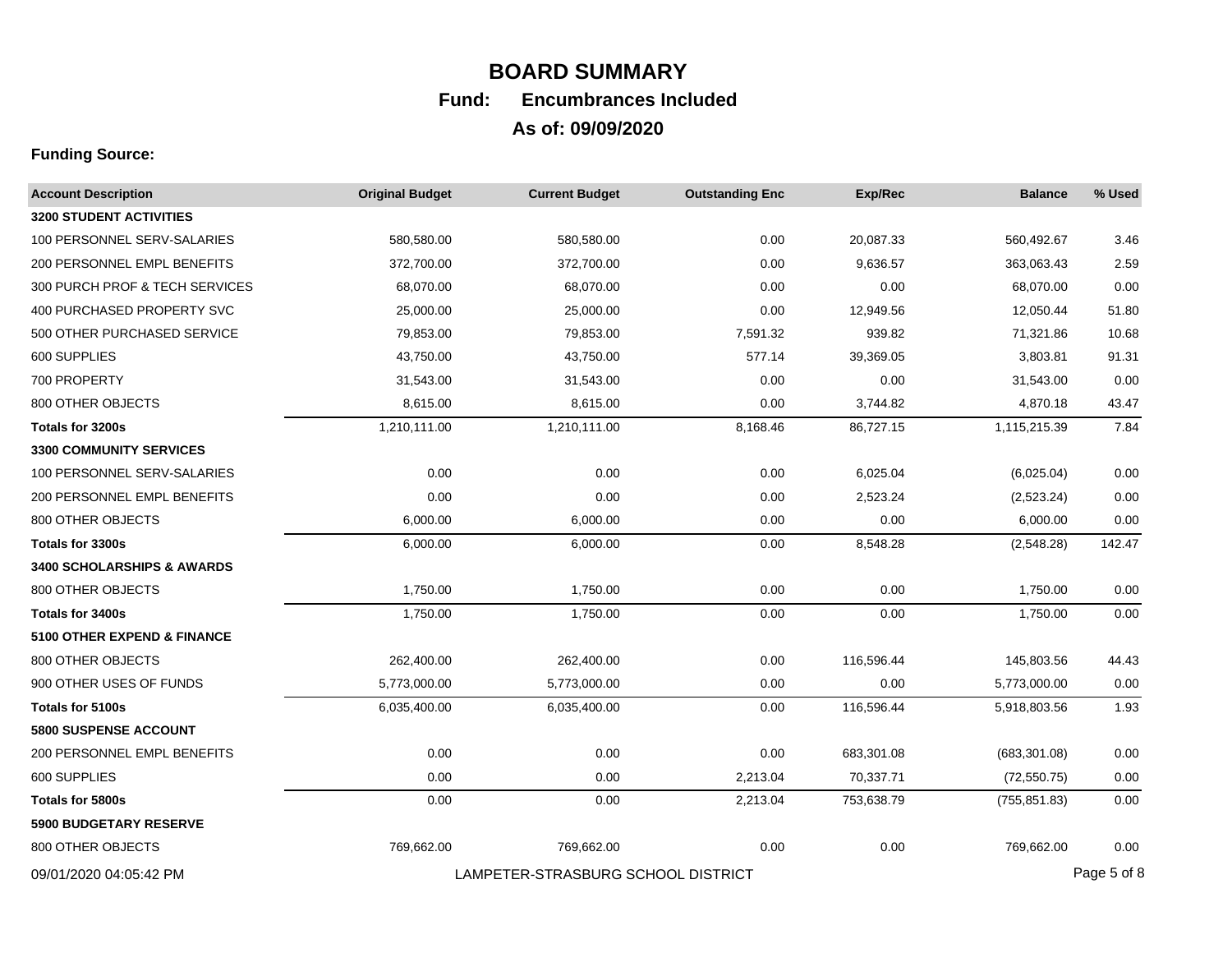| <b>Account Description</b>              | <b>Original Budget</b> | <b>Current Budget</b> | <b>Outstanding Enc</b> | Exp/Rec           | <b>Balance</b>    | % Used |
|-----------------------------------------|------------------------|-----------------------|------------------------|-------------------|-------------------|--------|
| Totals for 5900s                        | 769,662.00             | 769,662.00            | 0.00                   | 0.00              | 769,662.00        | 0.00   |
| <b>Expenditure Totals</b>               | 56,509,534.00          | 56,509,534.00         | 183,902.09             | 5,105,386.66      | 51,220,245.25     | 9.36   |
| 6100 TAXES LEVIED BY THE LEA            |                        |                       |                        |                   |                   |        |
| 000 000                                 | (3,305,650.00)         | (3,305,650.00)        | 0.00                   | (57, 995.95)      | (3,247,654.05)    | 1.75   |
| 100 PERSONNEL SERV-SALARIES             | (35, 137, 208.00)      | (35, 137, 208.00)     | 0.00                   | (10, 441, 163.99) | (24,696,044.01)   | 29.72  |
| Totals for 6100s                        | (38, 442, 858.00)      | (38, 442, 858.00)     | 0.00                   | (10, 499, 159.94) | (27, 943, 698.06) | 27.31  |
| <b>6400 DELINQUENCIES TAXES LEV</b>     |                        |                       |                        |                   |                   |        |
| 000 000                                 | (352, 500.00)          | (352, 500.00)         | 0.00                   | 0.00              | (352, 500.00)     | 0.00   |
| Totals for 6400s                        | (352, 500.00)          | (352, 500.00)         | 0.00                   | 0.00              | (352, 500.00)     | 0.00   |
| <b>6500 EARNINGS ON INVESTMENTS</b>     |                        |                       |                        |                   |                   |        |
| 000 000                                 | (100,000.00)           | (100,000.00)          | 0.00                   | (2,222.51)        | (97, 777.49)      | 2.22   |
| Totals for 6500s                        | (100,000.00)           | (100,000.00)          | 0.00                   | (2,222.51)        | (97, 777.49)      | 2.22   |
| <b>6700 REV FROM STUDENT ACT</b>        |                        |                       |                        |                   |                   |        |
| 000 000                                 | (106,000.00)           | (106,000.00)          | 0.00                   | (285.00)          | (105, 715.00)     | 0.27   |
| Totals for 6700s                        | (106,000.00)           | (106,000.00)          | 0.00                   | (285.00)          | (105, 715.00)     | 0.27   |
| <b>6800 REV FROM INTERMEDIATE</b>       |                        |                       |                        |                   |                   |        |
| 000 000                                 | (519,750.00)           | (519,750.00)          | 0.00                   | (10,064.43)       | (509, 685.57)     | 1.94   |
| Totals for 6800s                        | (519,750.00)           | (519, 750.00)         | 0.00                   | (10,064.43)       | (509, 685.57)     | 1.94   |
| <b>6900 OTHER REV FROM LOCAL</b>        |                        |                       |                        |                   |                   |        |
| 000 000                                 | (205,000.00)           | (205,000.00)          | 0.00                   | (11, 195.00)      | (193, 805.00)     | 5.46   |
| Totals for 6900s                        | (205,000.00)           | (205,000.00)          | 0.00                   | (11, 195.00)      | (193, 805.00)     | 5.46   |
| 7100 BASIC INSTRUCT & OPER              |                        |                       |                        |                   |                   |        |
| 000 000                                 | (5,455,520.00)         | (5,455,520.00)        | 0.00                   | (664, 339.00)     | (4,791,181.00)    | 12.18  |
| Totals for 7100s                        | (5,455,520.00)         | (5,455,520.00)        | 0.00                   | (664, 339.00)     | (4,791,181.00)    | 12.18  |
| <b>7200 SUBSIDIES SPECIFIC ED PROGS</b> |                        |                       |                        |                   |                   |        |
| 000 000                                 | (1,561,450.00)         | (1,561,450.00)        | 0.00                   | (232, 572.58)     | (1,328,877.42)    | 14.89  |
| Totals for 7200s                        | (1,561,450.00)         | (1,561,450.00)        | 0.00                   | (232, 572.58)     | (1,328,877.42)    | 14.89  |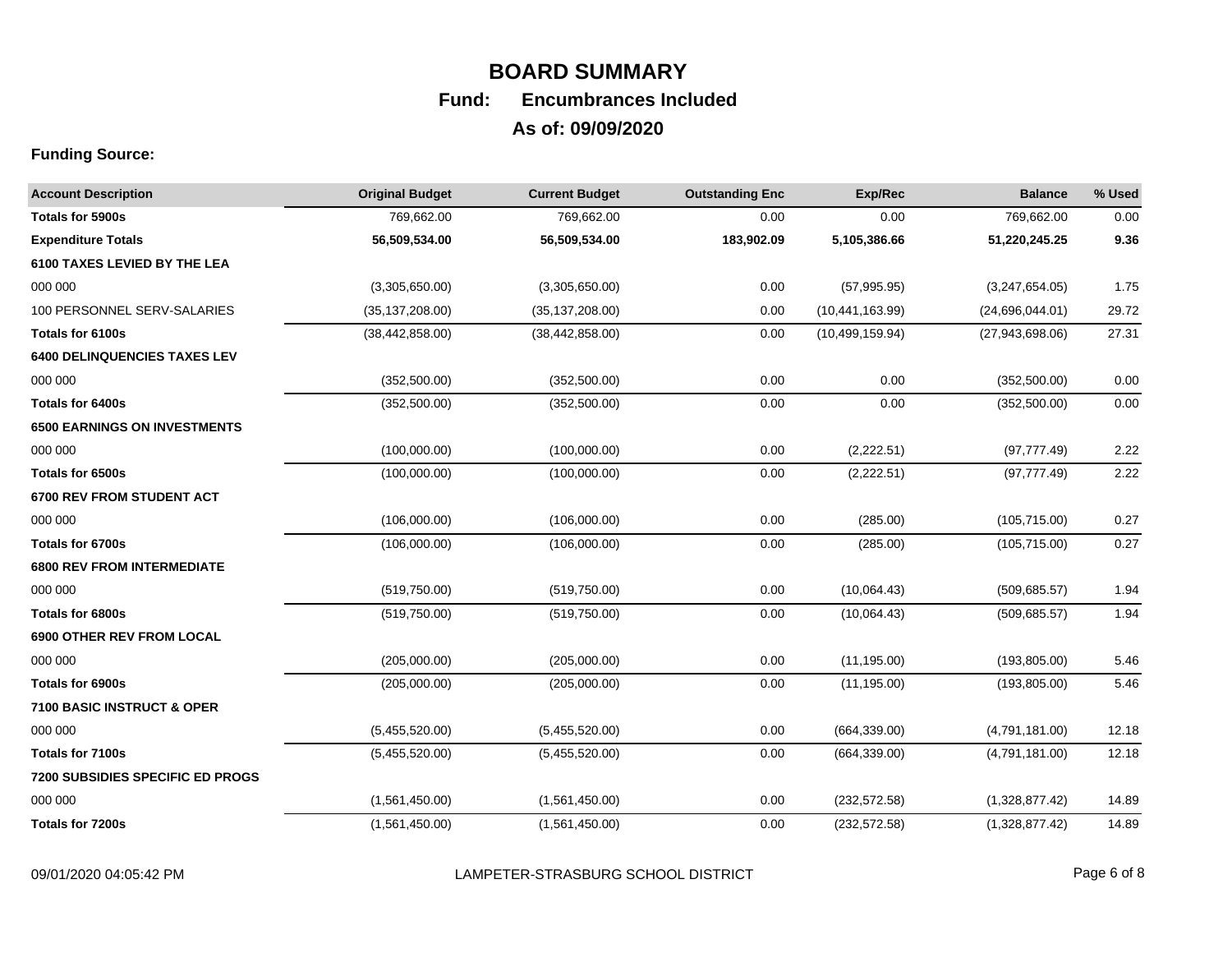| <b>Account Description</b>         | <b>Original Budget</b> | <b>Current Budget</b> | <b>Outstanding Enc</b> | Exp/Rec         | <b>Balance</b>  | % Used |
|------------------------------------|------------------------|-----------------------|------------------------|-----------------|-----------------|--------|
| <b>7300 SUBSIDIES NON-ED PGMS</b>  |                        |                       |                        |                 |                 |        |
| 000 000                            | (1,911,822.00)         | (1,911,822.00)        | 0.00                   | (381, 676.00)   | (1,530,146.00)  | 19.96  |
| Totals for 7300s                   | (1,911,822.00)         | (1,911,822.00)        | 0.00                   | (381, 676.00)   | (1,530,146.00)  | 19.96  |
| <b>7500 EXTRA GRANTS</b>           |                        |                       |                        |                 |                 |        |
| 000 000                            | (281, 120.00)          | (281, 120.00)         | 0.00                   | 0.00            | (281, 120.00)   | 0.00   |
| Totals for 7500s                   | (281, 120.00)          | (281, 120.00)         | 0.00                   | 0.00            | (281, 120.00)   | 0.00   |
| <b>7800 STATE SHARE FICA/PSERS</b> |                        |                       |                        |                 |                 |        |
| 000 000                            | (4,099,260.00)         | (4,099,260.00)        | 0.00                   | 0.00            | (4,099,260.00)  | 0.00   |
| Totals for 7800s                   | (4,099,260.00)         | (4,099,260.00)        | 0.00                   | 0.00            | (4,099,260.00)  | 0.00   |
| 8500 RESTRICT GRANTS-IN-AID        |                        |                       |                        |                 |                 |        |
| 000 000                            | (478, 310.00)          | (478, 310.00)         | 0.00                   | (13, 566.47)    | (464, 743.53)   | 2.84   |
| Totals for 8500s                   | (478, 310.00)          | (478, 310.00)         | 0.00                   | (13, 566.47)    | (464, 743.53)   | 2.84   |
| 8700 FEDERAL STIMULUS              |                        |                       |                        |                 |                 |        |
| 000 000                            | 0.00                   | 0.00                  | 0.00                   | (52, 432.26)    | 52,432.26       | 0.00   |
| Totals for 8700s                   | 0.00                   | 0.00                  | 0.00                   | (52, 432.26)    | 52,432.26       | 0.00   |
| <b>Revenue Totals</b>              | (53,513,590.00)        | (53,513,590.00)       | 0.00                   | (11,867,513.19) | (41,646,076.81) | 22.18  |
| <b>Fund 10 Totals</b>              |                        |                       |                        |                 |                 |        |
| <b>Total Expenditure</b>           | 49,704,472.00          | 49,704,472.00         | 181,689.05             | 4,235,151.43    | 45,287,631.52   | 8.89   |
| <b>Total Other Expenditure</b>     | 6,805,062.00           | 6,805,062.00          | 2,213.04               | 870,235.23      | 5,932,613.73    | 12.82  |
| <b>Total Revenue</b>               | (53,513,590.00)        | (53,513,590.00)       | 0.00                   | (11,867,513.19) | (41,646,076.81) | 22.18  |
| <b>Total Other Revenue</b>         | 0.00                   | 0.00                  | 0.00                   | 0.00            | 0.00            | 0.00   |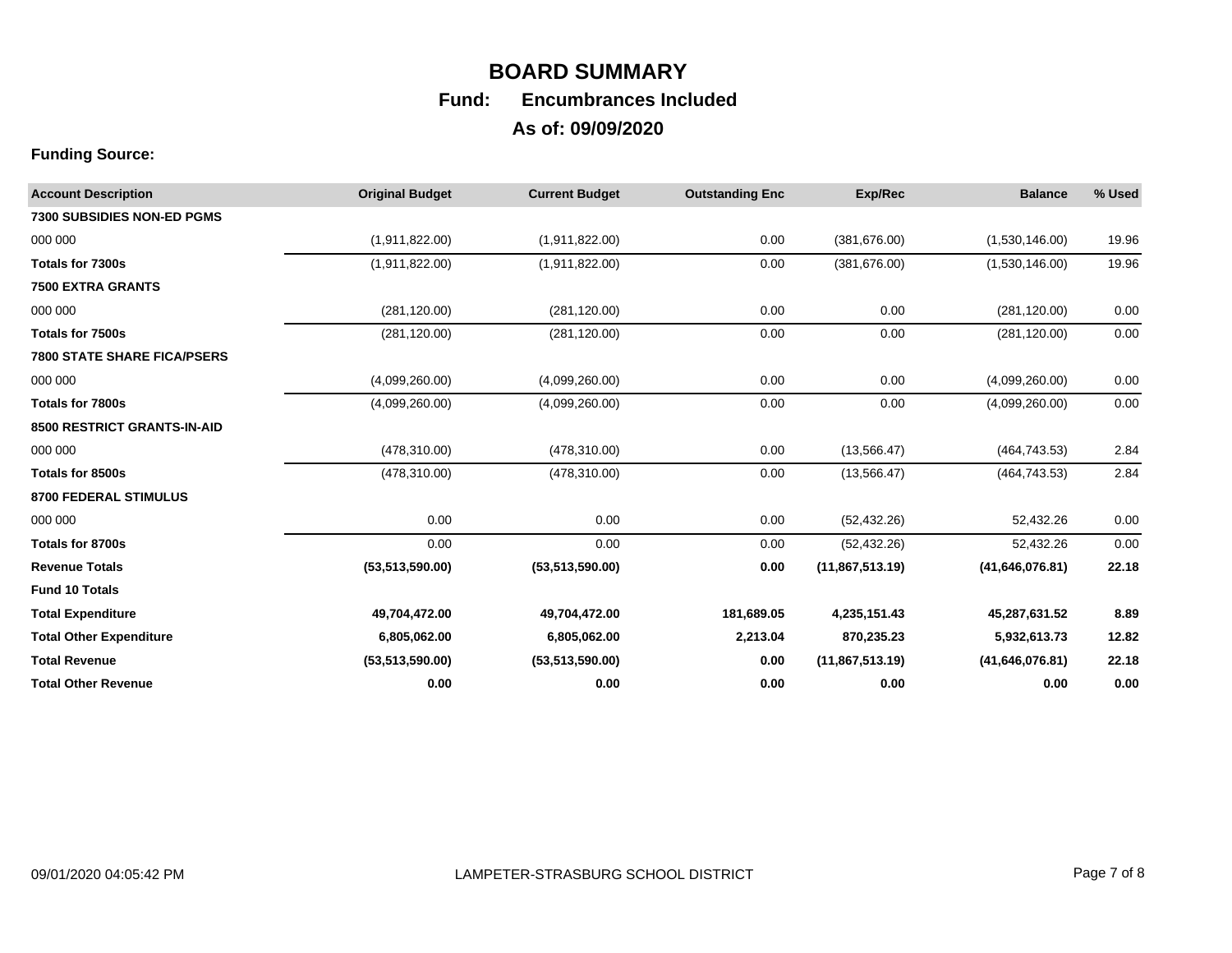| <b>Account Description</b>     | <b>Original Budget</b> | <b>Current Budget</b> | <b>Outstanding Enc</b> | Exp/Rec         | <b>Balance</b>  | % Used |
|--------------------------------|------------------------|-----------------------|------------------------|-----------------|-----------------|--------|
|                                |                        |                       |                        |                 |                 |        |
| <b>Total Expenditure</b>       | 49,704,472.00          | 49.704.472.00         | 181.689.05             | 4.235.151.43    | 45.287.631.52   | 8.89   |
| <b>Total Other Expenditure</b> | 6,805,062.00           | 6.805.062.00          | 2.213.04               | 870.235.23      | 5.932.613.73    | 12.82  |
| <b>Total Revenue</b>           | (53.513.590.00)        | (53,513,590.00)       | 0.00                   | (11,867,513.19) | (41,646,076.81) | 22.18  |
| <b>Total Other Revenue</b>     | 0.00                   | 0.00                  | 0.00                   | 0.00            | 0.00            | 0.00   |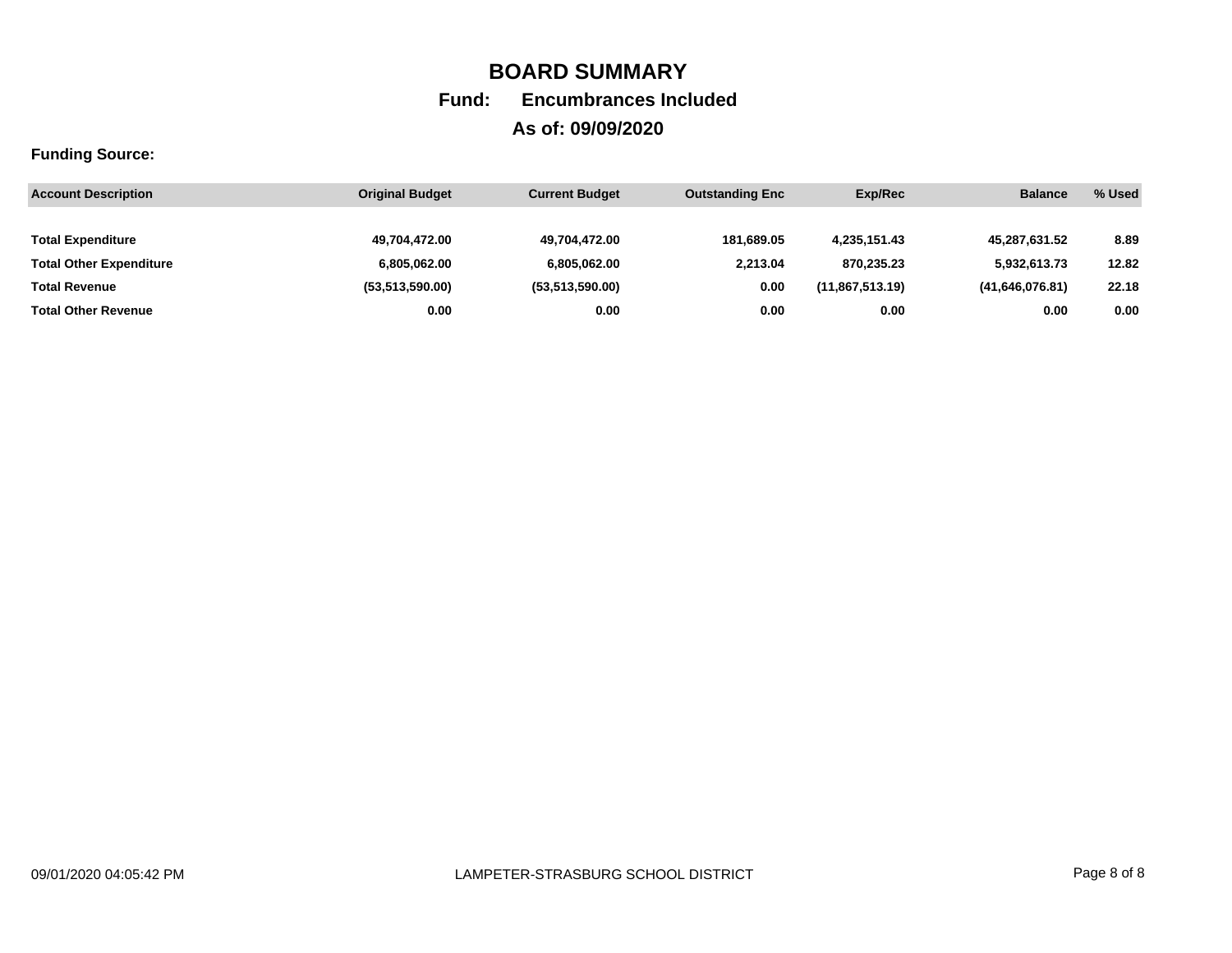**Bank Account:** GF - L-S GENERAL FUND **Payment Dates:** 08/05/2020 - 09/09/2020

**Payment Categories:** Regular Checks, Non-negotiable Disbursements, Direct Deposits, Manual Checks, Procurement Cards, Credit Cards **Sort**: **Payment Number**

| Payment#   | <b>Vendor Name</b>                                   | <b>Description Of Purchase</b>    | <b>Description Of Purchase</b>  | <b>Amount</b> |
|------------|------------------------------------------------------|-----------------------------------|---------------------------------|---------------|
| 0000114684 | <b>BATTERIES PLUS BULBS</b>                          | tech repairs                      |                                 | 241.00        |
| 0000114685 | BUREAU OF EDUCATION AND<br><b>RESEARCH</b>           | Pupil Personnel - Travel & Con    |                                 | 279.00        |
| 0000114686 | <b>CDW GOVERNMENT INC</b>                            | touch panel - tech                | touch panel - tecn              | 544.16        |
| 0000114687 | CITY OF LANCASTER PA                                 | water usage - campus              |                                 | 2,634.93      |
| 0000114688 | <b>COMCAST CABLE</b>                                 | additional outlets - HS           |                                 | 37.10         |
| 0000114689 | <b>DELL FINANCIAL SERVICES</b>                       | computers                         |                                 | 19,621.40     |
| 0000114690 | DELL MARKETING L.P.                                  | Tech Coord Svcs - Software        |                                 | 4,068.10      |
| 0000114691 | <b>DIRECT ENERGY BUSINESS</b>                        | electric - Walnut Run             | electric - stadium sign         | 6.47          |
| 0000114692 | <b>DIRECT ENERGY BUSINESS</b>                        | ntl gas - HH water heater         | ntl gas - LE kitchen            | 124.52        |
| 0000114693 | EAGLE DISPOSAL OF PA, INC.                           | district trash removal            |                                 | 3,854.16      |
| 0000114694 | <b>ENGLE PUBLISHING COMPANY</b>                      | tax notice                        |                                 | 67.26         |
| 0000114695 | KAUTZ ROOFING                                        | to be reimb - HS gym roof repair  |                                 | 113,710.00    |
| 0000114696 | PENNSYLVANIA INTERSCHOLASTIC<br><b>ATHLETIC ASSN</b> | PIAA dues - MM                    |                                 | 250.00        |
| 0000114697 | SUBURBAN LANC. SEWER AUTHORITY                       | sewer usage - campus              | sewer usage - admin bldg        | 2,583.34      |
| 0000114698 | UGI UTILITIES INC.                                   | ntl gas transp - HH water heater  | ntl gas transp fee - LE kitchen | 180.03        |
| 0000114699 | APPLE INC                                            | software for headphones           |                                 | 900.00        |
| 0000114700 | <b>AT&amp;T MOBILITY</b>                             | district cell phone charges       |                                 | 2,079.73      |
| 0000114701 | <b>B&amp;B INTEGRATIONS</b>                          | clock for LE                      |                                 | 398.00        |
| 0000114702 | CAPITAL AREA INTERMEDIATE UNIT                       | treatment                         |                                 | 893.91        |
| 0000114703 | <b>CHAMBERS FLOORING LLC</b>                         | to be reimb - HS gym floor repair |                                 | 10,000.00     |
| 0000114704 | DAUPHIN ELECTRIC SUPPLY                              | lighting supplies                 |                                 | 751.41        |
| 0000114705 | DELL MARKETING L.P.                                  | tech supplies                     |                                 | 20.30         |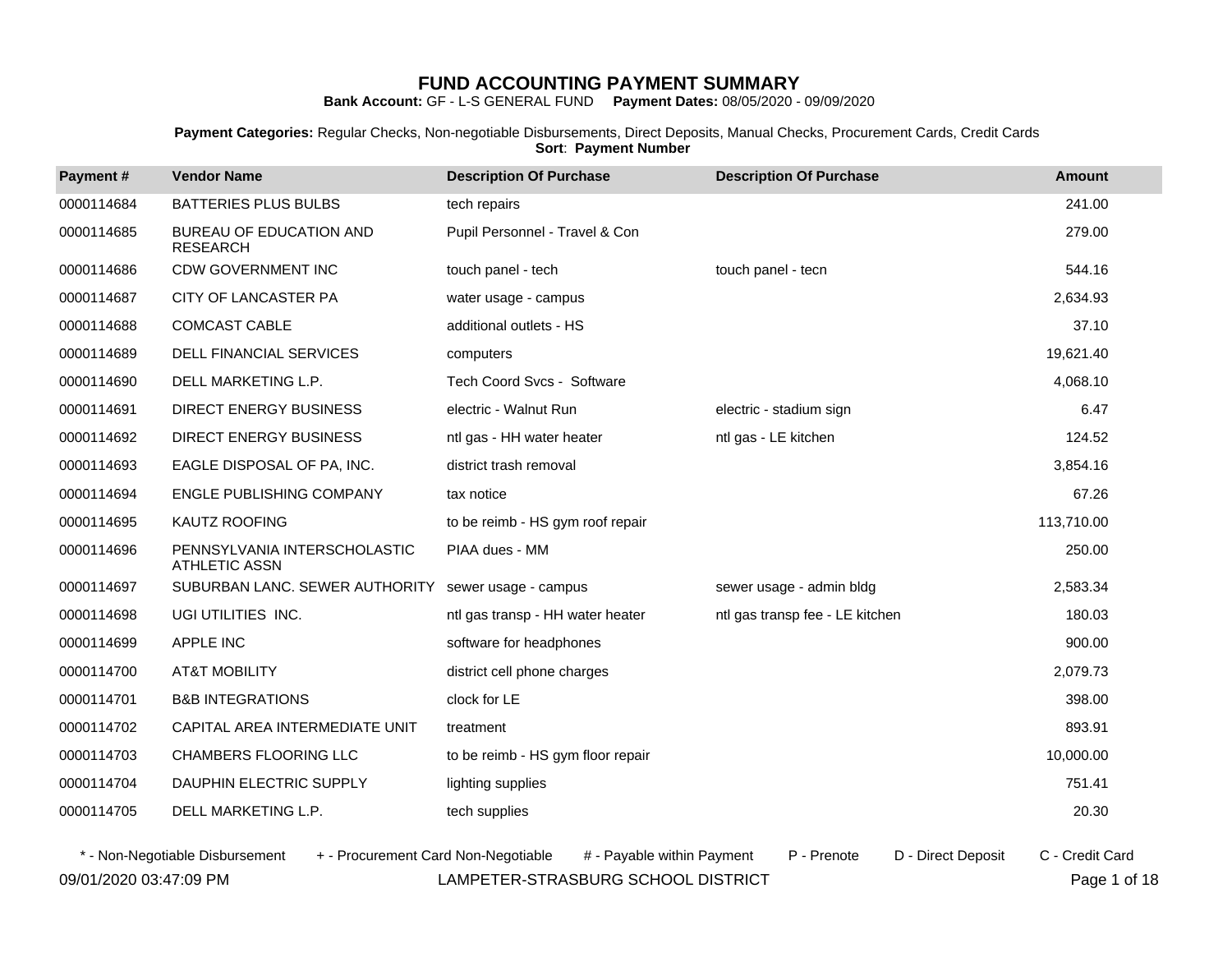**Bank Account:** GF - L-S GENERAL FUND **Payment Dates:** 08/05/2020 - 09/09/2020

**Payment Categories:** Regular Checks, Non-negotiable Disbursements, Direct Deposits, Manual Checks, Procurement Cards, Credit Cards **Sort**: **Payment Number**

| Payment#   | <b>Vendor Name</b>                                                     | <b>Description Of Purchase</b>                                  | <b>Description Of Purchase</b>    | <b>Amount</b>   |
|------------|------------------------------------------------------------------------|-----------------------------------------------------------------|-----------------------------------|-----------------|
| 0000114706 | <b>DIRECT ENERGY BUSINESS</b>                                          | electric - campus                                               | electric - SE                     | 20,767.95       |
| 0000114707 | DIRECT ENERGY BUSINESS                                                 | HS water heater                                                 | MM water heater                   | 138.19          |
| 0000114708 | DISYS SOLUTIONS, INC.                                                  | E-rate                                                          |                                   | 7,340.20        |
| 0000114709 | <b>FRONTIER</b>                                                        | district phone charges                                          |                                   | 1,278.88        |
| 0000114710 | <b>GOVCONNECTION INC</b>                                               | Adobe Software Renewal                                          |                                   | 7,626.00        |
| 0000114711 | LANCASTER GENERAL HEALTH                                               | drug screening - employees                                      |                                   | 245.00          |
| 0000114712 | LANCASTER PAINT & GLASS CO.                                            | HS custodial parts                                              |                                   | 85.00           |
| 0000114713 | LS TOGETHER                                                            | reimburse correct account                                       |                                   | 100.00          |
| 0000114714 | PENN MANOR SCHOOL DISTRICT                                             | 19-20 mainstreaming tuition                                     |                                   | 905.21          |
| 0000114715 | QUADIENT FINANCE USA, INC.                                             | postage for postage meter                                       |                                   | 3,000.00        |
| 0000114716 | RHOADS ENERGY CORP                                                     | to be reimb - unleaded gas                                      |                                   | 3,858.02        |
| 0000114717 | SIEMENS INDUSTRY INC.                                                  | preventive maint - security & software<br>subscription - SiPass |                                   | 24,960.00       |
| 0000114718 | SIMPLE SOLUTIONS                                                       | HH textbooks                                                    |                                   | 11,114.13       |
| 0000114719 | THERABILITIES INC.                                                     | ESY - physical therapy services                                 |                                   | 217.00          |
| 0000114720 | <b>THYSSENKRUPP ELEVATOR</b>                                           | MM elevator repair                                              |                                   | 910.00          |
| 0000114721 | TRANE U.S. INC.                                                        | motor                                                           |                                   | 163.62          |
| 0000114722 | U.S. BANK EQUIPMENT FINANCE                                            | HS copier lease                                                 | MM copier lease                   | 5,190.00        |
| 0000114723 | UGI UTILITIES INC.                                                     | ntl gas transp - HS water heater                                | HH ntl gas transp fee             | 2,342.59        |
| 0000114724 | UNIVERSITY OF PITTSBURGH                                               | WL Lions Schol.-Jacqueline Schultz                              |                                   | 1,000.00        |
| 0000114725 | VERITIV OPERATING COMPANY                                              | 2 bioglobes - PCCD Grant                                        |                                   | 9,400.00        |
| 0000114726 | PENNSYLVANIA COLLEGE OF HEALTH<br><b>SCIENCES</b>                      | Sertoma Hearing Schol. - Kaitlyn Lee Lien                       |                                   | 600.00          |
| 0000114727 | PPL ELECTRIC UTILITIES                                                 | electric transp - campus                                        | electric transp - Walnut Run      | 2,897.85        |
|            | * - Non-Negotiable Disbursement<br>+ - Procurement Card Non-Negotiable | # - Pavable within Payment                                      | D - Direct Deposit<br>P - Prenote | C - Credit Card |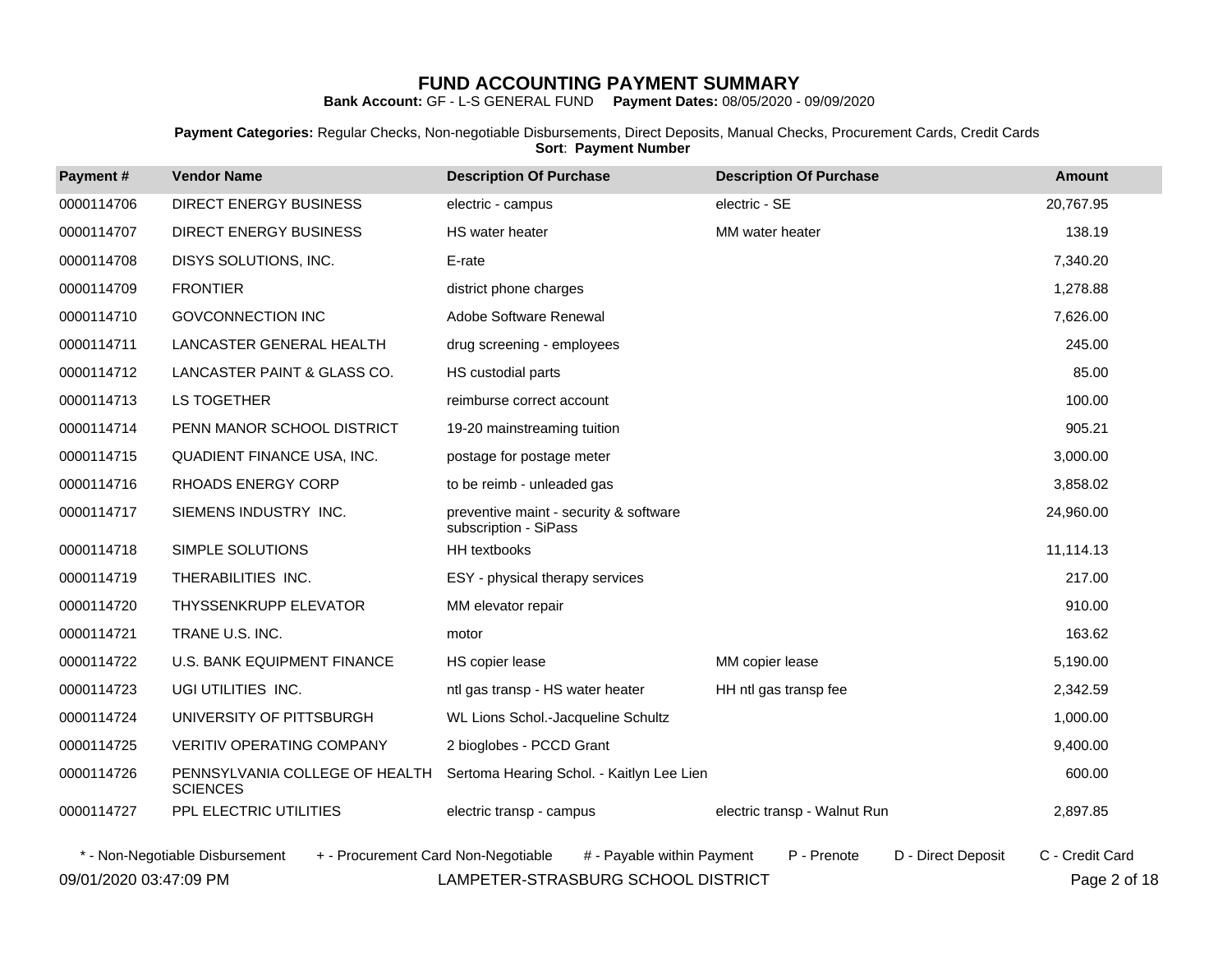**Bank Account:** GF - L-S GENERAL FUND **Payment Dates:** 08/05/2020 - 09/09/2020

**Payment Categories:** Regular Checks, Non-negotiable Disbursements, Direct Deposits, Manual Checks, Procurement Cards, Credit Cards **Sort**: **Payment Number**

| Payment#   | <b>Vendor Name</b>                                                     | <b>Description Of Purchase</b>   | <b>Description Of Purchase</b>    | <b>Amount</b>   |
|------------|------------------------------------------------------------------------|----------------------------------|-----------------------------------|-----------------|
| 0000114728 | RHOADS ENERGY CORP                                                     | off road diesel - SE generator   |                                   | 132.91          |
| 0000114729 | UGI UTILITIES INC.                                                     | ntl gas transp - MM water heater | ntl gas transp - fieldhouse       | 7,067.45        |
| 0000114730 | ALLEGHENY INTERMEDIATE UNIT                                            | PA - Educator - software         |                                   | 2,137.50        |
| 0000114731 | AMSTERDAM PRINTING & LITHO                                             | mailing labels                   |                                   | 540.37          |
| 0000114732 | <b>BATTERIES PLUS BULBS</b>                                            | tech - repairs                   |                                   | 221.90          |
| 0000114733 | <b>BUBBLE MARKETING</b>                                                | club wipes - PCCD Grant          |                                   | 395.99          |
| 0000114734 | <b>CAPITAL ELECTRIC</b>                                                | electrical parts                 |                                   | 182.69          |
| 0000114735 | <b>CAPP INC</b>                                                        | <b>HVAC</b> parts                |                                   | 1,680.51        |
| 0000114736 | <b>CDW GOVERNMENT INC</b>                                              | tech equip                       |                                   | 2,323.93        |
| 0000114737 | CENTRAL POLY-BAG CORP                                                  | custodial supplies - IU bid      |                                   | 2,380.00        |
| 0000114738 | CITY OF LANCASTER PA                                                   | water usage - campus             |                                   | 2,260.02        |
| 0000114739 | COMCAST CABLE                                                          | additional outlets - HS          |                                   | 37.10           |
| 0000114740 | CT/HX LLC                                                              | <b>HVAC</b> repair               |                                   | 10,480.00       |
| 0000114741 | <b>CXTEC</b>                                                           | tech equip                       |                                   | 272.31          |
| 0000114742 | DAUPHIN ELECTRIC SUPPLY                                                | electrical supplies              |                                   | 570.53          |
| 0000114743 | DELL MARKETING L.P.                                                    | tech equip                       | repairs - tech                    | 2,938.25        |
| 0000114744 | <b>DEMCO</b>                                                           | <b>General Supply</b>            |                                   | 83.56           |
| 0000114745 | DIRECT ENERGY BUSINESS                                                 | electric - campus                | electric - Walnut Run             | 20,938.21       |
| 0000114746 | <b>DIRECT ENERGY BUSINESS</b>                                          | ntl gas - HH water heater        | ntl gas - LE kitchen              | 117.37          |
| 0000114747 | DISYS SOLUTIONS, INC.                                                  | <b>IT APC</b>                    |                                   | 1,048.60        |
| 0000114748 | DIXIE LAND ENERGY                                                      | gas at WLT for vans              |                                   | 955.09          |
| 0000114749 | E.M. HERR FARM & HOME SUPPLY                                           | maint supplies                   |                                   | 35.10           |
| 0000114750 | EBERSOLE'S VACUUM CLEANER                                              | vac for LE                       | LE custodial supplies             | 229.90          |
|            | * - Non-Negotiable Disbursement<br>+ - Procurement Card Non-Negotiable | # - Payable within Payment       | P - Prenote<br>D - Direct Deposit | C - Credit Card |

09/01/2020 03:47:09 PM LAMPETER-STRASBURG SCHOOL DISTRICT Page 3 of 18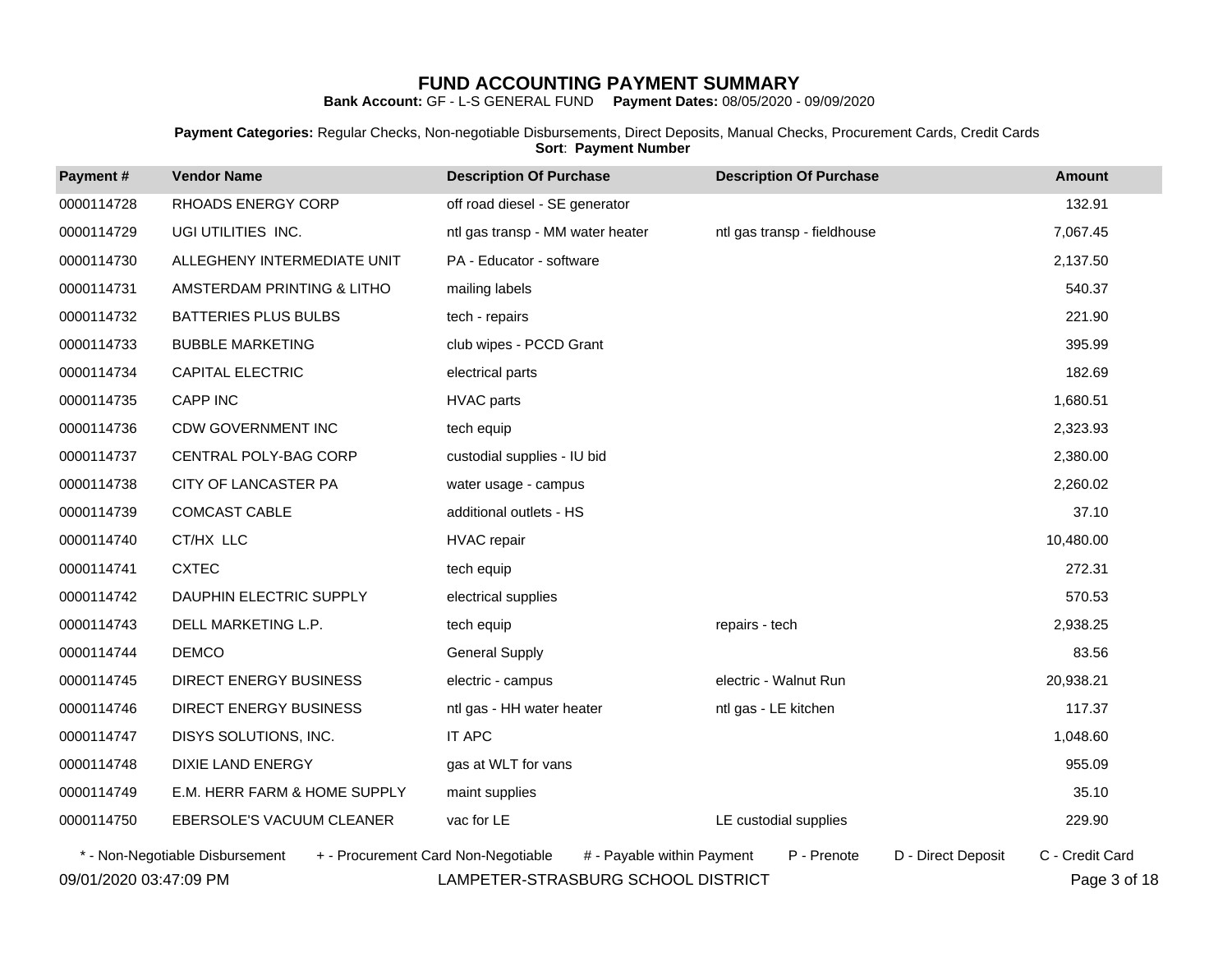**Bank Account:** GF - L-S GENERAL FUND **Payment Dates:** 08/05/2020 - 09/09/2020

**Payment Categories:** Regular Checks, Non-negotiable Disbursements, Direct Deposits, Manual Checks, Procurement Cards, Credit Cards **Sort**: **Payment Number**

| Payment#   | <b>Vendor Name</b>                                                     | <b>Description Of Purchase</b>     | <b>Description Of Purchase</b>    | <b>Amount</b>   |
|------------|------------------------------------------------------------------------|------------------------------------|-----------------------------------|-----------------|
| 0000114751 | EPLUS TECHNOLOGY OF PA                                                 | PA Smart Grant supplies - A. Zurn  |                                   | 991.25          |
| 0000114752 | FOUNDATION BUILDING MATERIALS                                          | ceiling tiles - maint              |                                   | 3,479.68        |
| 0000114753 | FULL COMPASS SYSTEMS LTD                                               | tech equip                         |                                   | 620.37          |
| 0000114754 | FULTON FINANCIAL ADVISORS                                              | 2014 bond maint fee                |                                   | 500.00          |
| 0000114755 | G.R. MITCHELL INC.                                                     | supplies - grant                   | maint supplies                    | 691.49          |
| 0000114756 | GARDEN SPOT MECHANICAL INC.                                            | to be reimb - HS gym roof repair   |                                   | 3,100.00        |
| 0000114757 | <b>GRAMMAR FLIP</b>                                                    | Online Programming                 |                                   | 899.91          |
| 0000114758 | <b>H &amp; F TIRE SERVICE</b>                                          | F250 tires                         |                                   | 343.32          |
| 0000114759 | HAJOCA CORPORATION                                                     | maint supplies                     |                                   | 45.30           |
| 0000114760 | HASSINGER & COMPANY INC                                                | paper towels - PCCD Grant          |                                   | 3,223.68        |
| 0000114761 | <b>HILLYARD</b>                                                        | HS custodial equip repair          |                                   | 1,074.60        |
| 0000114762 | J GARBER ENTERPRISES LLC                                               | mow & trim - Walnut Run            |                                   | 180.00          |
| 0000114763 | KAMPUS KLOTHERS, INC.                                                  | soccer supplies - athletics        |                                   | 561.10          |
| 0000114764 | L.J.C. DISTRIBUTORS                                                    | disinfectant - PCCD Grant          | spray bottles - PCCD Grant        | 7,851.00        |
| 0000114765 | LANCASTER-LEBANON INT. UNIT 13                                         | spec ed classroom svcs - install 1 | Attend program services - 19-20   | 271,901.90      |
| 0000114766 | LANCASTER-LEBANON IU-13                                                | worker's comp prem - install 2     |                                   | 43,144.00       |
| 0000114767 | LONGSTRETH SPORTING GOODS LLC                                          | field hockey supplies - athletics  |                                   | 15.95           |
| 0000114768 | LOWE'S COMPANIES INC                                                   | dehumidifier                       | HS custodial supplies             | 832.16          |
| 0000114769 | MCCOMBS SUPPLY CO. INC.                                                | maint supplies                     |                                   | 40.90           |
| 0000114770 | MELLINGER MANUFACTURING CO INC                                         | maint part                         |                                   | 357.97          |
| 0000114771 | MEMBEAN INC.                                                           | <b>Online Programming</b>          |                                   | 4,433.00        |
| 0000114772 | NOLT'S AUTO PARTS INC                                                  | auto supplies                      |                                   | 242.33          |
| 0000114773 | PEACEFUL VALLEY FURNITURE                                              | picnic tables - grant              |                                   | 3,397.20        |
|            | + - Procurement Card Non-Negotiable<br>* - Non-Negotiable Disbursement | # - Payable within Payment         | D - Direct Deposit<br>P - Prenote | C - Credit Card |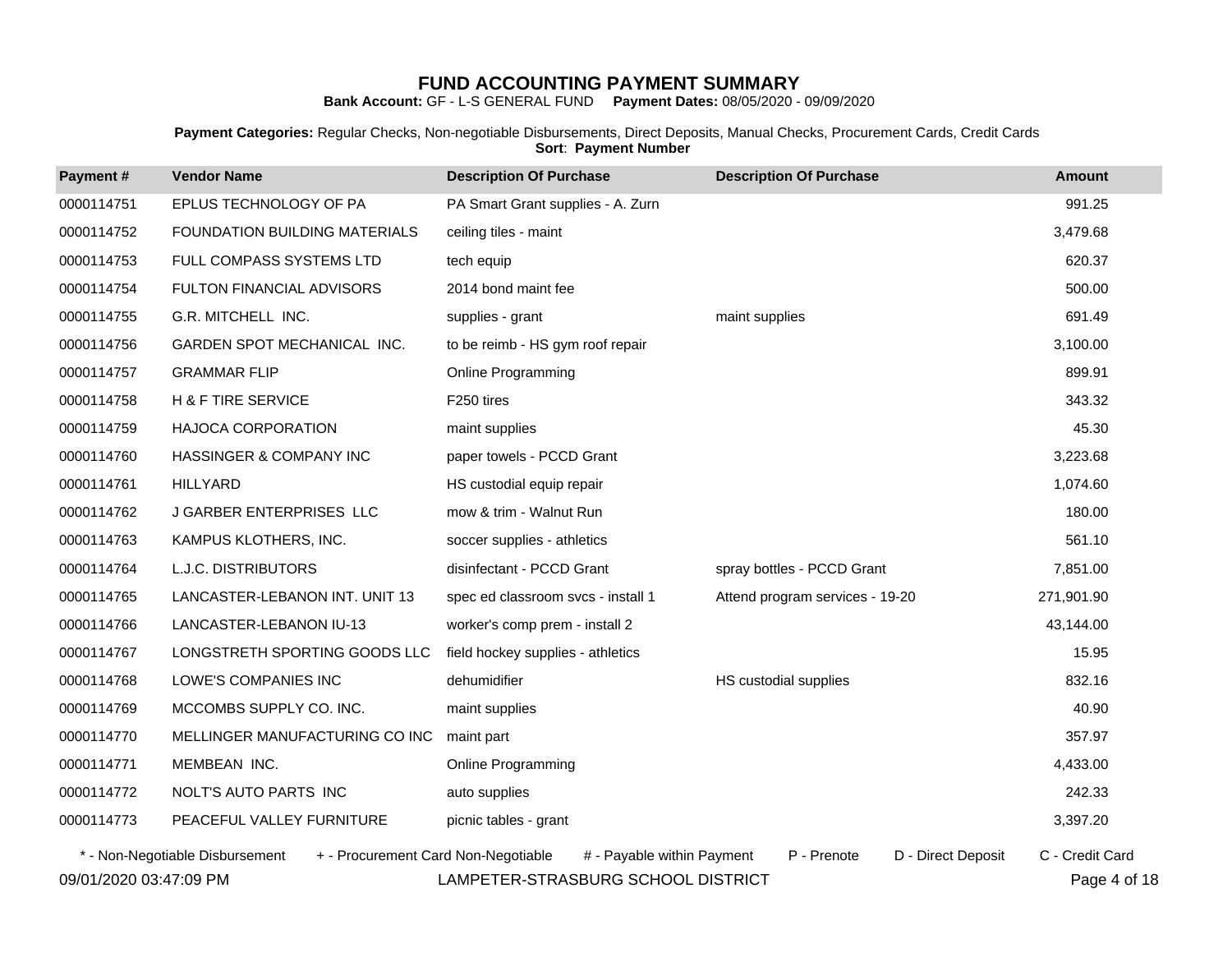**Bank Account:** GF - L-S GENERAL FUND **Payment Dates:** 08/05/2020 - 09/09/2020

**Payment Categories:** Regular Checks, Non-negotiable Disbursements, Direct Deposits, Manual Checks, Procurement Cards, Credit Cards **Sort**: **Payment Number**

| Payment#   | <b>Vendor Name</b>               | <b>Description Of Purchase</b>                                     | <b>Description Of Purchase</b>   | <b>Amount</b> |
|------------|----------------------------------|--------------------------------------------------------------------|----------------------------------|---------------|
| 0000114774 | <b>PIONEER</b>                   | field marking paint                                                |                                  | 420.00        |
| 0000114775 | PPL ELECTRIC UTILITIES           | electric transp - SE                                               |                                  | 304.69        |
| 0000114776 | PROJECT LEAD THE WAY             | computer science fee - PA Smart Grant                              | lab hosting fee - PA Smart Grant | 3,200.00      |
| 0000114777 | R.F. FAGER COMPANY               | UV bulbs - Grant                                                   | air purifiers - grant            | 16,753.50     |
| 0000114778 | R.I.C.H. INC.                    | 2,500 lbs. - #182 (No Grog) .41 lb.<br>\$1,025.00 shipping \$60.00 |                                  | 1,085.00      |
| 0000114779 | RIVER VALLEY LANDSCAPES          | woodcarpet - LE                                                    |                                  | 4,434.00      |
| 0000114780 | RUSSELL LOCKSMITH-SAFES. INC.    | panic door repair                                                  |                                  | 106.00        |
| 0000114781 | RV VALUE MART                    | propane - custodial                                                |                                  | 9.66          |
| 0000114782 | <b>SCHOOL MATE</b>               | student agendas                                                    |                                  | 2,211.25      |
| 0000114783 | SIEMENS INDUSTRY INC.            | installation work                                                  |                                  | 2,358.70      |
| 0000114784 | <b>SLAYMAKER ELECTRIC MOTOR</b>  | motors - maint                                                     |                                  | 1,401.04      |
| 0000114785 | SLP TOOLKIT LLC                  | SLP Toolkit subscription - 3 teachers                              |                                  | 860.00        |
| 0000114786 | <b>STANLEY STEEMER</b>           | carpet cleaning - admin bldg                                       | carpet cleaning - LE             | 2,460.00      |
| 0000114787 | SUSQUEHANNA TRUCK SERVICE INC    | bus 300 repairs                                                    |                                  | 3,099.22      |
| 0000114788 | TELE-PEST INC.                   | pest control - LE                                                  | LE pest control                  | 104.00        |
| 0000114789 | THYSSENKRUPP MATERIALS NA, INC.  | plexiglass - grant                                                 |                                  | 6,871.92      |
| 0000114790 | TRANE U.S. INC.                  | <b>HVAC</b> repair                                                 |                                  | 850.00        |
| 0000114791 | UGI UTILITIES INC.               | ntl gas transp - HH water heater                                   | ntl gas transp fee - LE kitchen  | 130.11        |
| 0000114792 | VARSITY ATHLETIC APPAREL         | Athletics - Supplies                                               |                                  | 583.50        |
| 0000114793 | <b>VERITIV OPERATING COMPANY</b> | disinfectant - grant                                               | cleaners - PCCD Grant            | 16,340.94     |
| 0000114794 | WEINSTEIN SUPPLY CORPORATION     | maint parts                                                        |                                  | 91.78         |
| 0000114795 | <b>ADPRINT INC</b>               | HH teaching supplies                                               |                                  | 2,012.44      |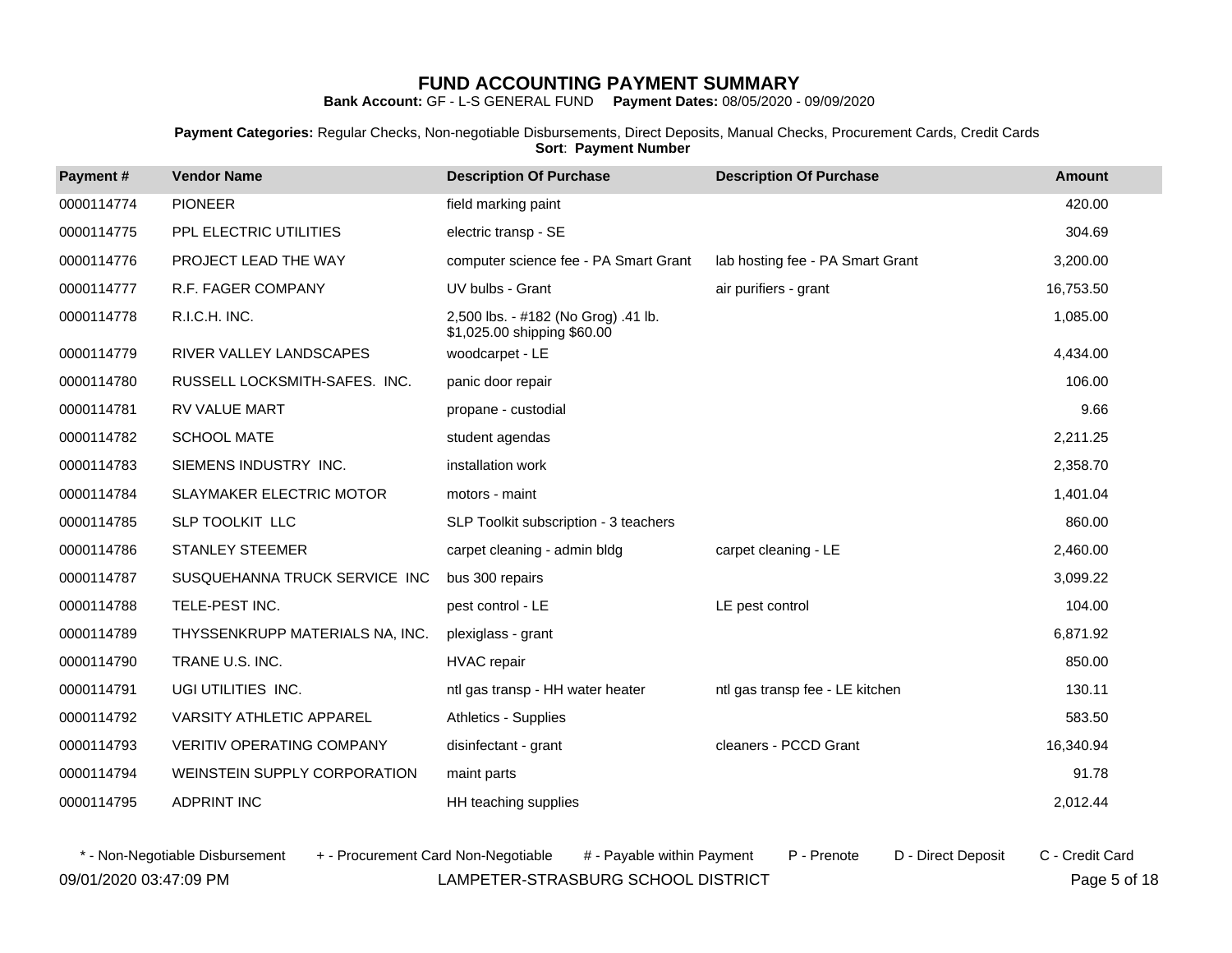**Bank Account:** GF - L-S GENERAL FUND **Payment Dates:** 08/05/2020 - 09/09/2020

**Payment Categories:** Regular Checks, Non-negotiable Disbursements, Direct Deposits, Manual Checks, Procurement Cards, Credit Cards **Sort**: **Payment Number**

| Payment#   | <b>Vendor Name</b>                                        | <b>Description Of Purchase</b> | <b>Description Of Purchase</b>                    | <b>Amount</b> |
|------------|-----------------------------------------------------------|--------------------------------|---------------------------------------------------|---------------|
| 0000114796 | AMROCK LLC - PENNSYLVANIA                                 | WLT RE refund - overpaid       |                                                   | 60.17         |
| 0000114797 | <b>AUKAMP BONNIE</b>                                      | vision reimb                   |                                                   | 230.40        |
| 0000114798 | <b>BARLEY SNYDER LLP</b>                                  | legal fees - July              |                                                   | 1,832.67      |
| 0000114799 | <b>BBD LLP</b>                                            | progress billing - audit       |                                                   | 15,000.00     |
| 0000114800 | BOSTON NATIONAL TITLE AGENCY LLC WLT RE refund - overpaid |                                |                                                   | 53.66         |
| 0000114801 | CARBON LEHIGH INTERMEDIATE UNIT<br>#21                    | contracted services - tech     | software - tech                                   | 30,506.70     |
| 0000114802 | CENTRAL SUSQUEHANNA I.U.                                  | tax collection data load       | 1099 forms - shipping                             | 437.38        |
| 0000114803 | CHURCHILL TITLE SOLUTIONS                                 | WLT RE refund - overpaid       |                                                   | 164.38        |
| 0000114804 | CM REGENT LLC                                             | Sept life ins premium          | Sept LTD premium                                  | 2,517.37      |
| 0000114805 | COOPER PRINTING INC.                                      | school calendars               | L-S POCKET FOLDERS - SEE<br><b>ATTACHED QUOTE</b> | 7,596.59      |
| 0000114806 | <b>CU ABSTRACT</b>                                        | LA RE refund - duplicate       |                                                   | 3,776.19      |
| 0000114807 | <b>DEMCO</b>                                              | <b>Library Supplies</b>        |                                                   | 313.53        |
| 0000114808 | <b>DICK BLICK</b>                                         | <b>Art Supplies</b>            | HS art supplies - quote                           | 1,190.92      |
| 0000114809 | DRUKENBROD, MARK L                                        | WLT RE refund - overpaid       |                                                   | 9.00          |
| 0000114810 | E.M. HERR FARM & HOME SUPPLY                              | HH custodial supplies          | MM custodial supplies                             | 359.66        |
| 0000114811 | EASTERN LANCASTER COUNTY                                  | 19-20 autistic support         |                                                   | 183,187.04    |
| 0000114812 | EBERSOLE'S VACUUM CLEANER                                 | vac for HH                     | HS custodial supplies                             | 429.40        |
| 0000114813 | <b>EDPUZZLE</b>                                           | Title IV subscription          |                                                   | 3,449.00      |
| 0000114814 | <b>EQUIPMENT DEPOT</b>                                    | periodic maintenance           |                                                   | 629.28        |
| 0000114815 | FISHER AUTO PARTS, INC.                                   | van 306 - battery              | credit - van battery                              | 122.98        |
| 0000114816 | FOLLETT SCHOOL SOLUTIONS INC                              | HS library supplies            |                                                   | 48.89         |
| 0000114817 | GOODHEART-WILCOX                                          | photography digital textbook   |                                                   | 674.97        |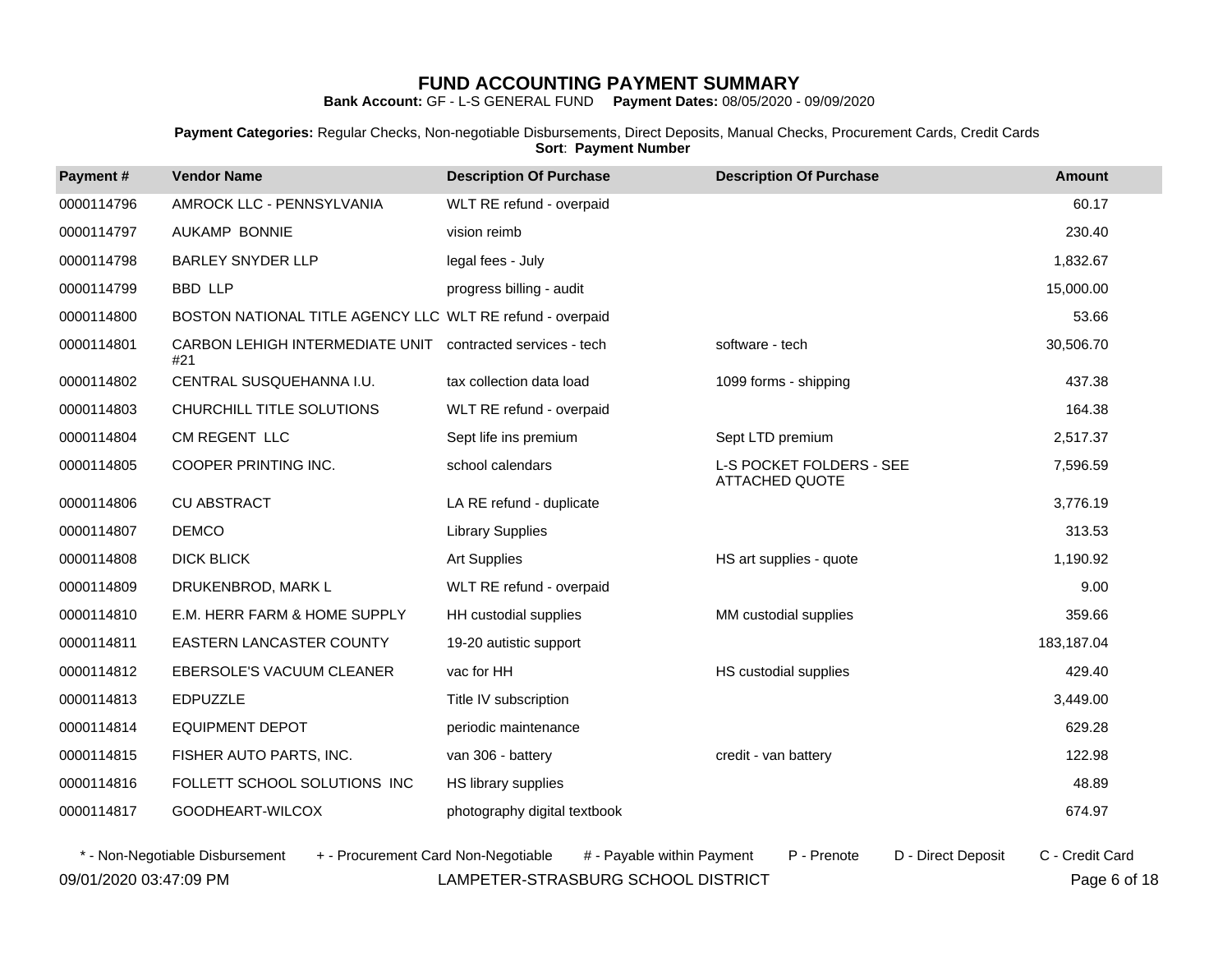**Bank Account:** GF - L-S GENERAL FUND **Payment Dates:** 08/05/2020 - 09/09/2020

**Payment Categories:** Regular Checks, Non-negotiable Disbursements, Direct Deposits, Manual Checks, Procurement Cards, Credit Cards **Sort**: **Payment Number**

| Payment#               | <b>Vendor Name</b>                                                     | <b>Description Of Purchase</b>                     | <b>Description Of Purchase</b>                             | <b>Amount</b>   |
|------------------------|------------------------------------------------------------------------|----------------------------------------------------|------------------------------------------------------------|-----------------|
| 0000114818             | HALL, DONALD C                                                         | WLT RE refund - overpaid                           |                                                            | 64.03           |
| 0000114819             | HENRY SCHEIN INC                                                       | Athletics - Supplies                               | Nursing - Supplies-HH                                      | 3.26            |
| 0000114820             | HERFF JONES LLC                                                        | diploma covers                                     |                                                            | 1,244.52        |
| 0000114821             | <b>HESS, MATTHEW R</b>                                                 | WLT RE refund - overpaid                           | ST RE refund - overpaid                                    | 192.73          |
| 0000114822             | <b>HILLYARD</b>                                                        | LE custodial equip repair                          |                                                            | 247.80          |
| 0000114823             | <b>HOUGHTON MIFFLIN HARCOURT</b><br>PUBLISHING CO.                     | HH textbooks                                       |                                                            | 1,780.98        |
| 0000114824             | J. R. JUDD VIOLINS LLC                                                 | HS orchestra instrument repair                     | MM orchestra instrument repair                             | 574.00          |
| 0000114825             | JUNIOR LIBRARY GUILD                                                   | MM library books                                   |                                                            | 907.90          |
| 0000114826             | KEENER, DEBORAH J                                                      | WLT RE refund - overpaid                           |                                                            | 57.57           |
| 0000114827             | KIT NETWORK CABLING INC.                                               | cameras - security grant                           | software - tech                                            | 22,608.75       |
| 0000114828             | <b>L.J.C. DISTRIBUTORS</b>                                             | spray bottles - grant                              |                                                            | 187.20          |
| 0000114829             | LANCASTER COUNTY INFORMATION                                           | process RE interim taxes                           |                                                            | 40.50           |
| 0000114830             | LANCASTER-LEBANON INT. UNIT 13                                         | school improvement consulting                      | colocation services - tech                                 | 8,319.50        |
| 0000114831             | LIFT INC.                                                              | lift repair                                        |                                                            | 271.00          |
| 0000114832             | <b>LLSSAA</b>                                                          | L-L League dues                                    |                                                            | 2,869.82        |
| 0000114833             | LOWE'S COMPANIES INC                                                   | HS custodial supplies                              |                                                            | 189.13          |
| 0000114834             | L-S WRESTLING BOOSTER CLUB                                             | district & state wrestling tournaments -<br>hotels |                                                            | 939.82          |
| 0000114835             | M J EARL                                                               | LE custodial supplies                              |                                                            | 1,625.65        |
| 0000114836             | MCCAULEY, KATHY A                                                      | WLT RE refund - overpaid                           |                                                            | 5.00            |
| 0000114837             | MCGRAW-HILL SCHOOL ED HOLDINGS<br><b>LLC</b>                           | <b>HH</b> textbooks                                | McGraw Hill Practice Books and Various<br><b>Materials</b> | 7,424.76        |
| 0000114838             | MEDCO SUPPLY COMPANY                                                   | supplies for grant                                 | Athletics - Supplies                                       | 664.08          |
| 0000114839             | <b>METCO SUPPLY</b>                                                    | HS tech lab supplies - quote                       | HS wood tech supplies - IU bid                             | 371.30          |
|                        | * - Non-Negotiable Disbursement<br>+ - Procurement Card Non-Negotiable | # - Payable within Payment                         | P - Prenote<br>D - Direct Deposit                          | C - Credit Card |
| 09/01/2020 03:47:09 PM |                                                                        | LAMPETER-STRASBURG SCHOOL DISTRICT                 |                                                            | Page 7 of 18    |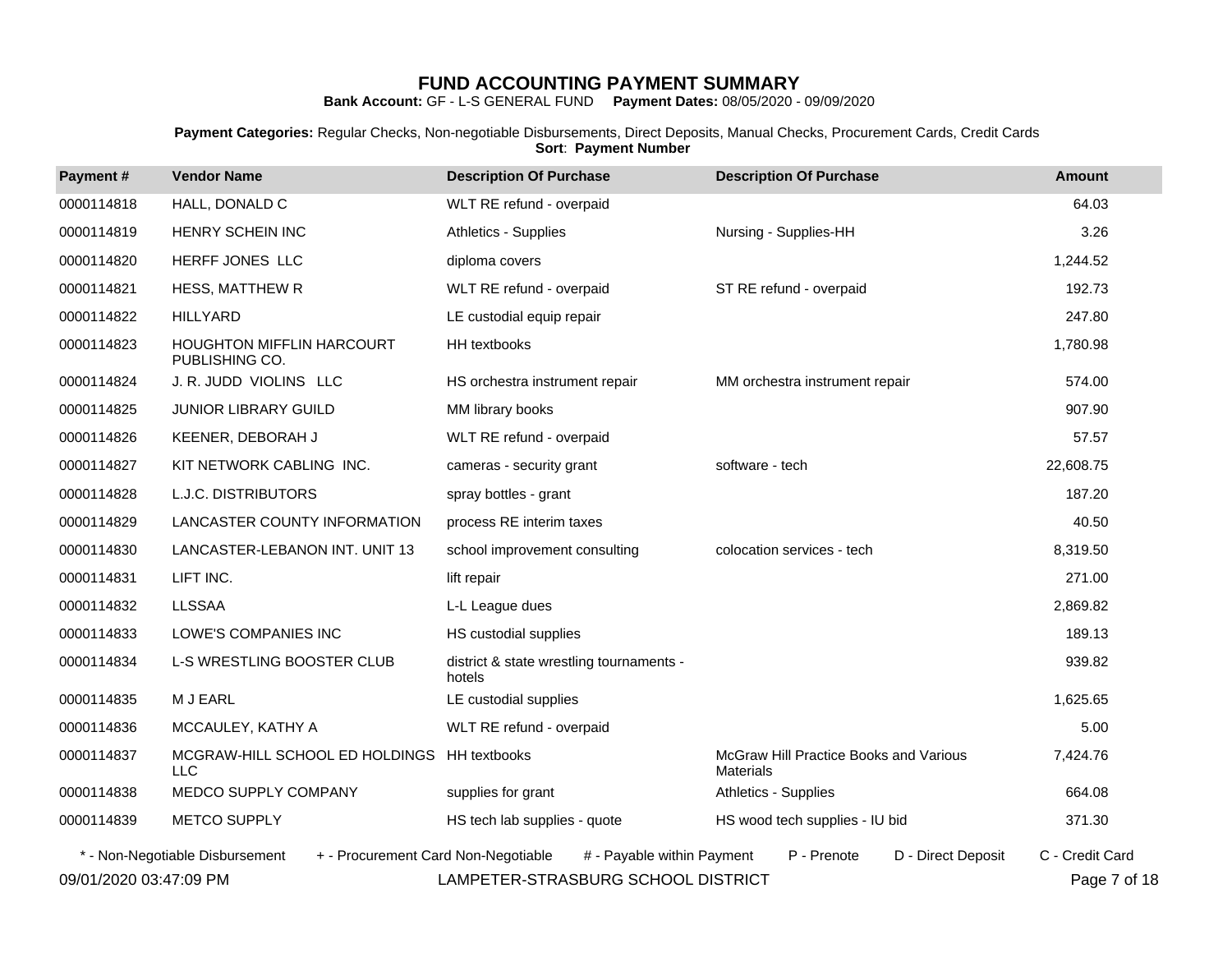**Bank Account:** GF - L-S GENERAL FUND **Payment Dates:** 08/05/2020 - 09/09/2020

**Payment Categories:** Regular Checks, Non-negotiable Disbursements, Direct Deposits, Manual Checks, Procurement Cards, Credit Cards **Sort**: **Payment Number**

| Payment#   | <b>Vendor Name</b>        | <b>Description Of Purchase</b>     | <b>Description Of Purchase</b>      | <b>Amount</b> |
|------------|---------------------------|------------------------------------|-------------------------------------|---------------|
| 0000114840 | MONROE MELVIN J           | LA RE refund - overpaid            |                                     | 4.00          |
| 0000114841 | MORTGAGE CONNECT, LP      | WLT RE refund - overpaid           |                                     | 89.20         |
| 0000114842 | <b>MPS</b>                | freight on AP calc. exam books     | freight on AP calc. teacher's books | 7.10          |
| 0000114843 | NEW STORY LLC             | ESY - tuition                      |                                     | 14,820.00     |
| 0000114844 | NGUYEN, THUY THI          | WLT RE refund - overpaid           |                                     | 79.60         |
| 0000114845 | NUTRIEN AG SOLUTIONS      | lawn treatment supplies            |                                     | 258.00        |
| 0000114846 | OFFICE BASICS INC.        | Instr. - Gen. Supplies -Lamp       | Instr - Supplies - HH Interm        | 5,787.04      |
| 0000114847 | ONESTOP TEAM GOLF SHOP    | to be reimb - golf bag - athletics |                                     | 155.00        |
| 0000114848 | OVERHEAD DOOR CO          | door repairs                       |                                     | 488.00        |
| 0000114849 | PAXTON/PATTERSON LLC      | HS wood tech supplies - IU bid     |                                     | 179.57        |
| 0000114850 | PENN JERSEY PAPER COMPANY | custodial supplies - IU bid        |                                     | 3,436.30      |
| 0000114851 | PHILHAVEN                 | tuition                            |                                     | 492.96        |
| 0000114852 | PHILLIPS SUPPLY COMPANY   | HH teaching supplies - IU bid      | LE teaching supplies - IU bid       | 1,929.05      |
| 0000114853 | PLT4M                     | PE Online Program                  |                                     | 1,500.00      |
| 0000114854 | POWER-MAN ELECTRIC INC.   | electrical repairs - LE            |                                     | 1,982.00      |
| 0000114855 | PYRAMID SCHOOL PRODUCTS   | LE teaching supplies - IU bic      | HH teaching supplies - IU bid       | 1,630.39      |
| 0000114856 | R.F. FAGER COMPANY        | air purifiers - grant              |                                     | 34,461.90     |
| 0000114857 | <b>READ NATURALLY</b>     | MA supplies - Read Live licenses   |                                     | 690.00        |
| 0000114858 | REALLY GOOD STUFF         | chair pockets - PCCD Grant         |                                     | 4,361.55      |
| 0000114859 | <b>RIDDELL</b>            | recondition varsity football equip |                                     | 5,908.18      |
| 0000114860 | RIVER ROCK ACADEMY        | 2 slots at River Rock              |                                     | 5,551.85      |
| 0000114861 | RODRIGUEZ THANNIA E.      | ESL - translation services         |                                     | 252.00        |
| 0000114862 | ROSADO, ALEJANDRO         | WLT RE refund - overpaid           |                                     | 7.50          |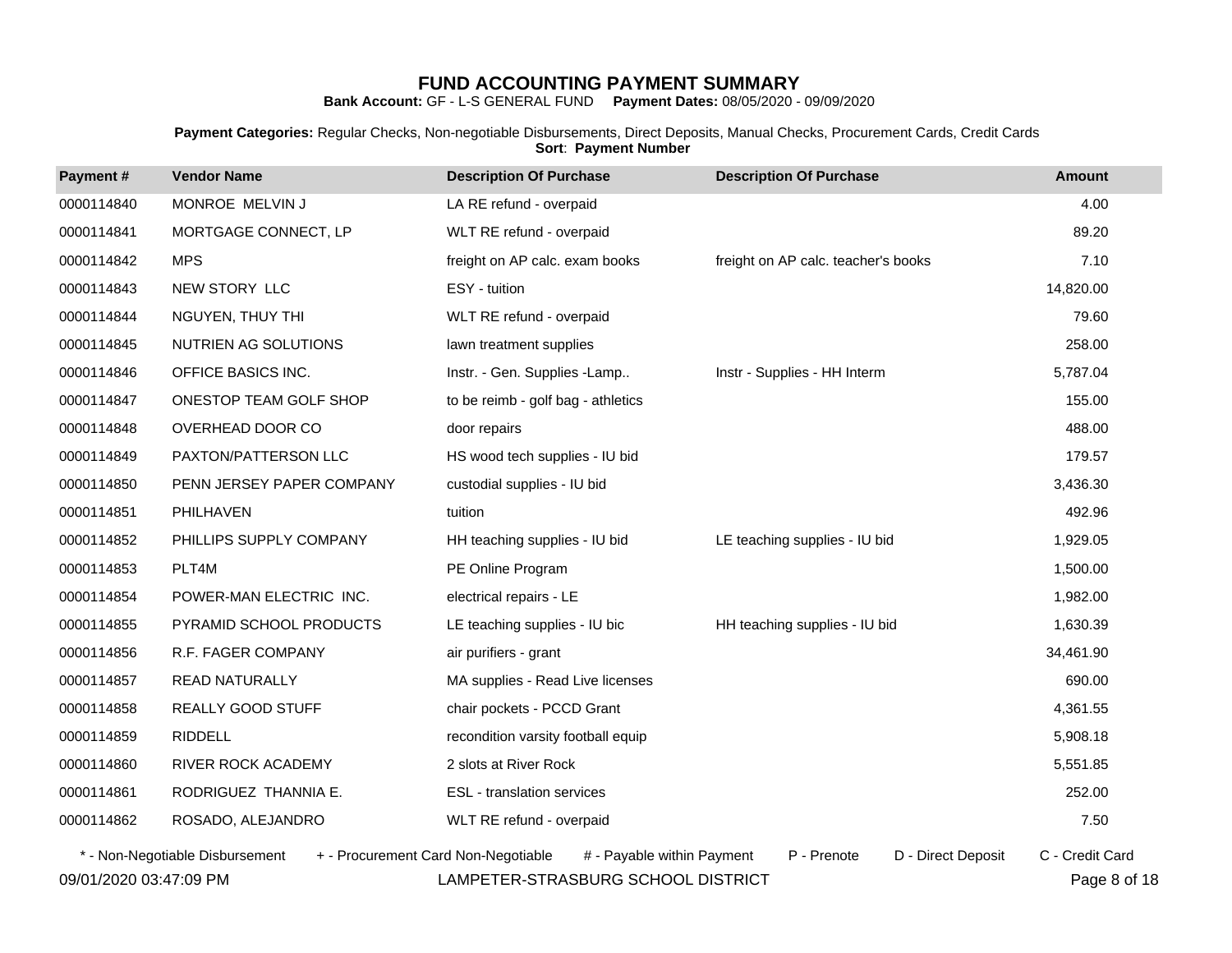**Bank Account:** GF - L-S GENERAL FUND **Payment Dates:** 08/05/2020 - 09/09/2020

**Payment Categories:** Regular Checks, Non-negotiable Disbursements, Direct Deposits, Manual Checks, Procurement Cards, Credit Cards **Sort**: **Payment Number**

| Payment#   | <b>Vendor Name</b>                            | <b>Description Of Purchase</b>   | <b>Description Of Purchase</b> | <b>Amount</b> |
|------------|-----------------------------------------------|----------------------------------|--------------------------------|---------------|
| 0000114863 | SAFEGUARD BUSINESS SYSTEMS                    | admin bldg envelopes             | MM printed envelopes           | 695.70        |
| 0000114864 | <b>SAFETY FIRST</b>                           | vo ag supplies                   |                                | 480.00        |
| 0000114865 | SCHOOL HEALTH CORPORATION                     | Athletics - Supplies             |                                | 90.03         |
| 0000114866 | SCHOOL SPECIALTY INC                          | LE art supplies - IU bid         | HH portion                     | 1,105.99      |
| 0000114867 | SERVICELINK, LLC                              | WLT RE refund - overpaid         |                                | 640.80        |
| 0000114868 | SHULTZ TRANSPORTATION COMPANY                 | contrac                          |                                | 126,514.08    |
| 0000114869 | SID-HARVEY'S                                  | pump                             |                                | 868.85        |
| 0000114870 | SINGLEWIRE SOFTWARE                           | software - tech                  |                                | 1,236.50      |
| 0000114871 | SMECKER JEFFREY                               | vision reimb                     |                                | 354.00        |
| 0000114872 | SOLIDIFI TITLE AGENCY, LTD                    | WLT RE refund - overpaid         |                                | 75.95         |
| 0000114873 | SOUTHERN PENN TRANSFER                        | ST RE refund - overpaid          |                                | 126.54        |
| 0000114874 | SPECIALNEEDSWARE, INC.                        | HS spec ed supplies              |                                | 56.96         |
| 0000114875 | SPECTRUM PRINTING INC                         | MM report card envelopes         | MM excuse cards                | 455.00        |
| 0000114876 | <b>STANLEY STEEMER</b>                        | HS carpet cleaning               |                                | 1,540.50      |
| 0000114877 | STEWART BUSINESS SYSTEMS, LLC                 | HS copier fee                    | LE copier fee                  | 1,012.23      |
| 0000114878 | SUSQUEHANNA FORD                              | auto parts                       |                                | 87.94         |
| 0000114879 | SUSQUEHANNA SETTLEMENT<br><b>SERVICES LLC</b> | WLT RE refund - overpaid         |                                | 70.97         |
| 0000114880 | THE ART STORE INC                             | HS art supplies - quote          | LE teaching supplies - IU bid  | 9,013.26      |
| 0000114881 | THYSSENKRUPP ELEVATOR                         | maintenance contract - elevators |                                | 3,149.16      |
| 0000114882 | TIME FOR KIDS                                 | Periodicals                      |                                | 1,241.70      |
| 0000114883 | TRIANGLE COMMUNICATIONS INC                   | radios - HH                      |                                | 1,315.00      |
| 0000114884 | TRUSTMARK HEALTH BENEFITS, INC.               | insurance mgmt fee - Sept        |                                | 14,618.55     |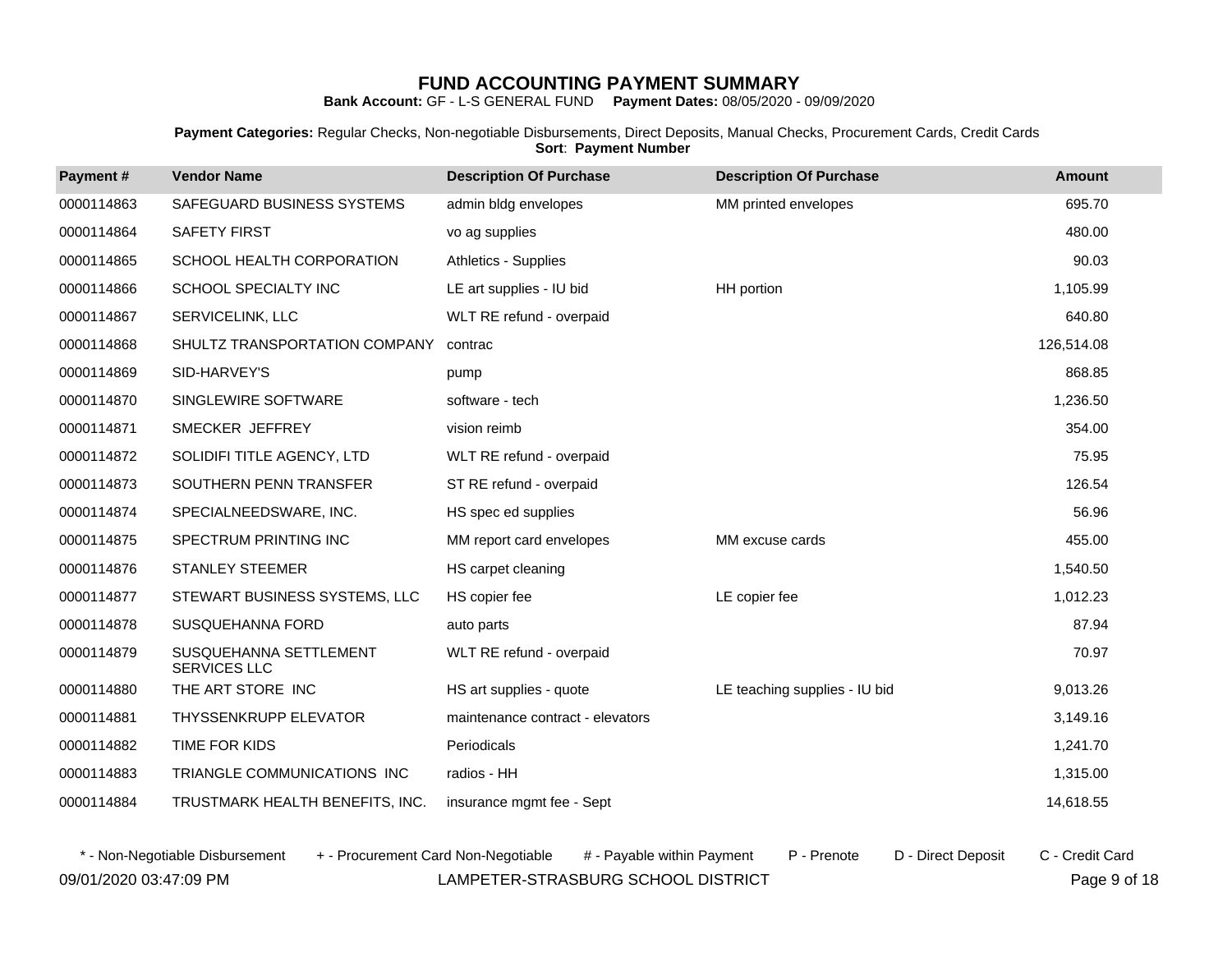**Bank Account:** GF - L-S GENERAL FUND **Payment Dates:** 08/05/2020 - 09/09/2020

**Payment Categories:** Regular Checks, Non-negotiable Disbursements, Direct Deposits, Manual Checks, Procurement Cards, Credit Cards **Sort**: **Payment Number**

| Payment#    | <b>Vendor Name</b>                           | <b>Description Of Purchase</b>                 | <b>Description Of Purchase</b> | <b>Amount</b> |
|-------------|----------------------------------------------|------------------------------------------------|--------------------------------|---------------|
| 0000114885  | <b>U.S. POSTMASTER</b>                       | postage stamps - HH                            | postage stamps - MM            | 243.00        |
| 0000114886  | ULMER, JAY L                                 | LA RE refund - overpaid                        |                                | 54.01         |
| 0000114887  | UNITED ELECTRIC SUPPLY CO INC                | PAC supplies                                   |                                | 232.91        |
| 0000114888  | UNITED SALES USA                             | custodial supplies - IU bid                    |                                | 11,250.00     |
| 0000114889  | USI EDUCATIONAL SALES                        | HS library supplies                            |                                | 93.57         |
| 0000114890  | US-RX CARE                                   | pharmacy - mgmt program                        |                                | 2,481.00      |
| 0000114891  | VIGLIANTI, MARY ELLEN                        | WLT RE refund - overpaid                       |                                | 81.87         |
| 0000114892  | <b>WALTERS SERVICES INC</b>                  | portable toilet                                |                                | 276.00        |
| 0000114893  | WB MASON CO INC                              | HS teaching supplies - IU bid                  | HH teaching supplies - IU bid  | 6,802.81      |
| 0000114894  | WEAVER TURF POWER INC                        | mower part                                     | mower repair                   | 340.72        |
| 0000114895  | WEINSTEIN SUPPLY CORPORATION                 | maint parts                                    |                                | 11.97         |
| 0000114896  | WELLSPAN MEDICAL GROUP                       | sports physicals                               |                                | 1,875.00      |
| 0000114897  | WENDY STOLTZFUS - PETTY CASH                 | postage                                        | HH teaching supplies           | 109.15        |
| 0000114898  | WILLIAM V. MACGILL & CO.                     | HS nurse supplies                              |                                | 52.94         |
| 0000114899  | ZIMMERMAN'S HARDWARE                         | maint supplies                                 |                                | 19.98         |
| *0000WF0825 | <b>WELLS FARGO BANK</b>                      | 2002 Debt Interest                             |                                | 4,271.03      |
| *000BBT0805 | <b>BB&amp;T ITEM PROCESSING CENTER</b>       | reimb ISF - Medical claims & fees - July<br>30 |                                | 0.00          |
| *000BBT0831 | <b>BB&amp;T ITEM PROCESSING CENTER</b>       | Medical claims & fees - August                 |                                | 606,059.12    |
| *000BBT0901 | <b>BB&amp;T GOVERNMENTAL FINANCE</b>         | Debt Service - Int Payment                     |                                | 48,501.25     |
| *00BBTC0808 | BB & T COMMERCIAL EQUIPMENT<br>CAPITAL CORP. | 2019 Ford Van lease                            |                                | 545.89        |
| *00BBTC0810 | BB & T COMMERCIAL EQUIPMENT<br>CAPITAL CORP. | 2016 Chevy van & mower lease                   | 2020 Ford Transit Van lease    | 1,327.76      |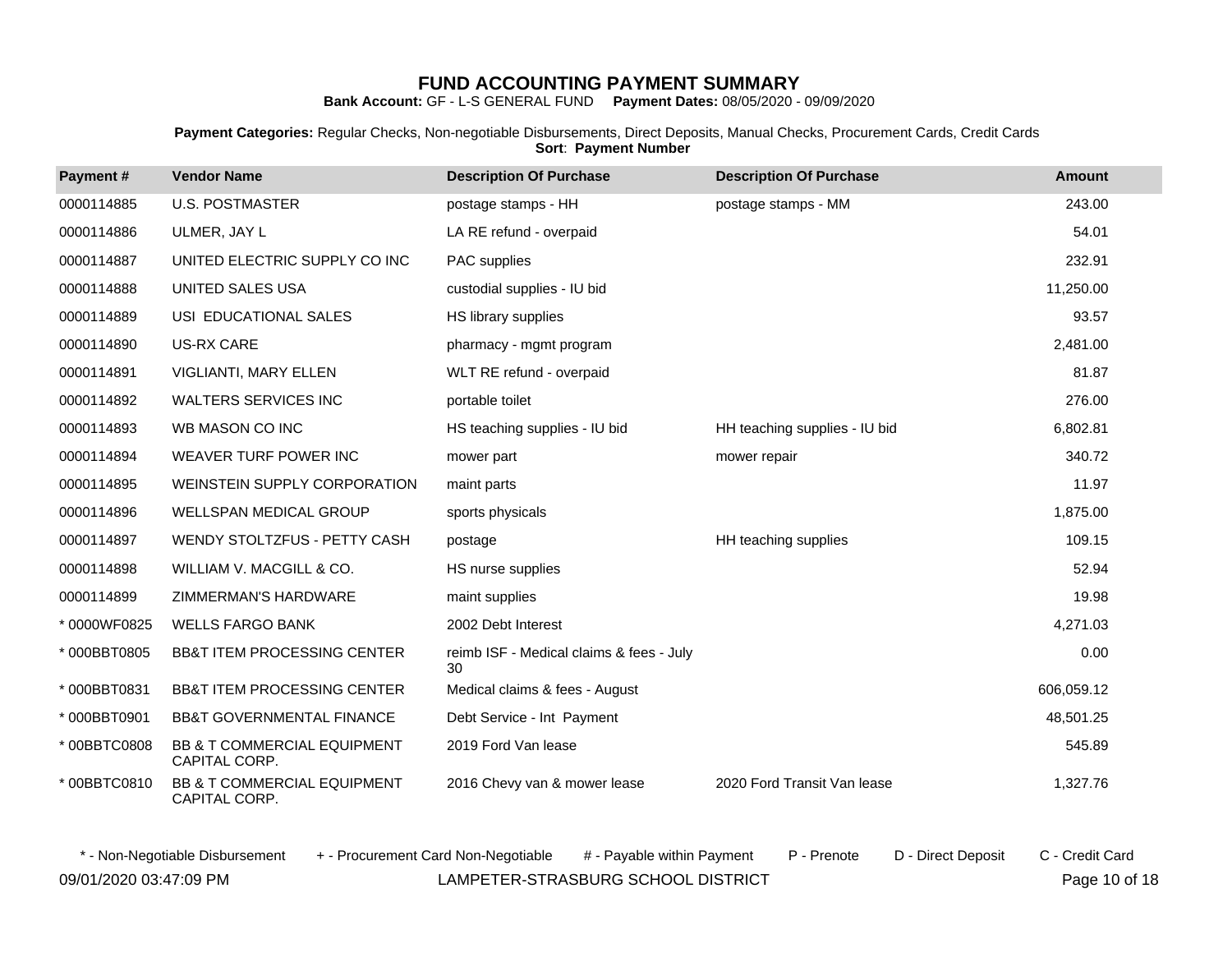**Bank Account:** GF - L-S GENERAL FUND **Payment Dates:** 08/05/2020 - 09/09/2020

**Payment Categories:** Regular Checks, Non-negotiable Disbursements, Direct Deposits, Manual Checks, Procurement Cards, Credit Cards **Sort**: **Payment Number**

| Payment#     | <b>Vendor Name</b>                                      | <b>Description Of Purchase</b>                 | <b>Description Of Purchase</b> | <b>Amount</b> |  |
|--------------|---------------------------------------------------------|------------------------------------------------|--------------------------------|---------------|--|
| *00BBTC0811  | <b>BB &amp; T COMMERCIAL EQUIPMENT</b><br>CAPITAL CORP. | chevy van & F350 truck lease                   |                                | 1,196.40      |  |
| *00BBTC0817  | BB & T COMMERCIAL EQUIPMENT<br>CAPITAL CORP.            | 2018 Ford van lease                            |                                | 865.70        |  |
| *00BBTC0819  | BB & T COMMERCIAL EQUIPMENT<br>CAPITAL CORP.            | 2019 Ford Van lease                            |                                | 545.89        |  |
| * 00FULT0814 | <b>FULTON FINANCIAL ADVISORS</b>                        | 2014 Debt interest                             |                                | 59,553.13     |  |
| * 00VOYA0807 | VOYA - PSERS                                            | PSERS DC contributions - 8/7 Pay               |                                | 46.77         |  |
| * 0BBT080520 | <b>BB&amp;T ITEM PROCESSING CENTER</b>                  | reimb ISF - Medical claims & fees - July<br>30 |                                | 82,588.72     |  |
| * 0LCCTC0815 | <b>LANCASTER COUNTY CTC</b>                             | <b>August Bond Payment</b>                     |                                | 5.867.12      |  |
| * 0LCCTC0901 | LANCASTER COUNTY CTC                                    | CTC tuition                                    |                                | 144,704.12    |  |
| * 0PSERS0810 | PUB SCH EMPLOYES RETIREMENT                             | purchase of service - July                     |                                | 24.00         |  |
| * BBT0831000 | <b>BB&amp;T ITEM PROCESSING CENTER</b>                  | bank fees - BBT                                |                                | 1,250.00      |  |
| D000269881   | ADAMS LINDA                                             | FBI reimb                                      |                                | 11.93 $P$     |  |
| D000269882   | ALLEN-GORDON CAROL                                      | dental reimb                                   |                                | 128.00 $D$    |  |
| D000269883   | <b>BAILEY DENNIS L.</b>                                 | FBI reimb                                      |                                | 11.93 $P$     |  |
| D000269884   | <b>BAKER KIRSTEN E</b>                                  | tuition reimb                                  |                                | 2,635.00 $D$  |  |
| D000269885   | <b>BAKER LECINDA</b>                                    | vision reimb                                   |                                | 500.00 $D$    |  |
| D000269886   | <b>BALAK ERIC A</b>                                     | tuition reimb                                  |                                | 3,000.00 $D$  |  |
| D000269887   | <b>BAYLOR TIMOTHY</b>                                   | dental reimb                                   |                                | 172.00 $D$    |  |
| D000269888   | BEERS JENNIFER D                                        | dental reimb                                   |                                | 185.00 $P$    |  |
| D000269889   | BEILER BARBARA ANN                                      | FBI reimb                                      |                                | 11.93 $P$     |  |
| D000269890   | <b>BENN LYDIA E</b>                                     | dental reimb                                   |                                | 2,000.00 $D$  |  |
| D000269891   | <b>BLOSE MATTHEW A</b>                                  | vision reimb                                   | dental reimb                   | 373.13 $D$    |  |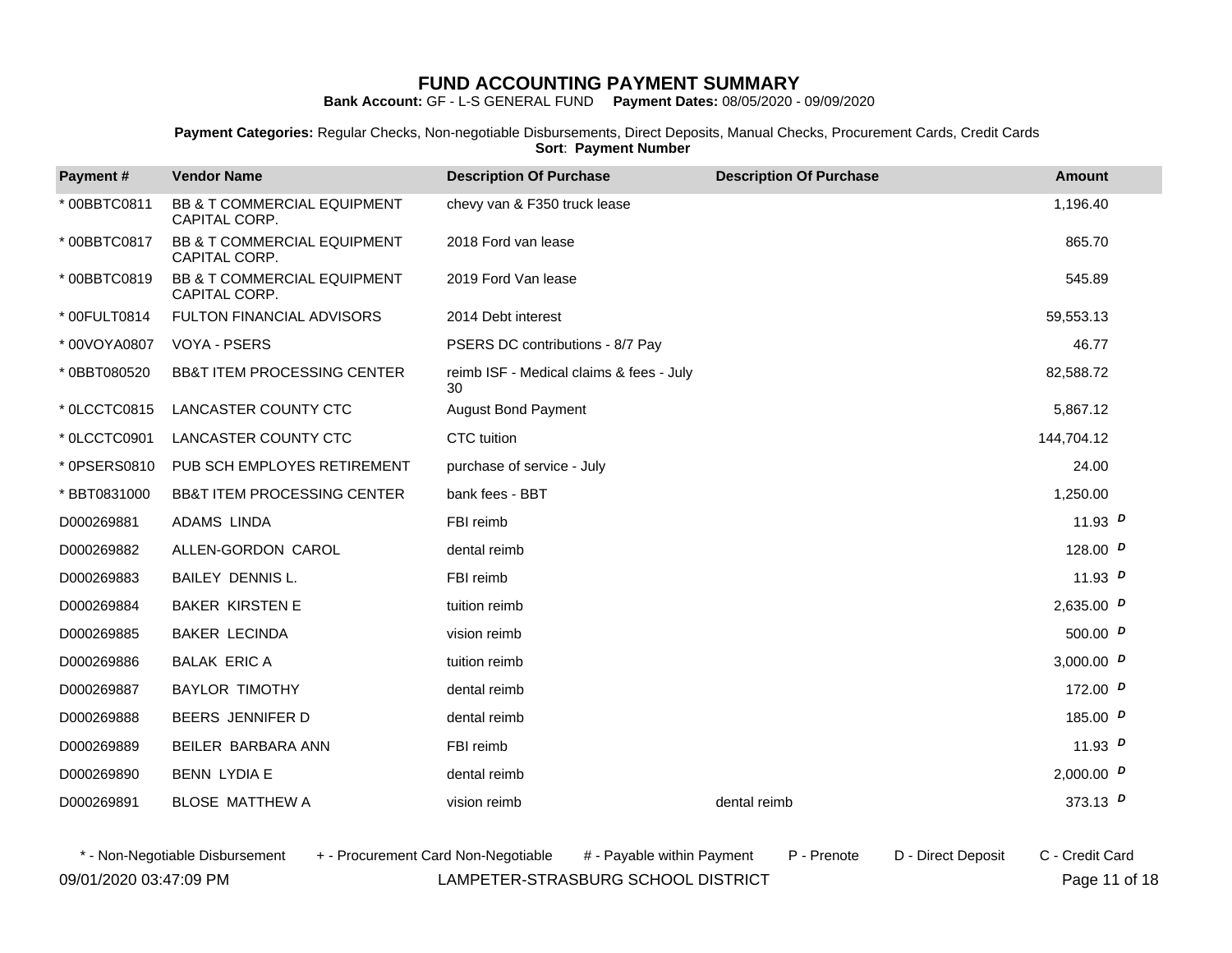**Bank Account:** GF - L-S GENERAL FUND **Payment Dates:** 08/05/2020 - 09/09/2020

**Payment Categories:** Regular Checks, Non-negotiable Disbursements, Direct Deposits, Manual Checks, Procurement Cards, Credit Cards **Sort**: **Payment Number**

| Payment#   | <b>Vendor Name</b>                                                     | <b>Description Of Purchase</b> | <b>Description Of Purchase</b>        | <b>Amount</b>   |
|------------|------------------------------------------------------------------------|--------------------------------|---------------------------------------|-----------------|
| D000269892 | <b>BOONE LISA A</b>                                                    | tuition reimb                  |                                       | 2,772.00 $D$    |
| D000269893 | <b>BOYCE KATHLEEN</b>                                                  | dental reimb                   |                                       | 137.00 $D$      |
| D000269894 | BRANDS, JOHN E.                                                        | vision reimb                   |                                       | 200.00 $D$      |
| D000269895 | <b>BUCKIUS KIMBERLY</b>                                                | vision reimb                   | dental reimb                          | 332.40 $D$      |
| D000269896 | <b>BUFFINGTON KIM</b>                                                  | dental reimb                   |                                       | 110.00 $D$      |
| D000269897 | <b>BURNS LAUREN</b>                                                    | dental reimb                   |                                       | 190.00 $D$      |
| D000269898 | BYRNES JARED M                                                         | tuition reimb                  | dental reimb                          | 1,357.00 $D$    |
| D000269899 | CANTRELL SCOTT                                                         | dental reimb                   | HS art supplies                       | 359.53 $D$      |
| D000269900 | CAREATC INC                                                            | wellness center billing - Aug  | health coach salary, wages & supplies | 16,025.66 $D$   |
| D000269901 | CARTER CHELSEA                                                         | dental reimb                   |                                       | 158.00 $D$      |
| D000269902 | <b>CERESINI HEATHER A</b>                                              | tuition reimb                  |                                       | 4,050.00 $D$    |
| D000269903 | COE S. BARRY                                                           | vision reimb                   | dental reimb                          | 604.93 $D$      |
| D000269904 | <b>COLVIN DANIEL G</b>                                                 | tuition reimb                  |                                       | 2,728.00 $D$    |
| D000269905 | CRAWFORD AUDRA                                                         | dental reimb                   |                                       | 245.00 $D$      |
| D000269906 | CRUMPLER CHRISTINA                                                     | vision reimb                   | dental reimb                          | 533.00 $D$      |
| D000269907 | DITZLER CARA                                                           | dental reimb                   |                                       | 217.00 $D$      |
| D000269908 | FAKOLT DAVID                                                           | dental reimb                   |                                       | 165.00 $P$      |
| D000269909 | FINK AMIE M.                                                           | FBI reimb                      |                                       | 11.93 $D$       |
| D000269910 | FLIEGEL PAMELA S                                                       | tuition reimb                  |                                       | 2,440.00 $D$    |
| D000269911 | FLUCK ELIZABETH                                                        | vision reimb                   | dental reimb                          | 698.65 $D$      |
| D000269912 | FRANKLIN KEVIN J.                                                      | dental reimb                   |                                       | 173.00 $D$      |
| D000269913 | <b>GARRETT BOBBI</b>                                                   | vision reimb                   |                                       | 330.98 $D$      |
| D000269914 | <b>GETCHIS MICHELLE</b>                                                | dental reimb                   |                                       | 2,000.00 $D$    |
|            | * - Non-Negotiable Disbursement<br>+ - Procurement Card Non-Negotiable | # - Payable within Payment     | P - Prenote<br>D - Direct Deposit     | C - Credit Card |

09/01/2020 03:47:09 PM LAMPETER-STRASBURG SCHOOL DISTRICT Page 12 of 18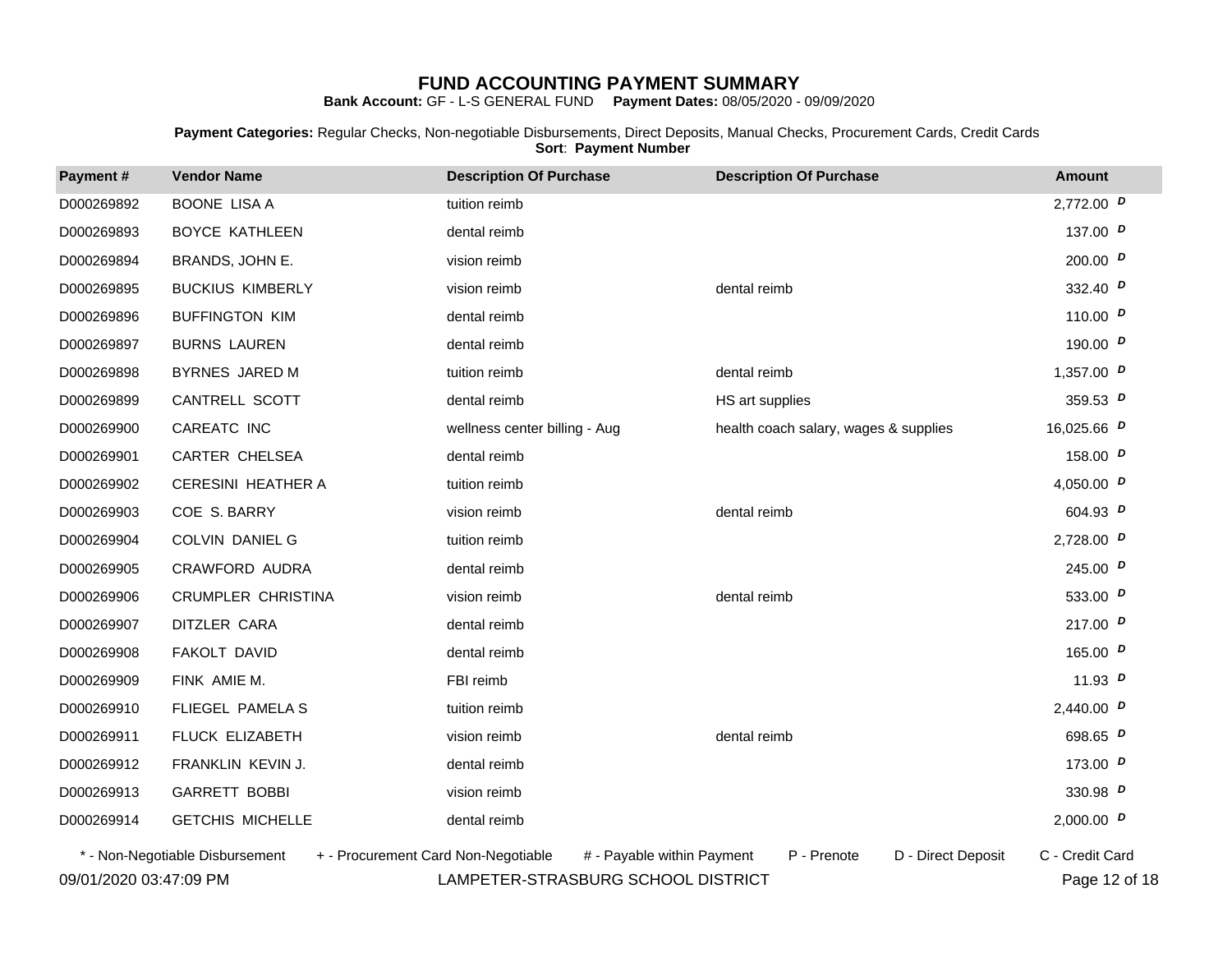**Bank Account:** GF - L-S GENERAL FUND **Payment Dates:** 08/05/2020 - 09/09/2020

**Payment Categories:** Regular Checks, Non-negotiable Disbursements, Direct Deposits, Manual Checks, Procurement Cards, Credit Cards **Sort**: **Payment Number**

| Payment#   | <b>Vendor Name</b>                                                     | <b>Description Of Purchase</b> | <b>Description Of Purchase</b>    | <b>Amount</b>   |  |
|------------|------------------------------------------------------------------------|--------------------------------|-----------------------------------|-----------------|--|
| D000269915 | <b>GLEIBERMAN ALYSON</b>                                               | vision reimb                   |                                   | 394.44 P        |  |
| D000269916 | GOCHNAUER MARYBETH                                                     | dental reimb                   |                                   | 488.00 $D$      |  |
| D000269917 | <b>GORDLEY ERIN</b>                                                    | FBI reimb                      |                                   | 11.93 $D$       |  |
| D000269918 | GRAMLEY, MELISSA                                                       | vision reimb                   |                                   | 500.00 $D$      |  |
| D000269919 | GRAVER LUCY A.                                                         | FBI reimb                      |                                   | 11.93 $D$       |  |
| D000269920 | <b>GREENWOOD MATTHEW</b>                                               | FBI reimb                      |                                   | 11.93 $P$       |  |
| D000269921 | GRISCOM JR WILLIAM E.                                                  | dental reimb                   |                                   | 794.00 $D$      |  |
| D000269922 | <b>GROVE KARA</b>                                                      | dental reimb                   |                                   | 125.00 $P$      |  |
| D000269923 | HAKE KIMBERLY                                                          | dental reimb                   |                                   | 210.00 $D$      |  |
| D000269924 | HARBER TRACEY                                                          | dental reimb                   |                                   | 161.20 $D$      |  |
| D000269925 | HARNISH ANNE                                                           | dental reimb                   | postage - retiree gifts           | 333.97 $P$      |  |
| D000269926 | <b>HARNISH CINDY</b>                                                   | FBI reimb                      |                                   | 11.93 $D$       |  |
| D000269927 | HART CLAUDINE                                                          | dental reimb                   | vision reimb                      | 1,540.00 $D$    |  |
| D000269928 | HAVERSTICK JEFFREY W                                                   | vision reimb                   |                                   | 199.00 $P$      |  |
| D000269929 | HENRY CHRISTI L                                                        | tuition reimb                  |                                   | 1,548.00 $D$    |  |
| D000269930 | <b>HESS ALLISON</b>                                                    | vision reimb                   | dental reimb                      | 351.00 $D$      |  |
| D000269931 | HESS SHIRLEY A.                                                        | FBI reimb                      |                                   | 11.93 $D$       |  |
| D000269932 | HEYSER WILLIAM T.                                                      | dental reimb                   |                                   | 1,184.25 $D$    |  |
| D000269933 | HICKS ELAINE R.                                                        | dental reimb                   |                                   | 400.00 $D$      |  |
| D000269934 | <b>HIGGINS MICHELE</b>                                                 | FBI reimb                      |                                   | 11.93 $D$       |  |
| D000269935 | <b>HIGGINS WILLIAM</b>                                                 | FBI reimb                      |                                   | 11.93 $D$       |  |
| D000269936 | HOGAN KIMBERLY L                                                       | vision reimb                   | dental reimb                      | 355.00 $D$      |  |
| D000269937 | HOUCK JEFFREY S                                                        | dental reimb                   |                                   | 625.00 $D$      |  |
|            | * - Non-Negotiable Disbursement<br>+ - Procurement Card Non-Negotiable | # - Payable within Payment     | P - Prenote<br>D - Direct Deposit | C - Credit Card |  |

09/01/2020 03:47:09 PM LAMPETER-STRASBURG SCHOOL DISTRICT Page 13 of 18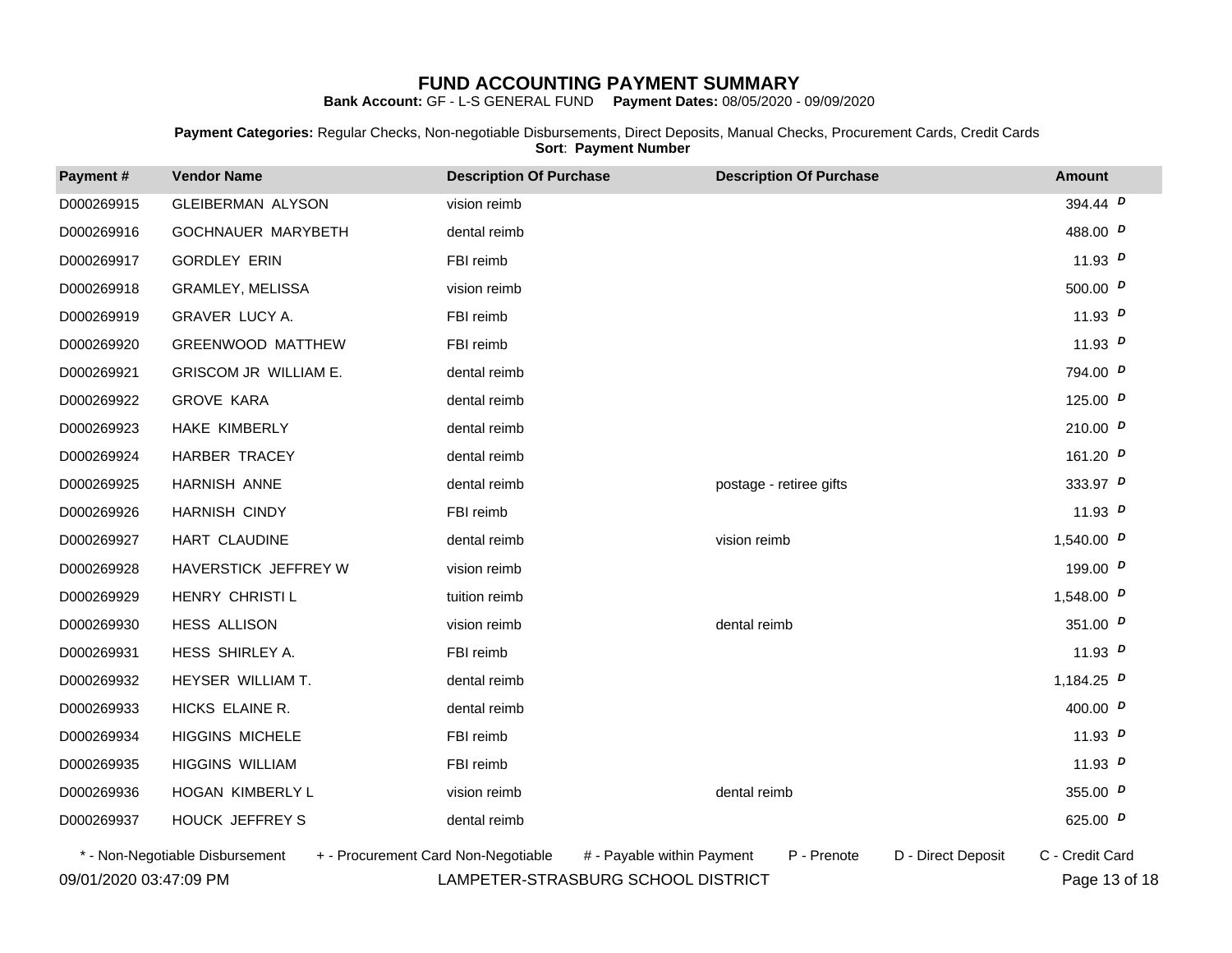**Bank Account:** GF - L-S GENERAL FUND **Payment Dates:** 08/05/2020 - 09/09/2020

**Payment Categories:** Regular Checks, Non-negotiable Disbursements, Direct Deposits, Manual Checks, Procurement Cards, Credit Cards **Sort**: **Payment Number**

| Payment#   | <b>Vendor Name</b>      | <b>Description Of Purchase</b> | <b>Description Of Purchase</b> | <b>Amount</b> |  |
|------------|-------------------------|--------------------------------|--------------------------------|---------------|--|
| D000269938 | JAMIESON AMY A          | FBI reimb                      |                                | 11.93 $D$     |  |
| D000269939 | KAUFFMAN LINDA          | dental reimb                   | FBI reimb                      | 201.93 $D$    |  |
| D000269940 | KAUFFMAN SUZANNE        | dental reimb                   |                                | 973.00 $D$    |  |
| D000269941 | KEBA DONNA G.           | FBI reimb                      |                                | 11.93 $D$     |  |
| D000269942 | <b>KEEFER JUSTIN E</b>  | dental reimb                   |                                | 596.00 $D$    |  |
| D000269943 | KEENER, LYNDSEY M       | vision reimb                   |                                | 169.98 $D$    |  |
| D000269944 | <b>KENNEDY MICHELLE</b> | tuition reimb                  |                                | 1,500.00 $D$  |  |
| D000269945 | KERSHNER JANELLE N.     | dental reimb                   |                                | 184.00 $D$    |  |
| D000269946 | <b>KING WENDY</b>       | travel mileage                 |                                | 10.35 $D$     |  |
| D000269947 | KOWITZ, ALICIA C        | vision reimb                   |                                | 318.67 $P$    |  |
| D000269948 | KUNKLE ANGELA           | vision reimb                   |                                | 95.00 $P$     |  |
| D000269949 | LAMBERT CHARLES H.      | dental reimb                   |                                | 124.00 $D$    |  |
| D000269950 | LANCASTER PATRICIA      | dental reimb                   | vision reimb                   | 1,996.00 $D$  |  |
| D000269951 | LAU MARGARET G          | dental reimb                   |                                | 190.00 $D$    |  |
| D000269952 | LEFEVER BARBARA L.      | vision reimb                   | dental reimb                   | 302.99 $D$    |  |
| D000269953 | LEFEVER REBECCA R.      | FBI reimb                      |                                | 11.93 $D$     |  |
| D000269954 | LONG PAULA              | dental reimb                   | vision reimb                   | 1,632.10 $D$  |  |
| D000269955 | MALY MARC               | tuition reimb                  |                                | 1,500.00 $D$  |  |
| D000269956 | MANNIX SUZANNE K.       | vision reimb                   |                                | 155.00 $P$    |  |
| D000269957 | MARCO TECHNOLOGIES, LLC | shredding district documents   |                                | 420.00 $D$    |  |
| D000269958 | <b>MARTIN KEITH</b>     | vision reimb                   |                                | 500.00 $D$    |  |
| D000269959 | MCCANNA CHRISTY         | vision reimb                   |                                | 425.94 $D$    |  |
| D000269960 | MCMICHAEL KATHRYN JANAE | vision reimb                   | dental reimb                   | 521.00 $D$    |  |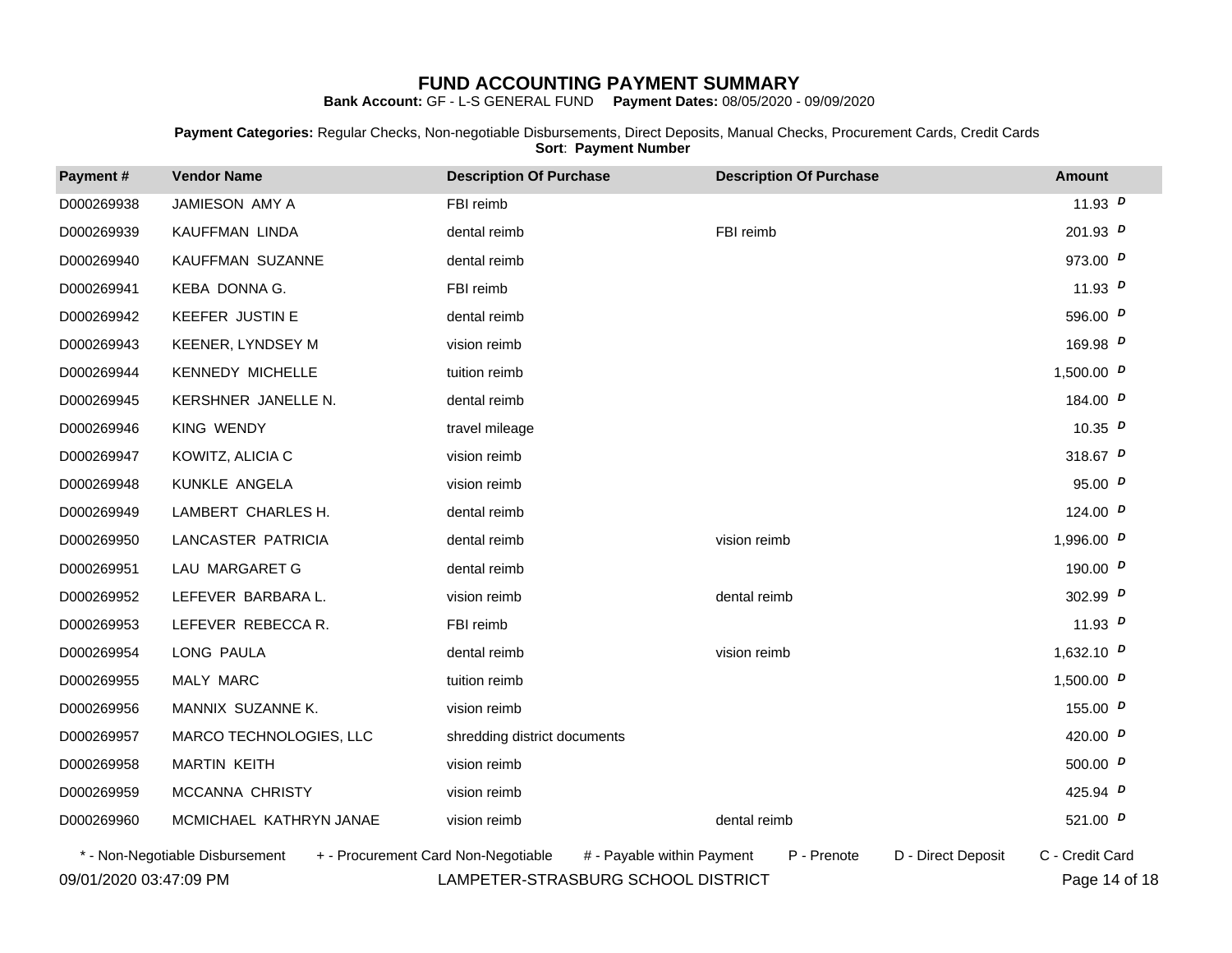**Bank Account:** GF - L-S GENERAL FUND **Payment Dates:** 08/05/2020 - 09/09/2020

**Payment Categories:** Regular Checks, Non-negotiable Disbursements, Direct Deposits, Manual Checks, Procurement Cards, Credit Cards **Sort**: **Payment Number**

| Payment#   | <b>Vendor Name</b>                                                     | <b>Description Of Purchase</b> | <b>Description Of Purchase</b>    | <b>Amount</b>   |
|------------|------------------------------------------------------------------------|--------------------------------|-----------------------------------|-----------------|
| D000269961 | MENDENHALL CORINE                                                      | dental reimb                   |                                   | 410.00 $D$      |
| D000269962 | MESSINGER JEREMY                                                       | dental reimb                   |                                   | 120.00 $D$      |
| D000269963 | MILLER ANN S.                                                          | dental reimb                   | vision reimb                      | 432.93 $D$      |
| D000269964 | MOORE VANESSA JEAN                                                     | dental reimb                   |                                   | 215.00 $D$      |
| D000269965 | NOLT JEFFREY                                                           | dental reimb                   |                                   | 107.00 $D$      |
| D000269966 | PARISE KAREN L.                                                        | vision reimb                   | dental reimb                      | 575.00 $D$      |
| D000269967 | PEART KEVIN S.                                                         | dental reimb                   |                                   | 472.00 $D$      |
| D000269968 | PEREZ CLARISSA M                                                       | dental reimb                   |                                   | 156.00 $D$      |
| D000269969 | POWERSCHOOL GROUP LLC                                                  | software - special programs    |                                   | 8,271.48 $D$    |
| D000269970 | POYER KRISTIE L.                                                       | dental reimb                   |                                   | 328.00 $D$      |
| D000269971 | PUGLIESE TAMMY                                                         | FBI reimb                      |                                   | 11.93 $D$       |
| D000269972 | RAUGH KRISTI                                                           | tuition reimb                  |                                   | 1,500.00 $D$    |
| D000269973 | RAYMOND SHEILA M.                                                      | dental reimb                   |                                   | 176.00 $P$      |
| D000269974 | <b>RETTEW SUSAN</b>                                                    | dental reimb                   |                                   | 535.00 $D$      |
| D000269975 | REVELT KAREN E.                                                        | vision reimb                   |                                   | 316.40 $P$      |
| D000269976 | RHINIER DIANE L                                                        | dental reimb                   |                                   | 0.00 P          |
| D000269977 | RICE PAMELA                                                            | FBI reimb                      |                                   | 11.93 $D$       |
| D000269978 | RIDENOUR VICTOR J                                                      | dental reimb                   |                                   | 550.00 $D$      |
| D000269979 | SAMBOL MICHELE                                                         | dental reimb                   | FBI reimb                         | 188.93 $D$      |
| D000269980 | SAVOCA DEBRA A.                                                        | dental reimb                   |                                   | 70.00 $D$       |
| D000269981 | SCARPONE LARAINE                                                       | FBI reimb                      |                                   | 11.93 $P$       |
| D000269982 | SCHATZMANN MICHELLE L                                                  | tuition reimb                  |                                   | 2,772.00 $D$    |
| D000269983 | SCHAUB, MARY K                                                         | dental reimb                   | vision reimb                      | 745.92 $D$      |
|            | * - Non-Negotiable Disbursement<br>+ - Procurement Card Non-Negotiable | # - Payable within Payment     | P - Prenote<br>D - Direct Deposit | C - Credit Card |

09/01/2020 03:47:09 PM LAMPETER-STRASBURG SCHOOL DISTRICT Page 15 of 18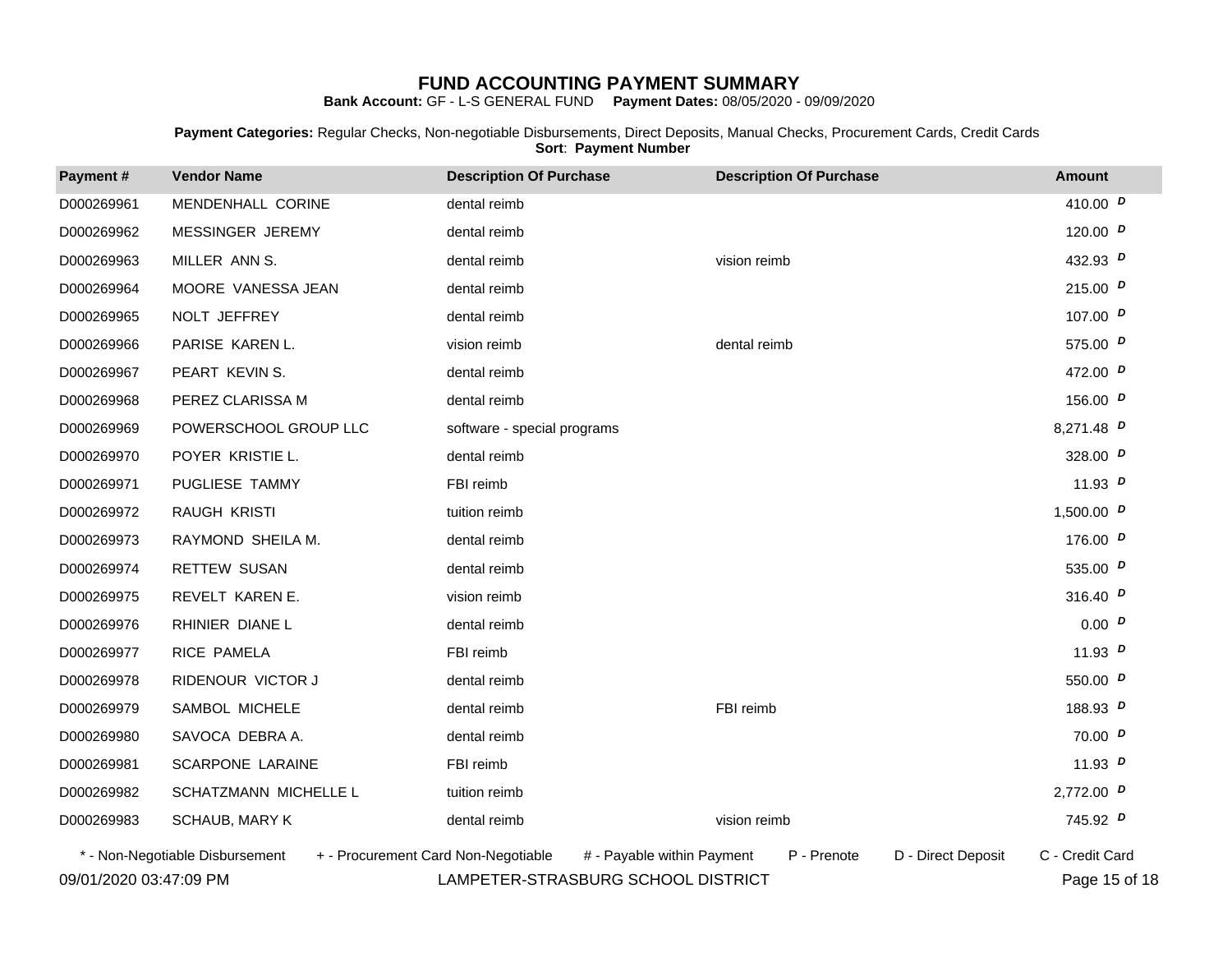**Bank Account:** GF - L-S GENERAL FUND **Payment Dates:** 08/05/2020 - 09/09/2020

**Payment Categories:** Regular Checks, Non-negotiable Disbursements, Direct Deposits, Manual Checks, Procurement Cards, Credit Cards **Sort**: **Payment Number**

| Payment#   | <b>Vendor Name</b>                                                     | <b>Description Of Purchase</b> | <b>Description Of Purchase</b>             | <b>Amount</b>   |  |
|------------|------------------------------------------------------------------------|--------------------------------|--------------------------------------------|-----------------|--|
| D000269984 | SCHNEIDER, KIMBERLY R                                                  | FBI reimb                      |                                            | 11.93 $D$       |  |
| D000269985 | SHAUBACH DALE R.                                                       | FBI reimb                      |                                            | 11.93 $P$       |  |
| D000269986 | SHENK KIMBERLY I.                                                      | vision reimb                   |                                            | 425.00 $D$      |  |
| D000269987 | SHOCKEY TINA                                                           | dental reimb                   |                                            | 266.00 $D$      |  |
| D000269988 | SIDOROV ABBEY E.                                                       | tuition reimb                  |                                            | 3,375.00 $D$    |  |
| D000269989 | SLOSS JOSEPH B.                                                        | HS videography textbooks       |                                            | 190.80 $D$      |  |
| D000269990 | SMITH KIMBERLY B.                                                      | dental reimb                   |                                            | 632.00 $D$      |  |
| D000269991 | SMOKER SARA                                                            | dental reimb                   |                                            | 676.00 $D$      |  |
| D000269992 | SPANGLER DONALD                                                        | tuition reimb                  |                                            | 1,500.00 $D$    |  |
| D000269993 | SPEALMAN AMANDA                                                        | dental reimb                   |                                            | 2,000.00 $D$    |  |
| D000269994 | SPEALMAN STEPHEN A                                                     | dental reimb                   |                                            | 1,225.00 $D$    |  |
| D000269995 | ST JOHN JACQUELINE                                                     | dental reimb                   |                                            | 137.00 $D$      |  |
| D000269996 | STAUFFER JODY                                                          | dental reimb                   |                                            | 407.00 $D$      |  |
| D000269997 | STAUFFER LAURI LOAR                                                    | HH art supplies                |                                            | 77.54 $D$       |  |
| D000269998 | STONEBURNER SACHIKO                                                    | FBI reimb                      |                                            | 11.93 $P$       |  |
| D000269999 | <b>STS INC</b>                                                         | <b>ESY</b>                     |                                            | 328.05 $P$      |  |
| D000270000 | STUTZMAN JAMES A                                                       | tuition reimb                  | dental reimb                               | 2,033.00 $D$    |  |
| D000270001 | TARABORELLI KAREN R                                                    | dental reimb                   |                                            | 436.00 $D$      |  |
| D000270002 | THE VISTA SCHOOL                                                       | tuition                        | nursing services & personal care assistant | 12,561.97 $D$   |  |
| D000270003 | TITTER ADAM                                                            | dental reimb                   |                                            | 299.00 $D$      |  |
| D000270004 | TOMS RUTH                                                              | vision reimb                   | dental reimb                               | 476.89 $D$      |  |
| D000270005 | <b>TRACY PENNY</b>                                                     | FBI reimb                      |                                            | 11.93 $D$       |  |
| D000270006 | TURNER, KYLIE J                                                        | tuition reimb                  |                                            | 1,548.00 $D$    |  |
|            | * - Non-Negotiable Disbursement<br>+ - Procurement Card Non-Negotiable | # - Payable within Payment     | P - Prenote<br>D - Direct Deposit          | C - Credit Card |  |

09/01/2020 03:47:09 PM LAMPETER-STRASBURG SCHOOL DISTRICT Page 16 of 18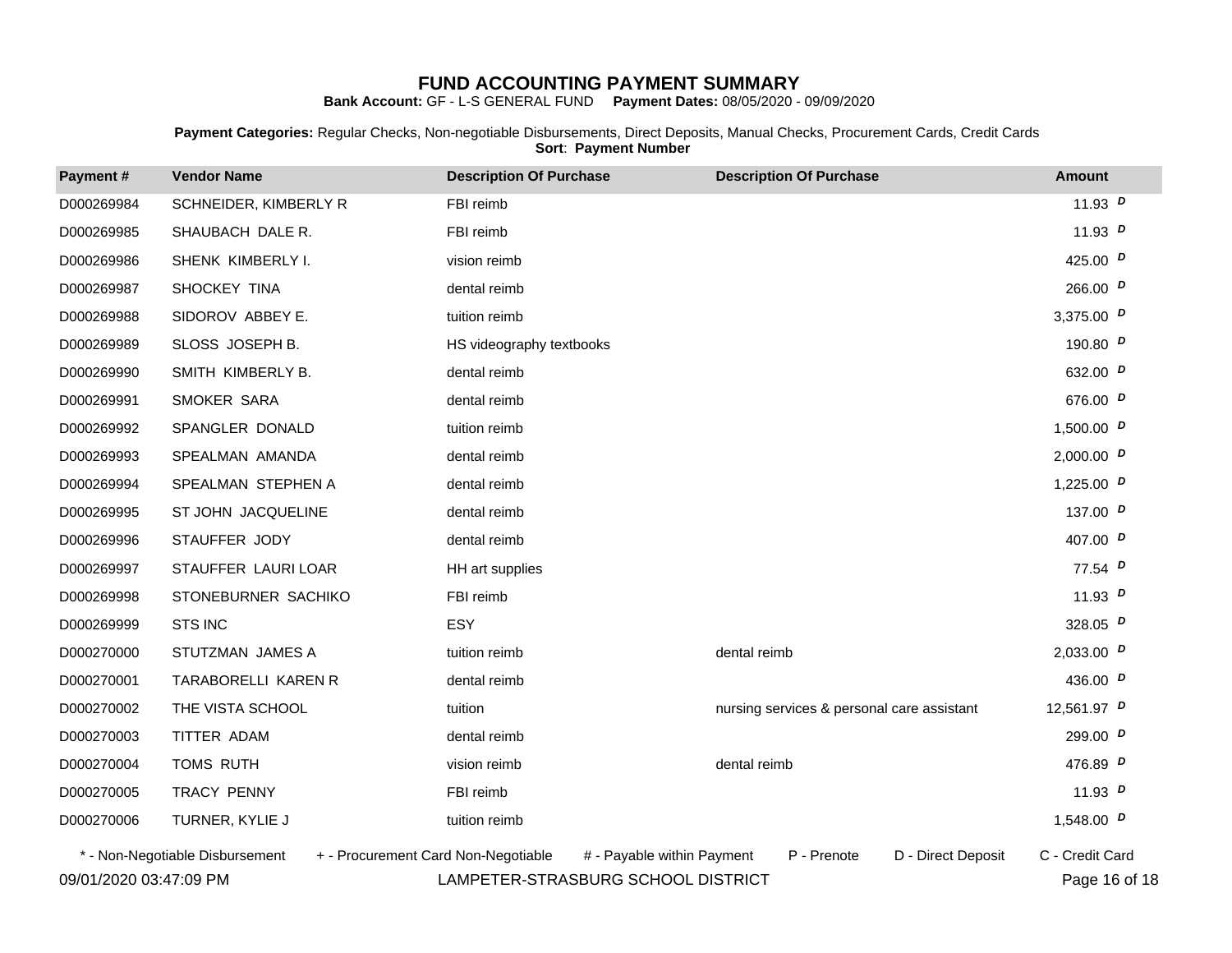**Bank Account:** GF - L-S GENERAL FUND **Payment Dates:** 08/05/2020 - 09/09/2020

**Payment Categories:** Regular Checks, Non-negotiable Disbursements, Direct Deposits, Manual Checks, Procurement Cards, Credit Cards **Sort**: **Payment Number**

| Payment#     | <b>Vendor Name</b>                                                     | <b>Description Of Purchase</b>                       | <b>Description Of Purchase</b>                       | <b>Amount</b>   |
|--------------|------------------------------------------------------------------------|------------------------------------------------------|------------------------------------------------------|-----------------|
| D000270007   | WADE JENNIFER G                                                        | dental reimb                                         |                                                      | 138.00 $D$      |
| D000270008   | <b>WATTERSON CYNTHIA</b>                                               | dental reimb                                         |                                                      | 172.00 $D$      |
| D000270009   | WEAVER JR. CLAYTON E                                                   | dental reimb                                         |                                                      | 190.00 $D$      |
| D000270010   | <b>WELCHANS ERIK C</b>                                                 | tuition reimb                                        |                                                      | 3,000.00 $D$    |
| D000270011   | <b>WELK, PATRICIA</b>                                                  | dental reimb                                         |                                                      | 677.00 P        |
| D000270012   | <b>WENGER, BONNIE S</b>                                                | FBI reimb                                            |                                                      | 11.93 $D$       |
| D000270013   | <b>WHISKEYMAN ERIN</b>                                                 | dental reimb                                         |                                                      | 227.00 $D$      |
| D000270014   | <b>WHITE ERICA L</b>                                                   | tuition reimb                                        |                                                      | 4,500.00 $D$    |
| D000270015   | WHITE, TRACY L                                                         | dental reimb                                         |                                                      | 160.00 $D$      |
| D000270016   | WILHELM JUDITH A                                                       | FBI reimb                                            |                                                      | 11.93 $D$       |
| D000270017   | YOUNG MARK                                                             | vision reimb                                         |                                                      | 127.00 $D$      |
| D000270018   | ZIMMERMAN, JENNIFER L                                                  | FBI reimb                                            |                                                      | 11.93 $D$       |
| D000270019   | <b>RINIER DIANE</b>                                                    | dental reimb                                         |                                                      | 800.00 $D$      |
| *FED0000807  | FEDERAL TAX PAYMENT SYSTEM                                             | Purpose: EE FED Full Payroll Pay Date:<br>8/7/2020   | Purpose: ER FICA Full Payroll Pay Date:<br>8/7/2020  | 177,092.08      |
| *FED0000821  | FEDERAL TAX PAYMENT SYSTEM                                             | Purpose: EE FED Full Payroll Pay Date:<br>8/21/2020  | Purpose: ER FICA Full Payroll Pay Date:<br>8/21/2020 | 177,834.87      |
| *FED0000904  | FEDERAL TAX PAYMENT SYSTEM                                             | Purpose: EE FED Full Payroll Pay Date:<br>9/4/2020   | Purpose: ER FICA Full Payroll Pay Date:<br>9/4/2020  | 196,793.96      |
| * HSA0000807 | <b>HEALTH EQUITY</b>                                                   | DED: HSA Contr - Full Payroll Pay Date:<br>8/7/2020  |                                                      | 9.063.22        |
| * HSA0000821 | <b>HEALTH EQUITY</b>                                                   | DED: HSA Contr - Full Payroll Pay Date:<br>8/21/2020 |                                                      | 9,099.06        |
| * PAT0000807 | PA DEPARTMENT OF REVENUE                                               | Purpose: EE STPA Full Payroll Pay Date:<br>8/7/2020  |                                                      | 22.256.95       |
| * PAT0000821 | PA DEPARTMENT OF REVENUE                                               | Purpose: EE STPA Full Payroll Pay Date:<br>8/21/2020 |                                                      | 22,324.98       |
|              | * - Non-Negotiable Disbursement<br>+ - Procurement Card Non-Negotiable | # - Pavable within Payment                           | P - Prenote<br>D - Direct Deposit                    | C - Credit Card |

09/01/2020 03:47:09 PM LAMPETER-STRASBURG SCHOOL DISTRICT Page 17 of 18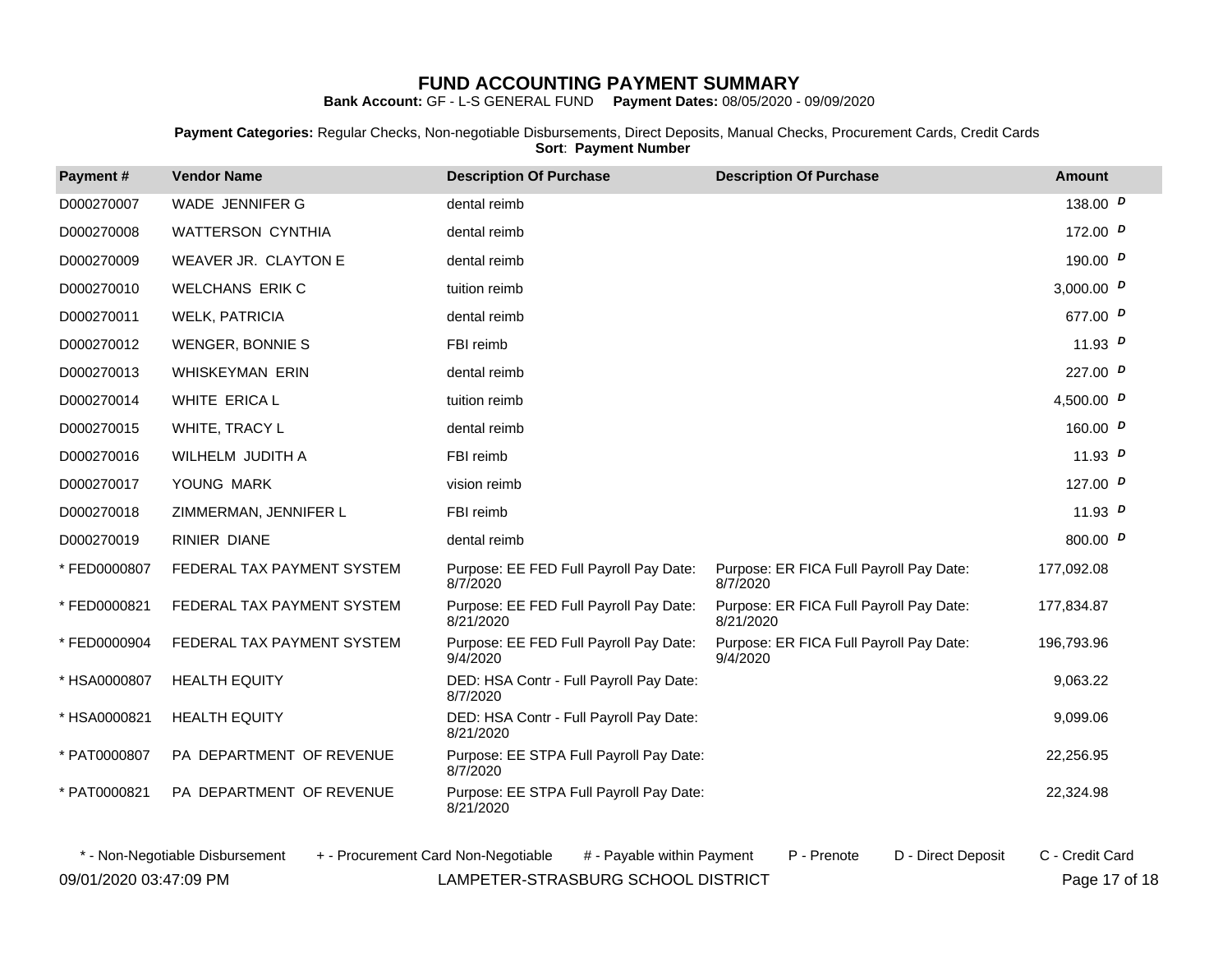**Bank Account:** GF - L-S GENERAL FUND **Payment Dates:** 08/05/2020 - 09/09/2020

**Payment Categories:** Regular Checks, Non-negotiable Disbursements, Direct Deposits, Manual Checks, Procurement Cards, Credit Cards **Sort**: **Payment Number**

| Payment#     | <b>Vendor Name</b>          | <b>Description Of Purchase</b>                           | <b>Description Of Purchase</b>                       | Amount     |
|--------------|-----------------------------|----------------------------------------------------------|------------------------------------------------------|------------|
| * PAT0000904 | PA DEPARTMENT OF REVENUE    | Purpose: EE STPA Full Payroll Pay Date:<br>9/4/2020      |                                                      | 24.441.94  |
| * PENS000807 | PENSERV PLAN SERVICES INC.  | DED: 403B Opp - Full Payroll Pay Date:<br>8/7/2020       | DED: ROTH AXA - Full Payroll Pay Date:<br>8/7/2020   | 10,123.72  |
| * PENS000821 | PENSERV PLAN SERVICES INC.  | DED: 403B Opp - Full Payroll Pay Date:<br>8/21/2020      | DED: ROTH AXA - Full Payroll Pay Date:<br>8/21/2020  | 11.083.25  |
| * PSER000810 | PUB SCH EMPLOYES RETIREMENT | Purpose: EE RETP Full Payroll Pay Date:<br>7/24/2020     | Purpose: EE RETP Full Payroll Pay Date:<br>7/10/2020 | 114,091.45 |
| * SCD0000807 | <b>PA SCDU</b>              | DED: Child Support - Full Payroll Pay<br>Date: 8/7/2020  |                                                      | 1,182.37   |
| * SCD0000821 | <b>PA SCDU</b>              | DED: Child Support - Full Payroll Pay<br>Date: 8/21/2020 |                                                      | 1.182.37   |
| * SCD0000904 | <b>PA SCDU</b>              | DED: Child Support - Full Payroll Pay<br>Date: 9/4/2020  |                                                      | 1,182.37   |

| 3,171,711.74 |
|--------------|
| 3,171,711.74 |
| 0.00         |
| 122,658.33   |
| 0.00         |
| 1,735,099.49 |
| 0.00         |
| 1,313,953.92 |
| 3,171,711.74 |
|              |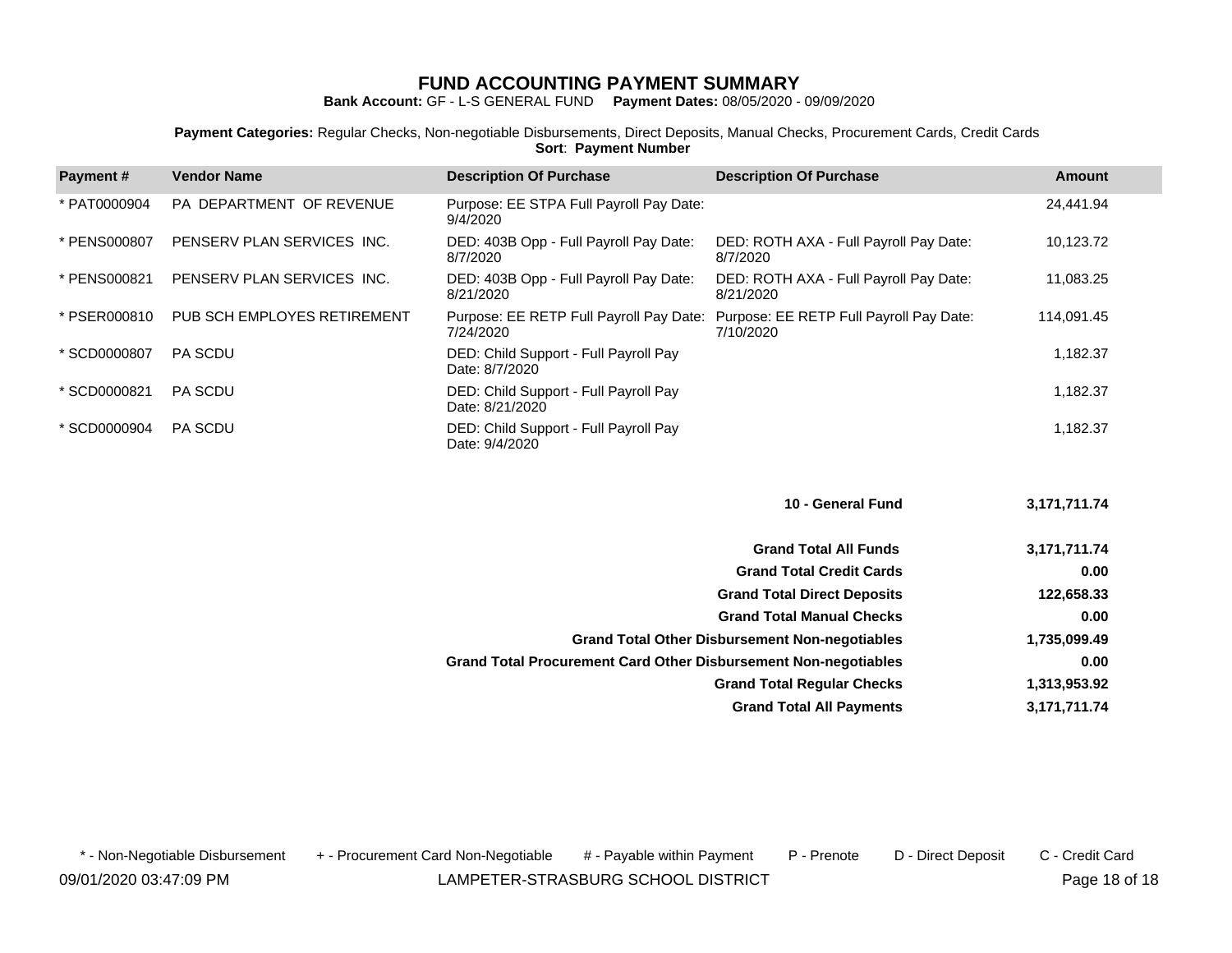**Bank Account:** CF - CAFETERIA ACCOUNT **Payment Dates:** 08/01/2020 - 08/31/2020

**Payment Categories:** Regular Checks, Non-negotiable Disbursements, Direct Deposits, Manual Checks, Procurement Cards, Credit Cards **Sort**: **Payment Number**

| Payment#   | <b>Vendor Name</b>              | <b>Description Of Purchase</b> | <b>Description Of Purchase</b> | <b>Amount</b> |
|------------|---------------------------------|--------------------------------|--------------------------------|---------------|
| 0000006861 | <b>LSSD - CAFETERIA ACCOUNT</b> | start up money                 |                                | 200.00        |
| 0000006862 | BAILEY, JULIA                   | Lunch Acct Refund              |                                | 3.20          |
| 0000006863 | BEIDLER, LEANNE                 | Lunch Acct Refund              |                                | 78.30         |
| 0000006864 | <b>BOLLINGER, ABIGAIL</b>       | Lunch Acct Refund              |                                | 53.30         |
| 0000006865 | <b>BURKHART, KARI</b>           | Lunch Acct Refund              |                                | 58.65         |
| 0000006866 | CHERYL SCHMIDT - PETTY CASH     | Face Masks                     | <b>Bagels</b>                  | 166.75        |
| 0000006867 | COOPER, MARIE                   | Lunch Acct Refund              |                                | 25.45         |
| 0000006868 | DALAURO, DAYNA                  | Lunch Acct Refund              |                                | 41.10         |
| 0000006869 | DIETZEL, JULIE                  | Lunch Acct Refund              |                                | 37.35         |
| 0000006870 | FEESERS INC.                    | HS Food                        | MM Food                        | 10,392.81     |
| 0000006871 | <b>GERBER, DEBBIE</b>           | Lunch Acct Refund              |                                | 36.25         |
| 0000006872 | GILBERT CONSULTING LLC          | <b>Staff Training</b>          | Travel & Conf. - Cafe.         | 1,445.00      |
| 0000006873 | GROFF, ESTHER                   | 115715 refund                  |                                | 24.50         |
| 0000006874 | HERSHEY CREAMERY CO.            | MM Ice Cream                   | HS Ice Cream                   | 737.76        |
| 0000006875 | HESS, BETH                      | Lunch Acct Refund              |                                | 24.20         |
| 0000006876 | HOLLIDAY, JENNIFER              | Lunch Acct Refund              |                                | 18.20         |
| 0000006877 | <b>JOHNSON KAREN</b>            | Groff Refund                   |                                | 162.35        |
| 0000006878 | JORGE, DILEIRY                  | Lunch Acct Refund              |                                | 52.75         |
| 0000006879 | JULIAN, JESSICA                 | Lunch Acct Refund              |                                | 26.00         |
| 0000006880 | K & D FACTORY SERVICE INC.      | HH WalkIn Refrig               | HH WalkIn Freezer              | 535.56        |
| 0000006881 | KAUFFMAN, ERICA                 | Lunch Acct Refund              |                                | 48.05         |
| 0000006882 | KROUSE, GINA                    | Lunch Acct Refund              |                                | 20.60         |
| 0000006883 | LEHMAN, JUSTIN                  | Lunch Acct Refund              |                                | 62.20         |
|            |                                 |                                |                                |               |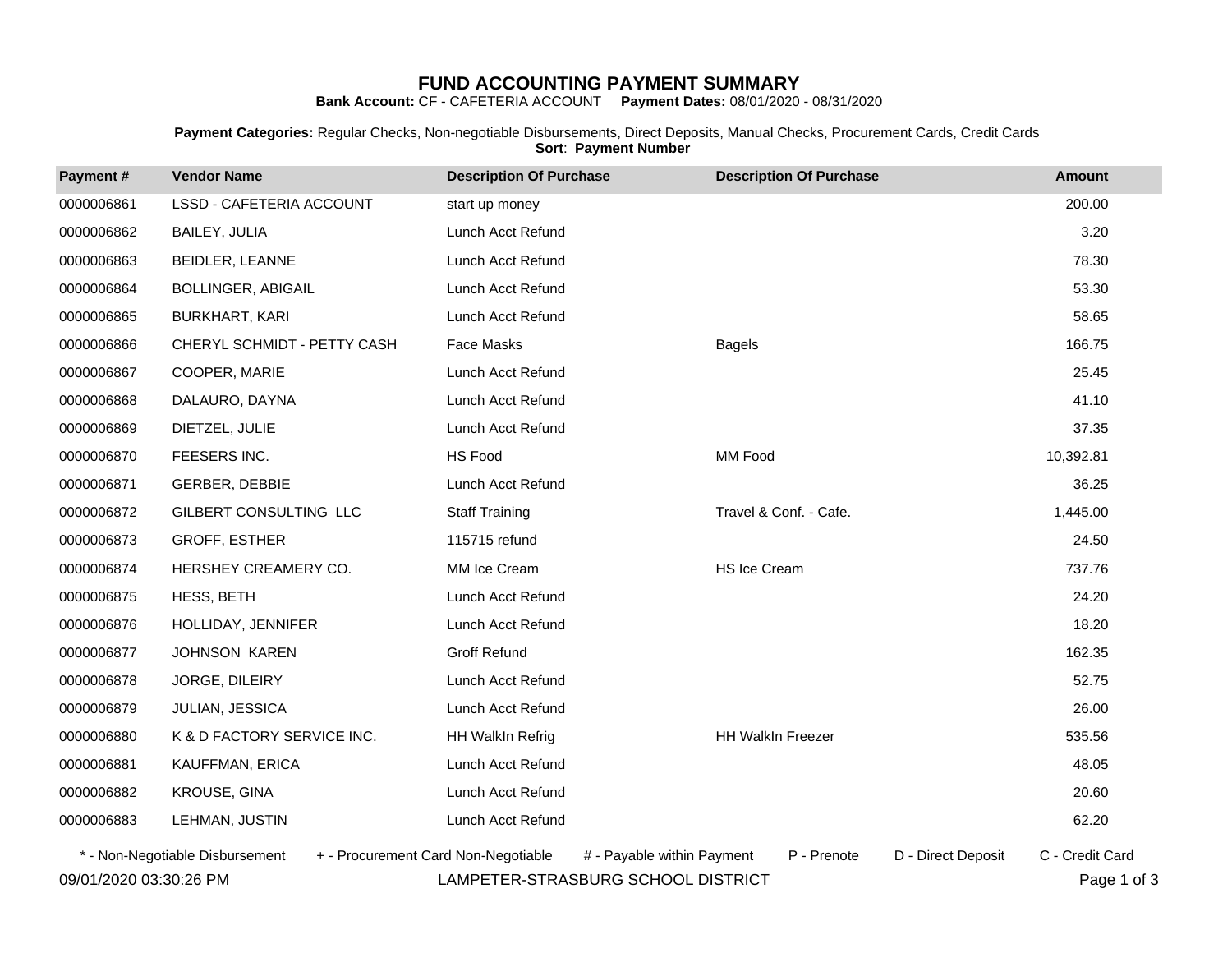**Bank Account:** CF - CAFETERIA ACCOUNT **Payment Dates:** 08/01/2020 - 08/31/2020

**Payment Categories:** Regular Checks, Non-negotiable Disbursements, Direct Deposits, Manual Checks, Procurement Cards, Credit Cards **Sort**: **Payment Number**

| Payment#   | <b>Vendor Name</b>                                                     | <b>Description Of Purchase</b> | <b>Description Of Purchase</b>    | <b>Amount</b>   |
|------------|------------------------------------------------------------------------|--------------------------------|-----------------------------------|-----------------|
| 0000006884 | MARBURGER, TRICIA                                                      | Lunch Acct Refund              |                                   | 112.50          |
| 0000006885 | MARK, JANET                                                            | Lunch Acct Refund              |                                   | 166.20          |
| 0000006886 | MICKEY'S WHOLESALE PIZZAS                                              | <b>HS Pizza Boxes</b>          | MM Pizza Boxes                    | 720.00          |
| 0000006887 | MORIBITO BAKING CO INC                                                 | <b>HH Bread</b>                | <b>LE Bread</b>                   | 223.93          |
| 0000006888 | NARAMORE, ELSPETH                                                      | Lunch Acct Refund              |                                   | 35.50           |
| 0000006889 | PRIMEROEDGE                                                            | Primeroedge 2020-21            |                                   | 2,575.00        |
| 0000006890 | RAUGH, KERI                                                            | <b>Prepayment For Lunches</b>  |                                   | 6.05            |
| 0000006891 | RIEHL, ROXINE                                                          | Lunch Acct Refund              |                                   | 35.05           |
| 0000006892 | RUOFF, RICH                                                            | Lunch Acct Refund              |                                   | 3.30            |
| 0000006893 | RUTLEDGE, ANDREA                                                       | Lunch Acct Refund              |                                   | 2.45            |
| 0000006894 | SAKR, MOUSSA                                                           | Lunch Acct Refund              |                                   | 11.70           |
| 0000006895 | SAUER, CHRISTINE                                                       | Lunch Acct Refund              |                                   | 241.95          |
| 0000006896 | SCHEID PRODUCE INC.                                                    | <b>LE Produce</b>              | <b>HH Produce</b>                 | 834.40          |
| 0000006897 | SECOR, AMY                                                             | Lunch Acct Refund              |                                   | 30.75           |
| 0000006898 | SINGER EQUIPMENT COMPANY                                               | Extra Covid paper              | Paper supplies                    | 8,954.85        |
| 0000006899 | STEFFAN, RACHEL                                                        | Lunch Acct Refund              |                                   | 41.35           |
| 0000006900 | STOLTZFUS, ANYA                                                        | Lunch Acct Refund              |                                   | 84.75           |
| 0000006901 | <b>SWISS DAIRY</b>                                                     | <b>HH Milk</b>                 |                                   | 270.33          |
| 0000006902 | TALLEY, LESLIE                                                         | Lunch Acct Refund              |                                   | 75.05           |
| 0000006903 | TELE-PEST INC.                                                         | <b>HS July Pest</b>            | Pest Control                      | 392.00          |
| 0000006904 | TURKEY HILL DAIRY INC.                                                 | <b>HH TH Drinks</b>            | <b>HS TH Drinks</b>               | 463.76          |
| 0000006905 | <b>US FOODSERVICE</b>                                                  | HS Food                        | MM Food                           | 5,349.15        |
| 0000006906 | WEAVER, JENICE                                                         | Lunch Acct Refund              |                                   | 69.95           |
|            | * - Non-Negotiable Disbursement<br>+ - Procurement Card Non-Negotiable | # - Pavable within Payment     | D - Direct Deposit<br>P - Prenote | C - Credit Card |

09/01/2020 03:30:26 PM LAMPETER-STRASBURG SCHOOL DISTRICT Page 2 of 3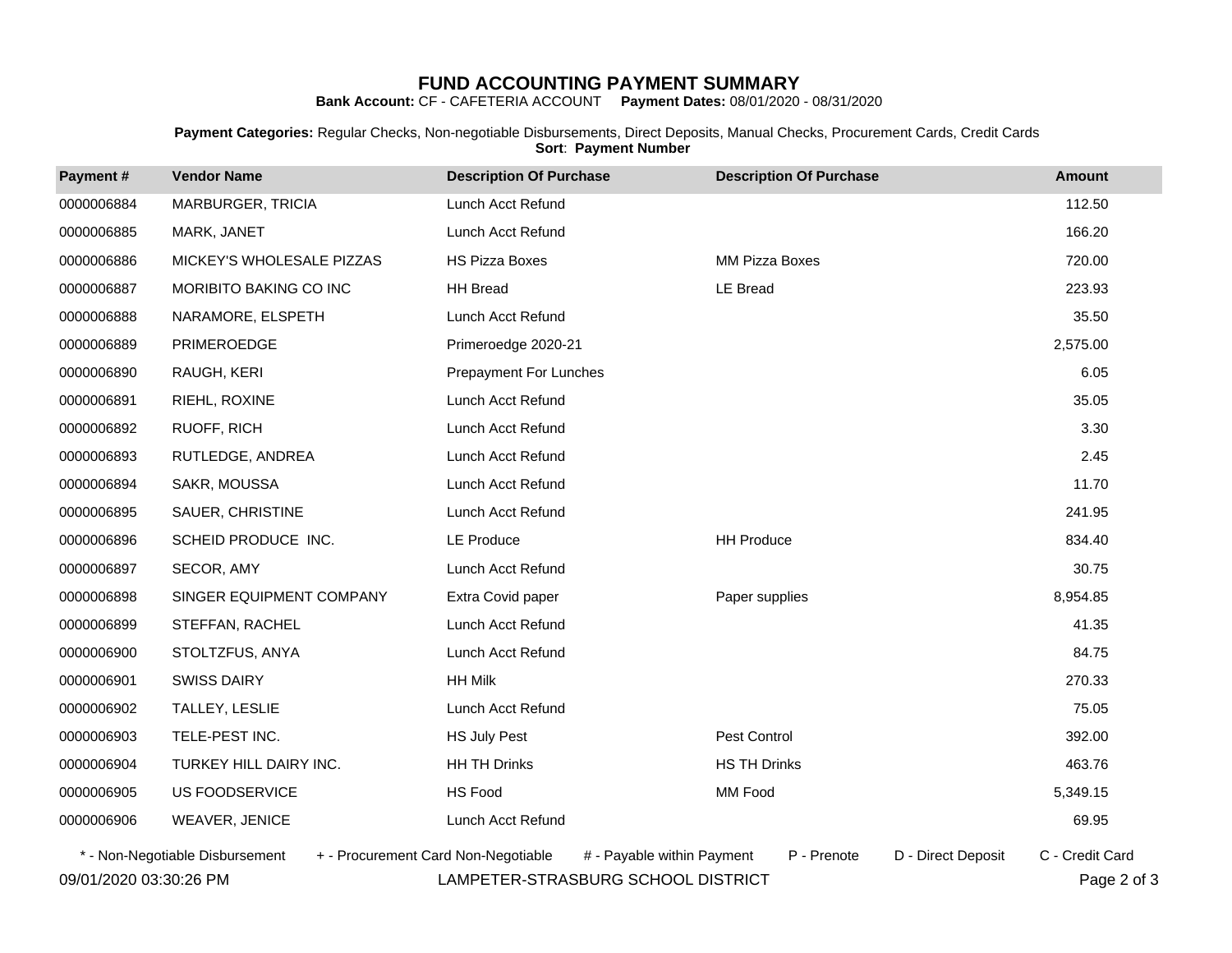**Bank Account:** CF - CAFETERIA ACCOUNT **Payment Dates:** 08/01/2020 - 08/31/2020

### **Payment Categories:** Regular Checks, Non-negotiable Disbursements, Direct Deposits, Manual Checks, Procurement Cards, Credit Cards **Sort**: **Payment Number**

| Payment#   | <b>Vendor Name</b> | <b>Description Of Purchase</b>                                         | <b>Description Of Purchase</b>                        | <b>Amount</b> |
|------------|--------------------|------------------------------------------------------------------------|-------------------------------------------------------|---------------|
| 0000006907 | WEBER, BETHANY     | Lunch Acct Refund                                                      |                                                       | 48.90         |
| 0000006908 | WILLIAMS, AMANDA   | Lunch Acct Refund                                                      |                                                       | 38.15         |
|            |                    |                                                                        |                                                       |               |
|            |                    |                                                                        | 51 - FOOD SERVICE/CAFETERIA                           | 35,037.35     |
|            |                    |                                                                        | <b>Grand Total All Funds</b>                          | 35,037.35     |
|            |                    |                                                                        | <b>Grand Total Credit Cards</b>                       | 0.00          |
|            |                    |                                                                        | <b>Grand Total Direct Deposits</b>                    | 0.00          |
|            |                    |                                                                        | <b>Grand Total Manual Checks</b>                      | 0.00          |
|            |                    |                                                                        | <b>Grand Total Other Disbursement Non-negotiables</b> | 0.00          |
|            |                    | <b>Grand Total Procurement Card Other Disbursement Non-negotiables</b> |                                                       | 0.00          |
|            |                    |                                                                        | <b>Grand Total Regular Checks</b>                     | 35,037.35     |
|            |                    |                                                                        | <b>Grand Total All Payments</b>                       | 35,037.35     |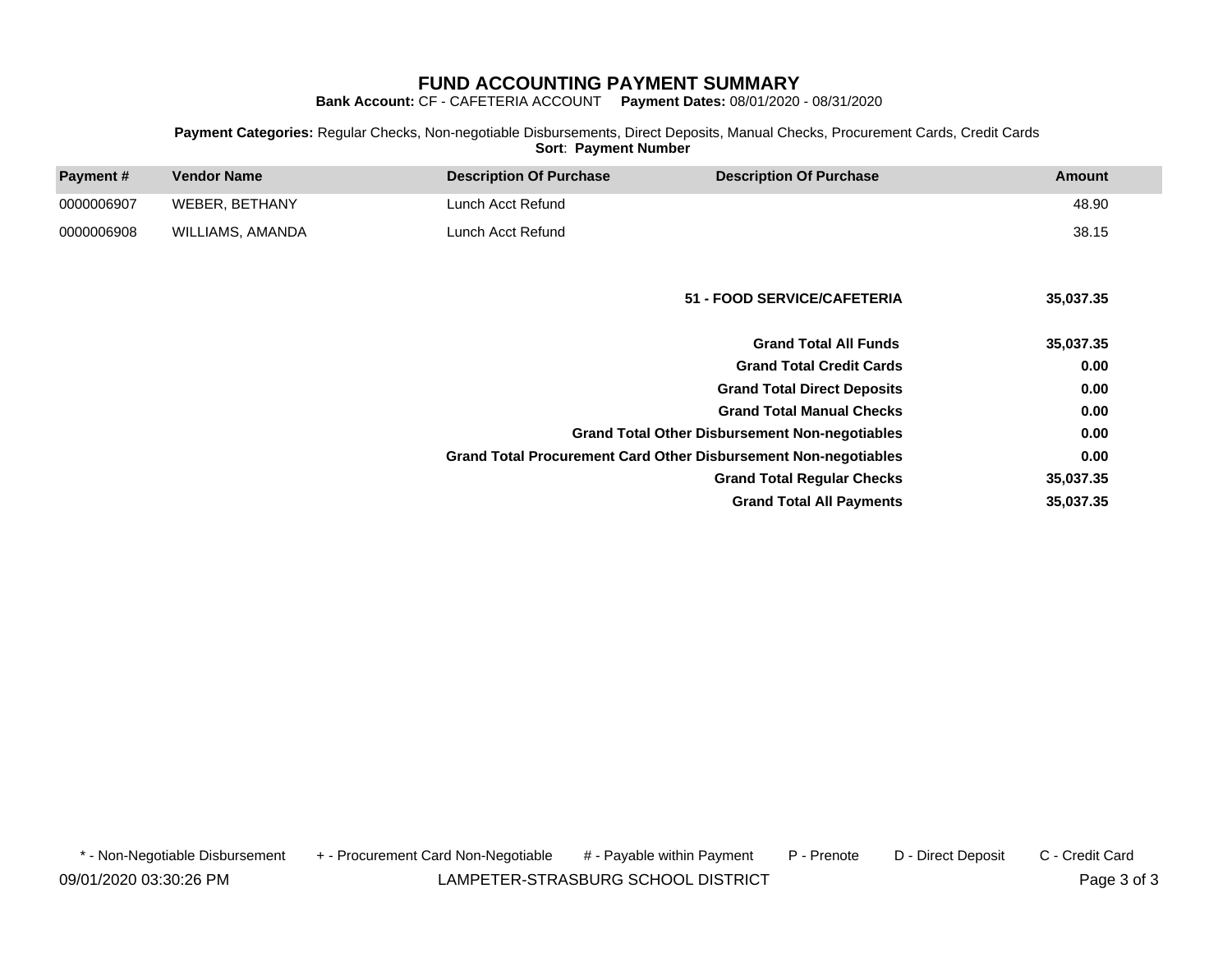**Bank Account:** CR - CAPITAL RESERVE ACCT **Payment Dates:** 08/05/2020 - 09/09/2020

**Payment Categories:** Regular Checks, Non-negotiable Disbursements, Direct Deposits, Manual Checks, Procurement Cards, Credit Cards **Sort**: **Payment Number**

| <b>Payment#</b> | <b>Vendor Name</b>                      | <b>Description Of Purchase</b>              | <b>Description Of Purchase</b> | <b>Amount</b> |
|-----------------|-----------------------------------------|---------------------------------------------|--------------------------------|---------------|
| 0000004435      | ARMSTRONG, SEAN M                       | HS skylight repair - cap reserve            |                                | 15,840.00     |
| 0000004436      | CLEAR VISION WINDOW FILMS INC.          | window film LE - cap reserve - cafe         |                                | 552.72        |
| 0000004437      | CRABTREE ROHRBAUGH &<br>ASSOCIATES INC. | schematic design - cap reserve - elem       |                                | 18,750.00     |
| 0000004438      | <b>T &amp; W TRAFFIC CONTROL</b>        | water barrier & traffic signs - cap reserve |                                | 4,405.00      |
| 0000004439      | WOLF BRIAN J.                           | drywall work - HS library - cap reserve     |                                | 3,050.00      |
| *000BBT0901     | <b>BB&amp;T GOVERNMENTAL FINANCE</b>    | Debt Service-Interest Payment               |                                | 24.160.25     |

**32 - Capital Projects 66,757.97**

| <b>Grand Total All Funds</b>                                           | 66,757.97 |
|------------------------------------------------------------------------|-----------|
| <b>Grand Total Credit Cards</b>                                        | 0.00      |
| <b>Grand Total Direct Deposits</b>                                     | 0.00      |
| <b>Grand Total Manual Checks</b>                                       | 0.00      |
| <b>Grand Total Other Disbursement Non-negotiables</b>                  | 24,160.25 |
| <b>Grand Total Procurement Card Other Disbursement Non-negotiables</b> | 0.00      |
| <b>Grand Total Regular Checks</b>                                      | 42,597.72 |
| <b>Grand Total All Payments</b>                                        | 66,757.97 |

\* - Non-Negotiable Disbursement + - Procurement Card Non-Negotiable # - Payable within Payment P - Prenote D - Direct Deposit C - Credit Card

09/01/2020 03:49:53 PM LAMPETER-STRASBURG SCHOOL DISTRICT Page 1 of 1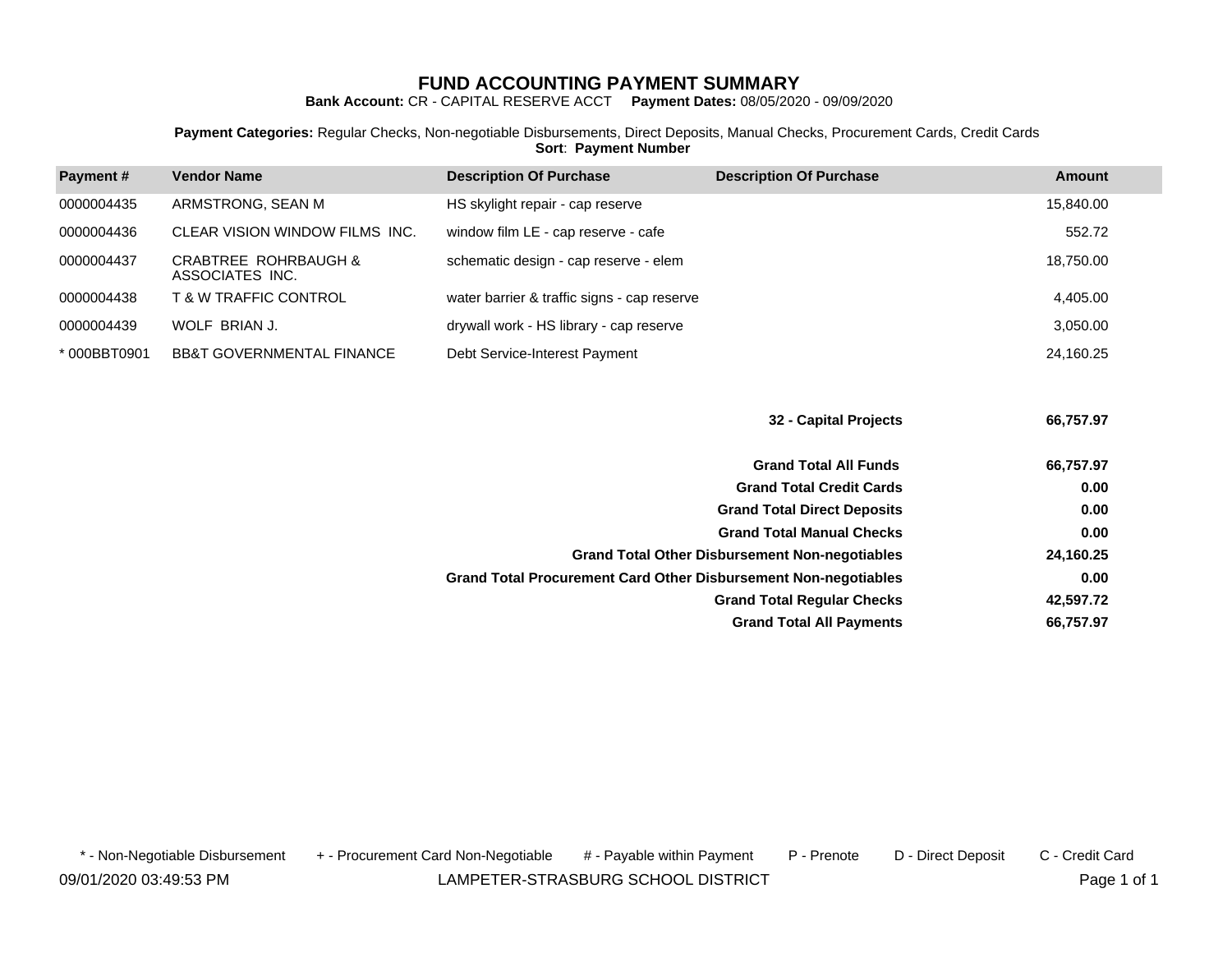# **LETTER OF AGREEMENT FOR TITLE I SERVICES**

School District: Lampeter-Strasburg School District

### **1. TERM**

The term of this Agreement shall commence on July 1, 2020, and terminate on June 30, 2023. This contract will be for (circle length of agreement) 1 year or 3 years. This agreement will be reviewed annually and can be terminated with or without cause by either party upon thirty (30) days written notice. Payment for any services provided up to the date of termination will be due and payable within 30 days.

### **2. DESCRIPTION**

Upon the terms and conditions set forth herein, the above named district (School District) requests that Lancaster-Lebanon IU13 (IU13) provide reading and math instructional services in accordance with the Lancaster-Lebanon Intermediate Unit 13 Title I Nonpublic School Services Proposal (see attached). Such services will be secular, neutral, and non-ideological.

IU13 agrees to comply with all Title I statutory and regulatory requirements.

School District and IU13 agree to use Title I funds for instruction at the nonpublic schools listed in this agreement. The IU13 agrees to provide Title I services to eligible students who reside in participating public school attendance areas regardless of the amount of funds generated by the number of children from low-income families attending the nonpublic schools listed in this agreement.

District requests that IU13 provide Parental Involvement and Professional Development in accordance with Title I at the nonpublic schools listed in this agreement.

### **3. FEES AND PAYMENT**

In consideration of the services mutually agreed upon as described herein, School District shall pay IU13 up to the amounts described in the chart below as determined by their allocation for low-income nonpublic school students living in eligible attendance areas.

| These         | Nonpublic Per Pupil Amount:                                      | \$705.00    |
|---------------|------------------------------------------------------------------|-------------|
| numbers can   | <b>Total Nonpublic Instruction Amount:</b>                       | \$25,380.00 |
| be found in   | Total Nonpublic Share of Parent Involvement Set Asides:          | \$0.00      |
| the Nonpublic | Total Nonpublic Share of Professional Development Set Asides:    | \$0.00      |
| section of    | Total Nonpublic Low Income Funds (Total Instruction Amount + Set | \$25,380.00 |
| your eGrant.  | asides):                                                         |             |

IU13 will provide invoices to School District in December, March, and June. School District may withhold payment if IU13 does not comply with all statutory and regulatory requirements of Title I. School District's payment must be received by IU13 within 30 days of receiving the invoice.

School District agrees to provide IU13 with the final Title I allocation for the 2020-2021 school year for the nonpublic schools listed in this agreement by April 15, 2021. School District and IU13 acknowledge that an increase or decrease in funds from the preliminary allocation may increase or decrease the services outlined in this Agreement.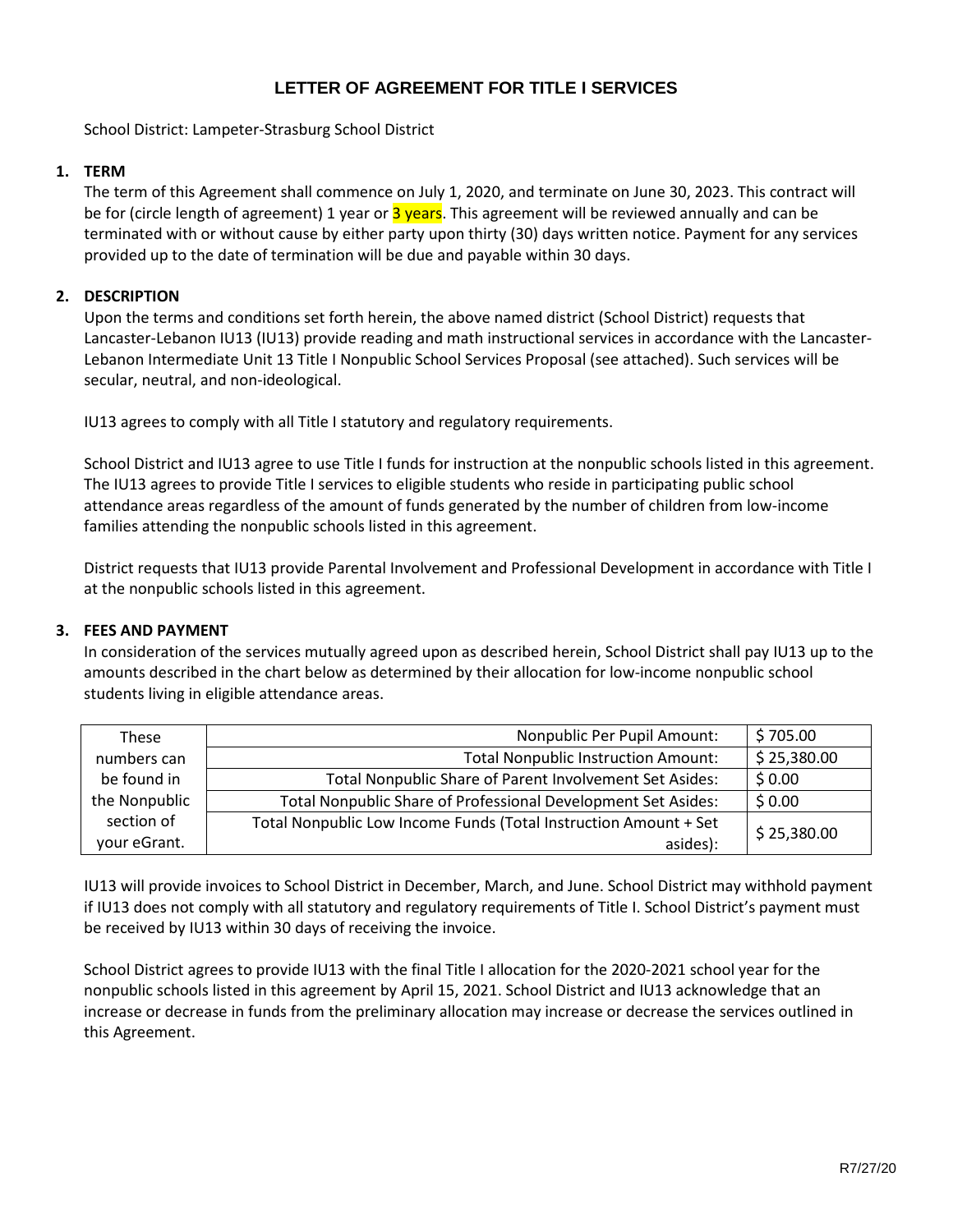## **4. STUDENT INFORMATION**

Please list all the buildings within your district that are considered Public Title I buildings (even if there is no money being driven from that building for nonpublic schools). Also list the full range of grades for that building (even if they are not all Title I grades under district Title I).

| <b>Public Title I Building</b> | <b>Grades within Public School Building</b> |
|--------------------------------|---------------------------------------------|
| Lampeter Elementary School     | $K-2$                                       |
| Hans Herr Elementary School    | $3 - 5$                                     |
| Martin Meylin Middle School    | $6 - 8$                                     |
|                                |                                             |
|                                |                                             |
|                                |                                             |
|                                |                                             |

Please list the Nonpublic schools that replied saying they would like to participate in Title I (even if they do not have economically disadvantaged students driving funds). If the Nonpublic school has economically disadvantaged students driving funds for services, please list the number of students.

| <b>Nonpublic School</b>             | <b>Number of Students</b> |
|-------------------------------------|---------------------------|
| Anchor Christian Academy            |                           |
| Dayspring Christian Academy         |                           |
| Kraybill Mennonite School           |                           |
| Lancaster Mennonite Locust Grove    |                           |
| Lancaster Mennonite New Danville    |                           |
| Linville Hill Christian School      | 21                        |
| <b>Resurrection Catholic School</b> |                           |
| Sacred Heart of Jesus School        |                           |

### **5. RESPONSIBILITES**

Responsibilities are outlined in the 2020-2021 Lancaster-Lebanon IU13 for Title I Nonpublic School Services Proposal incorporated into the agreement by reference.

**School District** maintains responsibility for:

- a. Providing IU13 with the names of nonpublic schools identified to participate in Title I;
- b. Assisting IU13 in identifying addresses of students who reside in Title I attendance areas;
- c. Informing IU13 of any and all circumstances which may directly or indirectly affect the performance of this Agreement, including changes to the original funding allocation.

School District assures IU13 that all meaningful consultation between the District and the nonpublic schools listed in this agreement, needed to set up this agreement has been completed prior to the effective date of this agreement.

School District and IU13 acknowledge that it may be necessary to modify this Agreement if there is a reauthorization of ESSA during the performance period of the contract.

### **6. MISCELLANEOUS**

IU13 maintains and keeps in force such insurance as Workers Compensation, Liability, and Property Damage.

Both parties are protected under the Commonwealth of Pennsylvania's Tort Claims Act (Act), and as such, cannot and shall not be held responsible or other otherwise liable for those actions or inactions specifically enumerated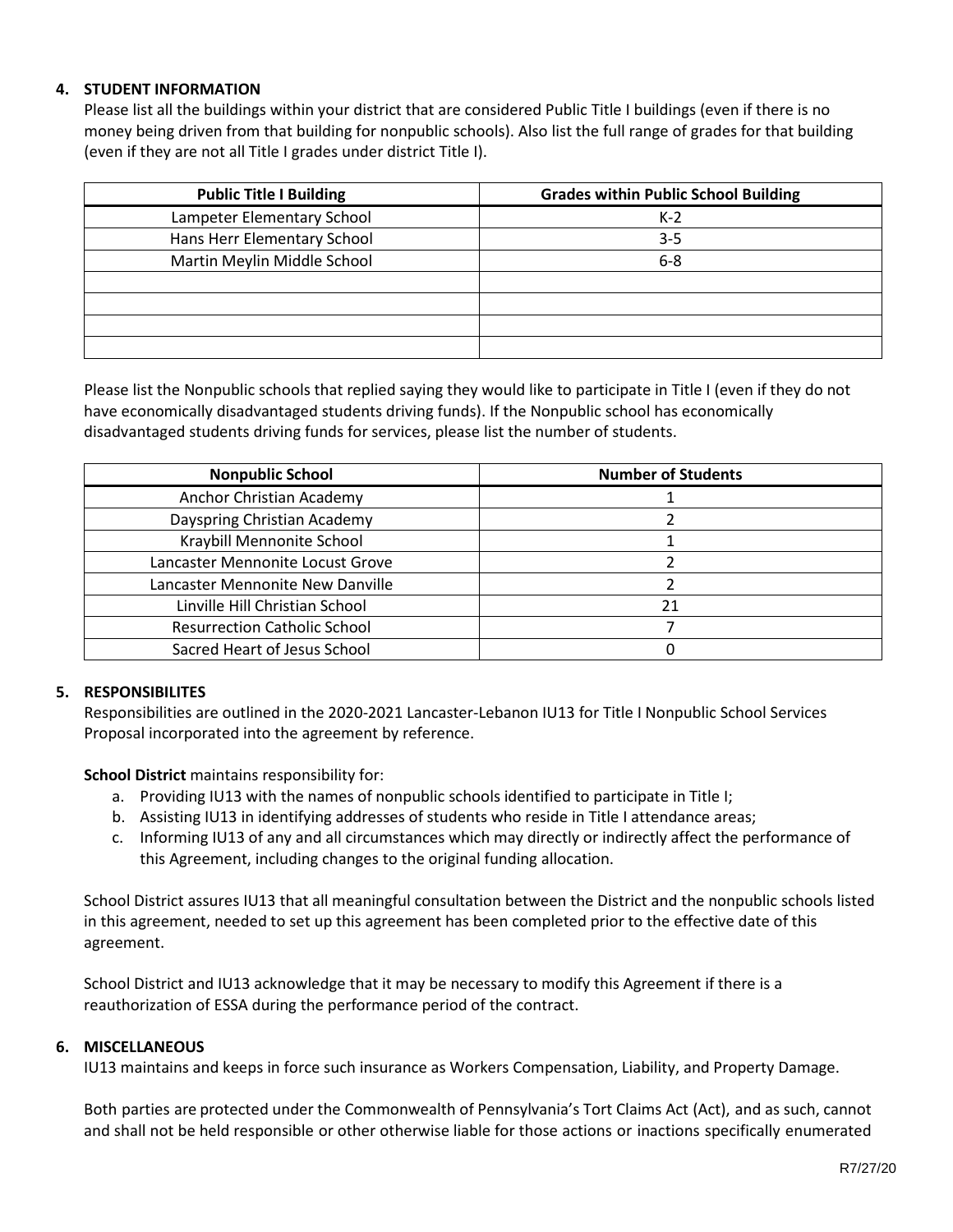under the Act. Based on the foregoing, each partyagrees to protect, indemnify, and hold harmless the other party and its agents, employees, directors, officers, affiliates, consultants, and/or contractors from and against any and all damages, injuries (including bodily injury, dismemberment, and/or death), claims, liabilities, and costs (including reasonable attorneys' fees), which arise or may be suffered or incurred in whole or in part as a result of the acts or omissions of the indemnifying party, its agents, employees, directors, officers, affiliates, consultants, and/or contractors, and whether arising under this Agreement, to the extent permitted by law.

Force Majeure. Neither party will incur any liability to the other if its performance of any obligation under this Agreement is prevented or delayed by causes beyond its control and without the fault or negligence of either party. Causes beyond a party's control may include, but are not limited to, acts of God, war or terrorism, changes in controlling law, regulations, orders or the requirements of any governmental entity, severe weather conditions, civil disorders, natural disasters, fire, a national or Commonwealth of Pennsylvania emergency, disease, plague, epidemic, pandemic, outbreaks of infectious disease or any other public health crisis, including quarantine or other employee restrictions, general strikes throughout the trade, work stoppages, accidents and freight embargos. and interruptions, loss or malfunctions of utilities, communications or computer (software and hardware) services; other unforeseeable circumstances beyond the control of the Parties against which it would have been unreasonable for the affected party to take precautions and which the affected party cannot avoid even by using its best efforts. The Contractor shall orally notify IU13 within forty-eight (48) hours and notify in writing within five (5) days of the date on which the Contractor becomes aware, or should have reasonably become aware, that such cause would prevent or delay its performance. Such notification shall (i) describe fully such cause(s) and its effects on performance, (ii) state whether performance under the Agreement is prevented or delayed and (iii) if performance is delayed, state a reasonable estimate of the duration of the delay. After receipt of such notification, IU13 may elect to cancel this Agreement, or to extend the time to cancel this Agreement, or to extend the time for performance as reasonably necessary to cancel this Agreement, or to extend the time for performance as reasonably necessary to compensate for the Contractor's delay

IU13 Point of Contact: Dr. Raluca Snyder Supervisor of Instructional Programs Phone: (717)606-1685, Fax: (717)606-1935

### **SIGNATURES**

| <b>School District: Lampeter-Strasburg School District</b> |                                 |  |  |
|------------------------------------------------------------|---------------------------------|--|--|
|                                                            | Date: _________________         |  |  |
| Name: Andrew M. Godfrey                                    | Title: Assistant Superintendent |  |  |
| Lancaster-Lebanon IU13                                     |                                 |  |  |
|                                                            | Date: _________________         |  |  |
|                                                            |                                 |  |  |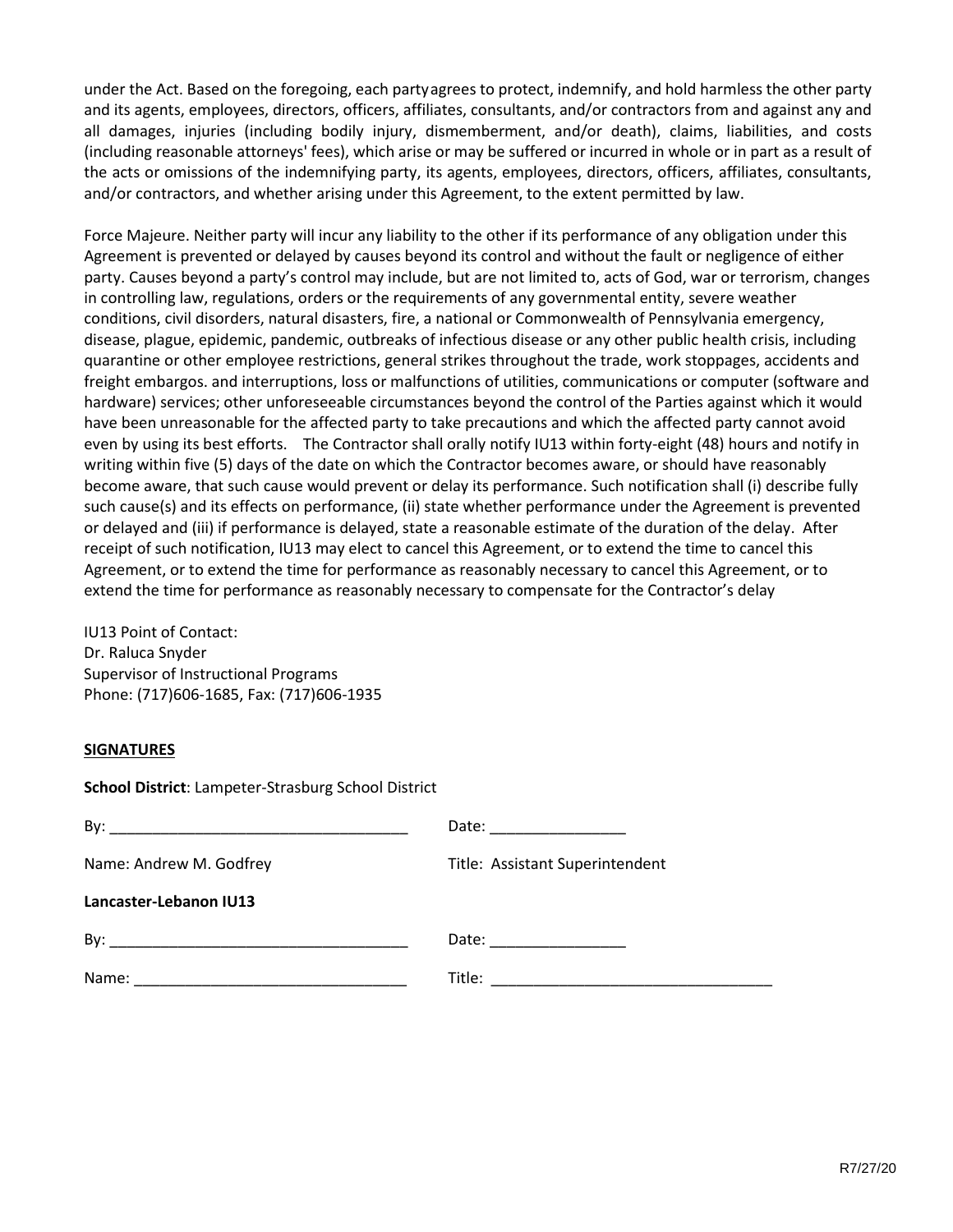# **LETTER OF AGREEMENT Title IIA Nonpublic Programs and Services**

School District: Lampeter-Strasburg School District

# **1. TERM**

The Term of this Agreement shall commence on July 1, 2020 and terminate on June 30, 2023. This contract will be for **(select and circle length of agreement)** 1 year or 3 years. This agreement will be reviewed annually and can be terminated with or without cause by either party upon thirty (30) days written notice. Payment for any services provided up to the date of termination will be due and payable within 30 days.

# **2. DESCRIPTION**

Upon the terms and conditions set forth herein, School District requests that the Lancaster-Lebanon Intermediate Unit 13 (IU13) provide Professional Development services in accordance with ESSA Nonpublic requirements for Title IIA programs and services.

Such services will be secular, neutral, and non-ideological. The IU13 agrees to comply with all Title IIA statutory and regulatory requirements.

The School District and the IU13 agree to use the Title IIA funds for professional development in the nonpublic schools. The funds will be used to serve the private school teachers and administrators.

The IU13 will provide the School District with bi-monthly invoices and quarterly statements.

## **3**. **FEES AND PAYMENT**

In consideration of the services mutually agreed upon as described herein, School District shall pay IU13 up to **\$ 1,443.12** for the reimbursement of approved Title IIA nonpublic school/employee professional development opportunities.

# **List all nonpublic school(s) and Title IIA allocation for each school.**

| <b>Private School Name</b>      | <b>Title IIA</b><br><b>Allocation</b> |
|---------------------------------|---------------------------------------|
| <b>Anchor Christian Academy</b> | \$1,443.12                            |
|                                 |                                       |
|                                 |                                       |
|                                 |                                       |
|                                 |                                       |
|                                 |                                       |

# **4. LANCASTER-LEBANON IU13 RESPONSIBILITES:**

To provide services as outlined in the attached statement of work

To assure all financial and legal responsibilities involved in providing professional development services

Any other responsibilities necessary to conduct the program as intended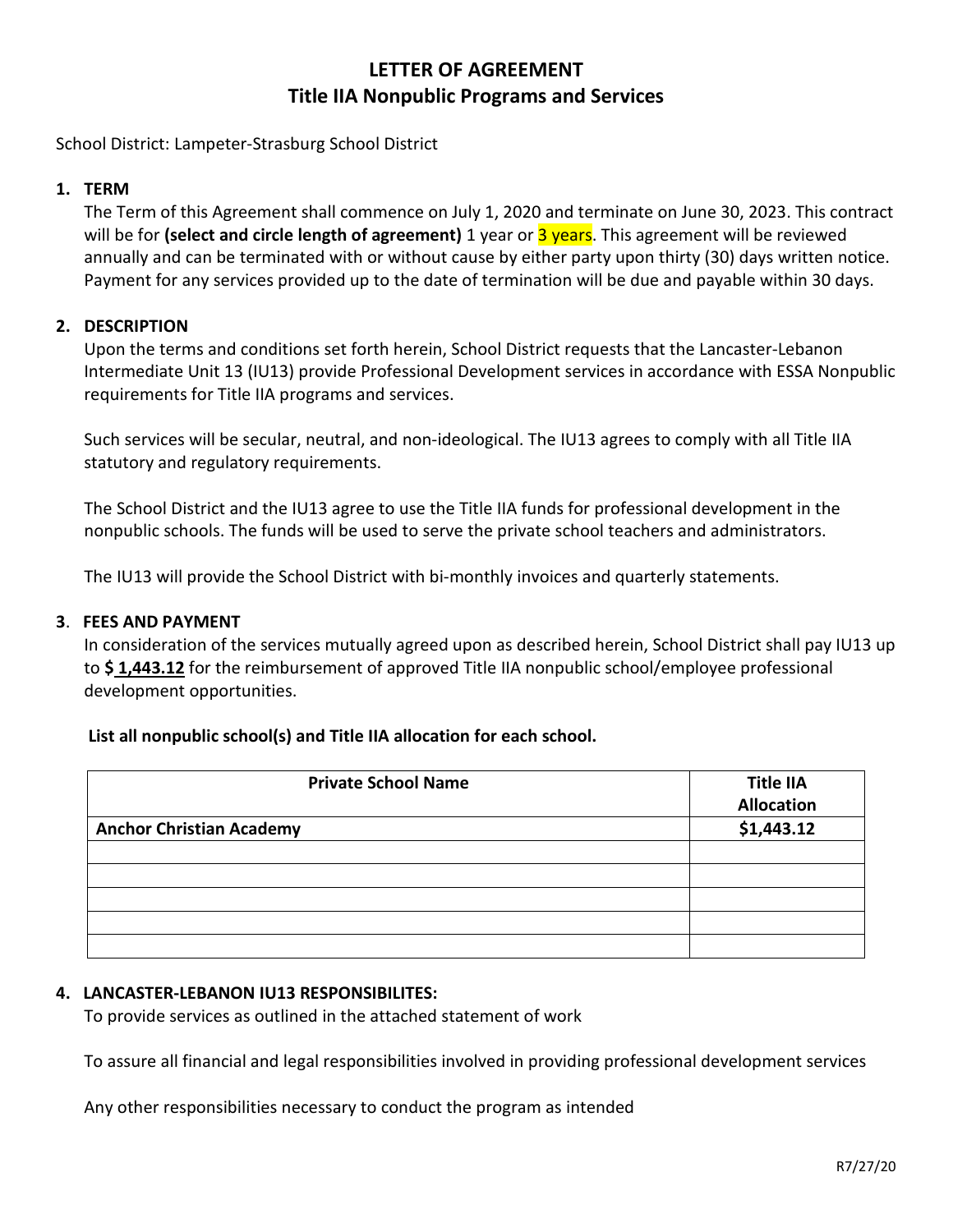Provide the School District with the data necessary to complete their Title IIA nonpublic responsibilities

Provide the School District access to the program at any time

# **5. SCHOOL DISTRICT RESPONSIBILITIES**

Provide the IU13 names of the participating nonpublic schools and their allocation (as per chart below)

Inform the IU13 of any and all circumstances which may directly or indirectly affect the performance of this Agreement, including changes in the original funding allocation

# **6. MISCELLANEOUS**

The IU13 maintains and keeps in force such insurance as Workers Compensation, Liability, and Property Damage.

Both parties are protected under the Commonwealth of Pennsylvania's Tort Claims Act (Act), and as such, cannot and shall not be held responsible or other otherwise liable forthose actions or inactions specifically enumerated under the Act. Based on the foregoing, each partyagrees to protect, indemnify, and hold harmless the other party and its agents, employees, directors, officers, affiliates, consultants, and/or contractors from and against any and all damages, injuries (including bodily injury, dismemberment, and/or death), claims, liabilities, and costs (including reasonable attorneys' fees), which arise or may be suffered or incurred in whole or in part as a result of the acts or omissions of the indemnifying party, its agents, employees, directors, officers, affiliates, consultants, and/or contractors, and whether arising under this Agreement, to the extent permitted by law.

Force Majeure. Neither party will incur any liability to the other if its performance of any obligation under this Agreement is prevented or delayed by causes beyond its control and without the fault or negligence of either party. Causes beyond a party's control may include, but are not limited to, acts of God, war or terrorism, changes in controlling law, regulations, orders or the requirements of any governmental entity, severe weather conditions, civil disorders, natural disasters, fire, a national or Commonwealth of Pennsylvania emergency, disease, plague, epidemic, pandemic, outbreaks of infectious disease or any other public health crisis, including quarantine or other employee restrictions, general strikes throughout the trade, work stoppages, accidents and freight embargos. and interruptions, loss or malfunctions of utilities, communications or computer (software and hardware) services; other unforeseeable circumstances beyond the control of the Parties against which it would have been unreasonable for the affected party to take precautions and which the affected party cannot avoid even by using its best efforts. The Contractor shall orally notify IU13 within forty-eight (48) hours and notify in writing within five (5) days of the date on which the Contractor becomes aware, or should have reasonably become aware, that such cause would prevent or delay its performance. Such notification shall (i) describe fully such cause(s) and its effects on performance, (ii) state whether performance under the Agreement is prevented or delayed and (iii) if performance is delayed, state a reasonable estimate of the duration of the delay. After receipt of such notification, IU13 may elect to cancel this Agreement, or to extend the time to cancel this Agreement, or to extend the time for performance as reasonably necessary to cancel this Agreement, or to extend the time for performance as reasonably necessary to compensate for the Contractor's delay

The School District assures the IU13 that all meaningful consultation between the School District and the nonpublic schools needed to set up this agreement has been completed prior to the effective date of this agreement.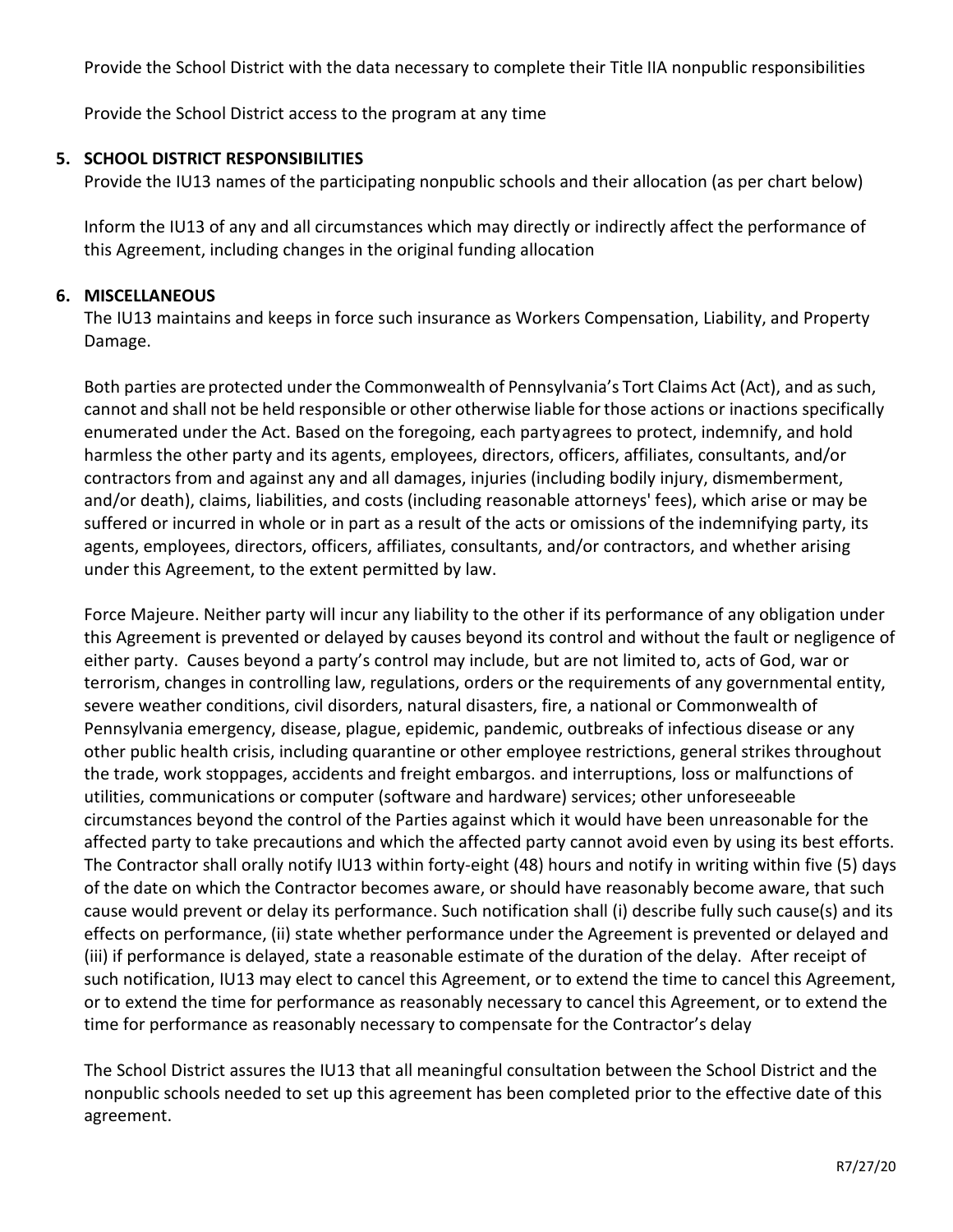The School District and the IU13 acknowledge that it may be necessary to modify this Agreement if there is a reauthorization of ESSA during the performance period of the contract.

The parties have entered into this Agreement as of the above effective date:

| <b>Lampeter-Strasburg School District</b> | Lancaster-Lebanon Intermediate Unit 13 |
|-------------------------------------------|----------------------------------------|
| Name: Andrew M. Godfrey                   |                                        |
| Title: Assistant Superintendent           |                                        |
|                                           |                                        |
|                                           |                                        |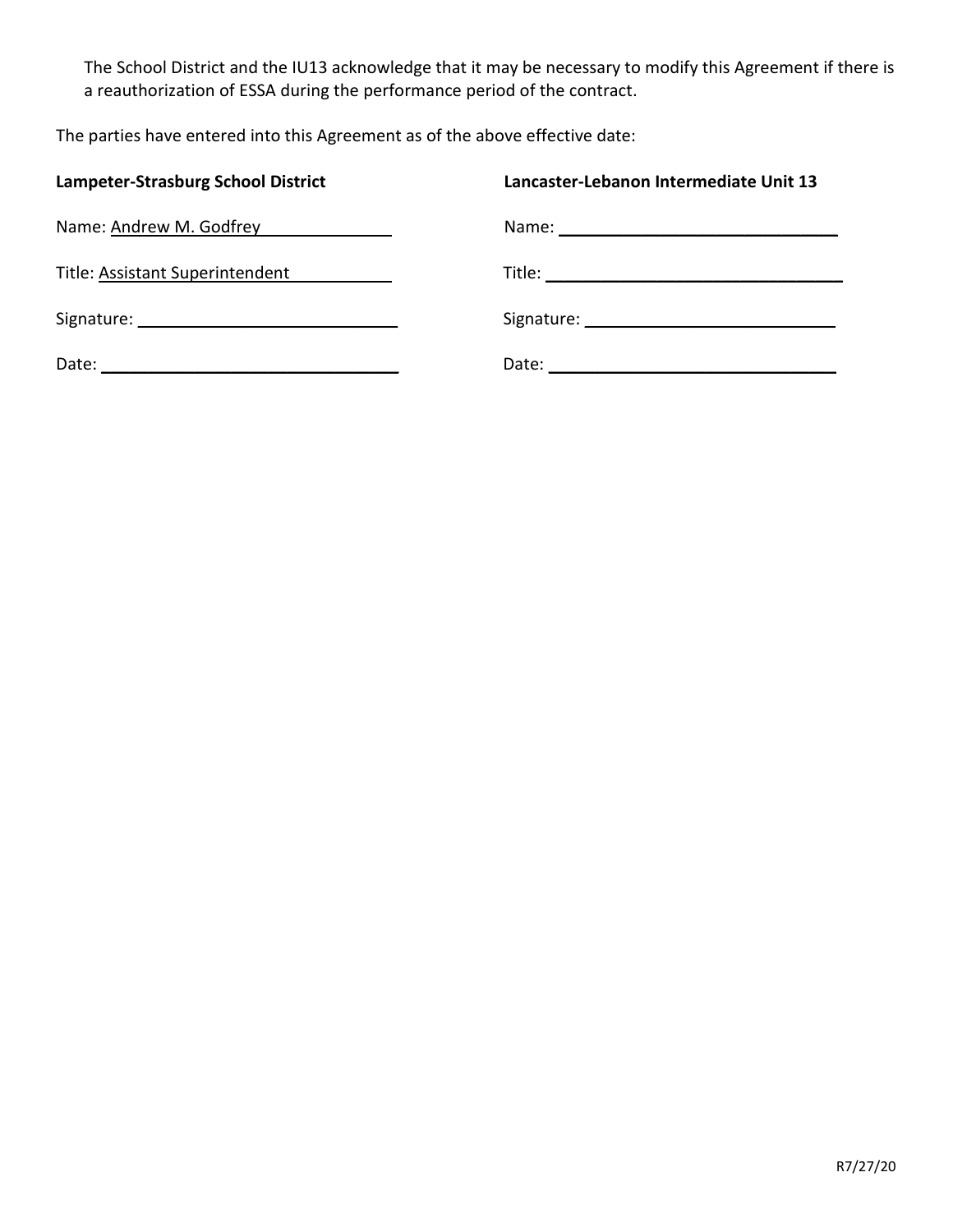

# **This Agreement is between Lancaster-Lebanon IU13 and Lampeter-Strasburg School District**

Title III is a part of the Elementary and Secondary Education Act of 1965 (ESEA), as amended by the Every Student Succeeds Act of 2015 (ESSA). The purpose of Title III is to help ensure that English learners (ELs) attain English language proficiency and meet state academic standards. The U.S. Department of Education has ruled that a consortium of Local Education Agencies (LEAs) formed as an eligible entity for the purpose of receiving a Title III subgrant is responsible for meeting all of the Title III requirements as would any other individual LEA subgrantee. This Agreement is entered into pursuant to the requirements of ESSA.

**TERM:** October 1, 2020 – September 30, 2021

2. RESPONSIBILITY OF: Lancaster Lebanon IU 13:

Lancaster-Lebanon Intermediate Unit 13 is the designated fiscal agent for the IU13 Title III Consortium. The fiscal agent (IU13) is responsible for:

- Ensuring that districts in the consortium fulfill their requirements listed herewith and assisting in that endeavor, upon request.
- Providing technical assistance to consortium districts through consult, training, and coaching.
- Providing professional development opportunities and consultation on effective ELD instructional practices to consortium classroom teachers, principals, administrators, school personnel, and parents.
- Acting as the fiscal agent for the Consortium, filing the required expenditure reports, and maintaining fiscal records. The Consortium will plan to expend all Title III funds during the 2020-21 school year. If all funds are not expended and there is carryover, IU13 will continue to serve as the fiscal agent for the Consortium until the funds are expended, for up to 12 additional months.

# 3. RESPONSIBILITY OF EACH OF THE IU13 TITLE III CONSORTIUM MEMBER DISTRICTS:

- Complete the PIMS data collection on or before the established deadline and update it as needed.
- Complete the online assessment ordering system.
- Ensure to designate ESL (1 or 2) teacher/s to attend the research-based professional learning opportunities provided through the Title III Grant.
- Administer the ACCESS 2.0 and WIDA Screener to all English Learners in the district.
- Provide IU13 Title III fiscal agent access to district scores for the Pennsylvania ACCESS.
- Provide a cohesive, evidence-based core program at the district level.
- Establish and utilize a system for monitoring exited students.
- Ensure regular attendance and full participation in the ELD Professional Learning Community (PLC) Meetings and the timely distribution of shared information in regard to federal, state, and/or local regulations, mandates, and updates.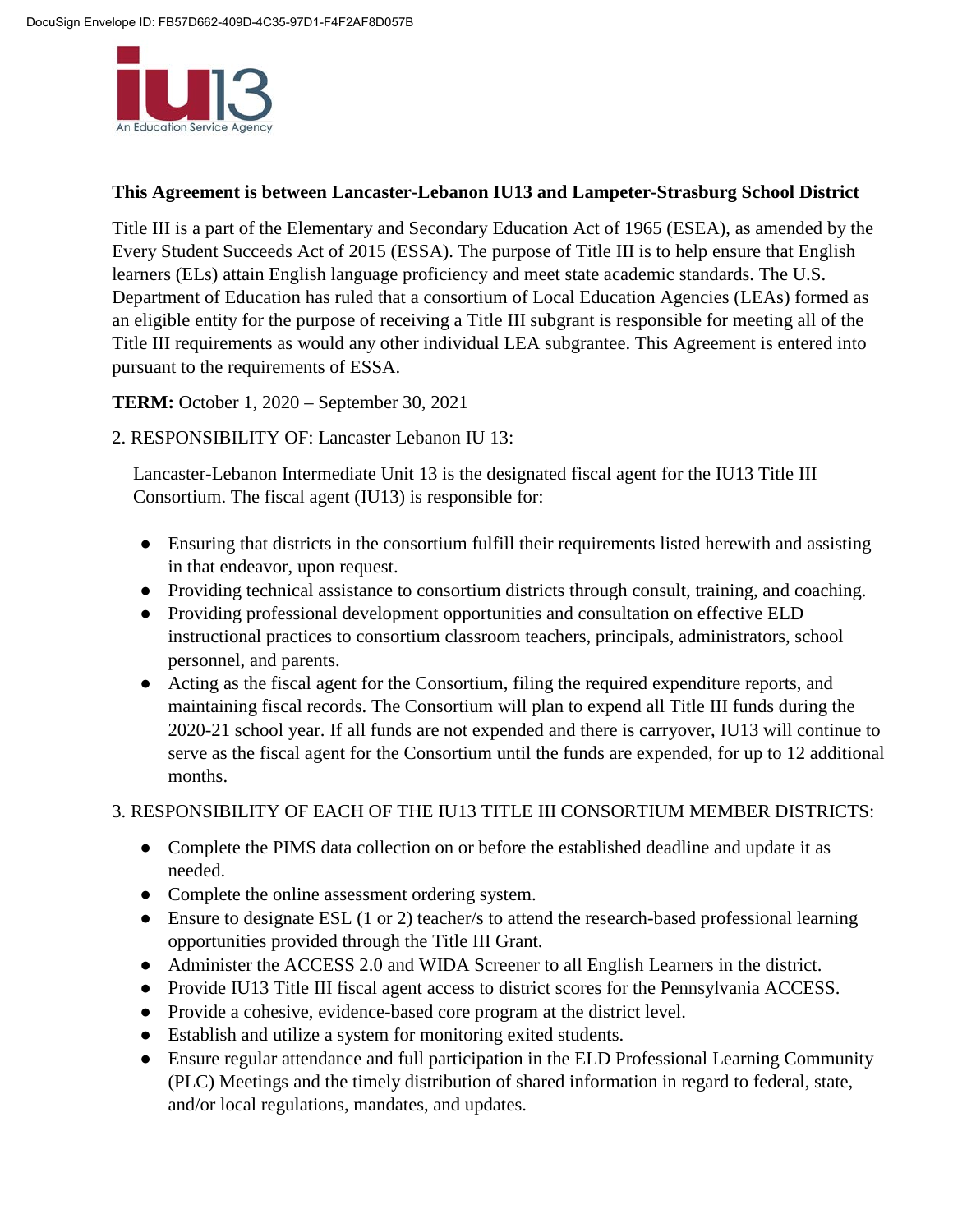

- Utilize tools and materials purchased with Title III funds, such as Rosetta Stone and Imagine Learning, district ELs.
- Sections 117 and 8501 of ESSA require that timely and meaningful consultation occur between the LEA and nonpublic school officials of nonpublic schools within the LEA's geographical boundaries prior to any decision that affects the opportunities of eligible nonpublic school children, teachers, and other educational personnel to participate in programs under this act and shall continue throughout the implementation and assessment of activities under these sections.
- The individual Consortium Member LEAs shall take initial contact with nonpublic schools within their geographical boundaries to determine if the latter wishes to participate in the Title III services. Consortium member LEAs maintain responsibility for the determination of eligibility for Title III services.
- Fulfill any other responsibilities pertaining to Title III by the state and federal government during the period covered by the MOU

# 4. TERMS AND CONDITIONS:

- 4.1 Allowable Use of Title III Funds and Compliance
- Signature by LEA authorized representative as this MOU is assurance that the LEA has a compliant Core English Language Development (ELD) budget derived from local district funds.
	- o The Title III budget for both Limited English Proficient (LEP) and Immigrant Children and Youth (IMM) funds should reflect Title III Program activities only, and the two allocations may not be commingled.
	- o The use of Title III funds to purchase translation and interpreting services will be limited to activities under Title III guidelines and may not be used for Core ELD Program requirements.

# 4.2 Indemnification

Both parties are protected under the Commonwealth of Pennsylvania's Tort Claims Act (Act), and as such, cannot and shall not be held responsible or otherwise liable for those actions or inactions specifically enumerated under the Act. Based on the foregoing, each party agrees to protect, indemnify, and hold harmless the other party and its agents, employees, directors, officers, affiliates, consultants, and/or contractors from and against any and all damages, injuries (including bodily injury, dismemberment, and/or death), claims, liabilities, and costs (including reasonable attorneys' fees), which arise or may be suffered or incurred in whole or in part as a result of the acts or omissions of the indemnifying party, its agents, employees, directors, officers, affiliates, consultants, and/or contractors, and whether arising under this Agreement, to the extent permitted by law.

# 4.3 Force Majeure

Neither party will incur any liability to the other if its performance of any obligation under this Agreement is prevented or delayed by causes beyond its control and without the fault or negligence of either party. Causes beyond a party's control may include, but are not limited to, acts of God, war or terrorism, changes in controlling law, regulations, orders or the requirements of any governmental entity, severe weather conditions, civil disorders, natural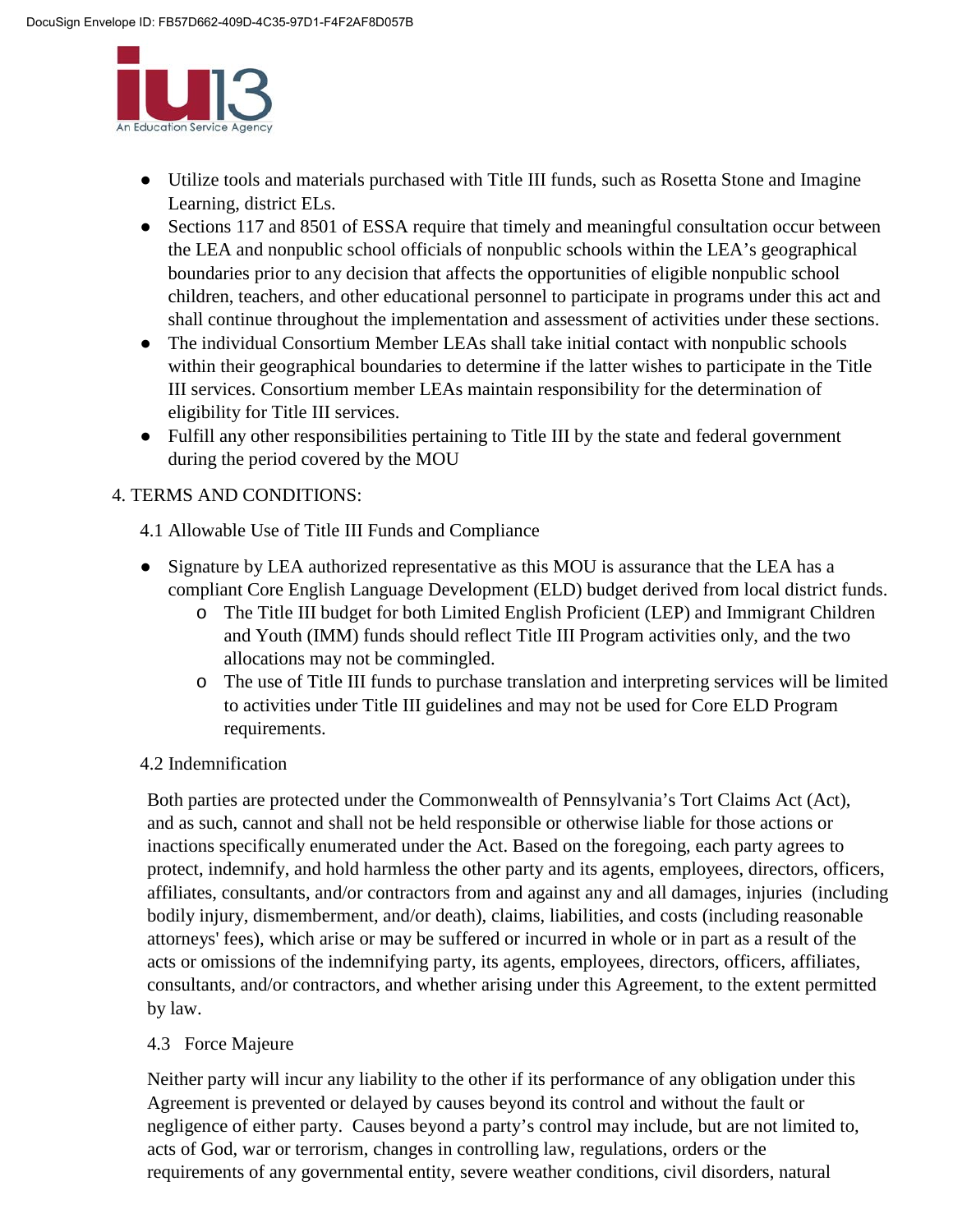

disasters, fire, a national or Commonwealth of Pennsylvania emergency, disease, plague, epidemic, pandemic, outbreaks of infectious disease or any other public health crisis, including quarantine or other employee restrictions, general strikes throughout the trade, work stoppages, accidents and freight embargos and interruptions, loss or malfunctions of utilities, communications or computer (software and hardware) services; other unforeseeable circumstances beyond the control of the Parties against which it would have been unreasonable for the affected party to take precautions and which the affected party cannot avoid even by using its best efforts. The Contractor shall orally notify IU13 within forty-eight (48) hours and notify in writing within five (5) days of the date on which the Contractor becomes aware, or should have reasonably become aware, that such cause would prevent or delay its performance. Such notification shall (i) describe fully such cause(s) and its effects on performance, (ii) state whether performance under the Agreement is prevented or delayed and (iii) if performance is delayed, state a reasonable estimate of the duration of the delay. After receipt of such notification, IU13 may elect to cancel this Agreement or to extend the time for performance as reasonably necessary to compensate for the Contractor's delay

- 5. The person signing this Agreement on behalf of the Contractor individually warrants that he or she has full legal power to execute this Agreement on behalf of the Contractor and to bind and obligate the Contractor with respect to all provisions contained in this Agreement.
- 6. This contract cannot be modified or changed without a contract Amendment signed by both the Customer and the Contractor.

DocuSigned by: Diane Janney Schall -24D31FB252EF406.

Lancaster-Lebanon IU13 School District

8/6/2020

Date Date Date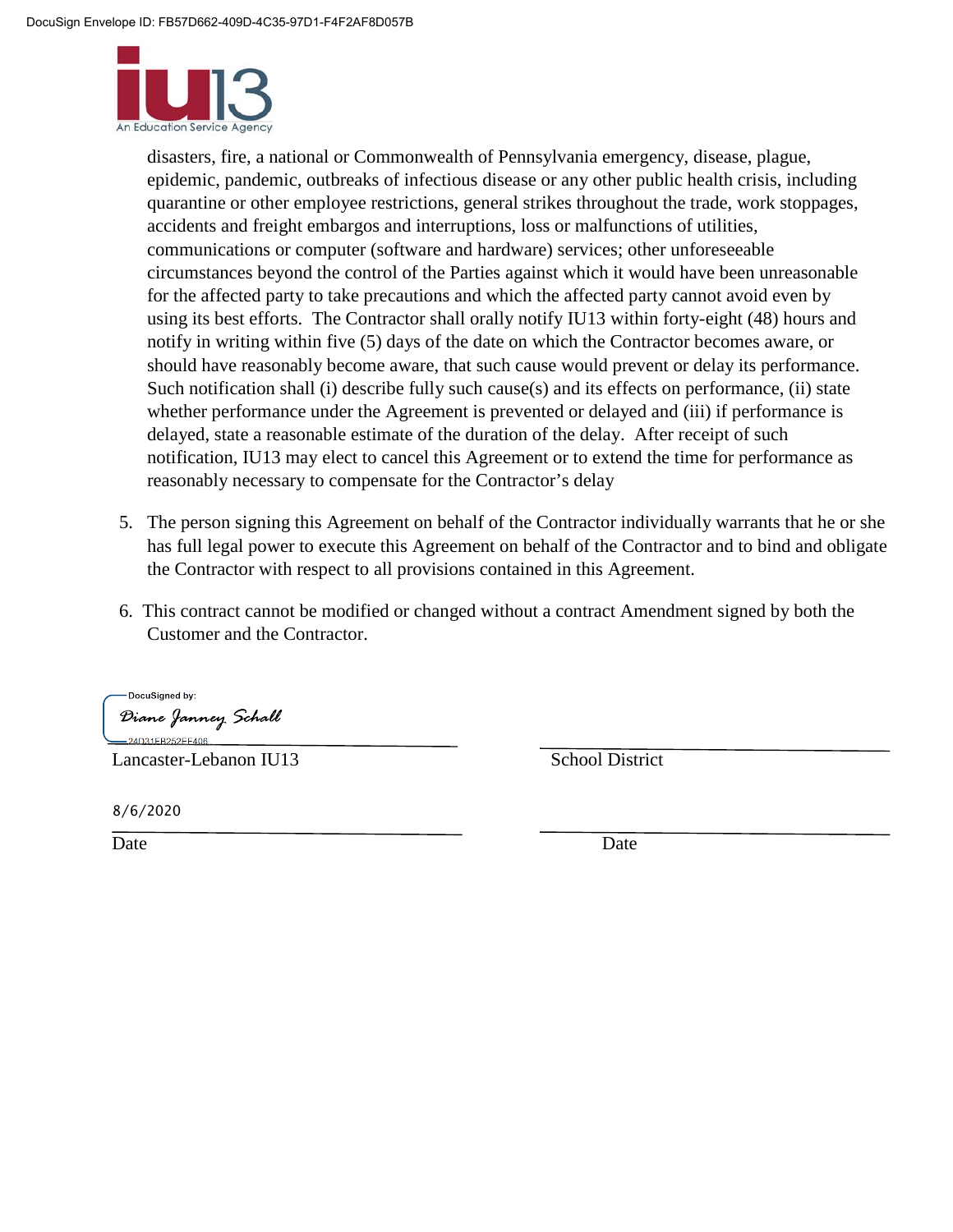# **209.2 – Diabetes Management**

# **Purpose**

The Board recognizes that an effective program of diabetes management in school is crucial to:

- 1. The immediate safety of students with diabetes.
- 2. The long-term health of students with diabetes.
- 3. Ensure that students with diabetes are ready to learn and participate fully in school activities.
- 4. Minimize the possibility that diabetes-related emergencies will disrupt classroom activities.

# **Authority**

The Board adopts this policy in accordance with applicable state and federal laws and regulations, and Board policies and administrative regulations, regarding the provision of student health services.[1[\]\[2\]\[3\]](http://www.legis.state.pa.us/cfdocs/legis/LI/uconsCheck.cfm?txtType=HTM&yr=1949&sessInd=0&smthLwInd=0&act=14&chpt=14&sctn=1&subsctn=0)[\[4\]\[5\]](http://www.legis.state.pa.us/cfdocs/legis/LI/uconsCheck.cfm?txtType=HTM&yr=1949&sessInd=0&smthLwInd=0&act=14&chpt=14&sctn=14&subsctn=3)[\[6\]\[](http://www.legis.state.pa.us/cfdocs/legis/LI/uconsCheck.cfm?txtType=HTM&yr=1949&sessInd=0&smthLwInd=0&act=14&chpt=14&sctn=14&subsctn=7)7][8][9]

# **Definitions**

**Diabetes Medical Management Plan (DMMP)** means a document describing the medical orders or diabetes regimen developed and signed by the student's health care practitioner and parent/guardian[.\[2\]](http://www.legis.state.pa.us/cfdocs/legis/LI/uconsCheck.cfm?txtType=HTM&yr=1949&sessInd=0&smthLwInd=0&act=14&chpt=14&sctn=1&subsctn=0)

**Individualized Education Program (IEP)** means the written educational statement for each student with a disability that is developed, reviewed and revised in accordance with federal and state laws and regulations. A **student with a disability** is a schoolaged child within the jurisdiction of the district who has been evaluated and found to have one or more disabilities as defined by law, and who requires, because of such disabilities, special education and related services.[7]

**Section 504 Service Agreement (Service Agreement)** means an individualized plan for a qualified student with a disability which sets forth the specific related aids, services, or accommodations needed by the student, which shall be implemented in school, in transit to and from school, and in all programs and procedures, so that the student has equal access to the benefits of the school's educational programs, nonacademic services, and extracurricular activities. A **qualified student with a disability** means a student who has a physical or mental disability which substantially limits or prohibits participation in or access to an aspect of the district's educational programs, nonacademic services or extracurricular activities.[1]

**Trained Diabetes Personnel** means nonlicensed school employees who have successfully completed the required training.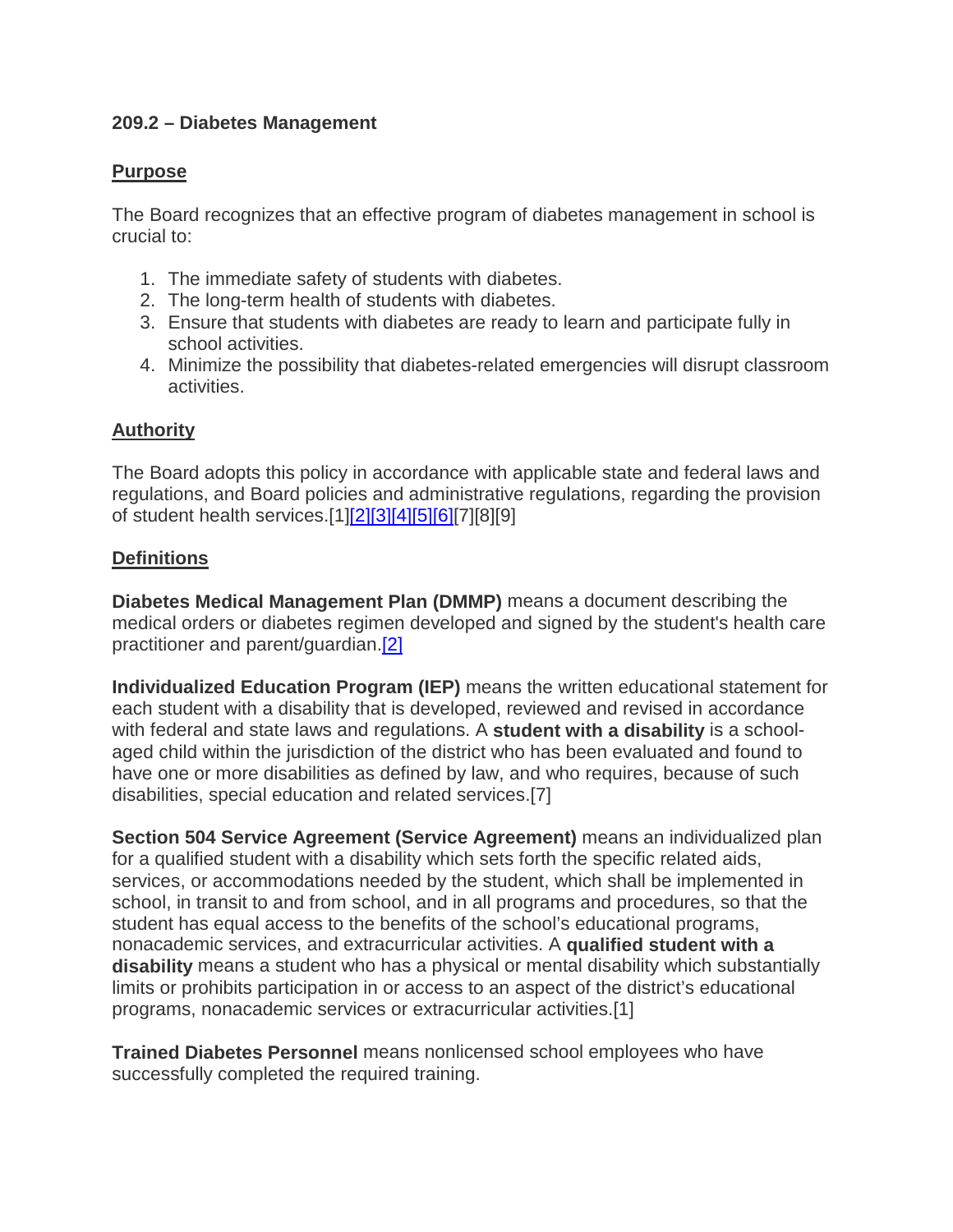# **Guidelines**

Before a student can receive diabetes-related care and treatment in a school setting, the student's parent/guardian shall provide written authorization for such care and instructions from the student's health care practitioner. The written authorization may be submitted as part of a student's DMMP[.\[5\]](http://www.legis.state.pa.us/cfdocs/legis/LI/uconsCheck.cfm?txtType=HTM&yr=1949&sessInd=0&smthLwInd=0&act=14&chpt=14&sctn=14&subsctn=4)

Diabetes-related care shall be provided in a manner consistent with Board policy, district procedures and individualized student plans such as an IEP, Service Agreement or DMMP.[1[\]\[3\]\[4\]](http://www.legis.state.pa.us/cfdocs/legis/LI/uconsCheck.cfm?txtType=HTM&yr=1949&sessInd=0&smthLwInd=0&act=14&chpt=14&sctn=14&subsctn=5)[\[5\]\[](http://www.legis.state.pa.us/cfdocs/legis/LI/uconsCheck.cfm?txtType=HTM&yr=1949&sessInd=0&smthLwInd=0&act=14&chpt=14&sctn=14&subsctn=4)7][9]

In order to maintain a student's health and safety, each student's individualized plan shall address what information will be provided to school staff and other adults who have responsibility for the student in the school setting.[1[\]\[5\]\[](http://www.legis.state.pa.us/cfdocs/legis/LI/uconsCheck.cfm?txtType=HTM&yr=1949&sessInd=0&smthLwInd=0&act=14&chpt=14&sctn=14&subsctn=4)7][10][11]

Student health records shall be confidential and maintained in accordance with state and federal laws and regulations[.\[12\]\[](http://www.legis.state.pa.us/cfdocs/legis/LI/uconsCheck.cfm?txtType=HTM&yr=1949&sessInd=0&smthLwInd=0&act=14&chpt=14&sctn=9&subsctn=0)13][14]

# Trained Diabetes Personnel

The school nurse, in consultation with the Superintendent or designee, may identify at least one (1) school employee, who is not the school nurse and who does not need to be a licensed health care practitioner, in each school building attended by a student with diabetes to perform diabetes care and treatment for students. The identified school employee has the right to decline this role[.\[4\]](http://www.legis.state.pa.us/cfdocs/legis/LI/uconsCheck.cfm?txtType=HTM&yr=1949&sessInd=0&smthLwInd=0&act=14&chpt=14&sctn=14&subsctn=3)

An identified school employee who has accepted this role shall complete the training developed by the state or training offered by a licensed health care practitioner with expertise in the care and treatment of diabetes, that includes at a minimum: $[4]$ 

- 1. An overview of all types of diabetes.
- 2. Means of monitoring blood glucose.
- 3. The symptoms and treatment for blood glucose levels outside of target ranges, as well as symptoms and treatment for hypoglycemia, hyperglycemia and other potential emergencies.
- 4. Techniques on administering glucagon and insulin.

The identified school employee shall complete such training on an annual basis.<sup>[4]</sup>

Upon successful completion of the required training, individual trained diabetes personnel may be designated in a student's Service Agreement or IEP to administer diabetes medications, use monitoring equipment and provide other diabetes care[.\[4\]](http://www.legis.state.pa.us/cfdocs/legis/LI/uconsCheck.cfm?txtType=HTM&yr=1949&sessInd=0&smthLwInd=0&act=14&chpt=14&sctn=14&subsctn=3)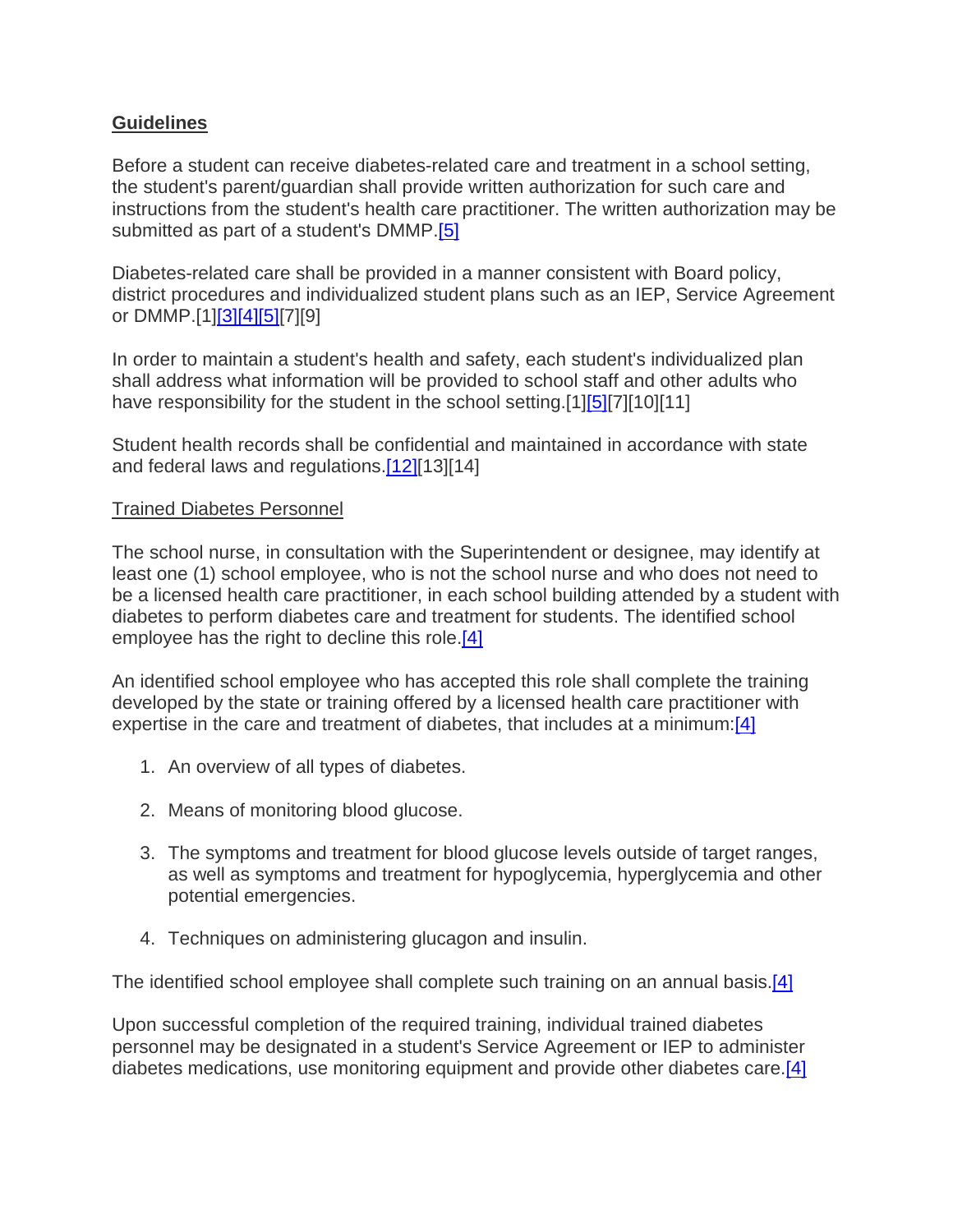If the diabetes-related care provided to a particular student by trained diabetes personnel will include administration of diabetes medication via injection or infusion, the Board shall require the following[:\[4\]](http://www.legis.state.pa.us/cfdocs/legis/LI/uconsCheck.cfm?txtType=HTM&yr=1949&sessInd=0&smthLwInd=0&act=14&chpt=14&sctn=14&subsctn=3)

- 1. The parent/guardian and the student's health care practitioner must provide written authorization for such administration; and
- 2. The trained diabetes personnel must receive annual training for such administration from a licensed health care practitioner with expertise in the care and treatment of diabetes.

# Training of Other School Personnel

School employees, including classroom teachers, lunchroom staff, coaches and bus drivers, shall receive annual diabetes care training appropriate to their responsibilities for students with diabetes.

# Student Possession and Use of Diabetes Medication and Monitoring Equipment

Prior to student possession or use of diabetes medication and monitoring equipment, the Board shall require the following[:\[3\]\[15\]](http://www.legis.state.pa.us/cfdocs/legis/LI/uconsCheck.cfm?txtType=HTM&yr=1949&sessInd=0&smthLwInd=0&act=14&chpt=14&sctn=14&subsctn=5)

- 1. A written request from the parent/guardian that the school comply with the instructions of the student's health care practitioner. The request from the parent/guardian shall include a statement relieving the district and its employees of responsibility for the prescribed medication or monitoring equipment and acknowledging that the school is not responsible for ensuring that the medication is taken or the monitoring equipment is used.
- 2. A written statement from the student's health care practitioner that provides:
	- a. Name of the drug.
	- b. Prescribed dosage.
	- c. Times when medication is to be taken.
	- d. Times when monitoring equipment is to be used.
	- e. Length of time medication and monitoring equipment is prescribed.
	- f. Diagnosis or reason medication and monitoring equipment is needed.
	- g. Potential serious reactions to medication that may occur.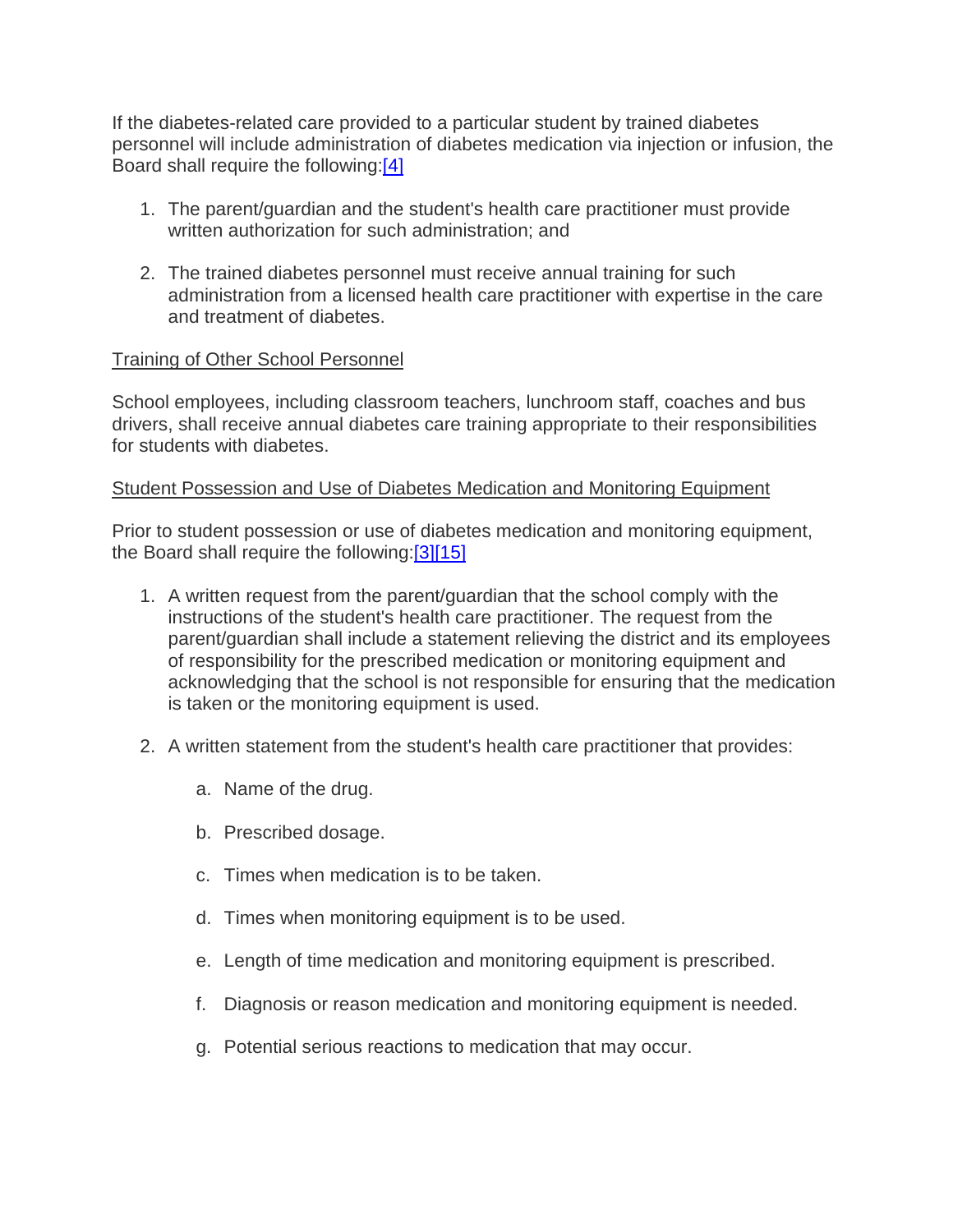- h. Emergency response.
- i. Whether the child is competent and able to self-administer the medication or monitoring equipment and to practice proper safety precautions.
- 3. A written acknowledgement from the school nurse that the student has demonstrated that s/he is capable of self-administration of the medication and use of the monitoring equipment.
- 4. A written acknowledgement from the student that s/he has received instruction from the student's health care practitioner on proper safety precautions for the handling and disposal of the medications and monitoring equipment, including acknowledgement that the student will not allow other students to have access to the medication and monitoring equipment and that s/he understands appropriate safeguards.

The written request for student possession and use of diabetes medication and monitoring equipment shall be reviewed annually, along with the required written statements from the parent/guardian and the student's health care practitioner. If there is a change in the student's prescribed care plan, level of self-management or school circumstances during the school year, the parent/guardian and the student's health care practitioner shall update the written statements.

Students shall be prohibited from sharing, giving, selling and using diabetes medication and monitoring equipment in any manner other than which it is prescribed during school hours, at any time while on school property, at any school-sponsored activity and during the time spent traveling to and from school and school-sponsored activities. Violations of this policy, provisions of a Service Agreement or IEP, or demonstration of unwillingness or inability to safeguard the medication and monitoring equipment may result in loss of privilege to self-carry the diabetes medication and monitoring equipment, and may result in disciplinary action in accordance with Board policy and applicable procedural safeguards.[1[\]\[3\]\[](http://www.legis.state.pa.us/cfdocs/legis/LI/uconsCheck.cfm?txtType=HTM&yr=1949&sessInd=0&smthLwInd=0&act=14&chpt=14&sctn=14&subsctn=5)10][16][17]

If the district prohibits a student from possessing and self-administering diabetes medication and operating monitoring equipment, or if a student is not capable of selfadministering diabetes medication or operating monitoring equipment, the district shall ensure that the diabetes medication and monitoring equipment is appropriately stored in a readily accessible location in the student's building. The school nurse and other designated school employees shall be informed where the medication and monitoring equipment is stored and the means to access them[.\[3\]](http://www.legis.state.pa.us/cfdocs/legis/LI/uconsCheck.cfm?txtType=HTM&yr=1949&sessInd=0&smthLwInd=0&act=14&chpt=14&sctn=14&subsctn=5)

# **Delegation of Responsibility**

The Superintendent or designee, in conjunction with the school nurse(s), shall develop administrative regulations for care and treatment of students with diabetes in the school setting.